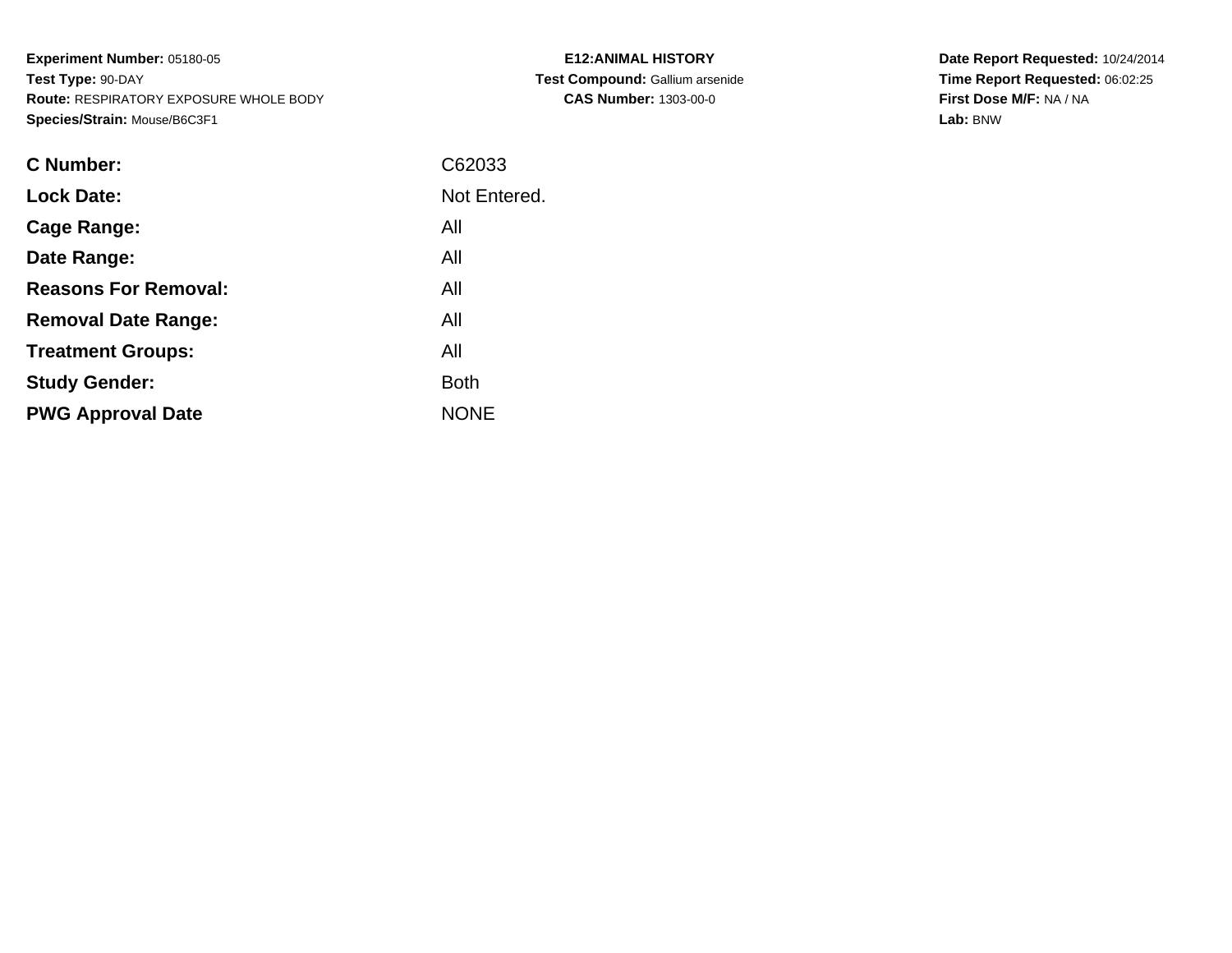**Species/Strain:** Mouse/B6C3F1

#### **E12:ANIMAL HISTORY Test Compound:** Gallium arsenide**CAS Number:** 1303-00-0

|              | <b>CAGE: 1</b><br><b>ANIMAL ID: 1</b>  |       | <b>SEX: Male</b> |                    |       | <b>TRT#: 1</b>                 |                 |                     |  |  |
|--------------|----------------------------------------|-------|------------------|--------------------|-------|--------------------------------|-----------------|---------------------|--|--|
| <b>DAY</b>   | <b>DATE</b>                            | OP ID | <b>DOSE TIME</b> | <b>WEIGHT TIME</b> | WT(g) | <b>WEIGHT</b><br><b>STATUS</b> | <b>OBS TIME</b> | <b>OBSERVATIONS</b> |  |  |
| $\mathbf{1}$ | 03/07/89                               | 9     |                  | 07:08:48           | 25.8  |                                | 07:08:48        | Normal              |  |  |
| 9            | 03/15/89                               | 24    |                  | 06:32:54           | 27.1  |                                | 06:32:54        | Normal              |  |  |
| 16           | 03/22/89                               | 9     |                  | 06:39:44           | 27.8  |                                | 06:39:44        | Normal              |  |  |
| 23           | 03/29/89                               | 24    |                  | 05:13:40           | 28.7  |                                | 05:13:40        | Normal              |  |  |
| 30           | 04/05/89                               | 9     |                  | 06:29:56           | 28.2  |                                | 06:29:56        | Normal              |  |  |
| 37           | 04/12/89                               | 9     |                  | 06:32:32           | 29.4  |                                | 06:32:32        | Normal              |  |  |
| 44           | 04/19/89                               | 24    |                  | 06:16:20           | 30.5  |                                | 06:16:20        | Normal              |  |  |
| 51           | 04/26/89                               | 24    |                  | 06:32:42           | 31.4  |                                | 06:32:42        | Normal              |  |  |
| 58           | 05/03/89                               | 9     |                  | 06:34:50           | 32.5  |                                | 06:34:50        | Normal              |  |  |
| 65           | 05/10/89                               | 22    |                  | 06:28:34           | 33.6  |                                | 06:28:34        | Normal              |  |  |
| 72           | 05/17/89                               | 3     |                  | 06:20:32           | 34.4  |                                | 06:20:32        | Normal              |  |  |
| 79           | 05/24/89                               | 3     |                  | 06:28:14           | 35.4  |                                | 06:28:14        | Normal              |  |  |
| 86           | 05/31/89                               | 3     |                  | 06:23:04           | 35.1  |                                | 06:23:04        | Normal              |  |  |
|              | REMOVED ** REASON - TERMINAL SACRIFICE |       |                  |                    |       |                                |                 |                     |  |  |
| 94           | 06/08/89                               | 3     |                  | 06:13:12           | 37.1  |                                | 06:13:12        | Normal              |  |  |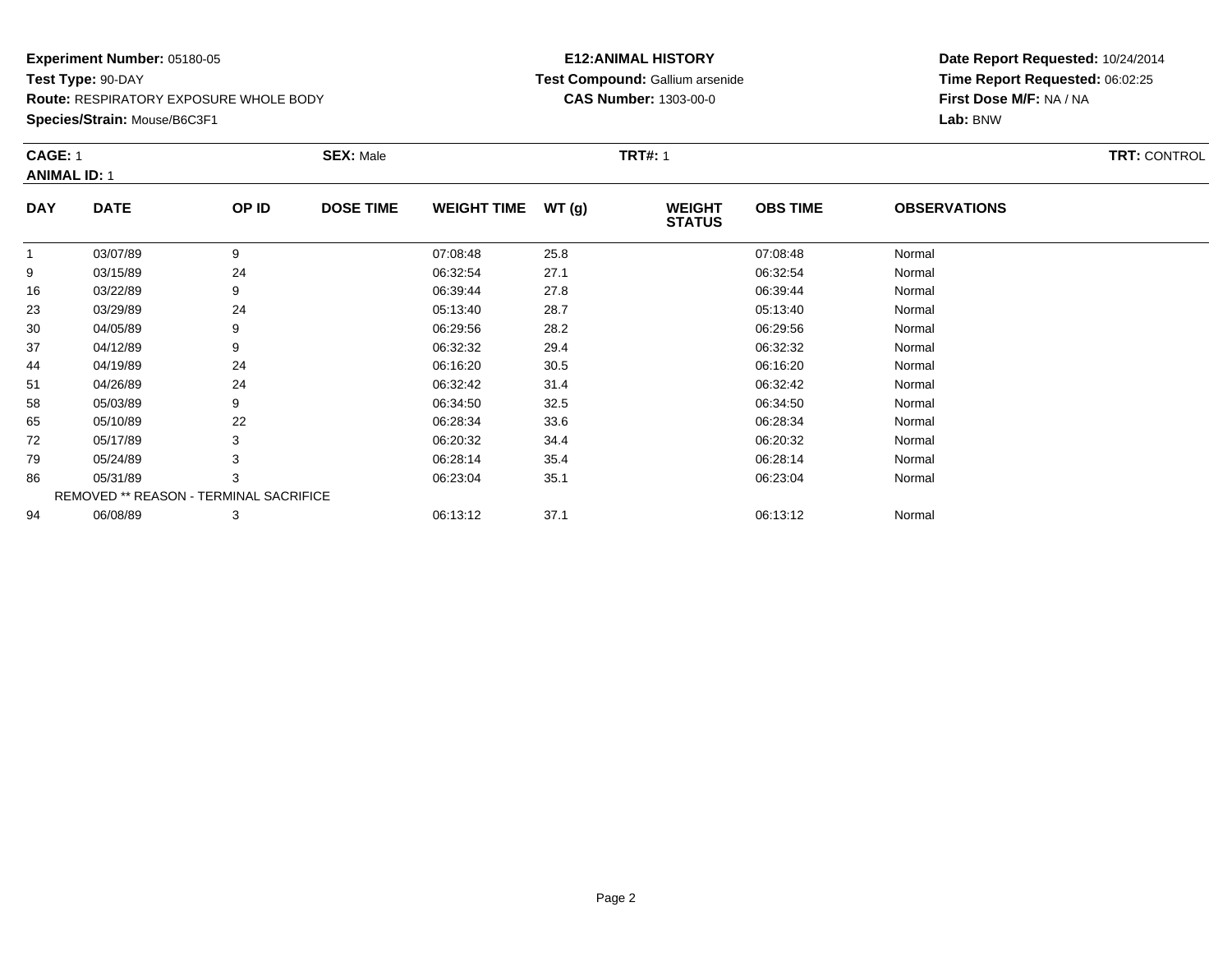**Species/Strain:** Mouse/B6C3F1

#### **E12:ANIMAL HISTORY Test Compound:** Gallium arsenide**CAS Number:** 1303-00-0

|              | <b>CAGE: 1</b><br><b>ANIMAL ID: 2</b>  |       | <b>SEX: Male</b> |                    | <b>TRT#: 1</b> | <b>TRT: CONTROL</b>            |                 |                     |  |
|--------------|----------------------------------------|-------|------------------|--------------------|----------------|--------------------------------|-----------------|---------------------|--|
| <b>DAY</b>   | <b>DATE</b>                            | OP ID | <b>DOSE TIME</b> | <b>WEIGHT TIME</b> | WT(g)          | <b>WEIGHT</b><br><b>STATUS</b> | <b>OBS TIME</b> | <b>OBSERVATIONS</b> |  |
| $\mathbf{1}$ | 03/07/89                               | 9     |                  | 07:08:48           | 24.6           |                                | 07:08:48        | Normal              |  |
| 9            | 03/15/89                               | 24    |                  | 06:32:54           | 26.0           |                                | 06:32:54        | Normal              |  |
| 16           | 03/22/89                               | 9     |                  | 06:39:44           | 26.9           |                                | 06:39:44        | Normal              |  |
| 23           | 03/29/89                               | 24    |                  | 05:13:40           | 27.5           |                                | 05:13:40        | Normal              |  |
| 30           | 04/05/89                               | 9     |                  | 06:29:56           | 27.7           |                                | 06:29:56        | Normal              |  |
| 37           | 04/12/89                               | 9     |                  | 06:32:32           | 28.3           |                                | 06:32:32        | Normal              |  |
| 44           | 04/19/89                               | 24    |                  | 06:16:20           | 29.0           |                                | 06:16:20        | Normal              |  |
| 51           | 04/26/89                               | 24    |                  | 06:32:42           | 30.7           |                                | 06:32:42        | Normal              |  |
| 58           | 05/03/89                               | 9     |                  | 06:34:50           | 31.0           |                                | 06:34:50        | Normal              |  |
| 65           | 05/10/89                               | 22    |                  | 06:28:34           | 32.1           |                                | 06:28:34        | Normal              |  |
| 72           | 05/17/89                               | 3     |                  | 06:20:32           | 32.3           |                                | 06:20:32        | Normal              |  |
| 79           | 05/24/89                               | 3     |                  | 06:28:14           | 33.1           |                                | 06:28:14        | Normal              |  |
| 86           | 05/31/89                               | 3     |                  | 06:23:04           | 33.4           |                                | 06:23:04        | Normal              |  |
|              | REMOVED ** REASON - TERMINAL SACRIFICE |       |                  |                    |                |                                |                 |                     |  |
| 94           | 06/08/89                               | 3     |                  | 06:13:12           | 34.8           |                                | 06:13:12        | Normal              |  |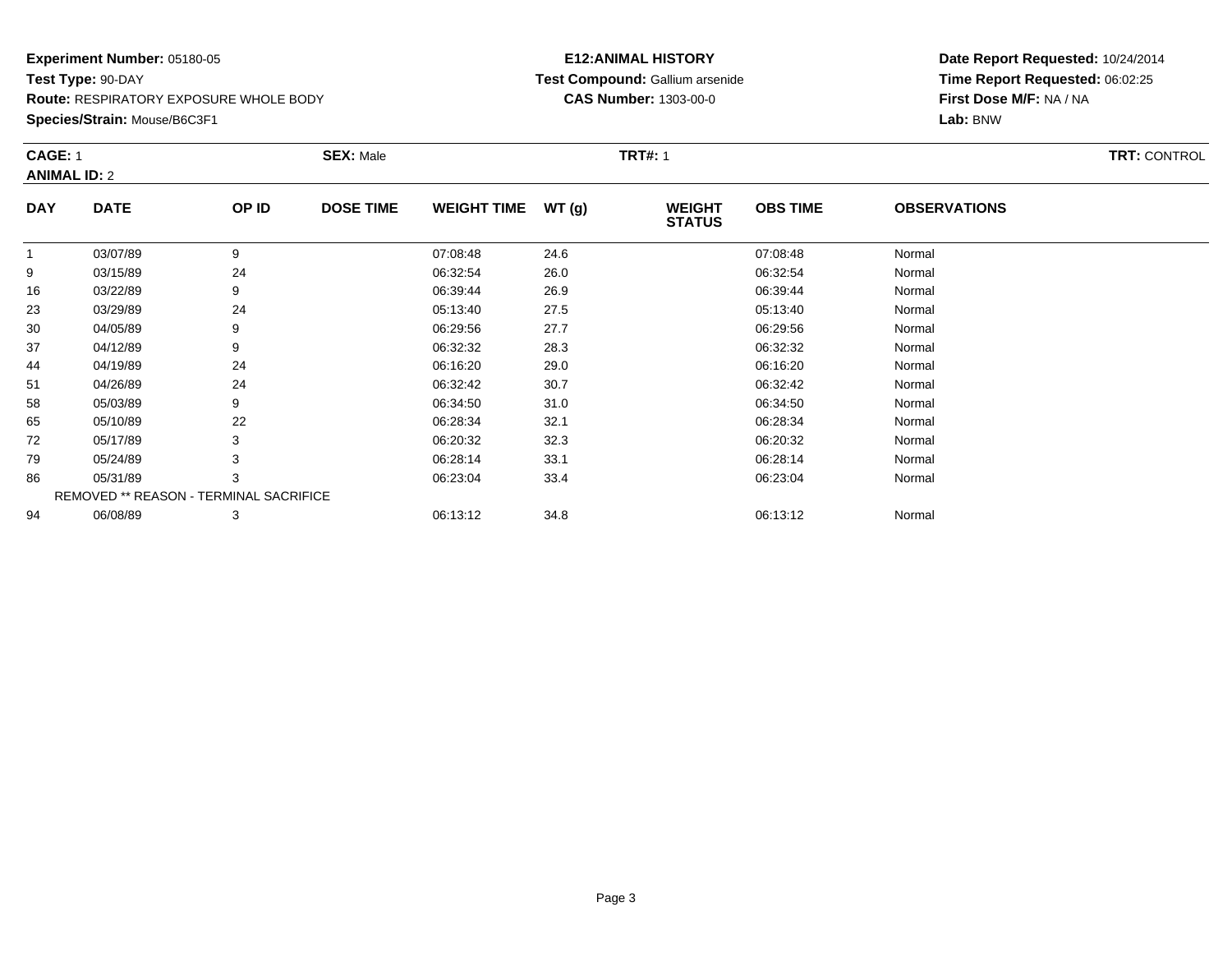**Species/Strain:** Mouse/B6C3F1

#### **E12:ANIMAL HISTORY Test Compound:** Gallium arsenide**CAS Number:** 1303-00-0

**Date Report Requested:** 10/24/2014**Time Report Requested:** 06:02:25**First Dose M/F:** NA / NA**Lab:** BNW

|            | <b>CAGE: 1</b><br><b>ANIMAL ID: 3</b>  |       | <b>SEX: Male</b> |                    |       | <b>TRT#: 1</b>                 |                 | <b>TRT: CONTROL</b> |  |
|------------|----------------------------------------|-------|------------------|--------------------|-------|--------------------------------|-----------------|---------------------|--|
| <b>DAY</b> | <b>DATE</b>                            | OP ID | <b>DOSE TIME</b> | <b>WEIGHT TIME</b> | WT(g) | <b>WEIGHT</b><br><b>STATUS</b> | <b>OBS TIME</b> | <b>OBSERVATIONS</b> |  |
| 1          | 03/07/89                               | 9     |                  | 07:08:48           | 25.1  |                                | 07:08:48        | Normal              |  |
| 9          | 03/15/89                               | 24    |                  | 06:32:54           | 26.8  |                                | 06:32:54        | Normal              |  |
| 16         | 03/22/89                               | 9     |                  | 06:39:44           | 28.2  |                                | 06:39:44        | Normal              |  |
| 23         | 03/29/89                               | 24    |                  | 05:13:40           | 29.5  |                                | 05:13:40        | Normal              |  |
| 30         | 04/05/89                               | 9     |                  | 06:29:56           | 29.9  |                                | 06:29:56        | Normal              |  |
| 37         | 04/12/89                               | 9     |                  | 06:32:32           | 30.3  |                                | 06:32:32        | Normal              |  |
| 44         | 04/19/89                               | 24    |                  | 06:16:20           | 31.0  |                                | 06:16:20        | Normal              |  |
| 51         | 04/26/89                               | 24    |                  | 06:32:42           | 32.3  |                                | 06:32:42        | Normal              |  |
| 58         | 05/03/89                               | 9     |                  | 06:34:50           | 33.0  |                                | 06:34:50        | Normal              |  |
| 65         | 05/10/89                               | 22    |                  | 06:28:34           | 33.6  |                                | 06:28:34        | Normal              |  |
| 72         | 05/17/89                               | 3     |                  | 06:20:32           | 34.4  |                                | 06:20:32        | Normal              |  |
| 79         | 05/24/89                               | 3     |                  | 06:28:14           | 34.8  |                                | 06:28:14        | Normal              |  |
| 86         | 05/31/89                               | 3     |                  | 06:23:04           | 35.6  |                                | 06:23:04        | Normal              |  |
|            | REMOVED ** REASON - TERMINAL SACRIFICE |       |                  |                    |       |                                |                 |                     |  |
| 94         | 06/08/89                               | 3     |                  | 06:13:12           | 36.4  |                                | 06:13:12        | Normal              |  |

06/08/89 <sup>3</sup> 06:13:12 36.4 06:13:12 Normal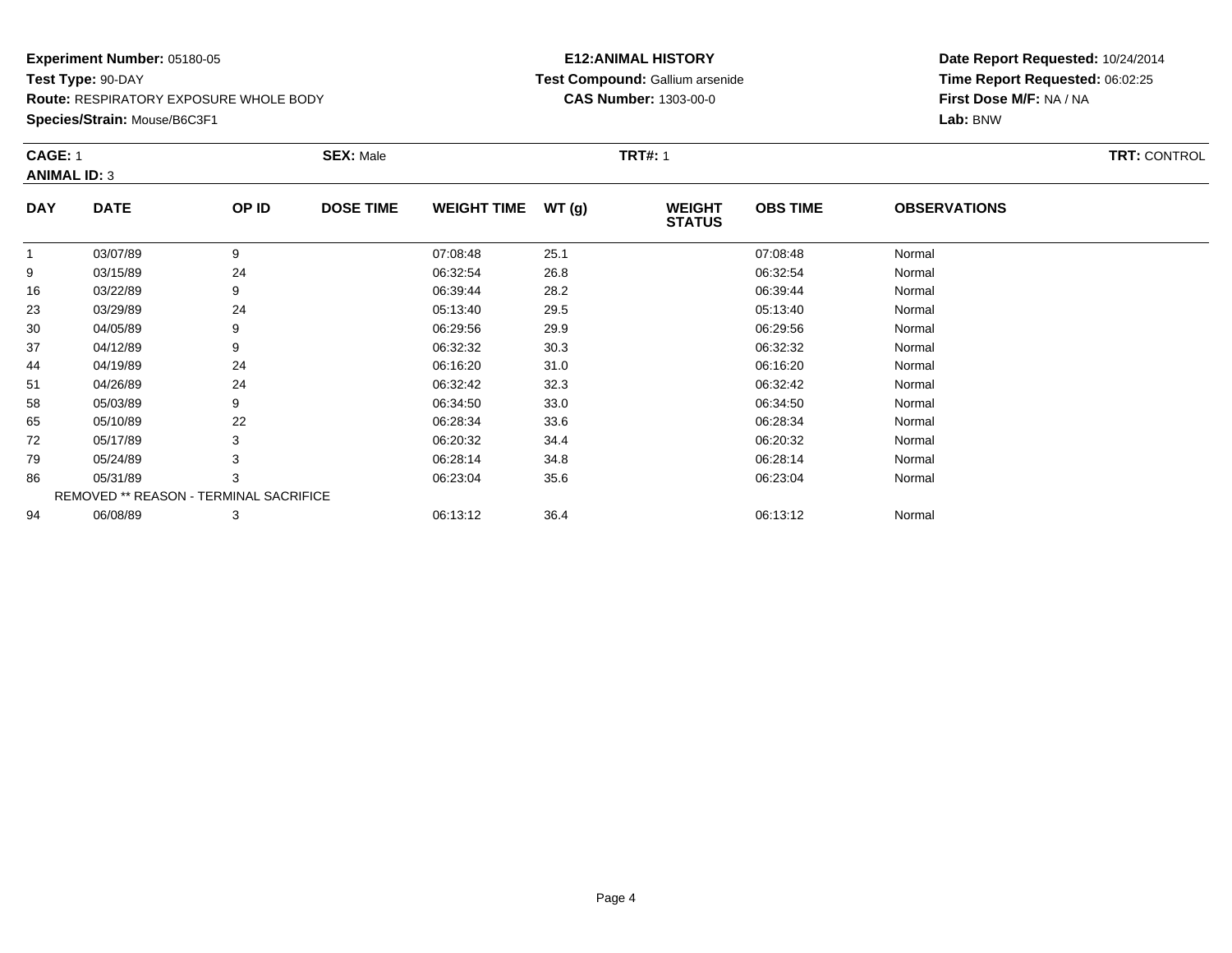**Species/Strain:** Mouse/B6C3F1

#### **E12:ANIMAL HISTORY Test Compound:** Gallium arsenide**CAS Number:** 1303-00-0

| <b>CAGE: 1</b><br><b>ANIMAL ID: 4</b> |                                        | <b>SEX: Male</b> |                  |                    | <b>TRT#: 1</b> | <b>TRT: CONTROL</b>            |                 |                     |  |
|---------------------------------------|----------------------------------------|------------------|------------------|--------------------|----------------|--------------------------------|-----------------|---------------------|--|
| <b>DAY</b>                            | <b>DATE</b>                            | OP ID            | <b>DOSE TIME</b> | <b>WEIGHT TIME</b> | WT(g)          | <b>WEIGHT</b><br><b>STATUS</b> | <b>OBS TIME</b> | <b>OBSERVATIONS</b> |  |
| 1                                     | 03/07/89                               | 9                |                  | 07:08:48           | 26.6           |                                | 07:08:48        | Normal              |  |
| 9                                     | 03/15/89                               | 24               |                  | 06:32:54           | 28.7           |                                | 06:32:54        | Normal              |  |
| 16                                    | 03/22/89                               | 9                |                  | 06:39:44           | 30.0           |                                | 06:39:44        | Normal              |  |
| 23                                    | 03/29/89                               | 24               |                  | 05:13:40           | 31.7           |                                | 05:13:40        | Normal              |  |
| 30                                    | 04/05/89                               | 9                |                  | 06:29:56           | 32.4           |                                | 06:29:56        | Normal              |  |
| 37                                    | 04/12/89                               | 9                |                  | 06:32:32           | 33.0           |                                | 06:32:32        | Normal              |  |
| 44                                    | 04/19/89                               | 24               |                  | 06:16:20           | 34.3           |                                | 06:16:20        | Normal              |  |
| 51                                    | 04/26/89                               | 24               |                  | 06:32:42           | 34.8           |                                | 06:32:42        | Normal              |  |
| 58                                    | 05/03/89                               | 9                |                  | 06:34:50           | 35.0           |                                | 06:34:50        | Normal              |  |
| 65                                    | 05/10/89                               | 22               |                  | 06:28:34           | 36.1           |                                | 06:28:34        | Normal              |  |
| 72                                    | 05/17/89                               | 3                |                  | 06:20:32           | 36.8           |                                | 06:20:32        | Normal              |  |
| 79                                    | 05/24/89                               | 3                |                  | 06:28:14           | 37.3           |                                | 06:28:14        | Normal              |  |
| 86                                    | 05/31/89                               | 3                |                  | 06:23:04           | 38.0           |                                | 06:23:04        | Normal              |  |
|                                       | REMOVED ** REASON - TERMINAL SACRIFICE |                  |                  |                    |                |                                |                 |                     |  |
| 94                                    | 06/08/89                               | 3                |                  | 06:13:12           | 39.5           |                                | 06:13:12        | Normal              |  |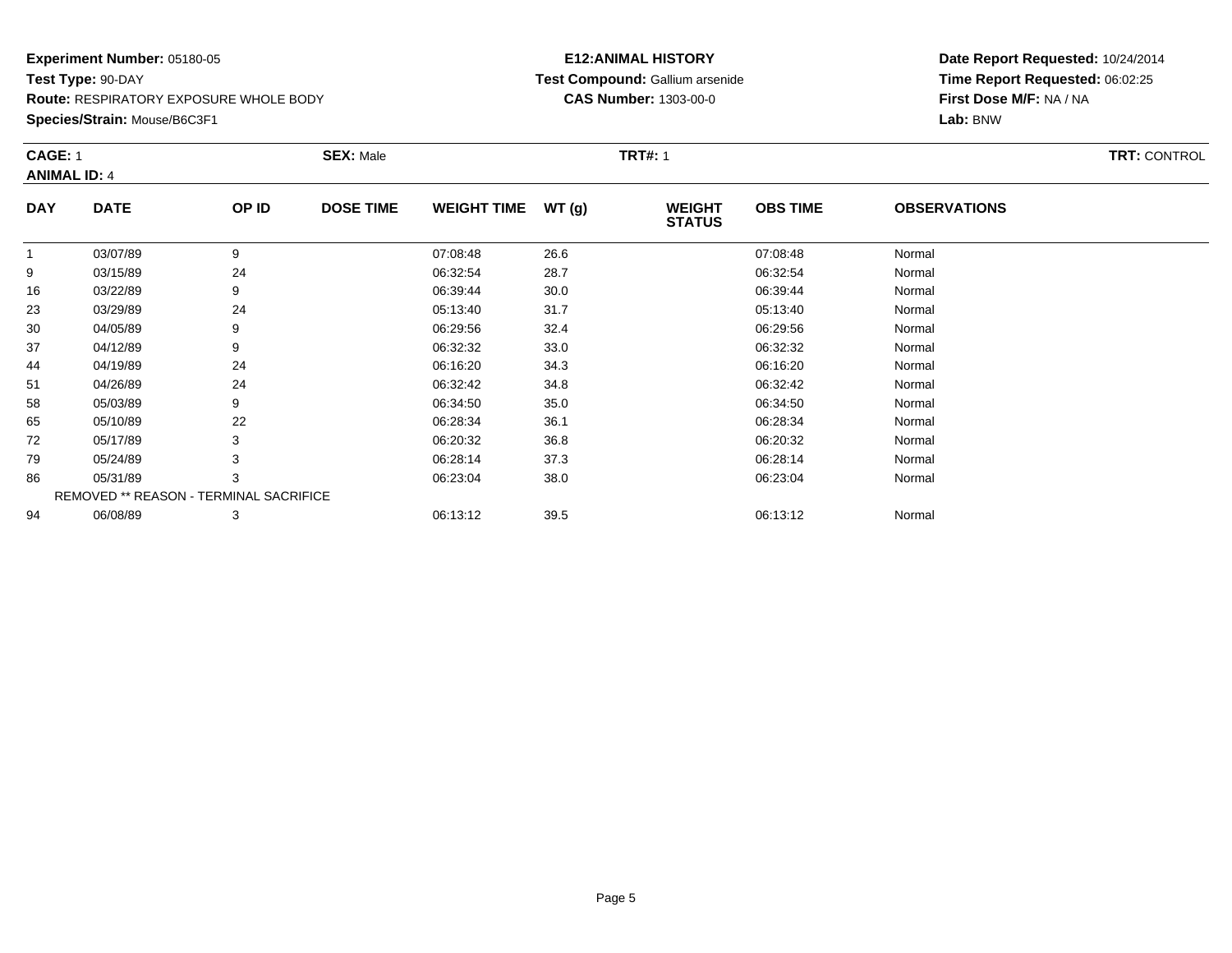**Species/Strain:** Mouse/B6C3F1

#### **E12:ANIMAL HISTORY Test Compound:** Gallium arsenide**CAS Number:** 1303-00-0

|            | CAGE: 1<br><b>ANIMAL ID: 5</b>         |       | <b>SEX: Male</b> |                    |       | <b>TRT#: 1</b>                 |                 |                     | <b>TRT: CONTROL</b> |
|------------|----------------------------------------|-------|------------------|--------------------|-------|--------------------------------|-----------------|---------------------|---------------------|
| <b>DAY</b> | <b>DATE</b>                            | OP ID | <b>DOSE TIME</b> | <b>WEIGHT TIME</b> | WT(g) | <b>WEIGHT</b><br><b>STATUS</b> | <b>OBS TIME</b> | <b>OBSERVATIONS</b> |                     |
| 1          | 03/07/89                               | 9     |                  | 07:08:48           | 27.8  |                                | 07:08:48        | Normal              |                     |
| 9          | 03/15/89                               | 24    |                  | 06:32:54           | 29.1  |                                | 06:32:54        | Normal              |                     |
| 16         | 03/22/89                               | 9     |                  | 06:39:44           | 29.9  |                                | 06:39:44        | Normal              |                     |
| 23         | 03/29/89                               | 24    |                  | 05:13:40           | 31.1  |                                | 05:13:40        | Normal              |                     |
| 30         | 04/05/89                               | 9     |                  | 06:29:56           | 32.0  |                                | 06:29:56        | Normal              |                     |
| 37         | 04/12/89                               | 9     |                  | 06:32:32           | 32.7  |                                | 06:32:32        | Normal              |                     |
| 44         | 04/19/89                               | 24    |                  | 06:16:20           | 34.4  |                                | 06:16:20        | Normal              |                     |
| 51         | 04/26/89                               | 24    |                  | 06:32:42           | 35.0  |                                | 06:32:42        | Normal              |                     |
| 58         | 05/03/89                               | 9     |                  | 06:34:50           | 36.3  |                                | 06:34:50        | Normal              |                     |
| 65         | 05/10/89                               | 22    |                  | 06:28:34           | 37.8  |                                | 06:28:34        | Normal              |                     |
| 72         | 05/17/89                               | 3     |                  | 06:20:32           | 38.3  |                                | 06:20:32        | Normal              |                     |
| 79         | 05/24/89                               |       |                  | 06:28:14           | 38.9  |                                | 06:28:14        | Normal              |                     |
| 86         | 05/31/89                               | 3     |                  | 06:23:04           | 40.4  |                                | 06:23:04        | Normal              |                     |
|            | REMOVED ** REASON - TERMINAL SACRIFICE |       |                  |                    |       |                                |                 |                     |                     |
| 94         | 06/08/89                               | 3     |                  | 06:13:12           | 41.4  |                                | 06:13:12        | Normal              |                     |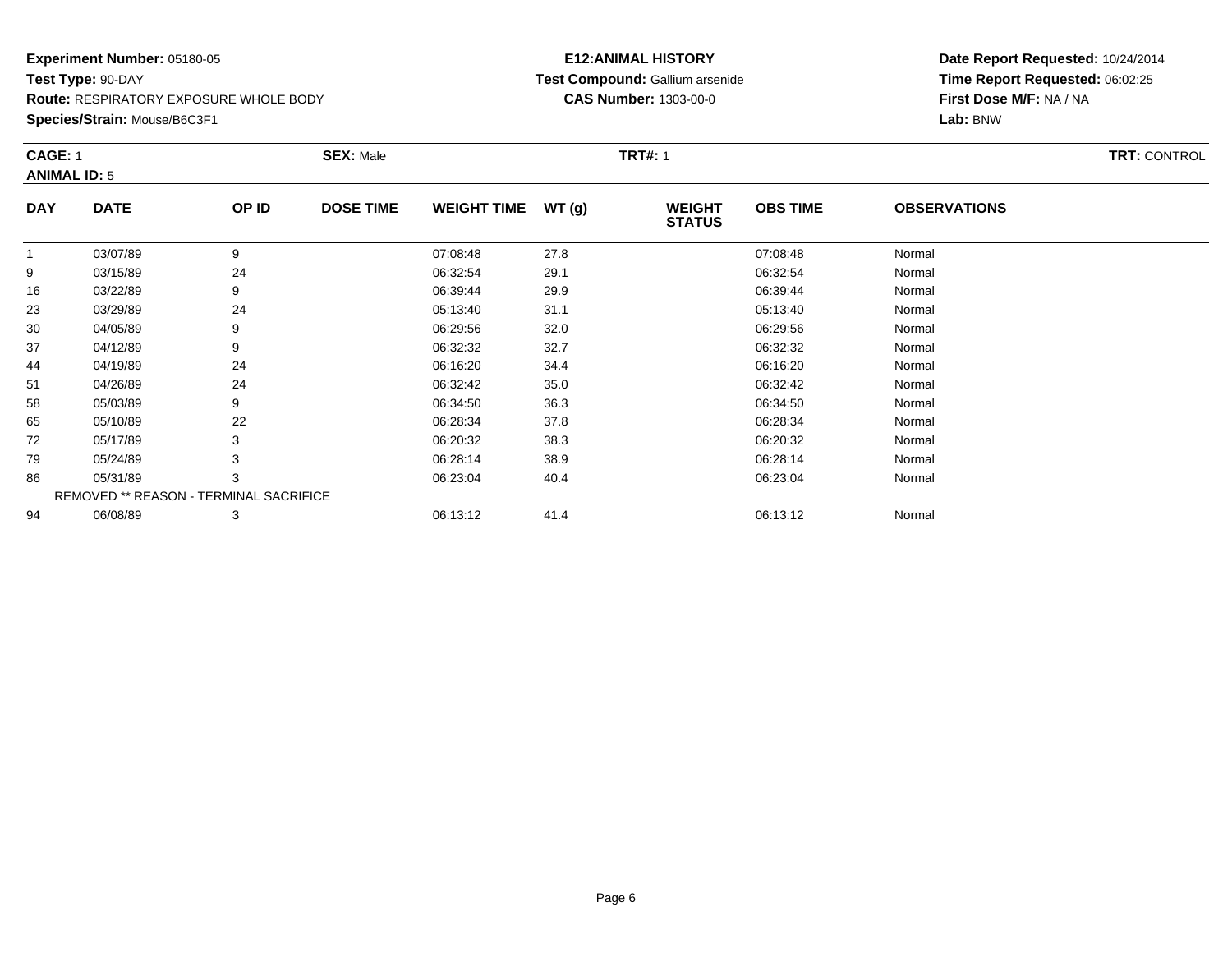**Species/Strain:** Mouse/B6C3F1

#### **E12:ANIMAL HISTORY Test Compound:** Gallium arsenide**CAS Number:** 1303-00-0

| CAGE: 2<br><b>ANIMAL ID: 6</b> |                                        | <b>SEX: Male</b> |                  |                    | <b>TRT#: 1</b> | <b>TRT: CONTROL</b>            |                 |                     |  |
|--------------------------------|----------------------------------------|------------------|------------------|--------------------|----------------|--------------------------------|-----------------|---------------------|--|
| <b>DAY</b>                     | <b>DATE</b>                            | OP ID            | <b>DOSE TIME</b> | <b>WEIGHT TIME</b> | WT(g)          | <b>WEIGHT</b><br><b>STATUS</b> | <b>OBS TIME</b> | <b>OBSERVATIONS</b> |  |
| 1                              | 03/07/89                               | 9                |                  | 07:11:54           | 26.8           |                                | 07:11:54        | Normal              |  |
| 9                              | 03/15/89                               | 24               |                  | 06:41:56           | 27.1           |                                | 06:41:56        | Normal              |  |
| 16                             | 03/22/89                               | 9                |                  | 06:44:46           | 30.0           |                                | 06:44:46        | Normal              |  |
| 23                             | 03/29/89                               | 24               |                  | 05:37:26           | 30.7           |                                | 05:37:26        | Normal              |  |
| 30                             | 04/05/89                               | 9                |                  | 06:40:48           | 31.0           |                                | 06:40:48        | Normal              |  |
| 37                             | 04/12/89                               | 9                |                  | 06:37:28           | 32.6           |                                | 06:37:28        | Normal              |  |
| 44                             | 04/19/89                               | 24               |                  | 06:27:24           | 33.4           |                                | 06:27:24        | Normal              |  |
| 51                             | 04/26/89                               | 24               |                  | 06:41:58           | 34.1           |                                | 06:41:58        | Normal              |  |
| 58                             | 05/03/89                               | 9                |                  | 06:41:10           | 35.5           |                                | 06:41:10        | Normal              |  |
| 65                             | 05/10/89                               | 22               |                  | 06:34:16           | 36.6           |                                | 06:34:16        | Normal              |  |
| 72                             | 05/17/89                               | 3                |                  | 06:38:00           | 37.7           |                                | 06:38:00        | Normal              |  |
| 79                             | 05/24/89                               | 3                |                  | 06:38:58           | 38.3           |                                | 06:38:58        | Normal              |  |
| 86                             | 05/31/89                               | 3                |                  | 06:34:04           | 39.2           |                                | 06:34:04        | Normal              |  |
|                                | REMOVED ** REASON - TERMINAL SACRIFICE |                  |                  |                    |                |                                |                 |                     |  |
| 94                             | 06/08/89                               | 3                |                  | 06:27:42           | 38.9           |                                | 06:27:42        | Normal              |  |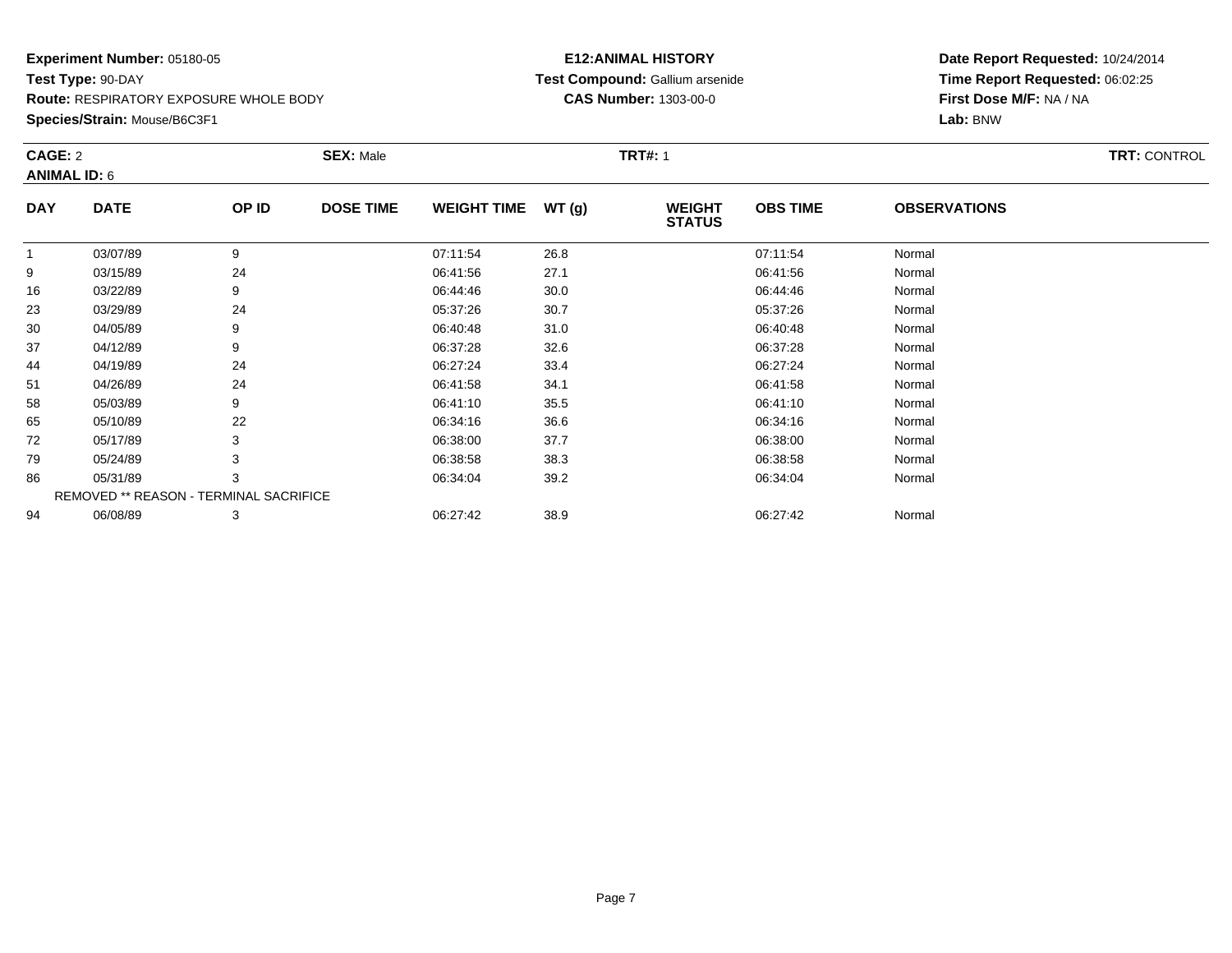**Species/Strain:** Mouse/B6C3F1

#### **E12:ANIMAL HISTORY Test Compound:** Gallium arsenide**CAS Number:** 1303-00-0

| CAGE: 2<br><b>ANIMAL ID: 7</b> |                                        | <b>SEX: Male</b> |                  |                    | <b>TRT#: 1</b> | <b>TRT: CONTROL</b>            |                 |                     |  |
|--------------------------------|----------------------------------------|------------------|------------------|--------------------|----------------|--------------------------------|-----------------|---------------------|--|
|                                |                                        |                  |                  |                    |                |                                |                 |                     |  |
| <b>DAY</b>                     | <b>DATE</b>                            | OP ID            | <b>DOSE TIME</b> | <b>WEIGHT TIME</b> | WT(g)          | <b>WEIGHT</b><br><b>STATUS</b> | <b>OBS TIME</b> | <b>OBSERVATIONS</b> |  |
| $\mathbf 1$                    | 03/07/89                               | 9                |                  | 07:11:54           | 24.6           |                                | 07:11:54        | Normal              |  |
| 9                              | 03/15/89                               | 24               |                  | 06:41:56           | 25.8           |                                | 06:41:56        | Normal              |  |
| 16                             | 03/22/89                               | 9                |                  | 06:44:46           | 25.5           |                                | 06:44:46        | Normal              |  |
| 23                             | 03/29/89                               | 24               |                  | 05:37:26           | 26.4           |                                | 05:37:26        | Normal              |  |
| 30                             | 04/05/89                               | 9                |                  | 06:40:48           | 26.7           |                                | 06:40:48        | Normal              |  |
| 37                             | 04/12/89                               | 9                |                  | 06:37:28           | 27.1           |                                | 06:37:28        | Normal              |  |
| 44                             | 04/19/89                               | 24               |                  | 06:27:24           | 27.8           |                                | 06:27:24        | Normal              |  |
| 51                             | 04/26/89                               | 24               |                  | 06:41:58           | 28.7           |                                | 06:41:58        | Normal              |  |
| 58                             | 05/03/89                               | 9                |                  | 06:41:10           | 29.0           |                                | 06:41:10        | Normal              |  |
| 65                             | 05/10/89                               | 22               |                  | 06:34:16           | 29.8           |                                | 06:34:16        | Normal              |  |
| 72                             | 05/17/89                               | 3                |                  | 06:38:00           | 30.3           |                                | 06:38:00        | Normal              |  |
| 79                             | 05/24/89                               |                  |                  | 06:38:58           | 30.3           |                                | 06:38:58        | Normal              |  |
| 86                             | 05/31/89                               | 3                |                  | 06:34:04           | 31.1           |                                | 06:34:04        | Normal              |  |
|                                | REMOVED ** REASON - TERMINAL SACRIFICE |                  |                  |                    |                |                                |                 |                     |  |
| 94                             | 06/08/89                               | 3                |                  | 06:27:42           | 31.5           |                                | 06:27:42        | Normal              |  |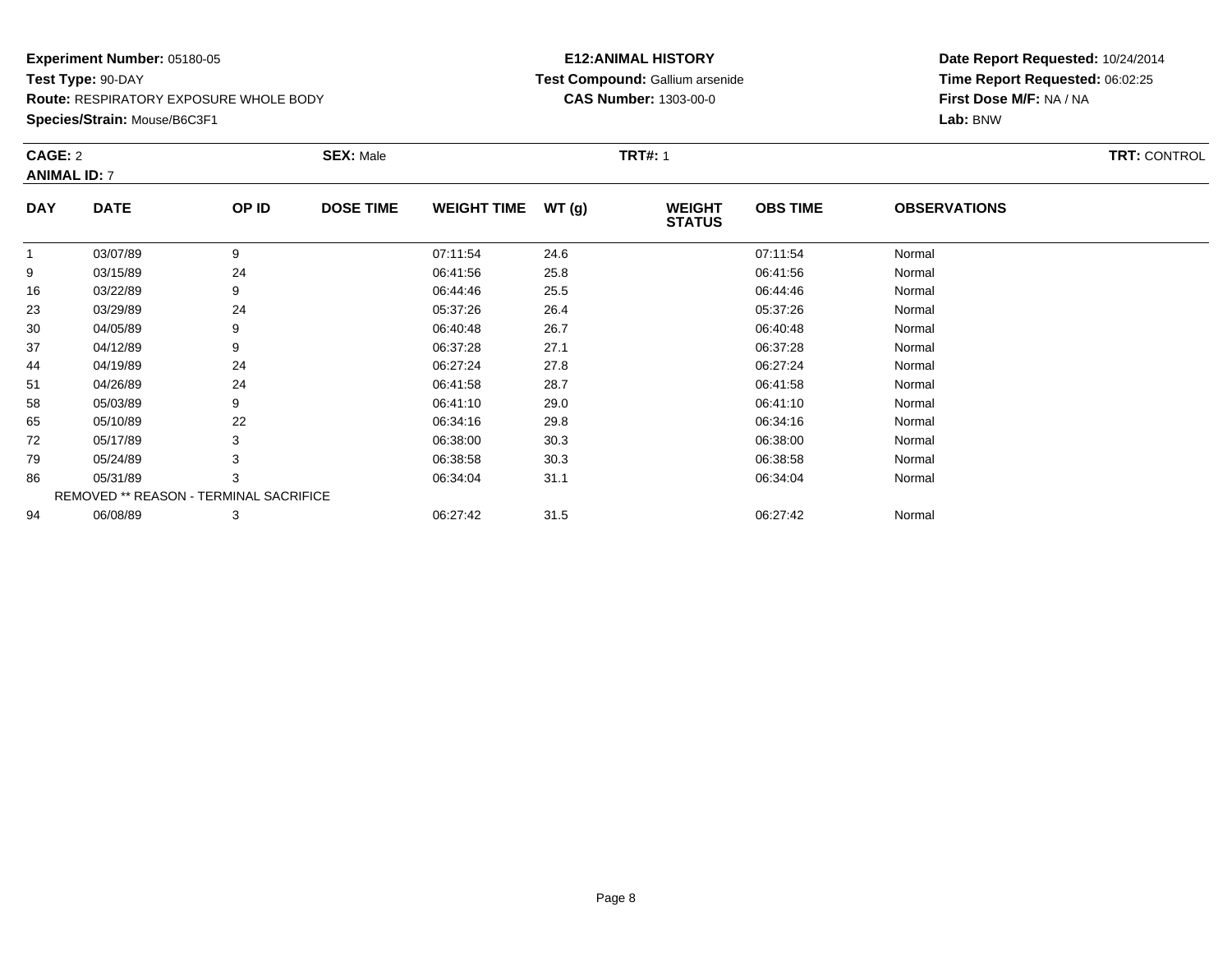**Species/Strain:** Mouse/B6C3F1

#### **E12:ANIMAL HISTORY Test Compound:** Gallium arsenide**CAS Number:** 1303-00-0

| CAGE: 2<br><b>ANIMAL ID: 8</b> |                                        | <b>SEX: Male</b> |                  |                    | <b>TRT#: 1</b> | <b>TRT: CONTROL</b>            |                 |                     |  |
|--------------------------------|----------------------------------------|------------------|------------------|--------------------|----------------|--------------------------------|-----------------|---------------------|--|
| <b>DAY</b>                     | <b>DATE</b>                            | OP ID            | <b>DOSE TIME</b> | <b>WEIGHT TIME</b> | WT(g)          | <b>WEIGHT</b><br><b>STATUS</b> | <b>OBS TIME</b> | <b>OBSERVATIONS</b> |  |
| 1                              | 03/07/89                               | 9                |                  | 07:11:54           | 26.1           |                                | 07:11:54        | Normal              |  |
| 9                              | 03/15/89                               | 24               |                  | 06:41:56           | 27.6           |                                | 06:41:56        | Normal              |  |
| 16                             | 03/22/89                               | 9                |                  | 06:44:46           | 29.0           |                                | 06:44:46        | Normal              |  |
| 23                             | 03/29/89                               | 24               |                  | 05:37:26           | 30.0           |                                | 05:37:26        | Normal              |  |
| 30                             | 04/05/89                               | 9                |                  | 06:40:48           | 31.1           |                                | 06:40:48        | Normal              |  |
| 37                             | 04/12/89                               | 9                |                  | 06:37:28           | 30.7           |                                | 06:37:28        | Normal              |  |
| 44                             | 04/19/89                               | 24               |                  | 06:27:24           | 32.6           |                                | 06:27:24        | Normal              |  |
| 51                             | 04/26/89                               | 24               |                  | 06:41:58           | 33.4           |                                | 06:41:58        | Normal              |  |
| 58                             | 05/03/89                               | 9                |                  | 06:41:10           | 34.1           |                                | 06:41:10        | Normal              |  |
| 65                             | 05/10/89                               | 22               |                  | 06:34:16           | 35.2           |                                | 06:34:16        | Normal              |  |
| 72                             | 05/17/89                               | 3                |                  | 06:38:00           | 36.2           |                                | 06:38:00        | Normal              |  |
| 79                             | 05/24/89                               | 3                |                  | 06:38:58           | 36.6           |                                | 06:38:58        | Normal              |  |
| 86                             | 05/31/89                               | 3                |                  | 06:34:04           | 36.9           |                                | 06:34:04        | Normal              |  |
|                                | REMOVED ** REASON - TERMINAL SACRIFICE |                  |                  |                    |                |                                |                 |                     |  |
| 94                             | 06/08/89                               | 3                |                  | 06:27:42           | 38.9           |                                | 06:27:42        | Normal              |  |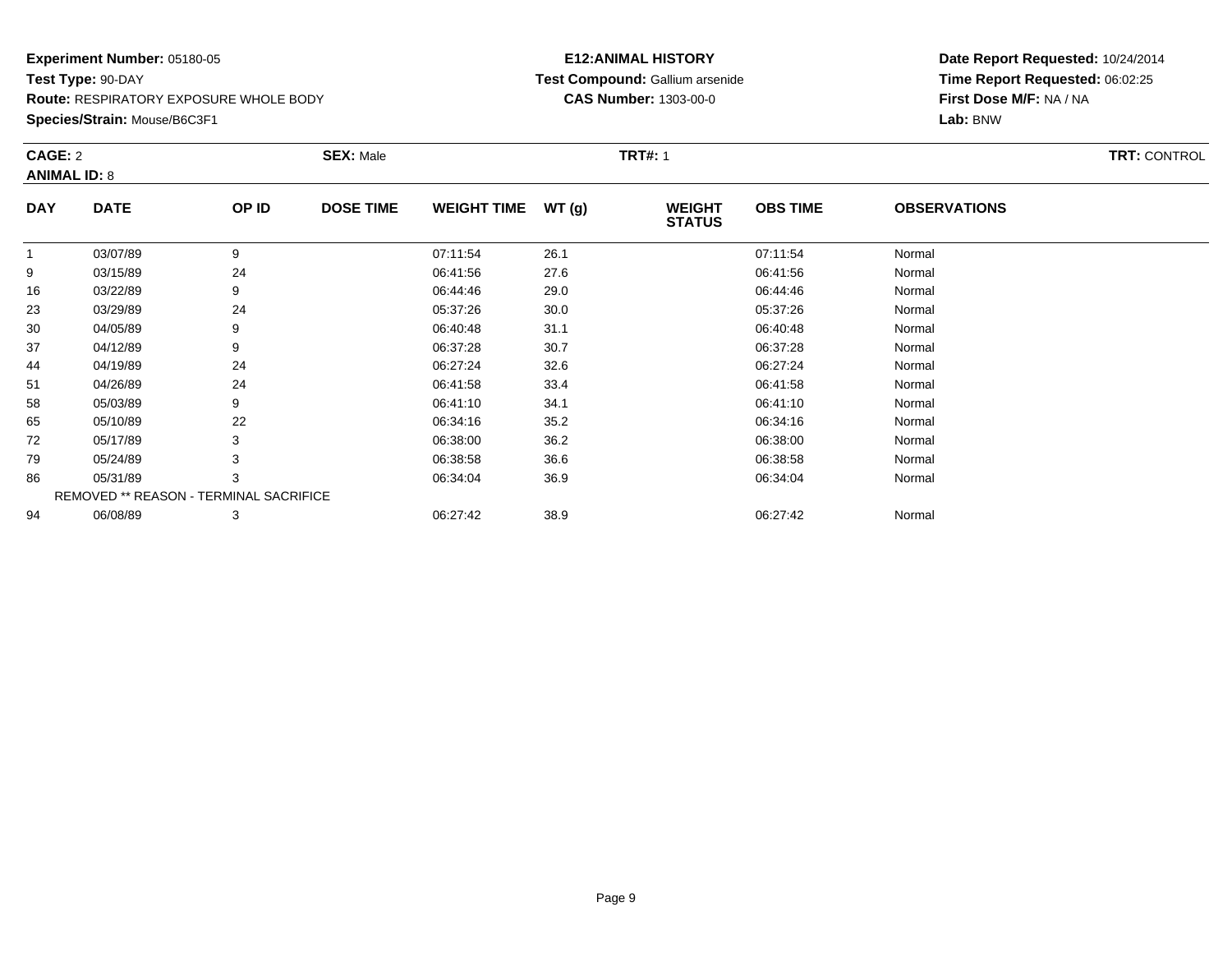**Species/Strain:** Mouse/B6C3F1

#### **E12:ANIMAL HISTORY Test Compound:** Gallium arsenide**CAS Number:** 1303-00-0

| CAGE: 2<br><b>ANIMAL ID: 9</b> |                                               |       | <b>SEX: Male</b> |                    |       | <b>TRT#: 1</b>                 |                 | <b>TRT: CONTROL</b> |  |
|--------------------------------|-----------------------------------------------|-------|------------------|--------------------|-------|--------------------------------|-----------------|---------------------|--|
| <b>DAY</b>                     | <b>DATE</b>                                   | OP ID | <b>DOSE TIME</b> | <b>WEIGHT TIME</b> | WT(g) | <b>WEIGHT</b><br><b>STATUS</b> | <b>OBS TIME</b> | <b>OBSERVATIONS</b> |  |
|                                | 03/07/89                                      | 9     |                  | 07:11:54           | 26.3  |                                | 07:11:54        | Normal              |  |
| 9                              | 03/15/89                                      | 24    |                  | 06:41:56           | 29.0  |                                | 06:41:56        | Normal              |  |
| 16                             | 03/22/89                                      | 9     |                  | 06:44:46           | 30.1  |                                | 06:44:46        | Normal              |  |
| 23                             | 03/29/89                                      | 24    |                  | 05:37:26           | 31.0  |                                | 05:37:26        | Normal              |  |
| 30                             | 04/05/89                                      | 9     |                  | 06:40:48           | 31.6  |                                | 06:40:48        | Normal              |  |
| 37                             | 04/12/89                                      | 9     |                  | 06:37:28           | 32.7  |                                | 06:37:28        | Normal              |  |
| 44                             | 04/19/89                                      | 24    |                  | 06:27:24           | 33.8  |                                | 06:27:24        | Normal              |  |
| 51                             | 04/26/89                                      | 24    |                  | 06:41:58           | 34.8  |                                | 06:41:58        | Normal              |  |
| 58                             | 05/03/89                                      | 9     |                  | 06:41:10           | 36.2  |                                | 06:41:10        | Normal              |  |
| 65                             | 05/10/89                                      | 22    |                  | 06:34:16           | 37.0  |                                | 06:34:16        | Normal              |  |
| 72                             | 05/17/89                                      | 3     |                  | 06:38:00           | 38.0  |                                | 06:38:00        | Normal              |  |
| 79                             | 05/24/89                                      | 3     |                  | 06:38:58           | 38.8  |                                | 06:38:58        | Normal              |  |
| 86                             | 05/31/89                                      | 3     |                  | 06:34:04           | 39.8  |                                | 06:34:04        | Normal              |  |
|                                | <b>REMOVED ** REASON - TERMINAL SACRIFICE</b> |       |                  |                    |       |                                |                 |                     |  |
| 94                             | 06/08/89                                      | 3     |                  | 06:27:42           | 40.6  |                                | 06:27:42        | Normal              |  |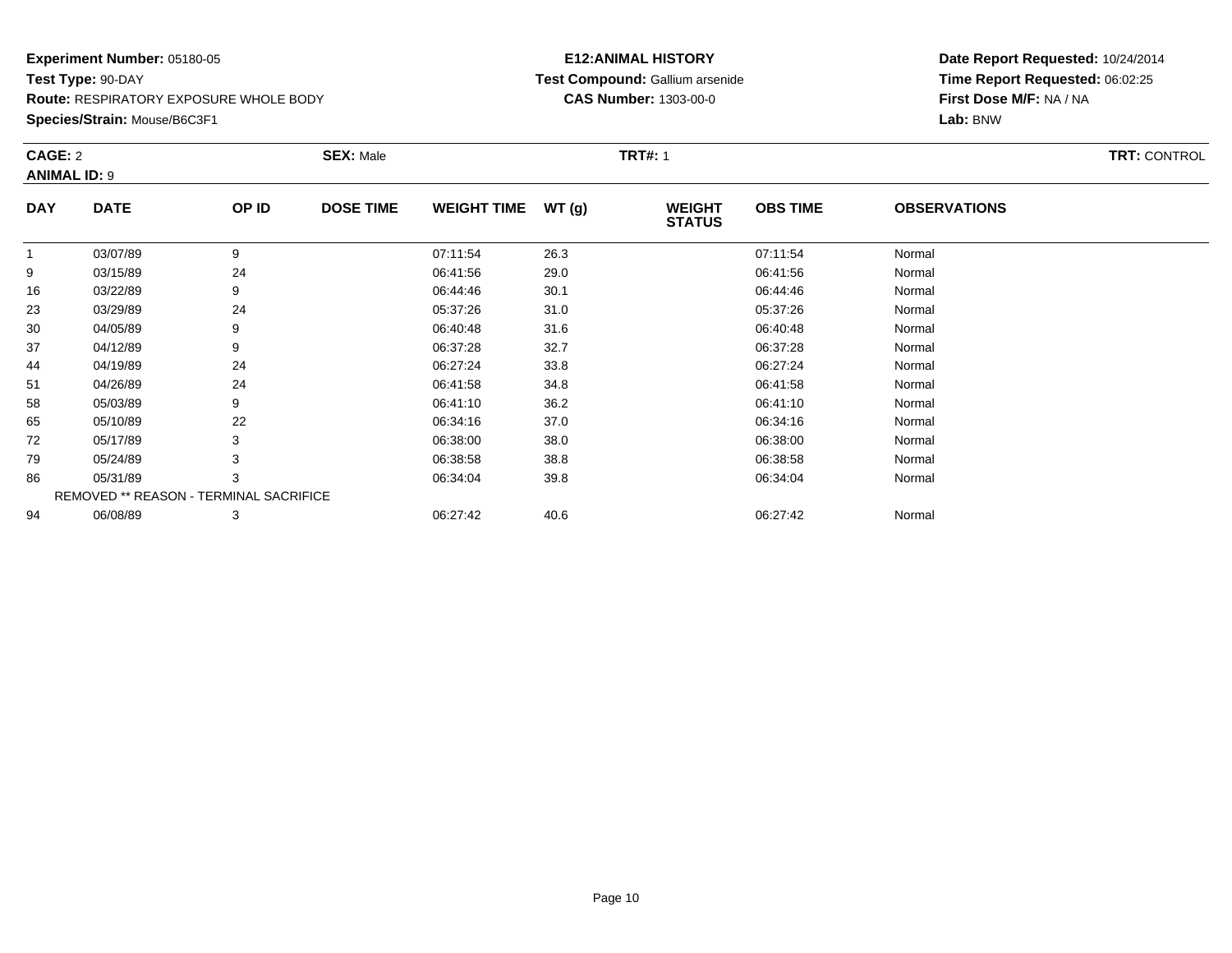**Species/Strain:** Mouse/B6C3F1

#### **E12:ANIMAL HISTORY Test Compound:** Gallium arsenide**CAS Number:** 1303-00-0

| CAGE: 2<br><b>ANIMAL ID: 10</b> |                                               |       | <b>SEX: Male</b> |                    | <b>TRT#: 1</b> |                                |                 |                     | <b>TRT: CONTROL</b> |
|---------------------------------|-----------------------------------------------|-------|------------------|--------------------|----------------|--------------------------------|-----------------|---------------------|---------------------|
| <b>DAY</b>                      | <b>DATE</b>                                   | OP ID | <b>DOSE TIME</b> | <b>WEIGHT TIME</b> | WT(g)          | <b>WEIGHT</b><br><b>STATUS</b> | <b>OBS TIME</b> | <b>OBSERVATIONS</b> |                     |
|                                 | 03/07/89                                      | 9     |                  | 07:11:54           | 26.4           |                                | 07:11:54        | Normal              |                     |
| 9                               | 03/15/89                                      | 24    |                  | 06:41:56           | 27.5           |                                | 06:41:56        | Normal              |                     |
| 16                              | 03/22/89                                      | 9     |                  | 06:44:46           | 28.0           |                                | 06:44:46        | Normal              |                     |
| 23                              | 03/29/89                                      | 24    |                  | 05:37:26           | 28.4           |                                | 05:37:26        | Normal              |                     |
| 30                              | 04/05/89                                      | 9     |                  | 06:40:48           | 28.5           |                                | 06:40:48        | Normal              |                     |
| 37                              | 04/12/89                                      | 9     |                  | 06:37:28           | 29.6           |                                | 06:37:28        | Normal              |                     |
| 44                              | 04/19/89                                      | 24    |                  | 06:27:24           | 30.2           |                                | 06:27:24        | Normal              |                     |
| 51                              | 04/26/89                                      | 24    |                  | 06:41:58           | 30.5           |                                | 06:41:58        | Normal              |                     |
| 58                              | 05/03/89                                      | 9     |                  | 06:41:10           | 32.0           |                                | 06:41:10        | Normal              |                     |
| 65                              | 05/10/89                                      | 22    |                  | 06:34:16           | 32.4           |                                | 06:34:16        | Normal              |                     |
| 72                              | 05/17/89                                      | 3     |                  | 06:38:00           | 33.2           |                                | 06:38:00        | Normal              |                     |
| 79                              | 05/24/89                                      | 3     |                  | 06:38:58           | 33.9           |                                | 06:38:58        | Normal              |                     |
| 86                              | 05/31/89                                      | 3     |                  | 06:34:04           | 35.2           |                                | 06:34:04        | Normal              |                     |
|                                 | <b>REMOVED ** REASON - TERMINAL SACRIFICE</b> |       |                  |                    |                |                                |                 |                     |                     |
| 94                              | 06/08/89                                      | 3     |                  | 06:27:42           | 36.2           |                                | 06:27:42        | Normal              |                     |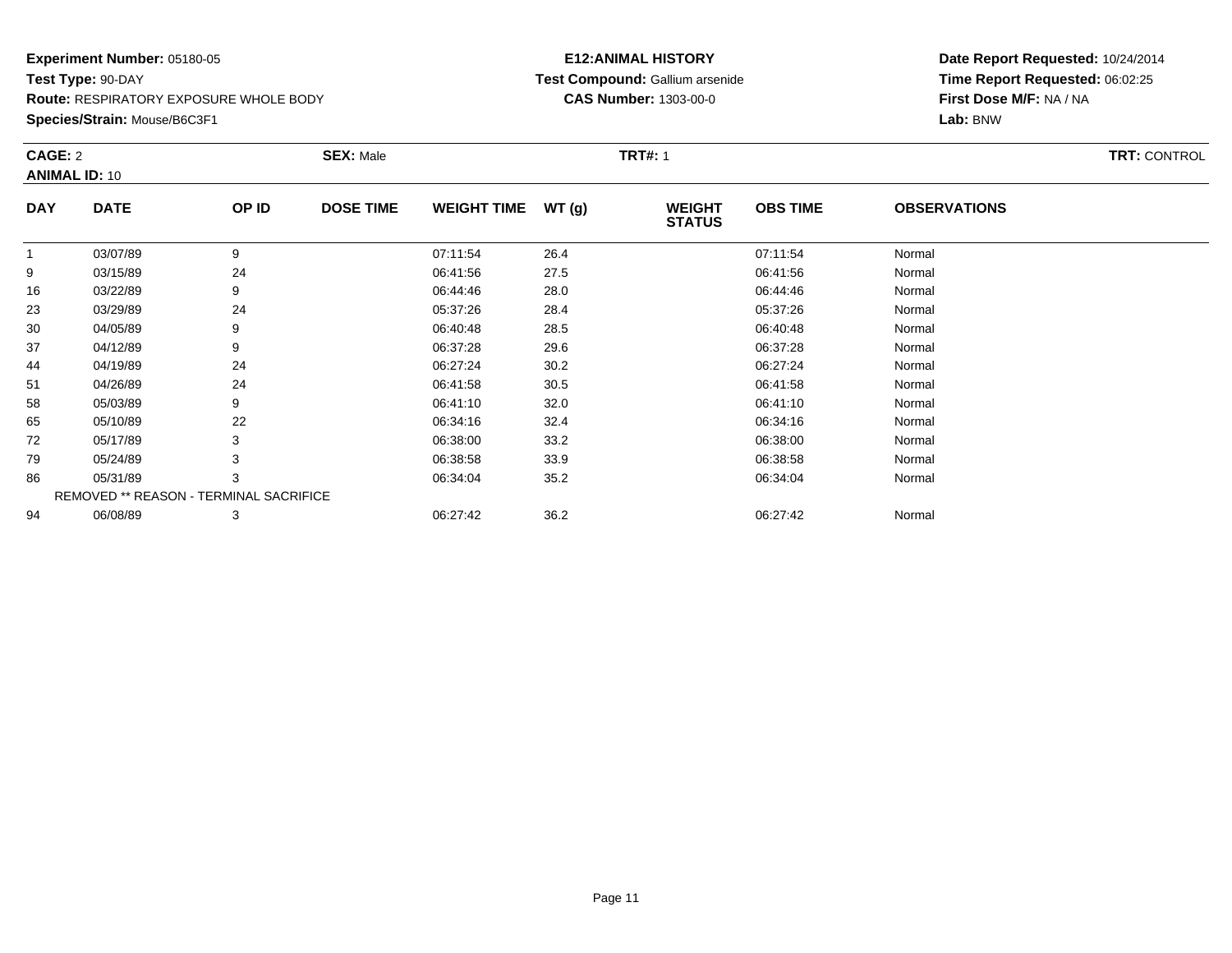## **Species/Strain:** Mouse/B6C3F1

#### **E12:ANIMAL HISTORY Test Compound:** Gallium arsenide**CAS Number:** 1303-00-0

|             | CAGE: 5<br><b>ANIMAL ID: 201</b>       |       | <b>SEX: Male</b> |                    |       | <b>TRT#: 3</b>                 |                 | <b>TRT: 0.1</b><br>MG/M3 |  |
|-------------|----------------------------------------|-------|------------------|--------------------|-------|--------------------------------|-----------------|--------------------------|--|
| <b>DAY</b>  | <b>DATE</b>                            | OP ID | <b>DOSE TIME</b> | <b>WEIGHT TIME</b> | WT(g) | <b>WEIGHT</b><br><b>STATUS</b> | <b>OBS TIME</b> | <b>OBSERVATIONS</b>      |  |
| $\mathbf 1$ | 03/07/89                               | 9     |                  | 07:14:06           | 26.5  |                                | 07:14:06        | Normal                   |  |
| 9           | 03/15/89                               | 24    |                  | 06:47:20           | 29.1  |                                | 06:47:20        | Normal                   |  |
| 16          | 03/22/89                               | 9     |                  | 06:52:44           | 30.5  |                                | 06:52:44        | Normal                   |  |
| 23          | 03/29/89                               | 24    |                  | 05:41:34           | 31.5  |                                | 05:41:34        | Normal                   |  |
| 30          | 04/05/89                               | 9     |                  | 06:48:04           | 31.9  |                                | 06:48:04        | Normal                   |  |
| 37          | 04/12/89                               | 9     |                  | 06:43:46           | 32.7  |                                | 06:43:46        | Normal                   |  |
| 44          | 04/19/89                               | 24    |                  | 06:31:50           | 33.2  |                                | 06:31:50        | Normal                   |  |
| 51          | 04/26/89                               | 24    |                  | 06:47:44           | 33.9  |                                | 06:47:44        | Normal                   |  |
| 58          | 05/03/89                               | 9     |                  | 06:54:22           | 33.8  |                                | 06:54:22        | Normal                   |  |
| 65          | 05/10/89                               | 22    |                  | 06:40:34           | 34.4  |                                | 06:40:34        | Normal                   |  |
| 72          | 05/17/89                               | 3     |                  | 06:43:28           | 35.7  |                                | 06:43:28        | Normal                   |  |
| 79          | 05/24/89                               | 3     |                  | 06:46:14           | 36.6  |                                | 06:46:14        | Normal                   |  |
| 86          | 05/31/89                               | 3     |                  | 06:41:52           | 37.4  |                                | 06:41:52        | Normal                   |  |
|             | REMOVED ** REASON - TERMINAL SACRIFICE |       |                  |                    |       |                                |                 |                          |  |
| 94          | 06/08/89                               | 3     |                  | 06:29:54           | 39.1  |                                | 06:29:54        | Normal                   |  |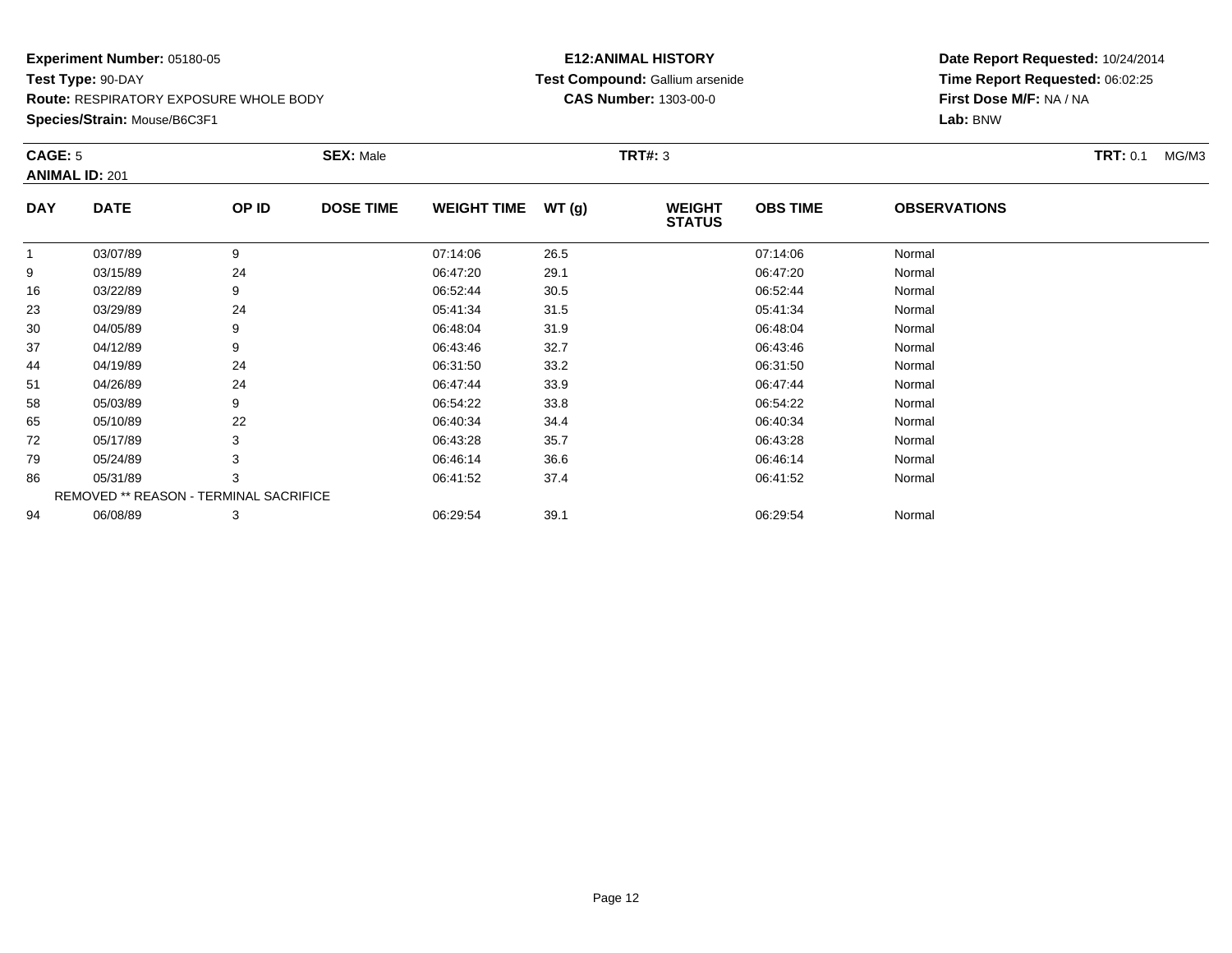#### **Species/Strain:** Mouse/B6C3F1

#### **E12:ANIMAL HISTORY Test Compound:** Gallium arsenide**CAS Number:** 1303-00-0

| CAGE: 5        | <b>ANIMAL ID: 202</b>                  |       | <b>SEX: Male</b> |                    |       | <b>TRT#: 3</b>                 |                 |                     | <b>TRT:</b> 0.1<br>MG/M3 |
|----------------|----------------------------------------|-------|------------------|--------------------|-------|--------------------------------|-----------------|---------------------|--------------------------|
| <b>DAY</b>     | <b>DATE</b>                            | OP ID | <b>DOSE TIME</b> | <b>WEIGHT TIME</b> | WT(g) | <b>WEIGHT</b><br><b>STATUS</b> | <b>OBS TIME</b> | <b>OBSERVATIONS</b> |                          |
| $\overline{1}$ | 03/07/89                               | 9     |                  | 07:14:06           | 26.1  |                                | 07:14:06        | Normal              |                          |
| 9              | 03/15/89                               | 24    |                  | 06:47:20           | 28.9  |                                | 06:47:20        | Normal              |                          |
| 16             | 03/22/89                               | 9     |                  | 06:52:44           | 30.4  |                                | 06:52:44        | Normal              |                          |
| 23             | 03/29/89                               | 24    |                  | 05:41:34           | 32.0  |                                | 05:41:34        | Normal              |                          |
| 30             | 04/05/89                               | 9     |                  | 06:48:04           | 32.8  |                                | 06:48:04        | Normal              |                          |
| 37             | 04/12/89                               | 9     |                  | 06:43:46           | 33.7  |                                | 06:43:46        | Normal              |                          |
| 44             | 04/19/89                               | 24    |                  | 06:31:50           | 34.6  |                                | 06:31:50        | Normal              |                          |
| 51             | 04/26/89                               | 24    |                  | 06:47:44           | 35.1  |                                | 06:47:44        | Normal              |                          |
| 58             | 05/03/89                               | 9     |                  | 06:54:22           | 35.6  |                                | 06:54:22        | Normal              |                          |
| 65             | 05/10/89                               | 22    |                  | 06:40:34           | 36.7  |                                | 06:40:34        | Normal              |                          |
| 72             | 05/17/89                               | 3     |                  | 06:43:28           | 37.2  |                                | 06:43:28        | Normal              |                          |
| 79             | 05/24/89                               | 3     |                  | 06:46:14           | 38.6  |                                | 06:46:14        | Normal              |                          |
| 86             | 05/31/89                               | 3     |                  | 06:41:52           | 39.0  |                                | 06:41:52        | Normal              |                          |
|                | REMOVED ** REASON - TERMINAL SACRIFICE |       |                  |                    |       |                                |                 |                     |                          |
| 94             | 06/08/89                               | 3     |                  | 06:29:54           | 39.9  |                                | 06:29:54        | Normal              |                          |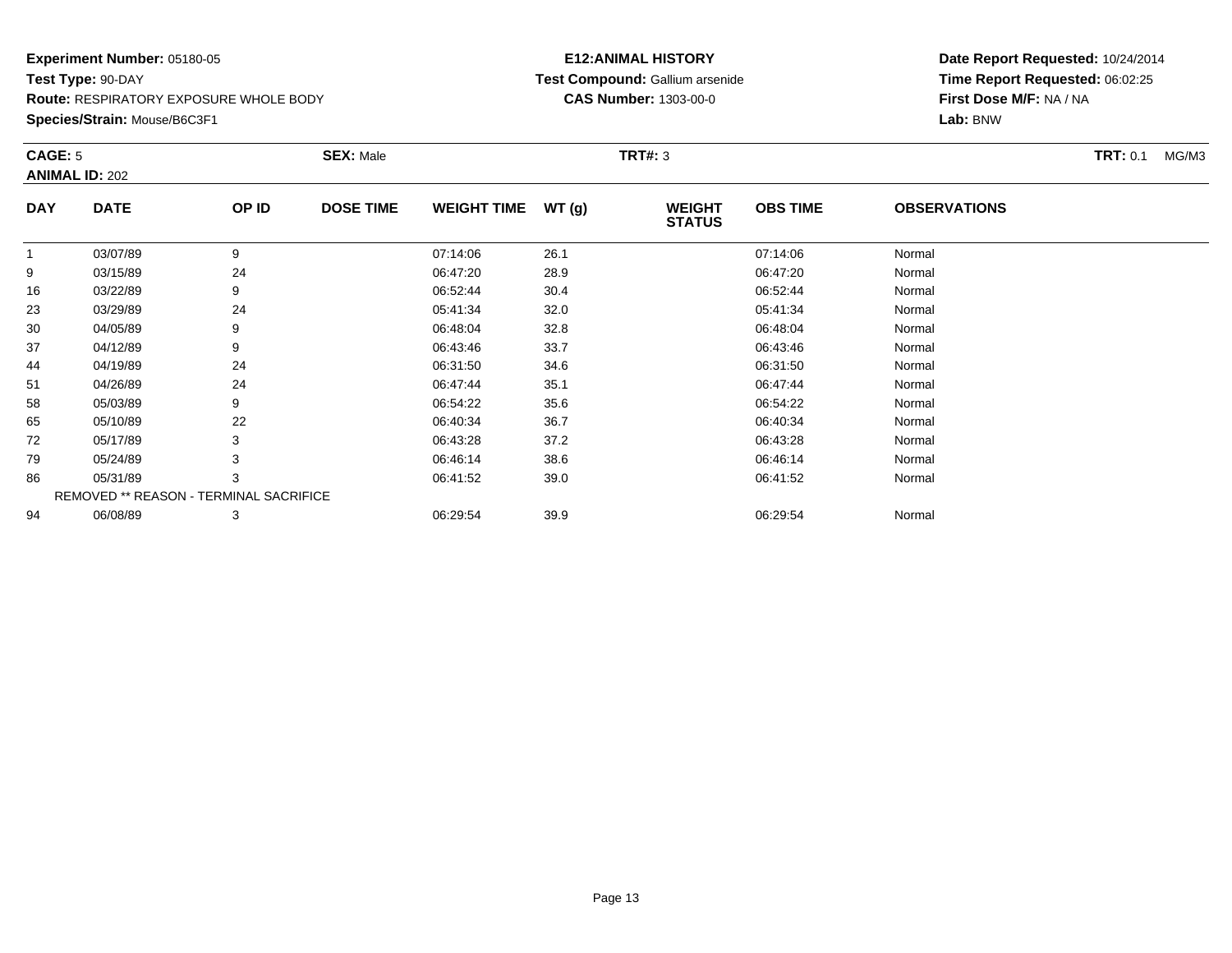## **Species/Strain:** Mouse/B6C3F1

#### **E12:ANIMAL HISTORY Test Compound:** Gallium arsenide**CAS Number:** 1303-00-0

| CAGE: 5        | <b>ANIMAL ID: 203</b>                  |       | <b>SEX: Male</b> |                    |       | <b>TRT#: 3</b>                 |                 |                     | <b>TRT:</b> 0.1<br>MG/M3 |
|----------------|----------------------------------------|-------|------------------|--------------------|-------|--------------------------------|-----------------|---------------------|--------------------------|
| <b>DAY</b>     | <b>DATE</b>                            | OP ID | <b>DOSE TIME</b> | <b>WEIGHT TIME</b> | WT(g) | <b>WEIGHT</b><br><b>STATUS</b> | <b>OBS TIME</b> | <b>OBSERVATIONS</b> |                          |
| $\overline{1}$ | 03/07/89                               | 9     |                  | 07:14:06           | 24.4  |                                | 07:14:06        | Normal              |                          |
| 9              | 03/15/89                               | 24    |                  | 06:47:20           | 26.1  |                                | 06:47:20        | Normal              |                          |
| 16             | 03/22/89                               | 9     |                  | 06:52:44           | 26.8  |                                | 06:52:44        | Normal              |                          |
| 23             | 03/29/89                               | 24    |                  | 05:41:34           | 27.7  |                                | 05:41:34        | Normal              |                          |
| 30             | 04/05/89                               | 9     |                  | 06:48:04           | 28.5  |                                | 06:48:04        | Normal              |                          |
| 37             | 04/12/89                               | 9     |                  | 06:43:46           | 29.1  |                                | 06:43:46        | Normal              |                          |
| 44             | 04/19/89                               | 24    |                  | 06:31:50           | 29.7  |                                | 06:31:50        | Normal              |                          |
| 51             | 04/26/89                               | 24    |                  | 06:47:44           | 30.5  |                                | 06:47:44        | Normal              |                          |
| 58             | 05/03/89                               | 9     |                  | 06:54:22           | 30.5  |                                | 06:54:22        | Normal              |                          |
| 65             | 05/10/89                               | 22    |                  | 06:40:34           | 31.4  |                                | 06:40:34        | Normal              |                          |
| 72             | 05/17/89                               | 3     |                  | 06:43:28           | 31.1  |                                | 06:43:28        | Normal              |                          |
| 79             | 05/24/89                               | 3     |                  | 06:46:14           | 31.8  |                                | 06:46:14        | Normal              |                          |
| 86             | 05/31/89                               | 3     |                  | 06:41:52           | 32.8  |                                | 06:41:52        | Normal              |                          |
|                | REMOVED ** REASON - TERMINAL SACRIFICE |       |                  |                    |       |                                |                 |                     |                          |
| 94             | 06/08/89                               | 3     |                  | 06:29:54           | 34.2  |                                | 06:29:54        | Normal              |                          |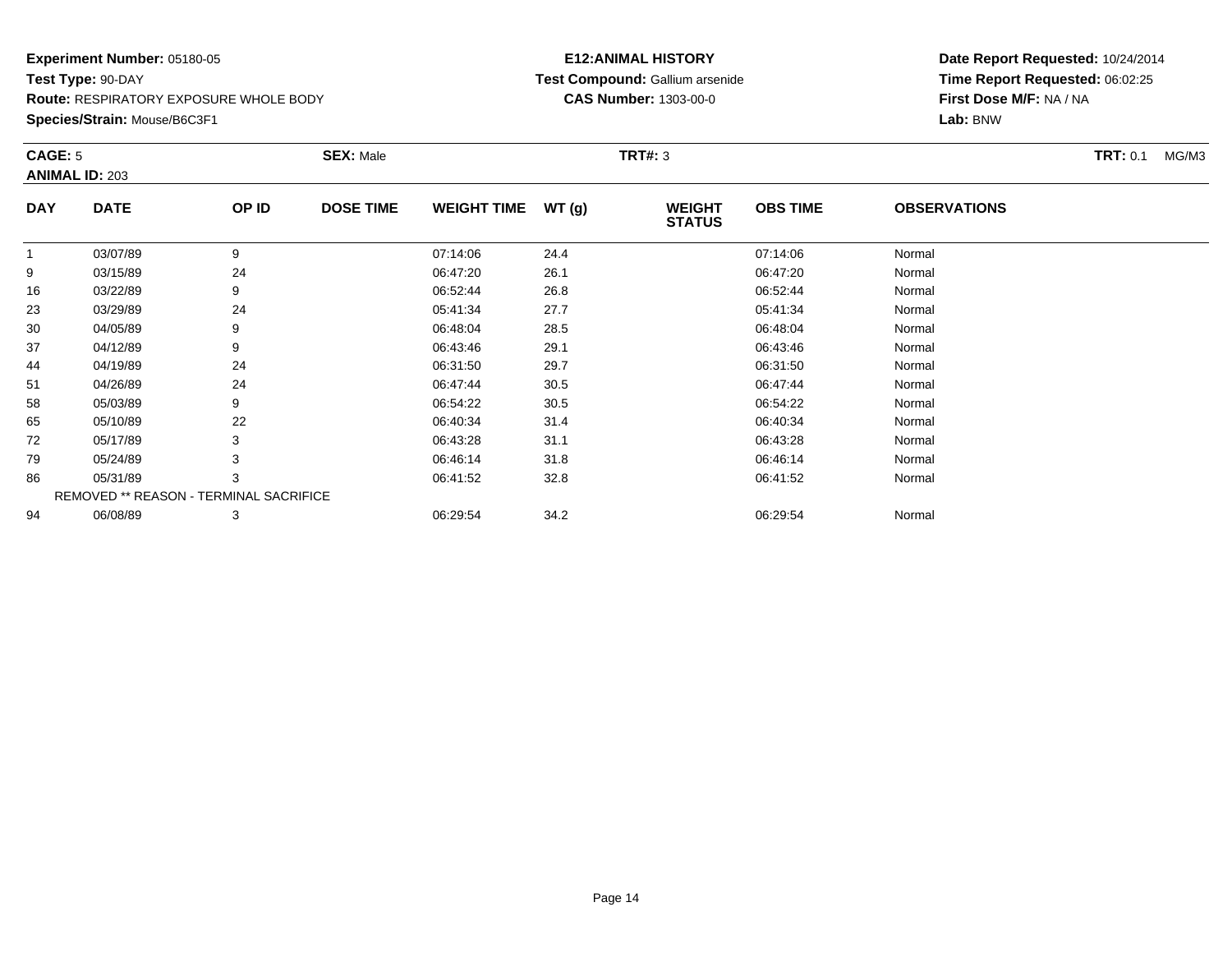#### **Species/Strain:** Mouse/B6C3F1

#### **E12:ANIMAL HISTORY Test Compound:** Gallium arsenide**CAS Number:** 1303-00-0

| CAGE: 5        | <b>ANIMAL ID: 204</b>                  |       | <b>SEX: Male</b> |                    |       | <b>TRT#: 3</b>                 |                 |                     | <b>TRT: 0.1</b><br>MG/M3 |
|----------------|----------------------------------------|-------|------------------|--------------------|-------|--------------------------------|-----------------|---------------------|--------------------------|
| <b>DAY</b>     | <b>DATE</b>                            | OP ID | <b>DOSE TIME</b> | <b>WEIGHT TIME</b> | WT(g) | <b>WEIGHT</b><br><b>STATUS</b> | <b>OBS TIME</b> | <b>OBSERVATIONS</b> |                          |
| $\overline{1}$ | 03/07/89                               | 9     |                  | 07:14:06           | 26.0  |                                | 07:14:06        | Normal              |                          |
| 9              | 03/15/89                               | 24    |                  | 06:47:20           | 27.4  |                                | 06:47:20        | Normal              |                          |
| 16             | 03/22/89                               | 9     |                  | 06:52:44           | 28.0  |                                | 06:52:44        | Normal              |                          |
| 23             | 03/29/89                               | 24    |                  | 05:41:34           | 28.7  |                                | 05:41:34        | Normal              |                          |
| 30             | 04/05/89                               | 9     |                  | 06:48:04           | 29.5  |                                | 06:48:04        | Normal              |                          |
| 37             | 04/12/89                               | 9     |                  | 06:43:46           | 30.3  |                                | 06:43:46        | Normal              |                          |
| 44             | 04/19/89                               | 24    |                  | 06:31:50           | 31.3  |                                | 06:31:50        | Normal              |                          |
| 51             | 04/26/89                               | 24    |                  | 06:47:44           | 31.7  |                                | 06:47:44        | Normal              |                          |
| 58             | 05/03/89                               | 9     |                  | 06:54:22           | 31.7  |                                | 06:54:22        | Normal              |                          |
| 65             | 05/10/89                               | 22    |                  | 06:40:34           | 32.7  |                                | 06:40:34        | Normal              |                          |
| 72             | 05/17/89                               | 3     |                  | 06:43:28           | 33.4  |                                | 06:43:28        | Normal              |                          |
| 79             | 05/24/89                               | 3     |                  | 06:46:14           | 33.4  |                                | 06:46:14        | Normal              |                          |
| 86             | 05/31/89                               | 3     |                  | 06:41:52           | 34.8  |                                | 06:41:52        | Normal              |                          |
|                | REMOVED ** REASON - TERMINAL SACRIFICE |       |                  |                    |       |                                |                 |                     |                          |
| 94             | 06/08/89                               | 3     |                  | 06:29:54           | 34.8  |                                | 06:29:54        | Normal              |                          |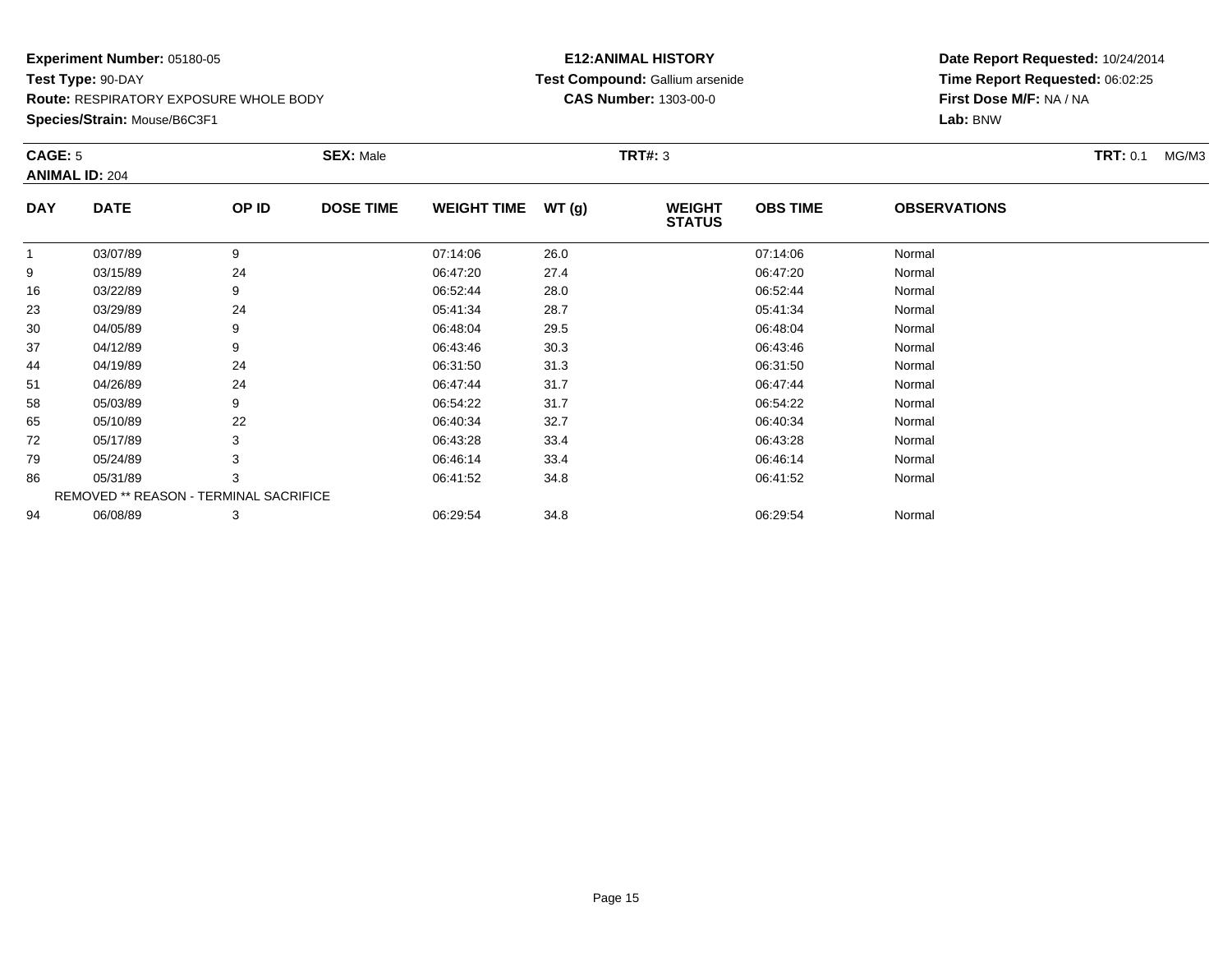### **Species/Strain:** Mouse/B6C3F1

#### **E12:ANIMAL HISTORY Test Compound:** Gallium arsenide**CAS Number:** 1303-00-0

| CAGE: 5        | <b>ANIMAL ID: 205</b>                  |       | <b>SEX: Male</b> |                    |       | <b>TRT#: 3</b>                 |                 |                     | <b>TRT:</b> 0.1<br>MG/M3 |
|----------------|----------------------------------------|-------|------------------|--------------------|-------|--------------------------------|-----------------|---------------------|--------------------------|
| <b>DAY</b>     | <b>DATE</b>                            | OP ID | <b>DOSE TIME</b> | <b>WEIGHT TIME</b> | WT(g) | <b>WEIGHT</b><br><b>STATUS</b> | <b>OBS TIME</b> | <b>OBSERVATIONS</b> |                          |
| $\overline{1}$ | 03/07/89                               | 9     |                  | 07:14:06           | 26.8  |                                | 07:14:06        | Normal              |                          |
| 9              | 03/15/89                               | 24    |                  | 06:47:20           | 28.5  |                                | 06:47:20        | Normal              |                          |
| 16             | 03/22/89                               | 9     |                  | 06:52:44           | 29.0  |                                | 06:52:44        | Normal              |                          |
| 23             | 03/29/89                               | 24    |                  | 05:41:34           | 29.6  |                                | 05:41:34        | Normal              |                          |
| 30             | 04/05/89                               | 9     |                  | 06:48:04           | 30.0  |                                | 06:48:04        | Normal              |                          |
| 37             | 04/12/89                               | 9     |                  | 06:43:46           | 31.0  |                                | 06:43:46        | Normal              |                          |
| 44             | 04/19/89                               | 24    |                  | 06:31:50           | 32.4  |                                | 06:31:50        | Normal              |                          |
| 51             | 04/26/89                               | 24    |                  | 06:47:44           | 32.6  |                                | 06:47:44        | Normal              |                          |
| 58             | 05/03/89                               | 9     |                  | 06:54:22           | 33.8  |                                | 06:54:22        | Normal              |                          |
| 65             | 05/10/89                               | 22    |                  | 06:40:34           | 34.4  |                                | 06:40:34        | Normal              |                          |
| 72             | 05/17/89                               | 3     |                  | 06:43:28           | 36.4  |                                | 06:43:28        | Normal              |                          |
| 79             | 05/24/89                               | 3     |                  | 06:46:14           | 35.9  |                                | 06:46:14        | Normal              |                          |
| 86             | 05/31/89                               | 3     |                  | 06:41:52           | 36.6  |                                | 06:41:52        | Normal              |                          |
|                | REMOVED ** REASON - TERMINAL SACRIFICE |       |                  |                    |       |                                |                 |                     |                          |
| 94             | 06/08/89                               | 3     |                  | 06:29:54           | 36.2  |                                | 06:29:54        | Normal              |                          |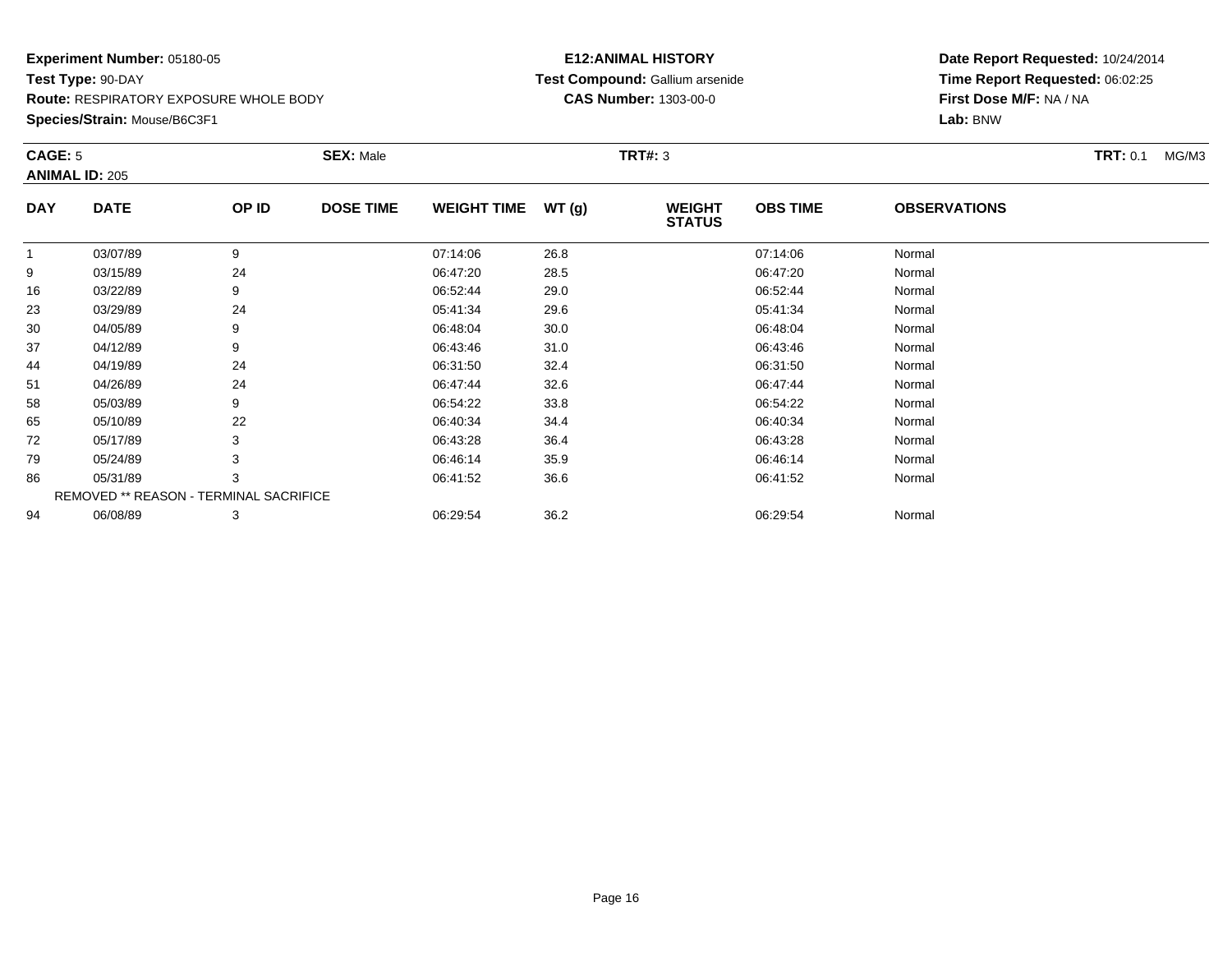#### **Species/Strain:** Mouse/B6C3F1

#### **E12:ANIMAL HISTORY Test Compound:** Gallium arsenide**CAS Number:** 1303-00-0

| CAGE: 6        | <b>ANIMAL ID: 206</b>                  |       | <b>SEX: Male</b> |                    |       | <b>TRT#: 3</b>                 |                 |                     | <b>TRT: 0.1</b><br>MG/M3 |
|----------------|----------------------------------------|-------|------------------|--------------------|-------|--------------------------------|-----------------|---------------------|--------------------------|
| <b>DAY</b>     | <b>DATE</b>                            | OP ID | <b>DOSE TIME</b> | <b>WEIGHT TIME</b> | WT(g) | <b>WEIGHT</b><br><b>STATUS</b> | <b>OBS TIME</b> | <b>OBSERVATIONS</b> |                          |
| $\overline{1}$ | 03/07/89                               | 9     |                  | 07:16:16           | 25.9  |                                | 07:16:16        | Normal              |                          |
| 9              | 03/15/89                               | 24    |                  | 07:00:26           | 27.3  |                                | 07:00:26        | Normal              |                          |
| 16             | 03/22/89                               | 9     |                  | 06:56:36           | 28.3  |                                | 06:56:36        | Normal              |                          |
| 23             | 03/29/89                               | 24    |                  | 05:50:58           | 29.3  |                                | 05:50:58        | Normal              |                          |
| 30             | 04/05/89                               | 9     |                  | 06:56:14           | 29.6  |                                | 06:56:14        | Normal              |                          |
| 37             | 04/12/89                               | 9     |                  | 06:48:16           | 30.5  |                                | 06:48:16        | Normal              |                          |
| 44             | 04/19/89                               | 24    |                  | 06:49:08           | 30.9  |                                | 06:49:08        | Normal              |                          |
| 51             | 04/26/89                               | 24    |                  | 06:58:22           | 31.2  |                                | 06:58:22        | Normal              |                          |
| 58             | 05/03/89                               | 9     |                  | 07:00:24           | 31.2  |                                | 07:00:24        | Normal              |                          |
| 65             | 05/10/89                               | 22    |                  | 06:48:20           | 32.6  |                                | 06:48:20        | Normal              |                          |
| 72             | 05/17/89                               | 3     |                  | 06:50:30           | 32.8  |                                | 06:50:30        | Normal              |                          |
| 79             | 05/24/89                               | 3     |                  | 07:05:52           | 33.7  |                                | 07:05:52        | Normal              |                          |
| 86             | 05/31/89                               | 3     |                  | 06:54:38           | 33.7  |                                | 06:54:38        | Normal              |                          |
|                | REMOVED ** REASON - TERMINAL SACRIFICE |       |                  |                    |       |                                |                 |                     |                          |
| 94             | 06/08/89                               | 3     |                  | 06:32:20           | 34.7  |                                | 06:32:20        | Normal              |                          |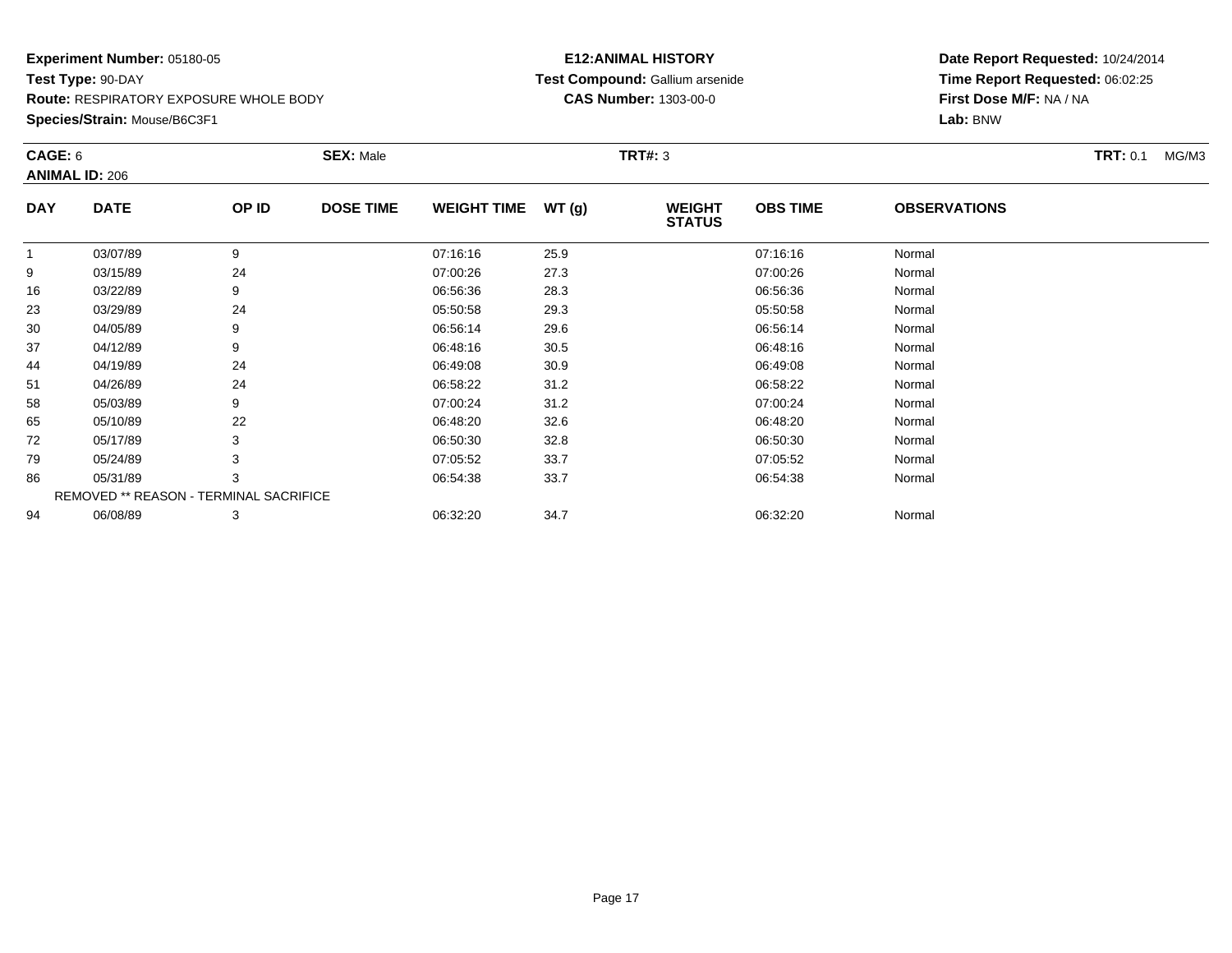### **Species/Strain:** Mouse/B6C3F1

#### **E12:ANIMAL HISTORY Test Compound:** Gallium arsenide**CAS Number:** 1303-00-0

| CAGE: 6    | <b>ANIMAL ID: 207</b>                  |       | <b>SEX: Male</b> |                    |       | <b>TRT#: 3</b>                 |                 |                     | <b>TRT:</b> 0.1<br>MG/M3 |
|------------|----------------------------------------|-------|------------------|--------------------|-------|--------------------------------|-----------------|---------------------|--------------------------|
| <b>DAY</b> | <b>DATE</b>                            | OP ID | <b>DOSE TIME</b> | <b>WEIGHT TIME</b> | WT(g) | <b>WEIGHT</b><br><b>STATUS</b> | <b>OBS TIME</b> | <b>OBSERVATIONS</b> |                          |
|            | 03/07/89                               | 9     |                  | 07:16:16           | 25.5  |                                | 07:16:16        | Normal              |                          |
| 9          | 03/15/89                               | 24    |                  | 07:00:26           | 26.8  |                                | 07:00:26        | Normal              |                          |
| 16         | 03/22/89                               | 9     |                  | 06:56:36           | 27.6  |                                | 06:56:36        | Normal              |                          |
| 23         | 03/29/89                               | 24    |                  | 05:50:58           | 28.2  |                                | 05:50:58        | Normal              |                          |
| 30         | 04/05/89                               | 9     |                  | 06:56:14           | 29.2  |                                | 06:56:14        | Normal              |                          |
| 37         | 04/12/89                               | 9     |                  | 06:48:16           | 30.7  |                                | 06:48:16        | Normal              |                          |
| 44         | 04/19/89                               | 24    |                  | 06:49:08           | 31.2  |                                | 06:49:08        | Normal              |                          |
| 51         | 04/26/89                               | 24    |                  | 06:58:22           | 31.9  |                                | 06:58:22        | Normal              |                          |
| 58         | 05/03/89                               | 9     |                  | 07:00:24           | 32.3  |                                | 07:00:24        | Normal              |                          |
| 65         | 05/10/89                               | 22    |                  | 06:48:20           | 33.5  |                                | 06:48:20        | Normal              |                          |
| 72         | 05/17/89                               | 3     |                  | 06:50:30           | 34.6  |                                | 06:50:30        | Normal              |                          |
| 79         | 05/24/89                               | 3     |                  | 07:05:52           | 35.4  |                                | 07:05:52        | Normal              |                          |
| 86         | 05/31/89                               | 3     |                  | 06:54:38           | 36.3  |                                | 06:54:38        | Normal              |                          |
|            | REMOVED ** REASON - TERMINAL SACRIFICE |       |                  |                    |       |                                |                 |                     |                          |
| 94         | 06/08/89                               | 3     |                  | 06:32:20           | 37.2  |                                | 06:32:20        | Normal              |                          |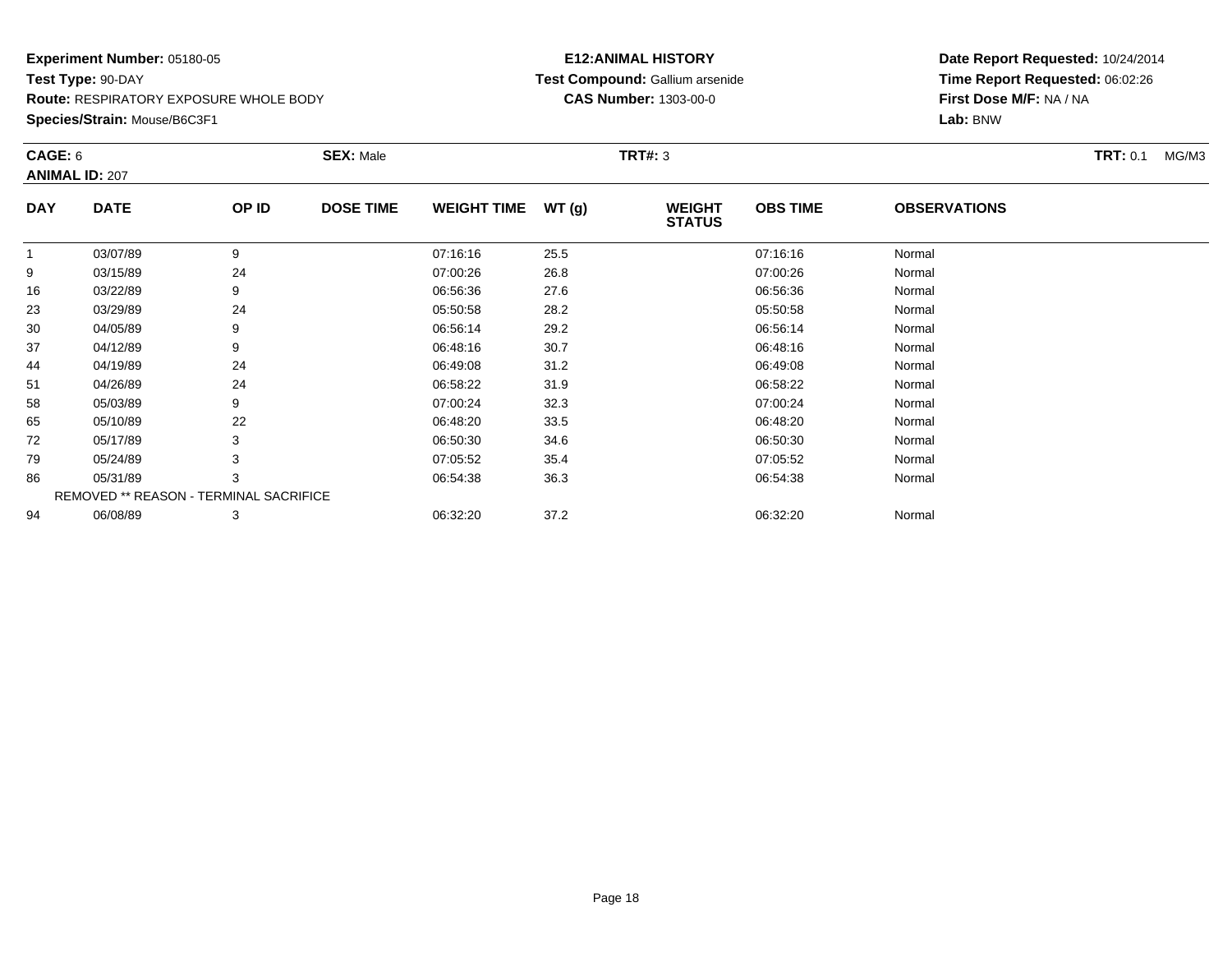#### **Species/Strain:** Mouse/B6C3F1

#### **E12:ANIMAL HISTORY Test Compound:** Gallium arsenide**CAS Number:** 1303-00-0

| CAGE: 6    | <b>ANIMAL ID: 208</b>                  |       | <b>SEX: Male</b> |                    |       | <b>TRT#: 3</b>                 |                 |                     | <b>TRT:</b> 0.1<br>MG/M3 |
|------------|----------------------------------------|-------|------------------|--------------------|-------|--------------------------------|-----------------|---------------------|--------------------------|
| <b>DAY</b> | <b>DATE</b>                            | OP ID | <b>DOSE TIME</b> | <b>WEIGHT TIME</b> | WT(g) | <b>WEIGHT</b><br><b>STATUS</b> | <b>OBS TIME</b> | <b>OBSERVATIONS</b> |                          |
|            | 03/07/89                               | 9     |                  | 07:16:16           | 27.0  |                                | 07:16:16        | Normal              |                          |
| 9          | 03/15/89                               | 24    |                  | 07:00:26           | 29.1  |                                | 07:00:26        | Normal              |                          |
| 16         | 03/22/89                               | 9     |                  | 06:56:36           | 29.8  |                                | 06:56:36        | Normal              |                          |
| 23         | 03/29/89                               | 24    |                  | 05:50:58           | 31.2  |                                | 05:50:58        | Normal              |                          |
| 30         | 04/05/89                               | 9     |                  | 06:56:14           | 31.4  |                                | 06:56:14        | Normal              |                          |
| 37         | 04/12/89                               | 9     |                  | 06:48:16           | 32.3  |                                | 06:48:16        | Normal              |                          |
| 44         | 04/19/89                               | 24    |                  | 06:49:08           | 32.9  |                                | 06:49:08        | Normal              |                          |
| 51         | 04/26/89                               | 24    |                  | 06:58:22           | 34.2  |                                | 06:58:22        | Normal              |                          |
| 58         | 05/03/89                               | 9     |                  | 07:00:24           | 34.4  |                                | 07:00:24        | Normal              |                          |
| 65         | 05/10/89                               | 22    |                  | 06:48:20           | 35.8  |                                | 06:48:20        | Normal              |                          |
| 72         | 05/17/89                               | 3     |                  | 06:50:30           | 35.1  |                                | 06:50:30        | Normal              |                          |
| 79         | 05/24/89                               | 3     |                  | 07:05:52           | 37.0  |                                | 07:05:52        | Normal              |                          |
| 86         | 05/31/89                               | 3     |                  | 06:54:38           | 37.0  |                                | 06:54:38        | Normal              |                          |
|            | REMOVED ** REASON - TERMINAL SACRIFICE |       |                  |                    |       |                                |                 |                     |                          |
| 94         | 06/08/89                               | 3     |                  | 06:32:20           | 38.4  |                                | 06:32:20        | Normal              |                          |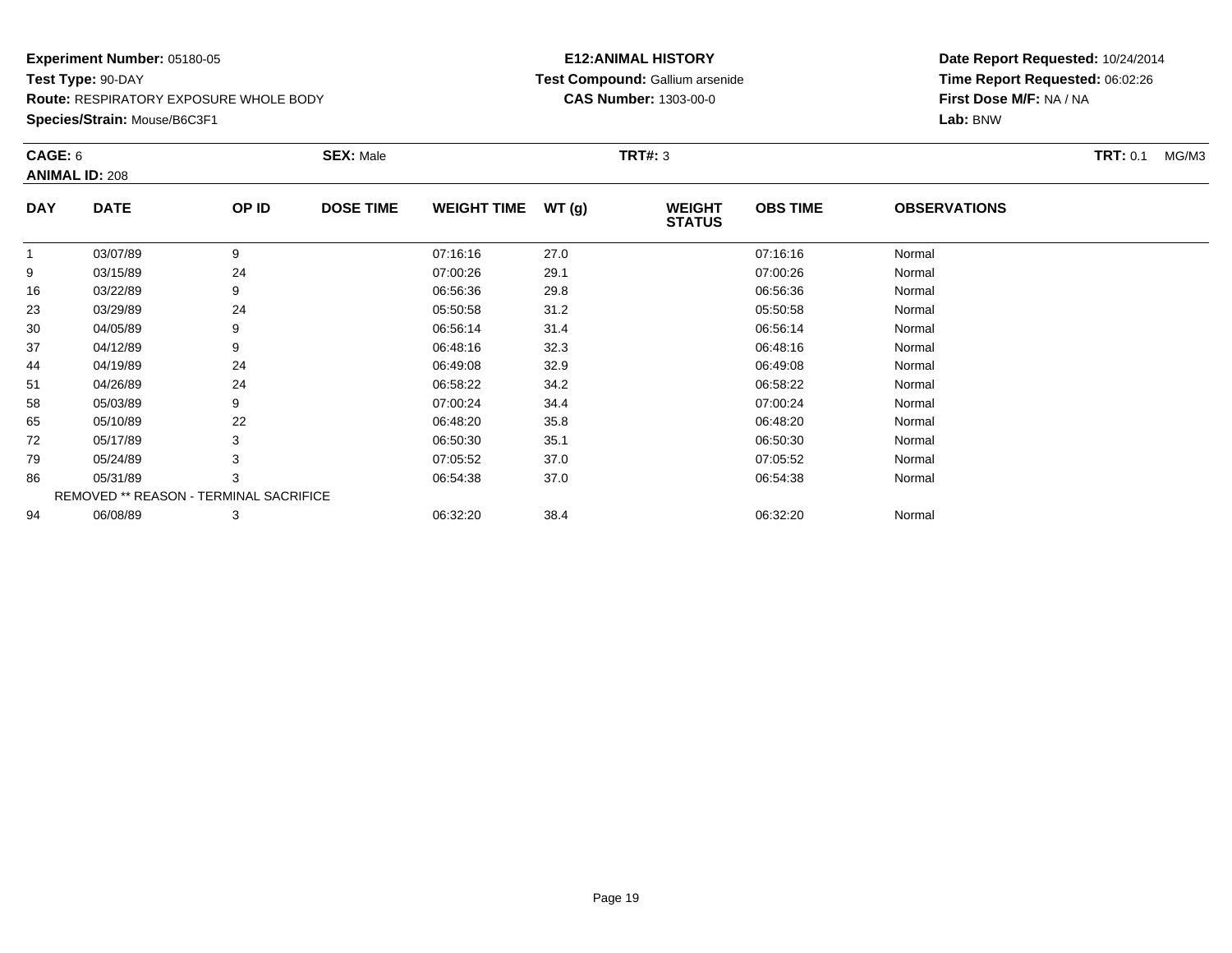#### **Species/Strain:** Mouse/B6C3F1

#### **E12:ANIMAL HISTORY Test Compound:** Gallium arsenide**CAS Number:** 1303-00-0

| CAGE: 6    | <b>ANIMAL ID: 209</b>                  |       | <b>SEX: Male</b> |                    |       | <b>TRT#: 3</b>                 |                 |                     | <b>TRT:</b> 0.1<br>MG/M3 |
|------------|----------------------------------------|-------|------------------|--------------------|-------|--------------------------------|-----------------|---------------------|--------------------------|
| <b>DAY</b> | <b>DATE</b>                            | OP ID | <b>DOSE TIME</b> | <b>WEIGHT TIME</b> | WT(g) | <b>WEIGHT</b><br><b>STATUS</b> | <b>OBS TIME</b> | <b>OBSERVATIONS</b> |                          |
| -1         | 03/07/89                               | 9     |                  | 07:16:16           | 24.8  |                                | 07:16:16        | Normal              |                          |
| 9          | 03/15/89                               | 24    |                  | 07:00:26           | 27.6  |                                | 07:00:26        | Normal              |                          |
| 16         | 03/22/89                               | 9     |                  | 06:56:36           | 28.9  |                                | 06:56:36        | Normal              |                          |
| 23         | 03/29/89                               | 24    |                  | 05:50:58           | 29.6  |                                | 05:50:58        | Normal              |                          |
| 30         | 04/05/89                               | 9     |                  | 06:56:14           | 30.2  |                                | 06:56:14        | Normal              |                          |
| 37         | 04/12/89                               | 9     |                  | 06:48:16           | 30.4  |                                | 06:48:16        | Normal              |                          |
| 44         | 04/19/89                               | 24    |                  | 06:49:08           | 31.4  |                                | 06:49:08        | Normal              |                          |
| 51         | 04/26/89                               | 24    |                  | 06:58:22           | 31.7  |                                | 06:58:22        | Normal              |                          |
| 58         | 05/03/89                               | 9     |                  | 07:00:24           | 32.1  |                                | 07:00:24        | Normal              |                          |
| 65         | 05/10/89                               | 22    |                  | 06:48:20           | 33.4  |                                | 06:48:20        | Normal              |                          |
| 72         | 05/17/89                               | 3     |                  | 06:50:30           | 33.5  |                                | 06:50:30        | Normal              |                          |
| 79         | 05/24/89                               | 3     |                  | 07:05:52           | 33.6  |                                | 07:05:52        | Normal              |                          |
| 86         | 05/31/89                               | 3     |                  | 06:54:38           | 34.6  |                                | 06:54:38        | Normal              |                          |
|            | REMOVED ** REASON - TERMINAL SACRIFICE |       |                  |                    |       |                                |                 |                     |                          |
| 94         | 06/08/89                               | 3     |                  | 06:32:20           | 34.6  |                                | 06:32:20        | Normal              |                          |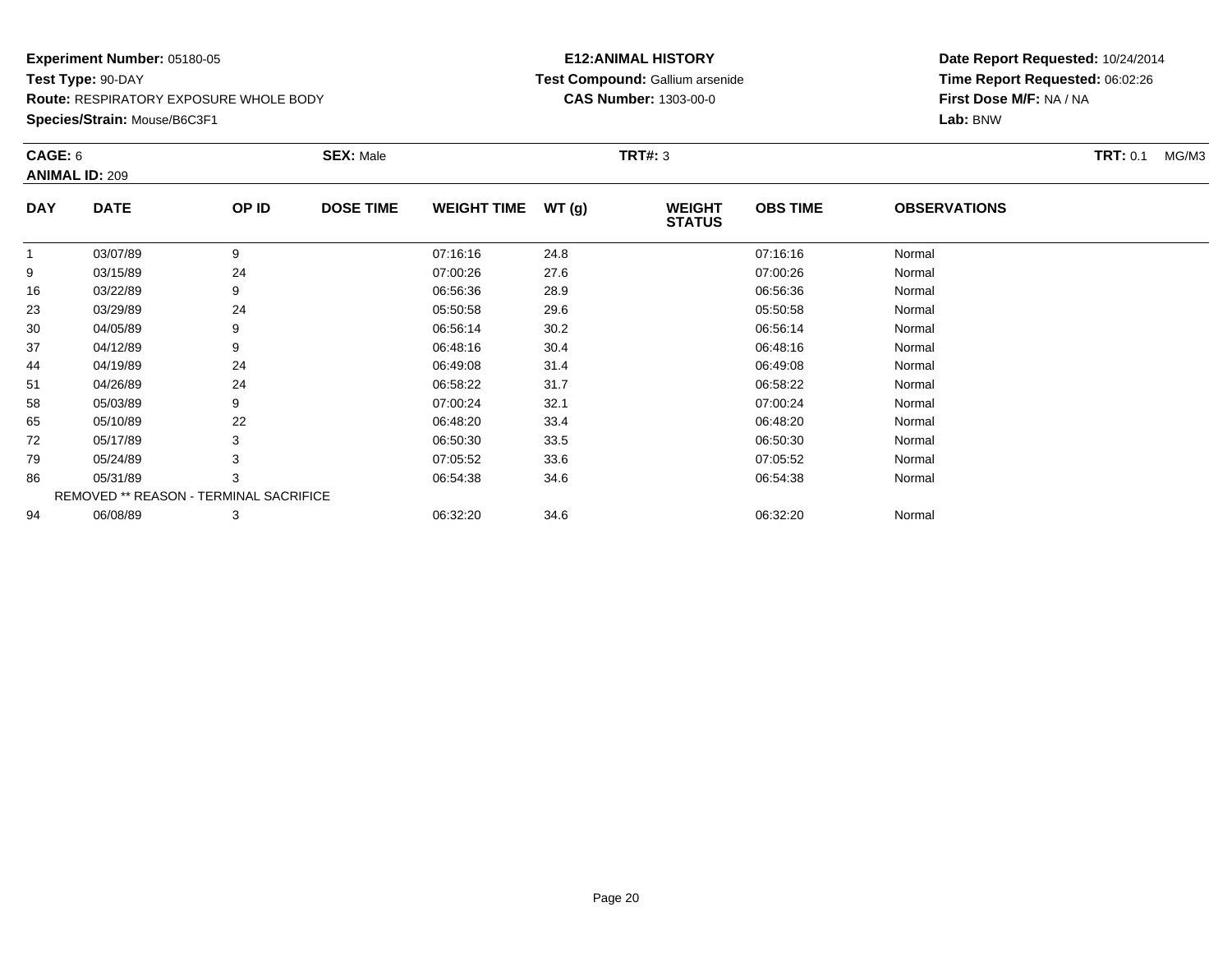### **Species/Strain:** Mouse/B6C3F1

#### **E12:ANIMAL HISTORY Test Compound:** Gallium arsenide**CAS Number:** 1303-00-0

| CAGE: 6        | <b>ANIMAL ID: 210</b>                  |       | <b>SEX: Male</b> |                    |       | <b>TRT#: 3</b>                 |                 |                     | <b>TRT: 0.1</b><br>MG/M3 |
|----------------|----------------------------------------|-------|------------------|--------------------|-------|--------------------------------|-----------------|---------------------|--------------------------|
| <b>DAY</b>     | <b>DATE</b>                            | OP ID | <b>DOSE TIME</b> | <b>WEIGHT TIME</b> | WT(g) | <b>WEIGHT</b><br><b>STATUS</b> | <b>OBS TIME</b> | <b>OBSERVATIONS</b> |                          |
| $\overline{1}$ | 03/07/89                               | 9     |                  | 07:16:16           | 25.9  |                                | 07:16:16        | Normal              |                          |
| 9              | 03/15/89                               | 24    |                  | 07:00:26           | 27.9  |                                | 07:00:26        | Normal              |                          |
| 16             | 03/22/89                               | 9     |                  | 06:56:36           | 28.9  |                                | 06:56:36        | Normal              |                          |
| 23             | 03/29/89                               | 24    |                  | 05:50:58           | 29.4  |                                | 05:50:58        | Normal              |                          |
| 30             | 04/05/89                               | 9     |                  | 06:56:14           | 29.7  |                                | 06:56:14        | Normal              |                          |
| 37             | 04/12/89                               | 9     |                  | 06:48:16           | 30.5  |                                | 06:48:16        | Normal              |                          |
| 44             | 04/19/89                               | 24    |                  | 06:49:08           | 31.7  |                                | 06:49:08        | Normal              |                          |
| 51             | 04/26/89                               | 24    |                  | 06:58:22           | 32.3  |                                | 06:58:22        | Normal              |                          |
| 58             | 05/03/89                               | 9     |                  | 07:00:24           | 32.1  |                                | 07:00:24        | Normal              |                          |
| 65             | 05/10/89                               | 22    |                  | 06:48:20           | 33.6  |                                | 06:48:20        | Normal              |                          |
| 72             | 05/17/89                               | 3     |                  | 06:50:30           | 34.5  |                                | 06:50:30        | Normal              |                          |
| 79             | 05/24/89                               | 3     |                  | 07:05:52           | 35.0  |                                | 07:05:52        | Normal              |                          |
| 86             | 05/31/89                               | 3     |                  | 06:54:38           | 35.9  |                                | 06:54:38        | Normal              |                          |
|                | REMOVED ** REASON - TERMINAL SACRIFICE |       |                  |                    |       |                                |                 |                     |                          |
| 94             | 06/08/89                               | 3     |                  | 06:32:20           | 36.3  |                                | 06:32:20        | Normal              |                          |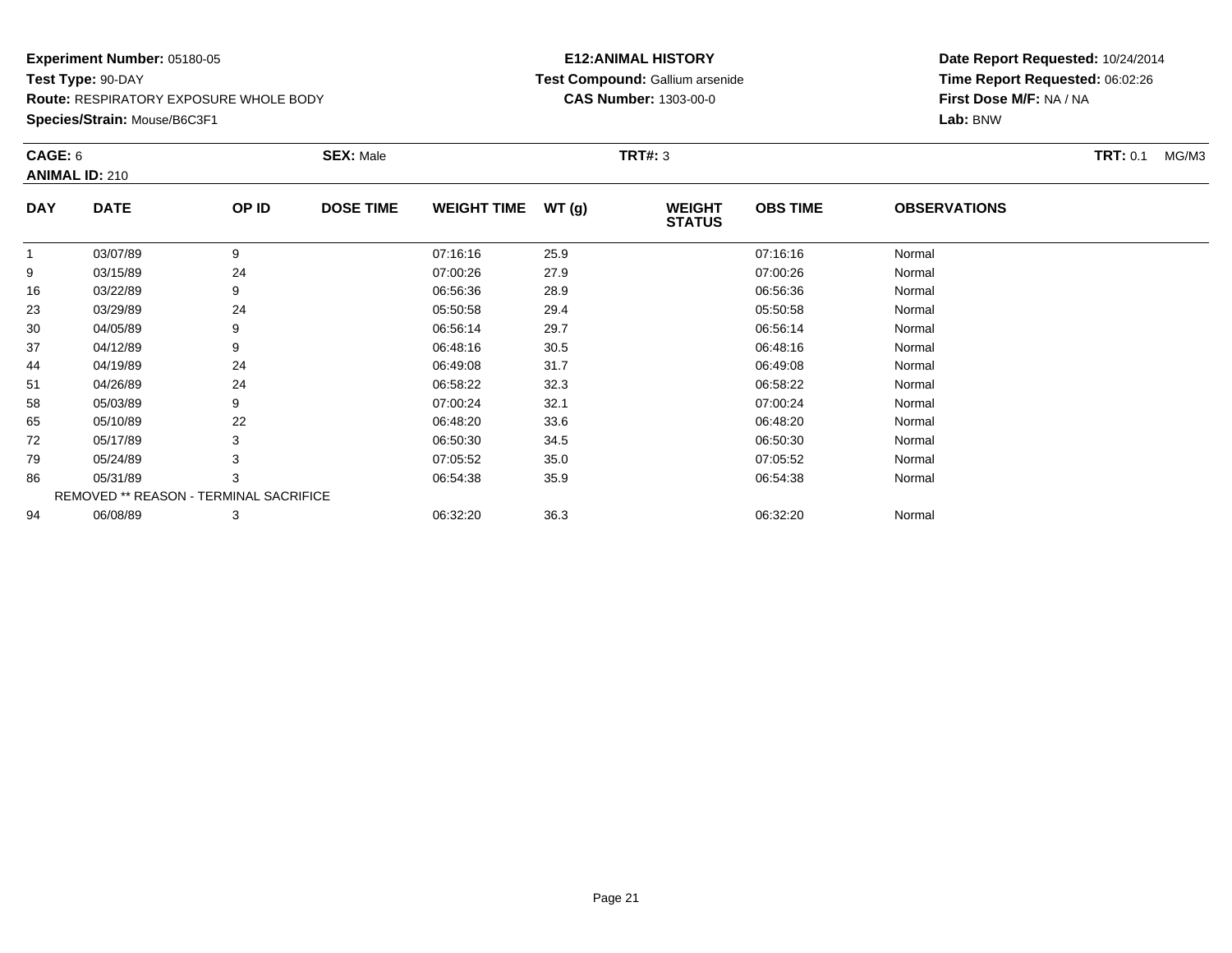#### **Species/Strain:** Mouse/B6C3F1

#### **E12:ANIMAL HISTORY Test Compound:** Gallium arsenide**CAS Number:** 1303-00-0

| <b>CAGE: 9</b> | <b>ANIMAL ID: 401</b>                  |       | <b>SEX: Male</b> |                    |       | <b>TRT#: 5</b>                 |                 |                     | <b>TRT: 1 MG/M3</b> |
|----------------|----------------------------------------|-------|------------------|--------------------|-------|--------------------------------|-----------------|---------------------|---------------------|
| <b>DAY</b>     | <b>DATE</b>                            | OP ID | <b>DOSE TIME</b> | <b>WEIGHT TIME</b> | WT(g) | <b>WEIGHT</b><br><b>STATUS</b> | <b>OBS TIME</b> | <b>OBSERVATIONS</b> |                     |
| $\mathbf{1}$   | 03/07/89                               | 9     |                  | 07:19:18           | 24.5  |                                | 07:19:18        | Normal              |                     |
| 9              | 03/15/89                               | 24    |                  | 07:05:18           | 26.8  |                                | 07:05:18        | Normal              |                     |
| 16             | 03/22/89                               | 9     |                  | 07:07:36           | 27.6  |                                | 07:07:36        | Normal              |                     |
| 23             | 03/29/89                               | 24    |                  | 05:56:10           | 28.4  |                                | 05:56:10        | Normal              |                     |
| 30             | 04/05/89                               | 9     |                  | 07:02:38           | 28.8  |                                | 07:02:38        | Normal              |                     |
| 37             | 04/12/89                               | 9     |                  | 06:53:20           | 29.5  |                                | 06:53:20        | Normal              |                     |
| 44             | 04/19/89                               | 24    |                  | 06:53:08           | 30.7  |                                | 06:53:08        | Normal              |                     |
| 51             | 04/26/89                               | 24    |                  | 07:03:10           | 31.2  |                                | 07:03:10        | Normal              |                     |
| 58             | 05/03/89                               | 9     |                  | 07:09:56           | 31.1  |                                | 07:09:56        | Normal              |                     |
| 65             | 05/10/89                               | 22    |                  | 06:53:26           | 32.5  |                                | 06:53:26        | Normal              |                     |
| 72             | 05/17/89                               | 3     |                  | 06:54:14           | 31.9  |                                | 06:54:14        | Normal              |                     |
| 79             | 05/24/89                               | 3     |                  | 07:11:34           | 33.2  |                                | 07:11:34        | Normal              |                     |
| 86             | 05/31/89                               | 3     |                  | 06:58:36           | 33.6  |                                | 06:58:36        | Normal              |                     |
|                | REMOVED ** REASON - TERMINAL SACRIFICE |       |                  |                    |       |                                |                 |                     |                     |
| 94             | 06/08/89                               | 3     |                  | 06:33:52           | 34.6  |                                | 06:33:52        | Normal              |                     |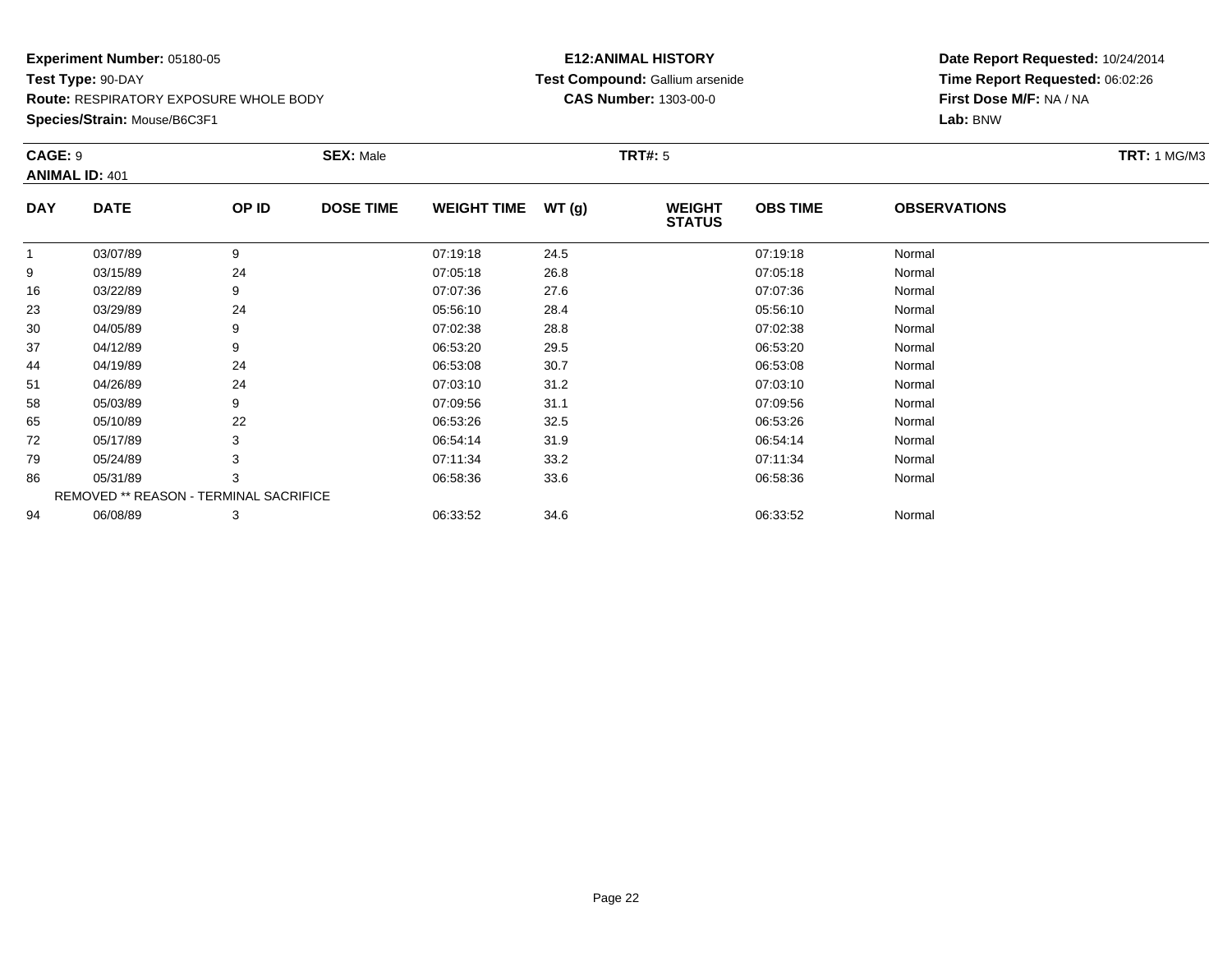#### **Species/Strain:** Mouse/B6C3F1

#### **E12:ANIMAL HISTORY Test Compound:** Gallium arsenide**CAS Number:** 1303-00-0

| CAGE: 9      | <b>ANIMAL ID: 402</b>                  |       | <b>SEX: Male</b> |                    |       | <b>TRT#:</b> 5                 |                 |                     | <b>TRT: 1 MG/M3</b> |
|--------------|----------------------------------------|-------|------------------|--------------------|-------|--------------------------------|-----------------|---------------------|---------------------|
| <b>DAY</b>   | <b>DATE</b>                            | OP ID | <b>DOSE TIME</b> | <b>WEIGHT TIME</b> | WT(g) | <b>WEIGHT</b><br><b>STATUS</b> | <b>OBS TIME</b> | <b>OBSERVATIONS</b> |                     |
| $\mathbf{1}$ | 03/07/89                               | 9     |                  | 07:19:18           | 24.9  |                                | 07:19:18        | Normal              |                     |
| 9            | 03/15/89                               | 24    |                  | 07:05:18           | 27.3  |                                | 07:05:18        | Normal              |                     |
| 16           | 03/22/89                               | 9     |                  | 07:07:36           | 28.1  |                                | 07:07:36        | Normal              |                     |
| 23           | 03/29/89                               | 24    |                  | 05:56:10           | 28.9  |                                | 05:56:10        | Normal              |                     |
| 30           | 04/05/89                               | 9     |                  | 07:02:38           | 29.4  |                                | 07:02:38        | Normal              |                     |
| 37           | 04/12/89                               | 9     |                  | 06:53:20           | 30.4  |                                | 06:53:20        | Normal              |                     |
| 44           | 04/19/89                               | 24    |                  | 06:53:08           | 31.0  |                                | 06:53:08        | Normal              |                     |
| 51           | 04/26/89                               | 24    |                  | 07:03:10           | 31.2  |                                | 07:03:10        | Normal              |                     |
| 58           | 05/03/89                               | 9     |                  | 07:09:56           | 31.3  |                                | 07:09:56        | Normal              |                     |
| 65           | 05/10/89                               | 22    |                  | 06:53:26           | 31.7  |                                | 06:53:26        | Normal              |                     |
| 72           | 05/17/89                               | 3     |                  | 06:54:14           | 32.8  |                                | 06:54:14        | Normal              |                     |
| 79           | 05/24/89                               | 3     |                  | 07:11:34           | 33.4  |                                | 07:11:34        | Normal              |                     |
| 86           | 05/31/89                               | 3     |                  | 06:58:36           | 34.1  |                                | 06:58:36        | Normal              |                     |
|              | REMOVED ** REASON - TERMINAL SACRIFICE |       |                  |                    |       |                                |                 |                     |                     |
| 94           | 06/08/89                               | 3     |                  | 06:33:52           | 35.9  |                                | 06:33:52        | Normal              |                     |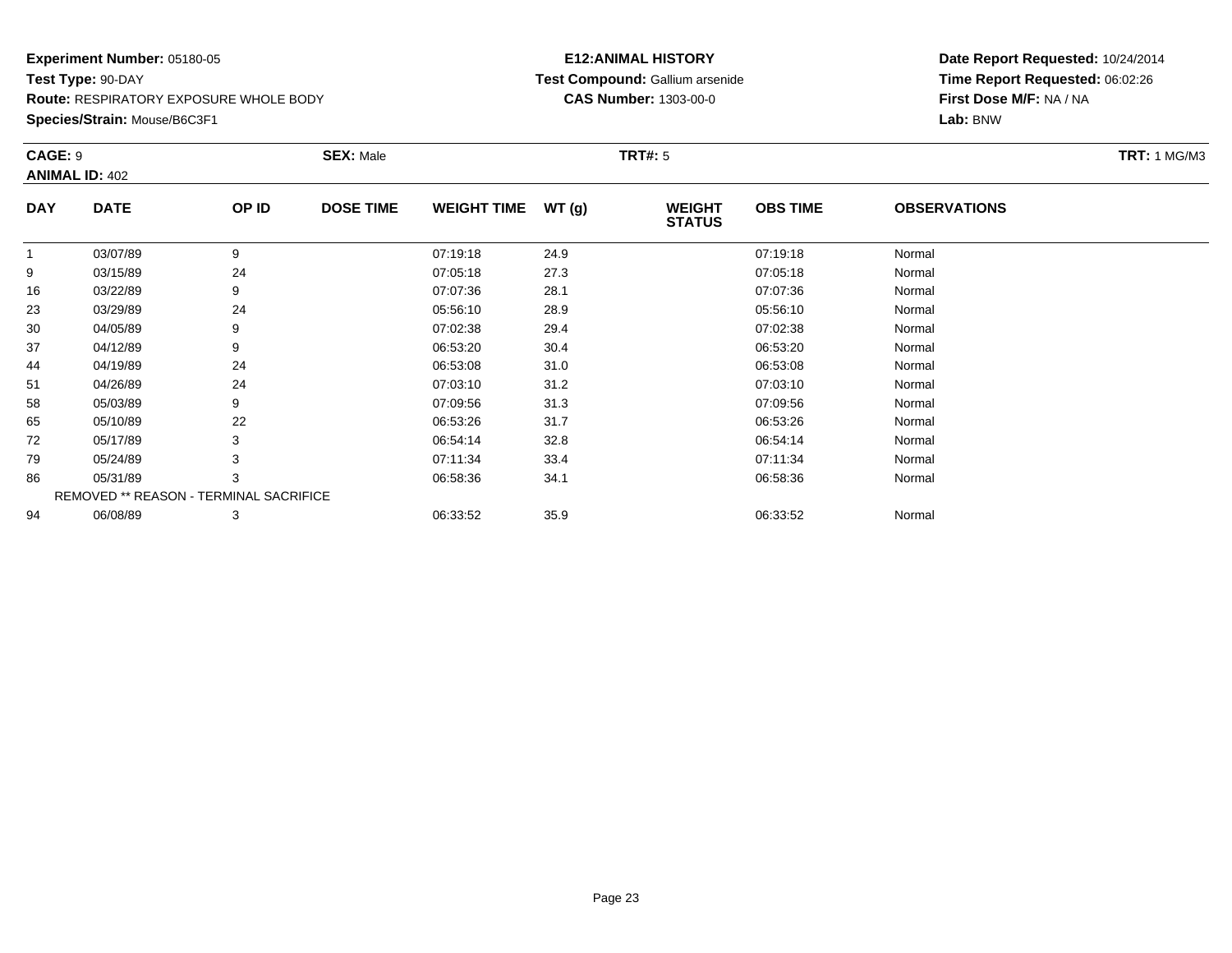### **Species/Strain:** Mouse/B6C3F1

#### **E12:ANIMAL HISTORY Test Compound:** Gallium arsenide**CAS Number:** 1303-00-0

| CAGE: 9      | <b>ANIMAL ID: 403</b>                  |       | <b>SEX: Male</b> |                    |       | <b>TRT#:</b> 5                 |                 |                     | <b>TRT: 1 MG/M3</b> |
|--------------|----------------------------------------|-------|------------------|--------------------|-------|--------------------------------|-----------------|---------------------|---------------------|
| <b>DAY</b>   | <b>DATE</b>                            | OP ID | <b>DOSE TIME</b> | <b>WEIGHT TIME</b> | WT(g) | <b>WEIGHT</b><br><b>STATUS</b> | <b>OBS TIME</b> | <b>OBSERVATIONS</b> |                     |
| $\mathbf{1}$ | 03/07/89                               | 9     |                  | 07:19:18           | 26.5  |                                | 07:19:18        | Normal              |                     |
| 9            | 03/15/89                               | 24    |                  | 07:05:18           | 28.9  |                                | 07:05:18        | Normal              |                     |
| 16           | 03/22/89                               | 9     |                  | 07:07:36           | 29.7  |                                | 07:07:36        | Normal              |                     |
| 23           | 03/29/89                               | 24    |                  | 05:56:10           | 30.2  |                                | 05:56:10        | Normal              |                     |
| 30           | 04/05/89                               | 9     |                  | 07:02:38           | 30.9  |                                | 07:02:38        | Normal              |                     |
| 37           | 04/12/89                               | 9     |                  | 06:53:20           | 31.9  |                                | 06:53:20        | Normal              |                     |
| 44           | 04/19/89                               | 24    |                  | 06:53:08           | 33.2  |                                | 06:53:08        | Normal              |                     |
| 51           | 04/26/89                               | 24    |                  | 07:03:10           | 35.3  |                                | 07:03:10        | Normal              |                     |
| 58           | 05/03/89                               | 9     |                  | 07:09:56           | 36.0  |                                | 07:09:56        | Normal              |                     |
| 65           | 05/10/89                               | 22    |                  | 06:53:26           | 37.4  |                                | 06:53:26        | Normal              |                     |
| 72           | 05/17/89                               | 3     |                  | 06:54:14           | 37.8  |                                | 06:54:14        | Normal              |                     |
| 79           | 05/24/89                               | 3     |                  | 07:11:34           | 39.5  |                                | 07:11:34        | Normal              |                     |
| 86           | 05/31/89                               | 3     |                  | 06:58:36           | 39.8  |                                | 06:58:36        | Normal              |                     |
|              | REMOVED ** REASON - TERMINAL SACRIFICE |       |                  |                    |       |                                |                 |                     |                     |
| 94           | 06/08/89                               | 3     |                  | 06:33:52           | 41.6  |                                | 06:33:52        | Normal              |                     |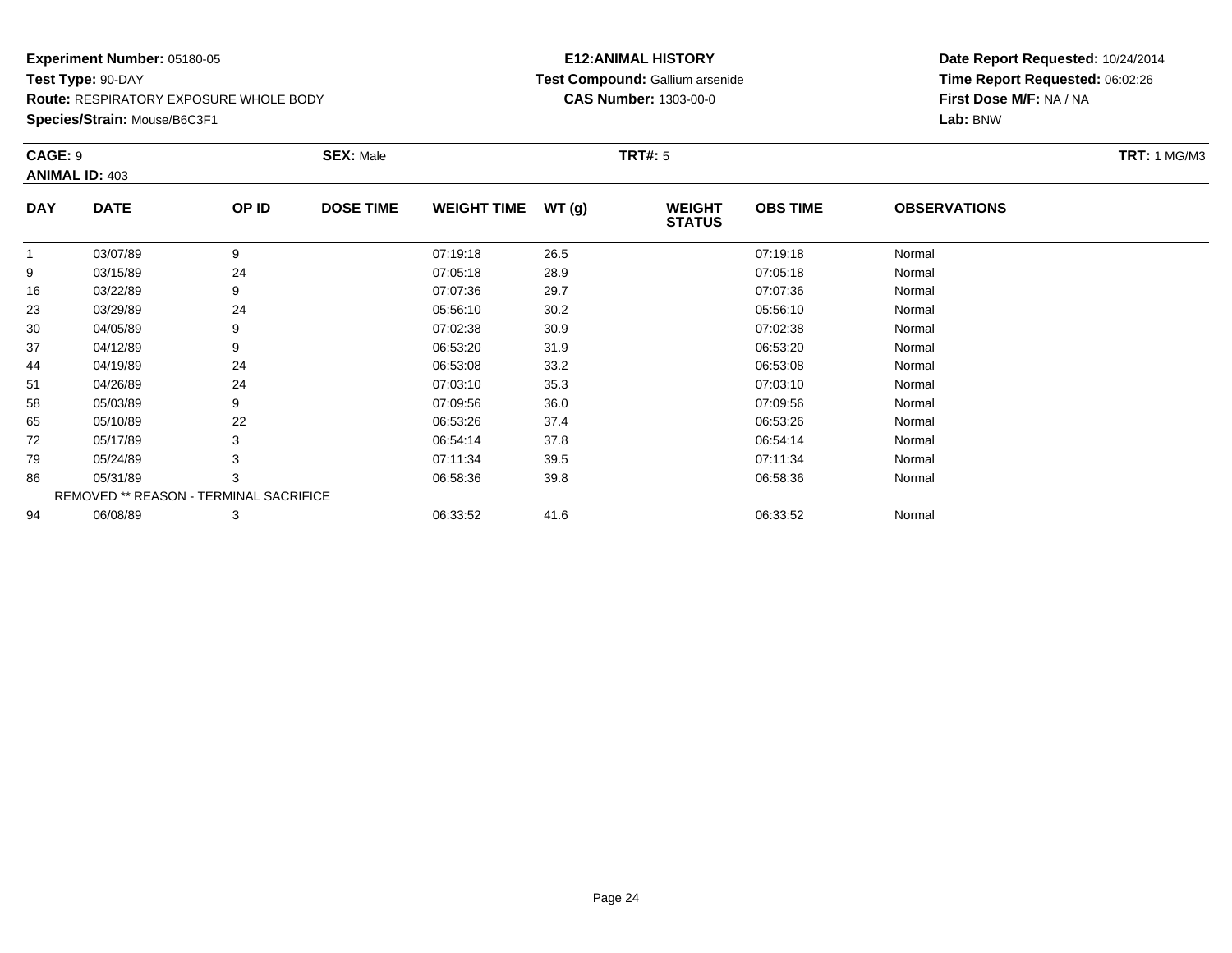#### **Species/Strain:** Mouse/B6C3F1

#### **E12:ANIMAL HISTORY Test Compound:** Gallium arsenide**CAS Number:** 1303-00-0

|              | CAGE: 9<br><b>ANIMAL ID: 404</b>       |       | <b>SEX: Male</b> |                    |       |                                | <b>TRT#:</b> 5  |                     |  |  |  |
|--------------|----------------------------------------|-------|------------------|--------------------|-------|--------------------------------|-----------------|---------------------|--|--|--|
| <b>DAY</b>   | <b>DATE</b>                            | OP ID | <b>DOSE TIME</b> | <b>WEIGHT TIME</b> | WT(g) | <b>WEIGHT</b><br><b>STATUS</b> | <b>OBS TIME</b> | <b>OBSERVATIONS</b> |  |  |  |
| $\mathbf{1}$ | 03/07/89                               | 9     |                  | 07:19:18           | 26.6  |                                | 07:19:18        | Normal              |  |  |  |
| 9            | 03/15/89                               | 24    |                  | 07:05:18           | 28.0  |                                | 07:05:18        | Normal              |  |  |  |
| 16           | 03/22/89                               | 9     |                  | 07:07:36           | 28.6  |                                | 07:07:36        | Normal              |  |  |  |
| 23           | 03/29/89                               | 24    |                  | 05:56:10           | 29.7  |                                | 05:56:10        | Normal              |  |  |  |
| 30           | 04/05/89                               | 9     |                  | 07:02:38           | 30.4  |                                | 07:02:38        | Normal              |  |  |  |
| 37           | 04/12/89                               | 9     |                  | 06:53:20           | 31.4  |                                | 06:53:20        | Normal              |  |  |  |
| 44           | 04/19/89                               | 24    |                  | 06:53:08           | 31.3  |                                | 06:53:08        | Normal              |  |  |  |
| 51           | 04/26/89                               | 24    |                  | 07:03:10           | 32.8  |                                | 07:03:10        | Normal              |  |  |  |
| 58           | 05/03/89                               | 9     |                  | 07:09:56           | 33.2  |                                | 07:09:56        | Normal              |  |  |  |
| 65           | 05/10/89                               | 22    |                  | 06:53:26           | 34.5  |                                | 06:53:26        | Normal              |  |  |  |
| 72           | 05/17/89                               | 3     |                  | 06:54:14           | 35.4  |                                | 06:54:14        | Normal              |  |  |  |
| 79           | 05/24/89                               | 3     |                  | 07:11:34           | 36.5  |                                | 07:11:34        | Normal              |  |  |  |
| 86           | 05/31/89                               | 3     |                  | 06:58:36           | 37.7  |                                | 06:58:36        | Normal              |  |  |  |
|              | REMOVED ** REASON - TERMINAL SACRIFICE |       |                  |                    |       |                                |                 |                     |  |  |  |
| 94           | 06/08/89                               | 3     |                  | 06:33:52           | 38.8  |                                | 06:33:52        | Normal              |  |  |  |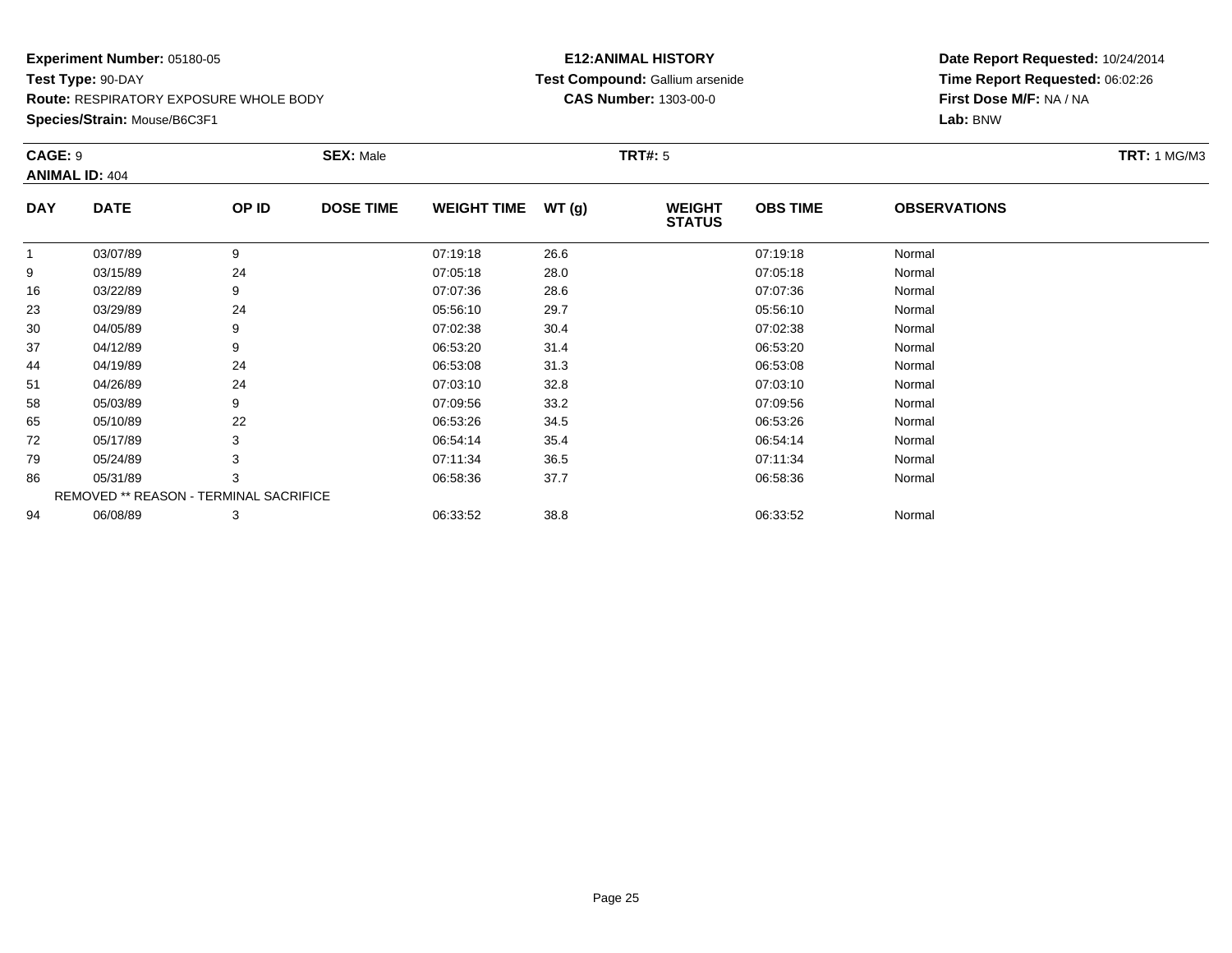#### **Species/Strain:** Mouse/B6C3F1

#### **E12:ANIMAL HISTORY Test Compound:** Gallium arsenide**CAS Number:** 1303-00-0

|              | CAGE: 9<br><b>ANIMAL ID: 405</b>       |       | <b>SEX: Male</b> |                    |       | <b>TRT#:</b> 5                 |                 |                     | <b>TRT: 1 MG/M3</b> |
|--------------|----------------------------------------|-------|------------------|--------------------|-------|--------------------------------|-----------------|---------------------|---------------------|
| <b>DAY</b>   | <b>DATE</b>                            | OP ID | <b>DOSE TIME</b> | <b>WEIGHT TIME</b> | WT(g) | <b>WEIGHT</b><br><b>STATUS</b> | <b>OBS TIME</b> | <b>OBSERVATIONS</b> |                     |
| $\mathbf{1}$ | 03/07/89                               | 9     |                  | 07:19:18           | 26.2  |                                | 07:19:18        | Normal              |                     |
| 9            | 03/15/89                               | 24    |                  | 07:05:18           | 28.1  |                                | 07:05:18        | Normal              |                     |
| 16           | 03/22/89                               | 9     |                  | 07:07:36           | 28.6  |                                | 07:07:36        | Normal              |                     |
| 23           | 03/29/89                               | 24    |                  | 05:56:10           | 28.0  |                                | 05:56:10        | Normal              |                     |
| 30           | 04/05/89                               | 9     |                  | 07:02:38           | 29.1  |                                | 07:02:38        | Normal              |                     |
| 37           | 04/12/89                               | 9     |                  | 06:53:20           | 29.9  |                                | 06:53:20        | Normal              |                     |
| 44           | 04/19/89                               | 24    |                  | 06:53:08           | 30.8  |                                | 06:53:08        | Normal              |                     |
| 51           | 04/26/89                               | 24    |                  | 07:03:10           | 31.7  |                                | 07:03:10        | Normal              |                     |
| 58           | 05/03/89                               | 9     |                  | 07:09:56           | 31.9  |                                | 07:09:56        | Normal              |                     |
| 65           | 05/10/89                               | 22    |                  | 06:53:26           | 32.6  |                                | 06:53:26        | Normal              |                     |
| 72           | 05/17/89                               | 3     |                  | 06:54:14           | 33.2  |                                | 06:54:14        | Normal              |                     |
| 79           | 05/24/89                               | 3     |                  | 07:11:34           | 34.5  |                                | 07:11:34        | Normal              |                     |
| 86           | 05/31/89                               | 3     |                  | 06:58:36           | 34.9  |                                | 06:58:36        | Normal              |                     |
|              | REMOVED ** REASON - TERMINAL SACRIFICE |       |                  |                    |       |                                |                 |                     |                     |
| 94           | 06/08/89                               | 3     |                  | 06:33:52           | 35.7  |                                | 06:33:52        | Normal              |                     |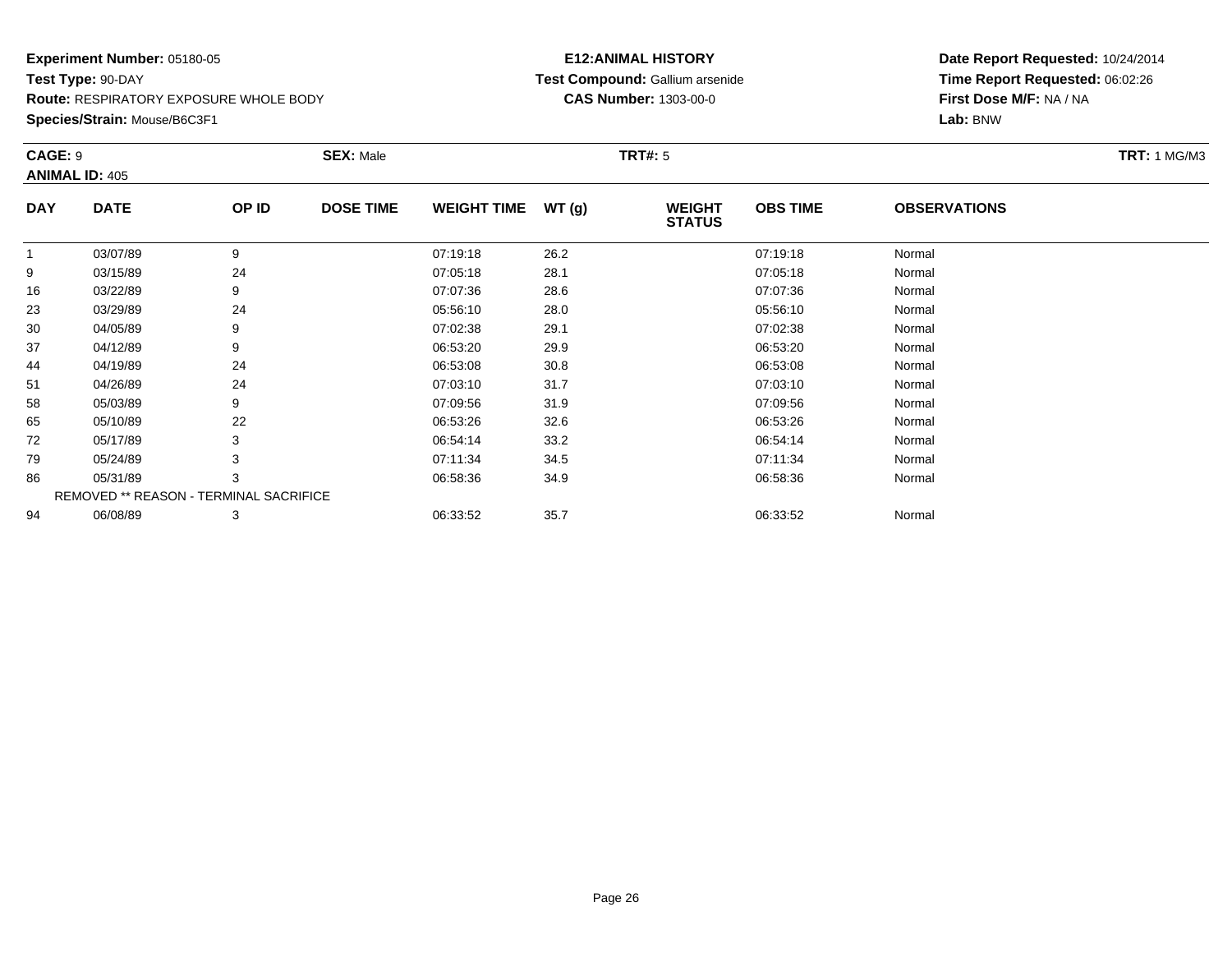**Species/Strain:** Mouse/B6C3F1

#### **E12:ANIMAL HISTORY Test Compound:** Gallium arsenide**CAS Number:** 1303-00-0

|            | <b>CAGE: 10</b>                        |       | <b>SEX: Male</b> |                    |       | <b>TRT#: 5</b>                 |                 |                     | <b>TRT:</b> 1 MG/M3 |
|------------|----------------------------------------|-------|------------------|--------------------|-------|--------------------------------|-----------------|---------------------|---------------------|
|            | <b>ANIMAL ID: 406</b>                  |       |                  |                    |       |                                |                 |                     |                     |
| <b>DAY</b> | <b>DATE</b>                            | OP ID | <b>DOSE TIME</b> | <b>WEIGHT TIME</b> | WT(g) | <b>WEIGHT</b><br><b>STATUS</b> | <b>OBS TIME</b> | <b>OBSERVATIONS</b> |                     |
|            | 03/07/89                               | 9     |                  | 07:20:58           | 24.6  |                                | 07:20:58        | Normal              |                     |
| 9          | 03/15/89                               | 24    |                  | 07:17:02           | 26.9  |                                | 07:17:02        | Normal              |                     |
| 16         | 03/22/89                               | 9     |                  | 07:10:30           | 27.7  |                                | 07:10:30        | Normal              |                     |
| 23         | 03/29/89                               | 24    |                  | 06:03:08           | 28.8  |                                | 06:03:08        | Normal              |                     |
| 30         | 04/05/89                               | 9     |                  | 07:08:56           | 29.3  |                                | 07:08:56        | Normal              |                     |
| 37         | 04/12/89                               | 9     |                  | 07:00:22           | 29.6  |                                | 07:00:22        | Normal              |                     |
| 44         | 04/19/89                               | 24    |                  | 06:58:48           | 30.1  |                                | 06:58:48        | Normal              |                     |
| 51         | 04/26/89                               | 24    |                  | 07:11:50           | 30.6  |                                | 07:11:50        | Normal              |                     |
| 58         | 05/03/89                               | 9     |                  | 07:13:46           | 31.0  |                                | 07:13:46        | Normal              |                     |
| 65         | 05/10/89                               | 22    |                  | 06:59:02           | 30.6  |                                | 06:59:02        | Normal              |                     |
| 72         | 05/17/89                               | 3     |                  | 06:59:20           | 32.2  |                                | 06:59:20        | Normal              |                     |
| 79         | 05/24/89                               | 3     |                  | 07:17:28           | 32.4  |                                | 07:17:28        | Normal              |                     |
| 86         | 05/31/89                               | 3     |                  | 07:05:16           | 33.2  |                                | 07:05:16        | Normal              |                     |
|            | REMOVED ** REASON - TERMINAL SACRIFICE |       |                  |                    |       |                                |                 |                     |                     |
| 94         | 06/08/89                               | 3     |                  | 06:36:34           | 34.6  |                                | 06:36:34        | Normal              |                     |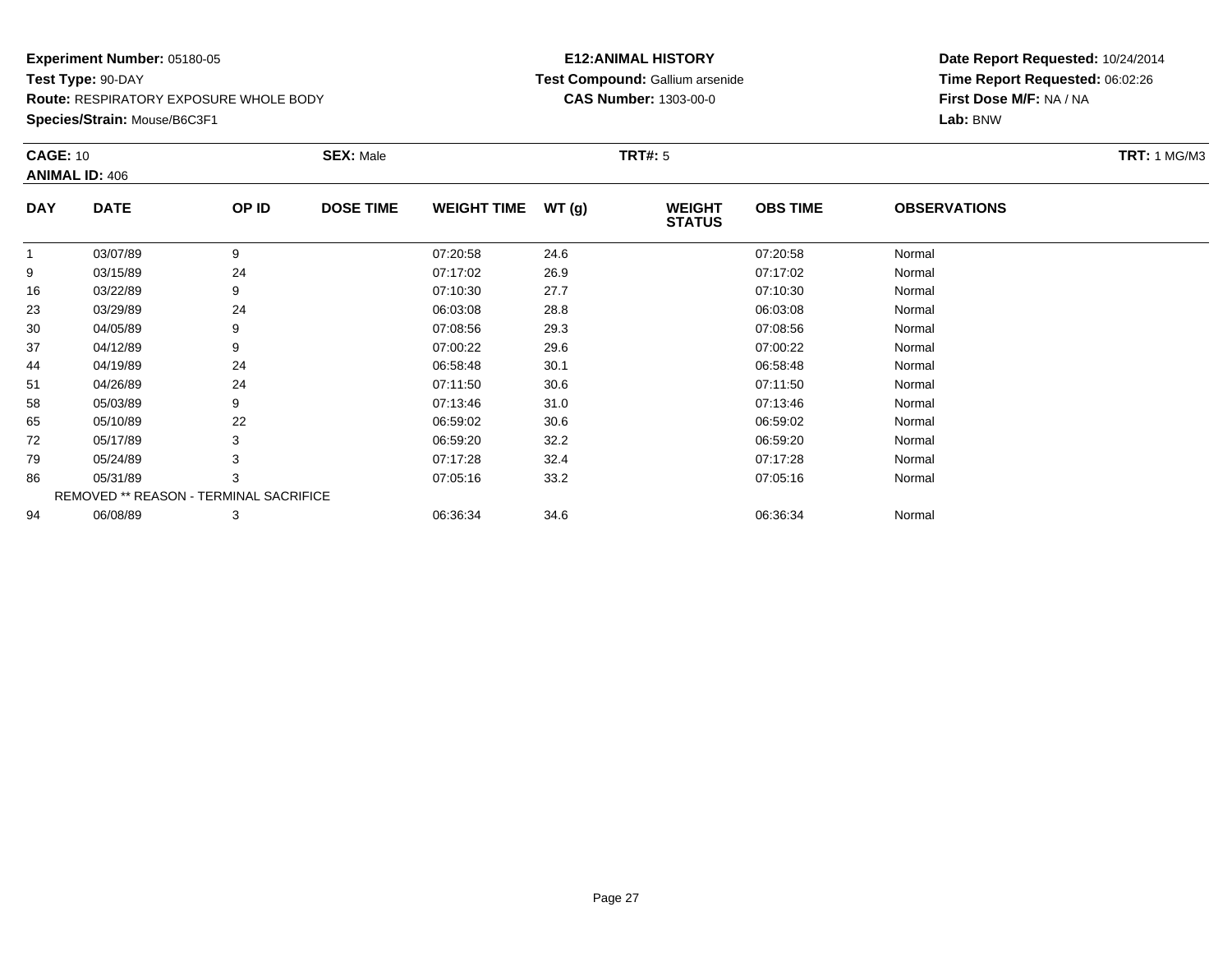**Species/Strain:** Mouse/B6C3F1

#### **E12:ANIMAL HISTORY Test Compound:** Gallium arsenide**CAS Number:** 1303-00-0

|            | <b>CAGE: 10</b>                        |       | <b>SEX: Male</b> |                    |       | <b>TRT#: 5</b>                 |                 |                     | <b>TRT:</b> 1 MG/M3 |
|------------|----------------------------------------|-------|------------------|--------------------|-------|--------------------------------|-----------------|---------------------|---------------------|
|            | <b>ANIMAL ID: 407</b>                  |       |                  |                    |       |                                |                 |                     |                     |
| <b>DAY</b> | <b>DATE</b>                            | OP ID | <b>DOSE TIME</b> | <b>WEIGHT TIME</b> | WT(g) | <b>WEIGHT</b><br><b>STATUS</b> | <b>OBS TIME</b> | <b>OBSERVATIONS</b> |                     |
|            | 03/07/89                               | 9     |                  | 07:20:58           | 25.6  |                                | 07:20:58        | Normal              |                     |
| 9          | 03/15/89                               | 24    |                  | 07:17:02           | 26.9  |                                | 07:17:02        | Normal              |                     |
| 16         | 03/22/89                               | 9     |                  | 07:10:30           | 28.2  |                                | 07:10:30        | Normal              |                     |
| 23         | 03/29/89                               | 24    |                  | 06:03:08           | 28.7  |                                | 06:03:08        | Normal              |                     |
| 30         | 04/05/89                               | 9     |                  | 07:08:56           | 30.3  |                                | 07:08:56        | Normal              |                     |
| 37         | 04/12/89                               | 9     |                  | 07:00:22           | 32.1  |                                | 07:00:22        | Normal              |                     |
| 44         | 04/19/89                               | 24    |                  | 06:58:48           | 33.7  |                                | 06:58:48        | Normal              |                     |
| 51         | 04/26/89                               | 24    |                  | 07:11:50           | 34.5  |                                | 07:11:50        | Normal              |                     |
| 58         | 05/03/89                               | 9     |                  | 07:13:46           | 35.0  |                                | 07:13:46        | Normal              |                     |
| 65         | 05/10/89                               | 22    |                  | 06:59:02           | 35.2  |                                | 06:59:02        | Normal              |                     |
| 72         | 05/17/89                               | 3     |                  | 06:59:20           | 37.1  |                                | 06:59:20        | Normal              |                     |
| 79         | 05/24/89                               |       |                  | 07:17:28           | 38.2  |                                | 07:17:28        | Normal              |                     |
| 86         | 05/31/89                               | 3     |                  | 07:05:16           | 39.3  |                                | 07:05:16        | Normal              |                     |
|            | REMOVED ** REASON - TERMINAL SACRIFICE |       |                  |                    |       |                                |                 |                     |                     |
| 94         | 06/08/89                               | 3     |                  | 06:36:34           | 39.7  |                                | 06:36:34        | Normal              |                     |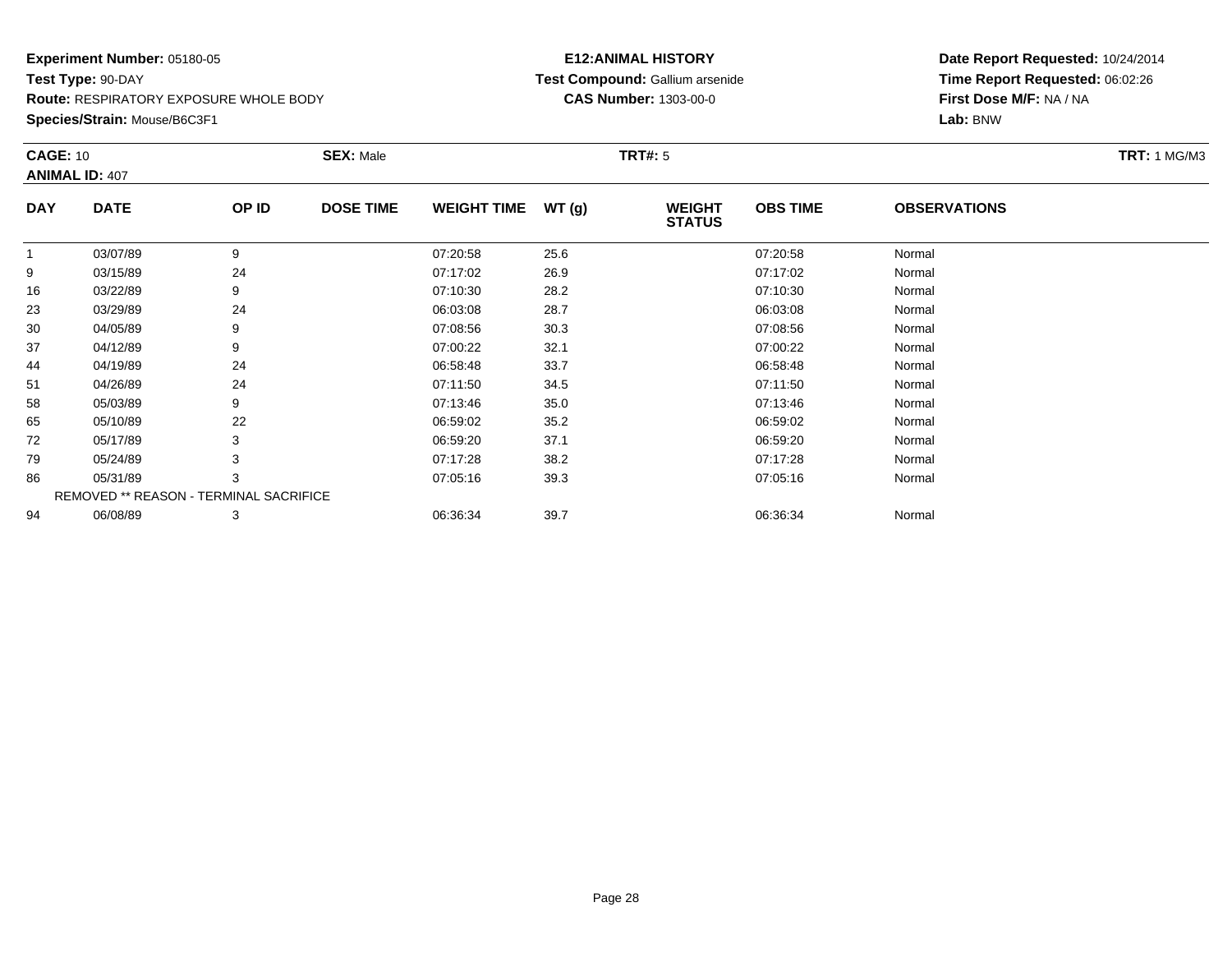**Species/Strain:** Mouse/B6C3F1

#### **E12:ANIMAL HISTORY Test Compound:** Gallium arsenide**CAS Number:** 1303-00-0

|            | <b>CAGE: 10</b>                        |       | <b>SEX: Male</b> |                    |       | <b>TRT#: 5</b>                 |                 |                     | <b>TRT: 1 MG/M3</b> |
|------------|----------------------------------------|-------|------------------|--------------------|-------|--------------------------------|-----------------|---------------------|---------------------|
|            | <b>ANIMAL ID: 408</b>                  |       |                  |                    |       |                                |                 |                     |                     |
| <b>DAY</b> | <b>DATE</b>                            | OP ID | <b>DOSE TIME</b> | <b>WEIGHT TIME</b> | WT(g) | <b>WEIGHT</b><br><b>STATUS</b> | <b>OBS TIME</b> | <b>OBSERVATIONS</b> |                     |
| 1          | 03/07/89                               | 9     |                  | 07:20:58           | 26.8  |                                | 07:20:58        | Normal              |                     |
| 9          | 03/15/89                               | 24    |                  | 07:17:02           | 29.7  |                                | 07:17:02        | Normal              |                     |
| 16         | 03/22/89                               | 9     |                  | 07:10:30           | 31.7  |                                | 07:10:30        | Normal              |                     |
| 23         | 03/29/89                               | 24    |                  | 06:03:08           | 32.9  |                                | 06:03:08        | Normal              |                     |
| 30         | 04/05/89                               | 9     |                  | 07:08:56           | 34.3  |                                | 07:08:56        | Normal              |                     |
| 37         | 04/12/89                               | 9     |                  | 07:00:22           | 35.8  |                                | 07:00:22        | Normal              |                     |
| 44         | 04/19/89                               | 24    |                  | 06:58:48           | 37.3  |                                | 06:58:48        | Normal              |                     |
| 51         | 04/26/89                               | 24    |                  | 07:11:50           | 38.9  |                                | 07:11:50        | Normal              |                     |
| 58         | 05/03/89                               | 9     |                  | 07:13:46           | 39.5  |                                | 07:13:46        | Normal              |                     |
| 65         | 05/10/89                               | 22    |                  | 06:59:02           | 40.1  |                                | 06:59:02        | Normal              |                     |
| 72         | 05/17/89                               | 3     |                  | 06:59:20           | 40.9  |                                | 06:59:20        | Normal              |                     |
| 79         | 05/24/89                               |       |                  | 07:17:28           | 42.3  |                                | 07:17:28        | Normal              |                     |
| 86         | 05/31/89                               | 3     |                  | 07:05:16           | 43.0  |                                | 07:05:16        | Normal              |                     |
|            | REMOVED ** REASON - TERMINAL SACRIFICE |       |                  |                    |       |                                |                 |                     |                     |
| 94         | 06/08/89                               | 3     |                  | 06:36:34           | 44.1  |                                | 06:36:34        | Normal              |                     |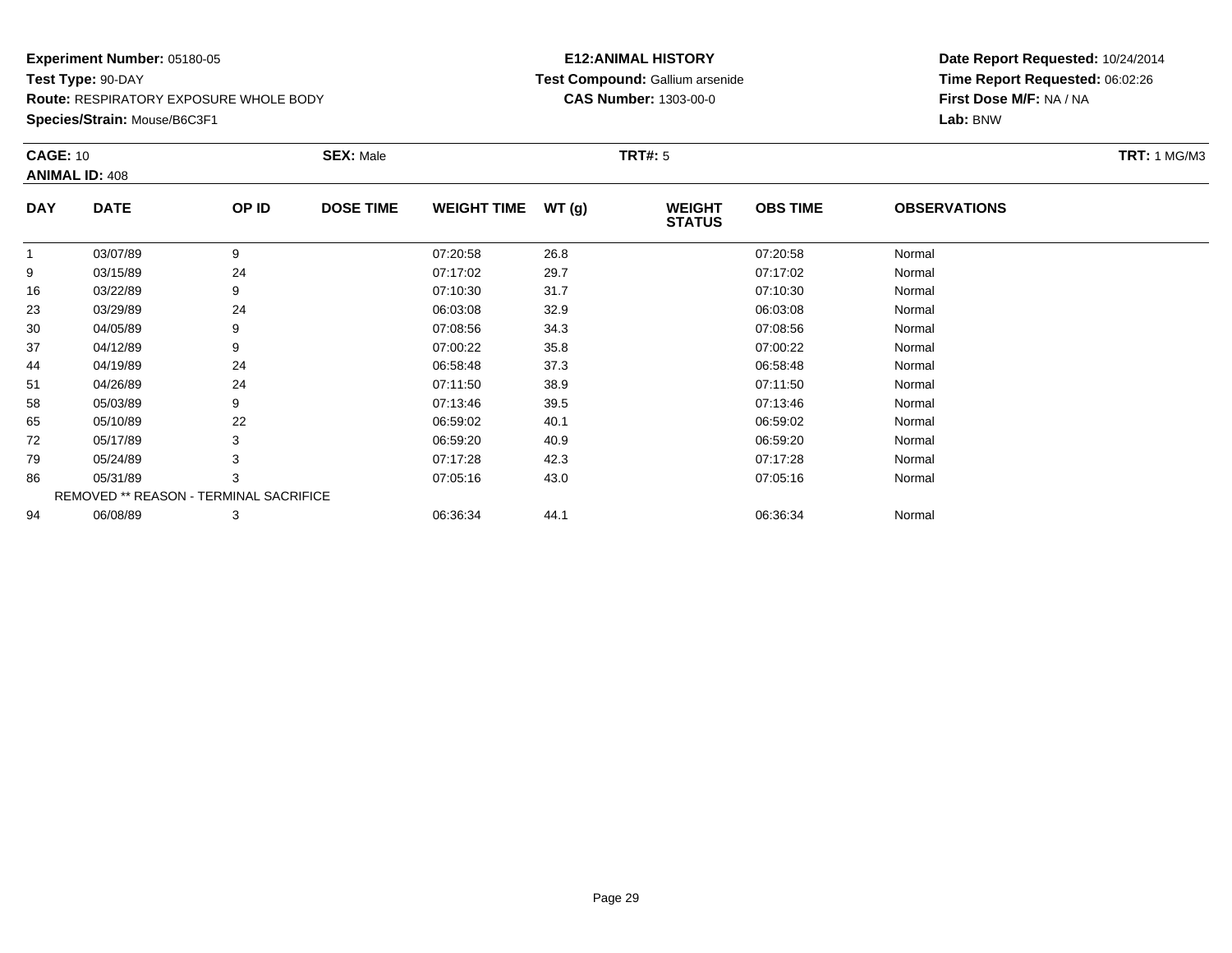**Species/Strain:** Mouse/B6C3F1

#### **E12:ANIMAL HISTORY Test Compound:** Gallium arsenide**CAS Number:** 1303-00-0

|            | <b>CAGE: 10</b>                        |       | <b>SEX: Male</b> |                    |       | <b>TRT#: 5</b>                 |                 |                     | <b>TRT: 1 MG/M3</b> |
|------------|----------------------------------------|-------|------------------|--------------------|-------|--------------------------------|-----------------|---------------------|---------------------|
|            | <b>ANIMAL ID: 409</b>                  |       |                  |                    |       |                                |                 |                     |                     |
| <b>DAY</b> | <b>DATE</b>                            | OP ID | <b>DOSE TIME</b> | <b>WEIGHT TIME</b> | WT(g) | <b>WEIGHT</b><br><b>STATUS</b> | <b>OBS TIME</b> | <b>OBSERVATIONS</b> |                     |
| 1          | 03/07/89                               | 9     |                  | 07:20:58           | 26.8  |                                | 07:20:58        | Normal              |                     |
| 9          | 03/15/89                               | 24    |                  | 07:17:02           | 27.9  |                                | 07:17:02        | Normal              |                     |
| 16         | 03/22/89                               | 9     |                  | 07:10:30           | 28.3  |                                | 07:10:30        | Normal              |                     |
| 23         | 03/29/89                               | 24    |                  | 06:03:08           | 29.2  |                                | 06:03:08        | Normal              |                     |
| 30         | 04/05/89                               | 9     |                  | 07:08:56           | 30.2  |                                | 07:08:56        | Normal              |                     |
| 37         | 04/12/89                               | 9     |                  | 07:00:22           | 31.7  |                                | 07:00:22        | Normal              |                     |
| 44         | 04/19/89                               | 24    |                  | 06:58:48           | 32.6  |                                | 06:58:48        | Normal              |                     |
| 51         | 04/26/89                               | 24    |                  | 07:11:50           | 33.5  |                                | 07:11:50        | Normal              |                     |
| 58         | 05/03/89                               | 9     |                  | 07:13:46           | 33.8  |                                | 07:13:46        | Normal              |                     |
| 65         | 05/10/89                               | 22    |                  | 06:59:02           | 34.4  |                                | 06:59:02        | Normal              |                     |
| 72         | 05/17/89                               | 3     |                  | 06:59:20           | 35.3  |                                | 06:59:20        | Normal              |                     |
| 79         | 05/24/89                               |       |                  | 07:17:28           | 36.2  |                                | 07:17:28        | Normal              |                     |
| 86         | 05/31/89                               | 3     |                  | 07:05:16           | 37.0  |                                | 07:05:16        | Normal              |                     |
|            | REMOVED ** REASON - TERMINAL SACRIFICE |       |                  |                    |       |                                |                 |                     |                     |
| 94         | 06/08/89                               | 3     |                  | 06:36:34           | 39.0  |                                | 06:36:34        | Normal              |                     |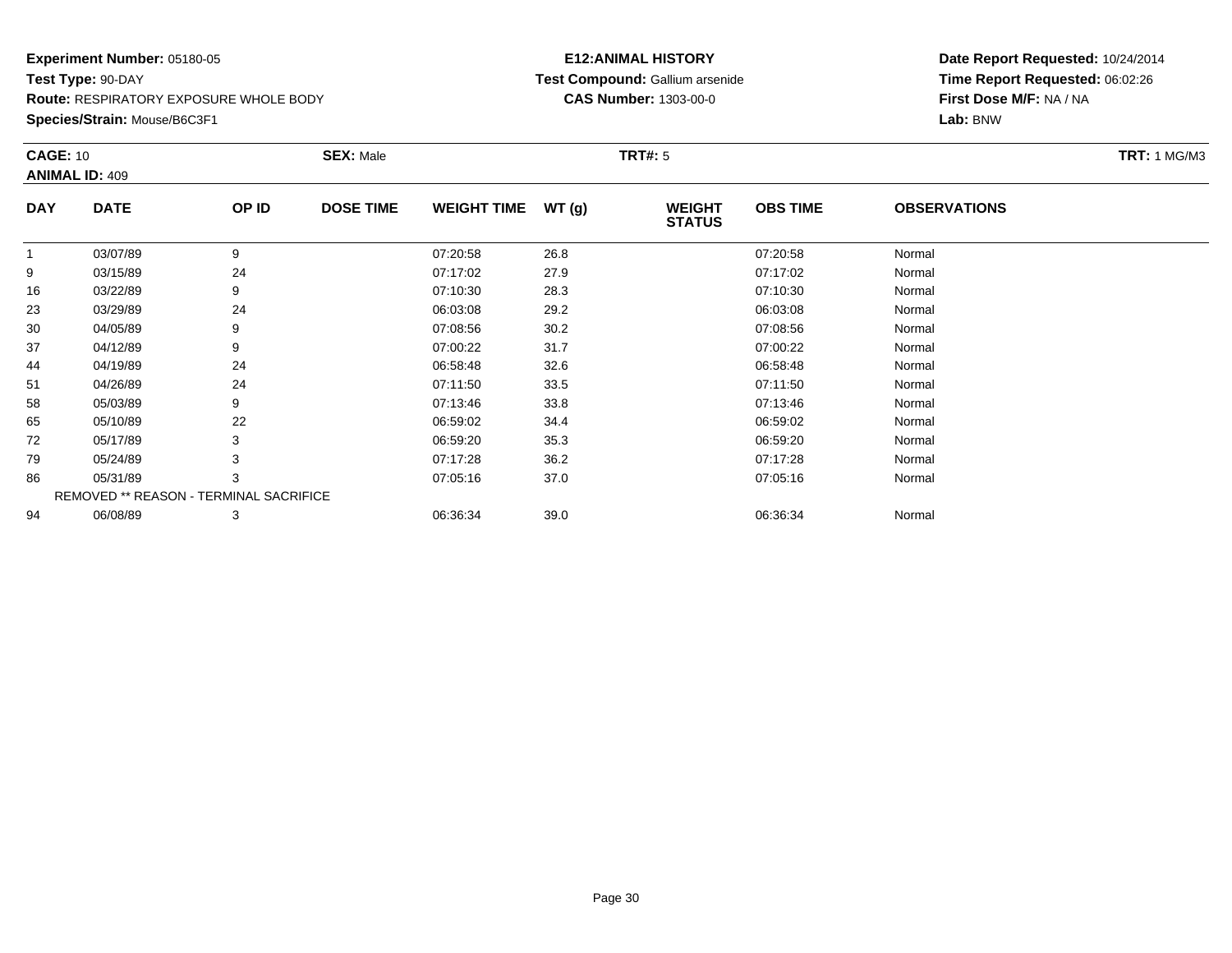**Species/Strain:** Mouse/B6C3F1

#### **E12:ANIMAL HISTORY Test Compound:** Gallium arsenide**CAS Number:** 1303-00-0

|            | <b>CAGE: 10</b>                        |       | <b>SEX: Male</b> |                    |       | <b>TRT#: 5</b>                 |                 |                     | <b>TRT:</b> 1 MG/M3 |
|------------|----------------------------------------|-------|------------------|--------------------|-------|--------------------------------|-----------------|---------------------|---------------------|
|            | <b>ANIMAL ID: 410</b>                  |       |                  |                    |       |                                |                 |                     |                     |
| <b>DAY</b> | <b>DATE</b>                            | OP ID | <b>DOSE TIME</b> | <b>WEIGHT TIME</b> | WT(g) | <b>WEIGHT</b><br><b>STATUS</b> | <b>OBS TIME</b> | <b>OBSERVATIONS</b> |                     |
|            | 03/07/89                               | 9     |                  | 07:20:58           | 26.7  |                                | 07:20:58        | Normal              |                     |
| 9          | 03/15/89                               | 24    |                  | 07:17:02           | 28.9  |                                | 07:17:02        | Normal              |                     |
| 16         | 03/22/89                               | 9     |                  | 07:10:30           | 30.9  |                                | 07:10:30        | Normal              |                     |
| 23         | 03/29/89                               | 24    |                  | 06:03:08           | 32.2  |                                | 06:03:08        | Normal              |                     |
| 30         | 04/05/89                               | 9     |                  | 07:08:56           | 33.2  |                                | 07:08:56        | Normal              |                     |
| 37         | 04/12/89                               | 9     |                  | 07:00:22           | 34.5  |                                | 07:00:22        | Normal              |                     |
| 44         | 04/19/89                               | 24    |                  | 06:58:48           | 36.0  |                                | 06:58:48        | Normal              |                     |
| 51         | 04/26/89                               | 24    |                  | 07:11:50           | 37.1  |                                | 07:11:50        | Normal              |                     |
| 58         | 05/03/89                               | 9     |                  | 07:13:46           | 38.1  |                                | 07:13:46        | Normal              |                     |
| 65         | 05/10/89                               | 22    |                  | 06:59:02           | 39.1  |                                | 06:59:02        | Normal              |                     |
| 72         | 05/17/89                               | 3     |                  | 06:59:20           | 41.0  |                                | 06:59:20        | Normal              |                     |
| 79         | 05/24/89                               |       |                  | 07:17:28           | 41.8  |                                | 07:17:28        | Normal              |                     |
| 86         | 05/31/89                               | 3     |                  | 07:05:16           | 42.5  |                                | 07:05:16        | Normal              |                     |
|            | REMOVED ** REASON - TERMINAL SACRIFICE |       |                  |                    |       |                                |                 |                     |                     |
| 94         | 06/08/89                               | 3     |                  | 06:36:34           | 44.7  |                                | 06:36:34        | Normal              |                     |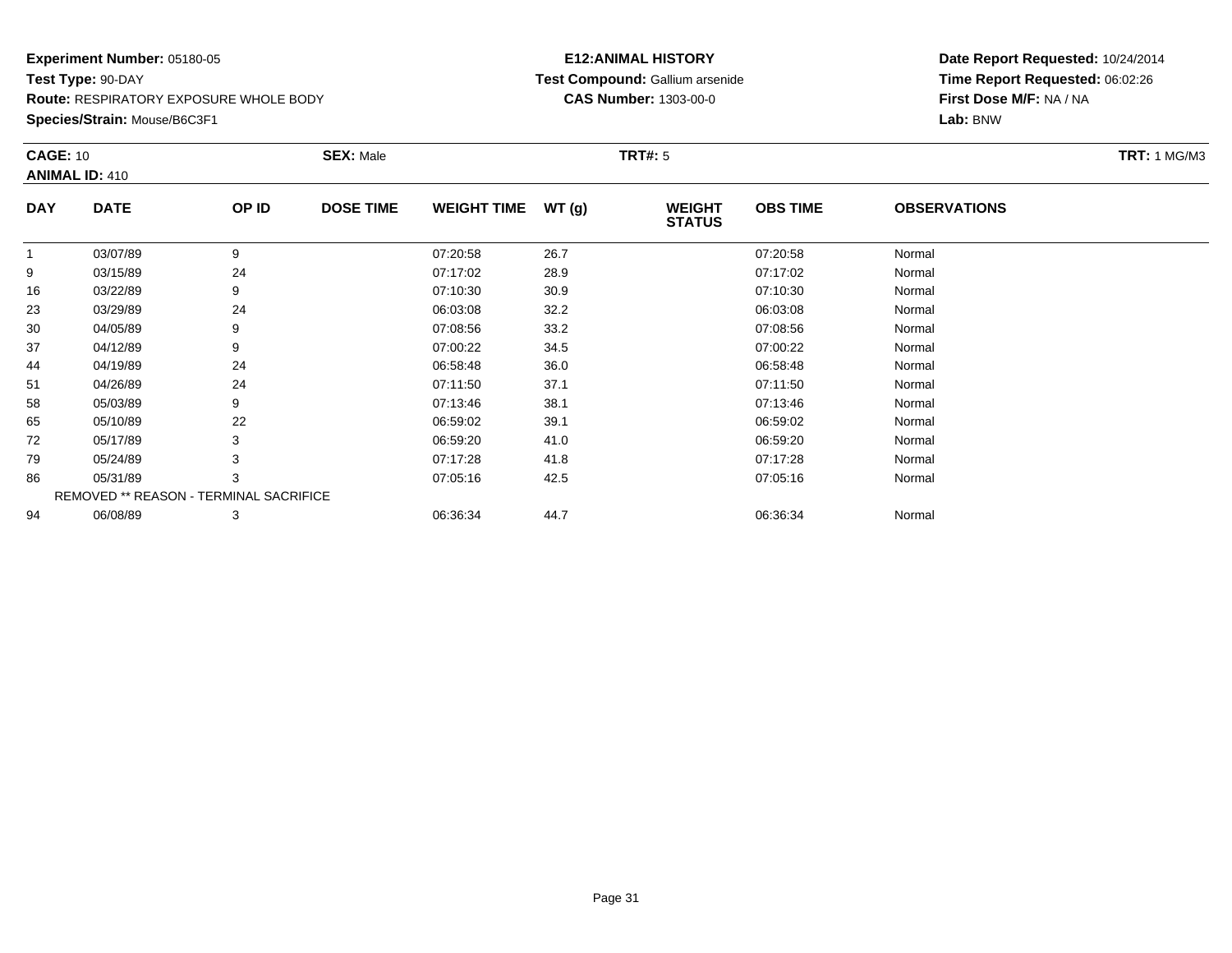**Species/Strain:** Mouse/B6C3F1

#### **E12:ANIMAL HISTORY Test Compound:** Gallium arsenide**CAS Number:** 1303-00-0

| <b>CAGE: 13</b> |                       | <b>SEX: Male</b> |                                        | <b>TRT: 10 MG/M3</b> |                                |                 |                     |  |
|-----------------|-----------------------|------------------|----------------------------------------|----------------------|--------------------------------|-----------------|---------------------|--|
|                 |                       |                  |                                        |                      |                                |                 |                     |  |
| <b>DATE</b>     | OP ID                 | <b>DOSE TIME</b> | <b>WEIGHT TIME</b>                     | WT(g)                | <b>WEIGHT</b><br><b>STATUS</b> | <b>OBS TIME</b> | <b>OBSERVATIONS</b> |  |
| 03/07/89        | 9                     |                  | 07:23:00                               | 25.3                 |                                | 07:23:00        | Normal              |  |
| 03/15/89        | 24                    |                  | 07:22:00                               | 26.6                 |                                | 07:22:00        | Normal              |  |
| 03/22/89        | 9                     |                  | 07:28:26                               | 27.1                 |                                | 07:28:26        | Normal              |  |
| 03/29/89        | 24                    |                  | 06:06:40                               | 27.1                 |                                | 06:06:40        | Normal              |  |
| 04/05/89        | 9                     |                  | 07:15:06                               | 27.5                 |                                | 07:15:06        | Normal              |  |
| 04/12/89        | 9                     |                  | 07:06:02                               | 29.1                 |                                | 07:06:02        | Normal              |  |
| 04/19/89        | 24                    |                  | 07:03:26                               | 28.9                 |                                | 07:03:26        | Normal              |  |
| 04/26/89        | 24                    |                  | 07:17:56                               | 29.9                 |                                | 07:17:56        | Normal              |  |
| 05/03/89        | 9                     |                  | 07:22:30                               | 30.2                 |                                | 07:22:30        | Normal              |  |
| 05/10/89        | 22                    |                  | 07:04:34                               | 30.4                 |                                | 07:04:34        | Normal              |  |
| 05/17/89        | 3                     |                  | 07:04:00                               | 31.1                 |                                | 07:04:00        | Normal              |  |
| 05/24/89        |                       |                  | 07:21:32                               | 31.7                 |                                | 07:21:32        | Normal              |  |
| 05/31/89        | 3                     |                  | 07:09:32                               | 31.1                 |                                | 07:09:32        | Normal              |  |
|                 |                       |                  |                                        |                      |                                |                 |                     |  |
| 06/08/89        | 3                     |                  | 06:38:36                               | 32.3                 |                                | 06:38:36        | Normal              |  |
|                 | <b>ANIMAL ID: 601</b> |                  | REMOVED ** REASON - TERMINAL SACRIFICE |                      |                                | <b>TRT#: 7</b>  |                     |  |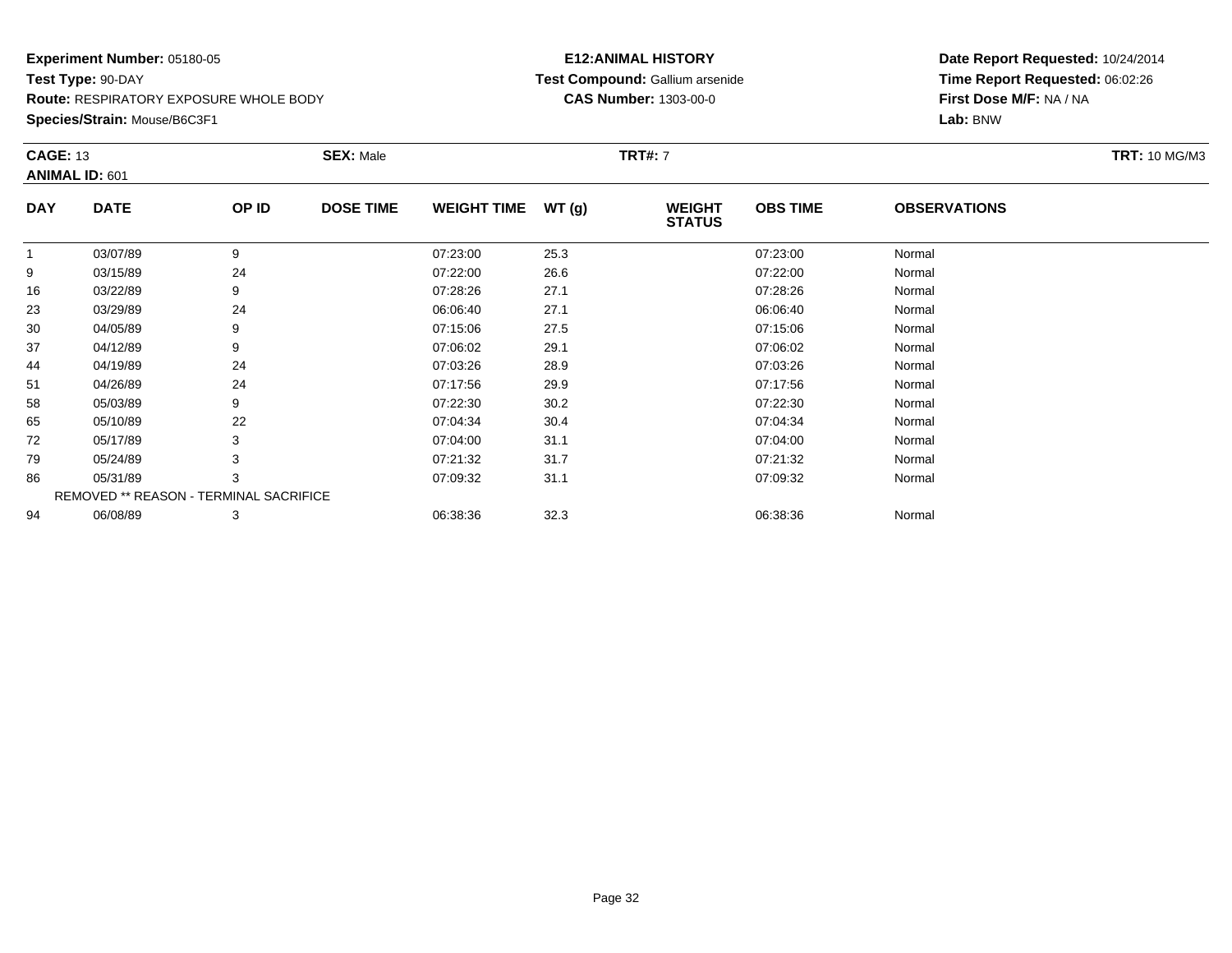**Species/Strain:** Mouse/B6C3F1

#### **E12:ANIMAL HISTORY Test Compound:** Gallium arsenide**CAS Number:** 1303-00-0

| <b>CAGE: 13</b> |                       | <b>SEX: Male</b> |                                        |       |                                |                 |                     |  |  |
|-----------------|-----------------------|------------------|----------------------------------------|-------|--------------------------------|-----------------|---------------------|--|--|
|                 |                       |                  |                                        |       |                                |                 |                     |  |  |
| <b>DATE</b>     | OP ID                 | <b>DOSE TIME</b> | <b>WEIGHT TIME</b>                     | WT(g) | <b>WEIGHT</b><br><b>STATUS</b> | <b>OBS TIME</b> | <b>OBSERVATIONS</b> |  |  |
| 03/07/89        | 9                     |                  | 07:23:00                               | 24.8  |                                | 07:23:00        | Normal              |  |  |
| 03/15/89        | 24                    |                  | 07:22:00                               | 26.9  |                                | 07:22:00        | Normal              |  |  |
| 03/22/89        | 9                     |                  | 07:28:26                               | 28.9  |                                | 07:28:26        | Normal              |  |  |
| 03/29/89        | 24                    |                  | 06:06:40                               | 29.6  |                                | 06:06:40        | Normal              |  |  |
| 04/05/89        | 9                     |                  | 07:15:06                               | 30.2  |                                | 07:15:06        | Normal              |  |  |
| 04/12/89        | 9                     |                  | 07:06:02                               | 30.9  |                                | 07:06:02        | Normal              |  |  |
| 04/19/89        | 24                    |                  | 07:03:26                               | 31.4  |                                | 07:03:26        | Normal              |  |  |
| 04/26/89        | 24                    |                  | 07:17:56                               | 31.9  |                                | 07:17:56        | Normal              |  |  |
| 05/03/89        | 9                     |                  | 07:22:30                               | 32.1  |                                | 07:22:30        | Normal              |  |  |
| 05/10/89        | 22                    |                  | 07:04:34                               | 32.5  |                                | 07:04:34        | Normal              |  |  |
| 05/17/89        | 3                     |                  | 07:04:00                               | 33.1  |                                | 07:04:00        | Normal              |  |  |
| 05/24/89        |                       |                  | 07:21:32                               | 33.9  |                                | 07:21:32        | Normal              |  |  |
| 05/31/89        | 3                     |                  | 07:09:32                               | 33.3  |                                | 07:09:32        | Normal              |  |  |
|                 |                       |                  |                                        |       |                                |                 |                     |  |  |
| 06/08/89        | 3                     |                  | 06:38:36                               | 33.4  |                                | 06:38:36        | Normal              |  |  |
|                 | <b>ANIMAL ID: 602</b> |                  | REMOVED ** REASON - TERMINAL SACRIFICE |       |                                | <b>TRT#: 7</b>  |                     |  |  |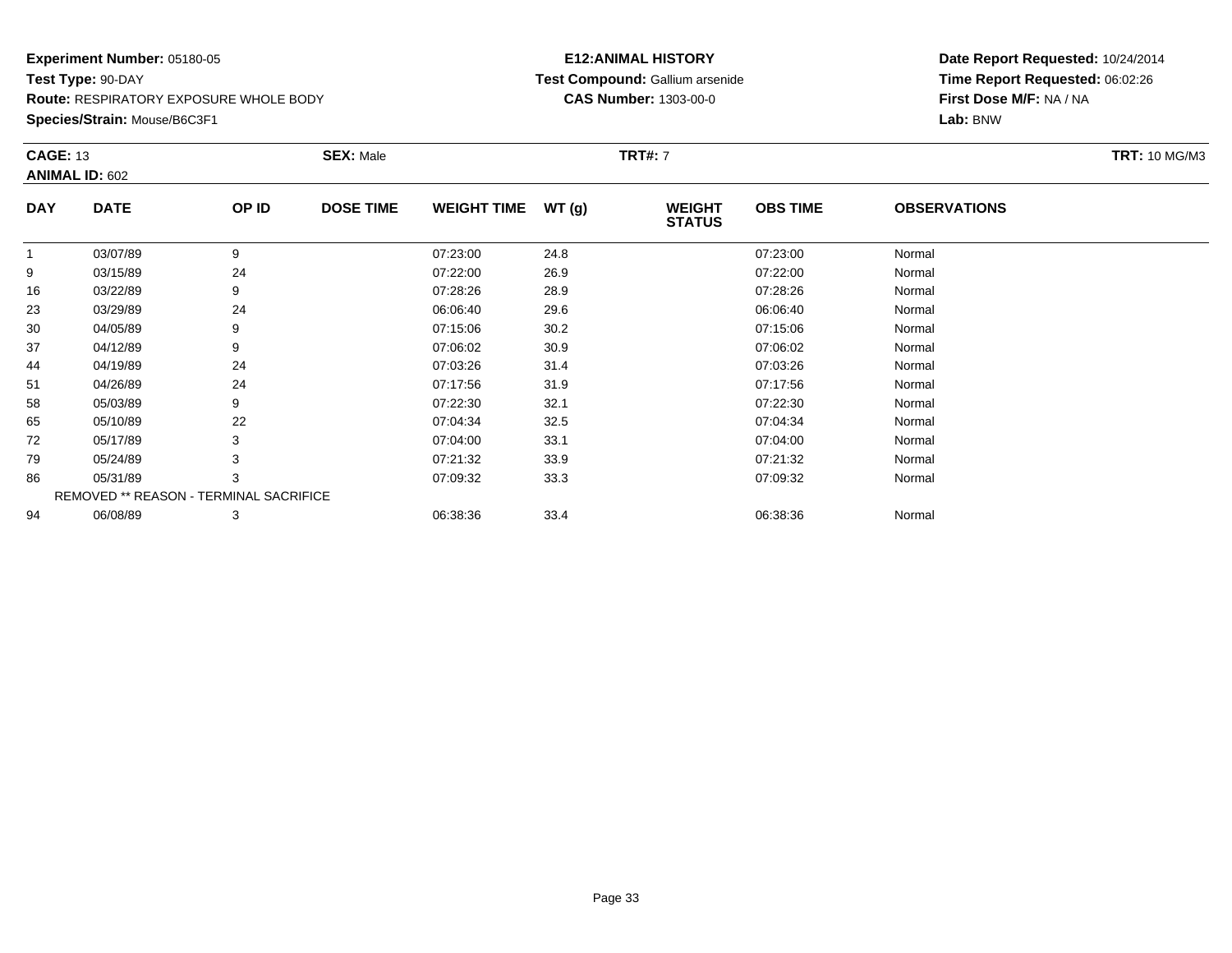**Species/Strain:** Mouse/B6C3F1

#### **E12:ANIMAL HISTORY Test Compound:** Gallium arsenide**CAS Number:** 1303-00-0

| <b>WEIGHT</b><br><b>OBS TIME</b><br><b>OBSERVATIONS</b><br><b>STATUS</b> |
|--------------------------------------------------------------------------|
| 07:23:00<br>Normal                                                       |
| 07:22:00<br>Normal                                                       |
| 07:28:26<br>Normal                                                       |
| 06:06:40<br>Normal                                                       |
| 07:15:06<br>Normal                                                       |
| 07:06:02<br>Normal                                                       |
| 07:03:26<br>Normal                                                       |
| 07:17:56<br>Normal                                                       |
| 07:22:30<br>Normal                                                       |
| 07:04:34<br>Normal                                                       |
| 07:04:00<br>Normal                                                       |
| 07:21:32<br>Normal                                                       |
| 07:09:32<br>Normal                                                       |
|                                                                          |
|                                                                          |
|                                                                          |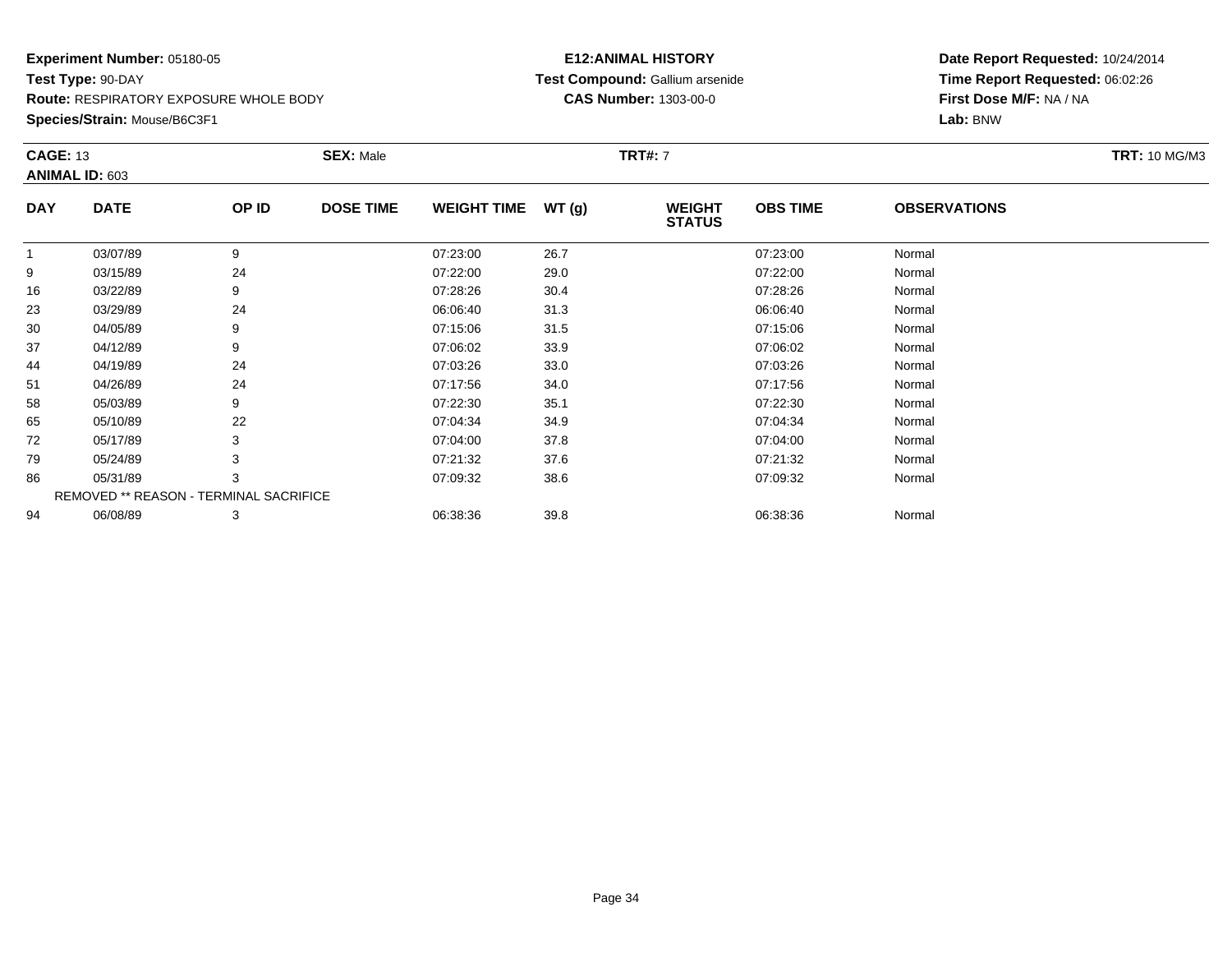**Species/Strain:** Mouse/B6C3F1

#### **E12:ANIMAL HISTORY Test Compound:** Gallium arsenide**CAS Number:** 1303-00-0

| <b>CAGE: 13</b><br><b>ANIMAL ID: 604</b> |                                               | <b>SEX: Male</b> |                  |                    | TRT#: 7 |                                | <b>TRT: 10 MG/M3</b> |                                |  |
|------------------------------------------|-----------------------------------------------|------------------|------------------|--------------------|---------|--------------------------------|----------------------|--------------------------------|--|
| <b>DAY</b>                               | <b>DATE</b>                                   | OP ID            | <b>DOSE TIME</b> | <b>WEIGHT TIME</b> | WT(g)   | <b>WEIGHT</b><br><b>STATUS</b> | <b>OBS TIME</b>      | <b>OBSERVATIONS</b>            |  |
| $\mathbf{1}$                             | 03/07/89                                      | 9                |                  | 07:23:00           | 25.1    |                                | 07:23:00             | Normal                         |  |
| 9                                        | 03/15/89                                      | 24               |                  | 07:22:00           | 26.1    |                                | 07:22:00             | Normal                         |  |
| 16                                       | 03/22/89                                      |                  |                  | 07:28:26           | 27.2    |                                | 07:28:26             | Normal                         |  |
| 23                                       | 03/29/89                                      | 24               |                  | 06:06:40           | 27.9    |                                | 06:06:40             | Normal                         |  |
| 30                                       | 04/05/89                                      |                  |                  | 07:15:06           | 29.0    |                                | 07:15:06             | Alopecia Body Ventral          |  |
| 37                                       | 04/12/89                                      |                  |                  | 07:06:02           | 29.5    |                                | 07:06:02             | Normal                         |  |
| 44                                       | 04/19/89                                      | 24               |                  | 07:03:26           | 30.8    |                                | 07:03:26             | Normal                         |  |
| 51                                       | 04/26/89                                      | 24               |                  | 07:17:56           | 31.1    |                                | 07:17:56             | Normal                         |  |
| 58                                       | 05/03/89                                      | 9                |                  | 07:22:30           | 31.5    |                                | 07:22:30             | Alopecia Body Ventral          |  |
| 65                                       | 05/10/89                                      | 22               |                  | 07:04:34           | 31.2    |                                | 07:04:34             | Normal                         |  |
| 72                                       | 05/17/89                                      |                  |                  | 07:04:00           | 32.1    |                                | 07:04:00             | Normal                         |  |
| 79                                       | 05/24/89                                      |                  |                  | 07:21:32           | 32.4    |                                | 07:21:32             | Normal                         |  |
| 86                                       | 05/31/89                                      |                  |                  | 07:09:32           | 32.7    |                                | 07:09:32             | Normal                         |  |
|                                          | <b>REMOVED ** REASON - TERMINAL SACRIFICE</b> |                  |                  |                    |         |                                |                      |                                |  |
| 94                                       | 06/08/89                                      | 3                |                  | 06:38:36           | 33.9    |                                | 06:38:36             | Alopecia Body Ventral 26 Or Gr |  |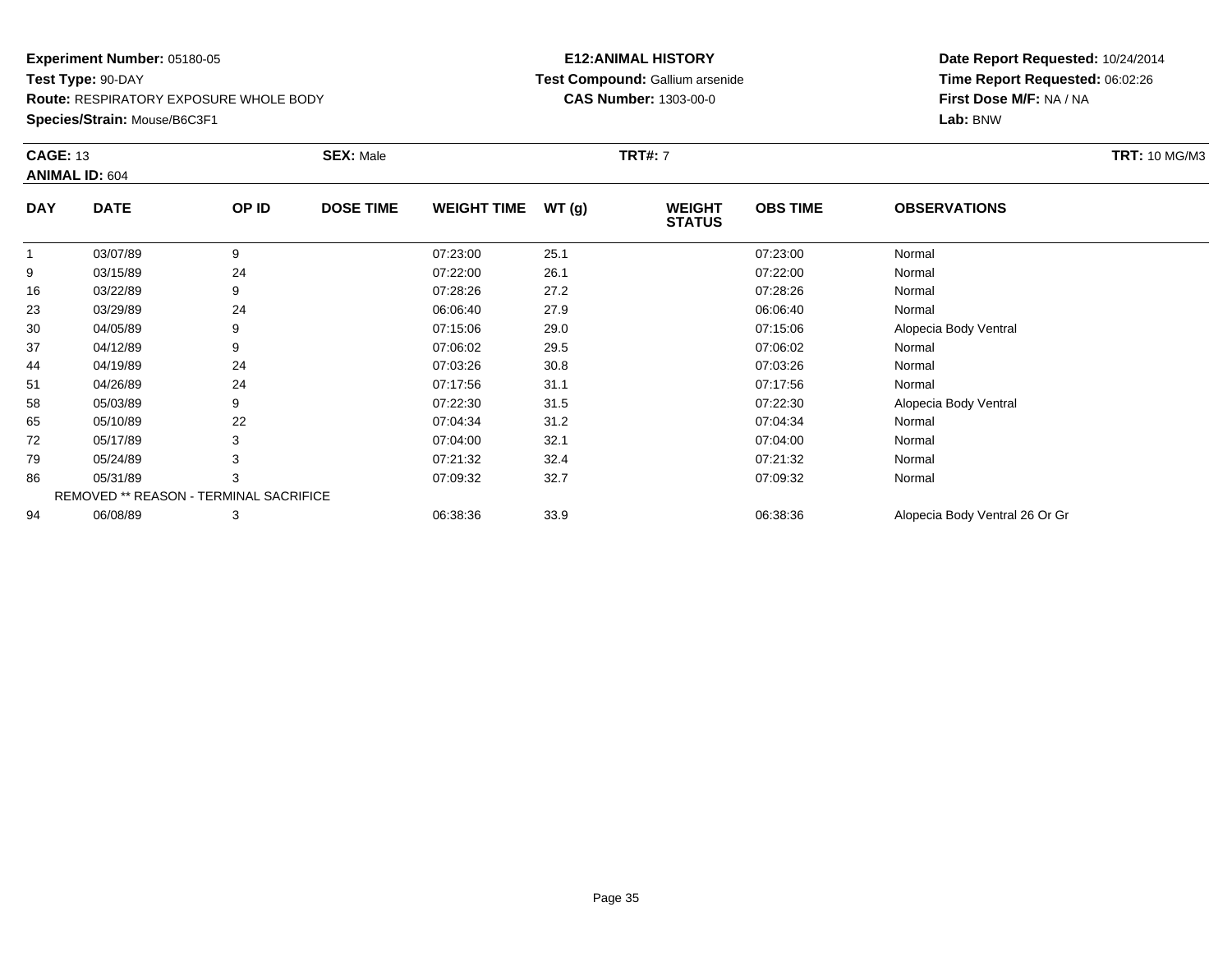**Species/Strain:** Mouse/B6C3F1

#### **E12:ANIMAL HISTORY Test Compound:** Gallium arsenide**CAS Number:** 1303-00-0

| <b>CAGE: 13</b><br><b>ANIMAL ID: 605</b> |                                        | <b>SEX: Male</b> |                  |                    |               | <b>TRT#:</b> 7                 |                 |                     |  |  |
|------------------------------------------|----------------------------------------|------------------|------------------|--------------------|---------------|--------------------------------|-----------------|---------------------|--|--|
| <b>DAY</b>                               | <b>DATE</b>                            | OP ID            | <b>DOSE TIME</b> | <b>WEIGHT TIME</b> | <b>WT (g)</b> | <b>WEIGHT</b><br><b>STATUS</b> | <b>OBS TIME</b> | <b>OBSERVATIONS</b> |  |  |
| 1                                        | 03/07/89                               | 9                |                  | 07:23:00           | 27.7          |                                | 07:23:00        | Normal              |  |  |
| 9                                        | 03/15/89                               | 24               |                  | 07:22:00           | 28.9          |                                | 07:22:00        | Normal              |  |  |
| 16                                       | 03/22/89                               | 9                |                  | 07:28:26           | 29.9          |                                | 07:28:26        | Normal              |  |  |
| 23                                       | 03/29/89                               | 24               |                  | 06:06:40           | 30.1          |                                | 06:06:40        | Normal              |  |  |
| 30                                       | 04/05/89                               | 9                |                  | 07:15:06           | 30.2          |                                | 07:15:06        | Normal              |  |  |
| 37                                       | 04/12/89                               | 9                |                  | 07:06:02           | 31.3          |                                | 07:06:02        | Normal              |  |  |
| 44                                       | 04/19/89                               | 24               |                  | 07:03:26           | 31.7          |                                | 07:03:26        | Normal              |  |  |
| 51                                       | 04/26/89                               | 24               |                  | 07:17:56           | 32.5          |                                | 07:17:56        | Normal              |  |  |
| 58                                       | 05/03/89                               | 9                |                  | 07:22:30           | 33.2          |                                | 07:22:30        | Normal              |  |  |
| 65                                       | 05/10/89                               | 22               |                  | 07:04:34           | 33.3          |                                | 07:04:34        | Normal              |  |  |
| 72                                       | 05/17/89                               | 3                |                  | 07:04:00           | 33.8          |                                | 07:04:00        | Normal              |  |  |
| 79                                       | 05/24/89                               | 3                |                  | 07:21:32           | 35.0          |                                | 07:21:32        | Normal              |  |  |
| 86                                       | 05/31/89                               | 3                |                  | 07:09:32           | 36.2          |                                | 07:09:32        | Normal              |  |  |
|                                          | REMOVED ** REASON - TERMINAL SACRIFICE |                  |                  |                    |               |                                |                 |                     |  |  |
| 94                                       | 06/08/89                               | 3                |                  | 06:38:36           | 36.1          |                                | 06:38:36        | Normal              |  |  |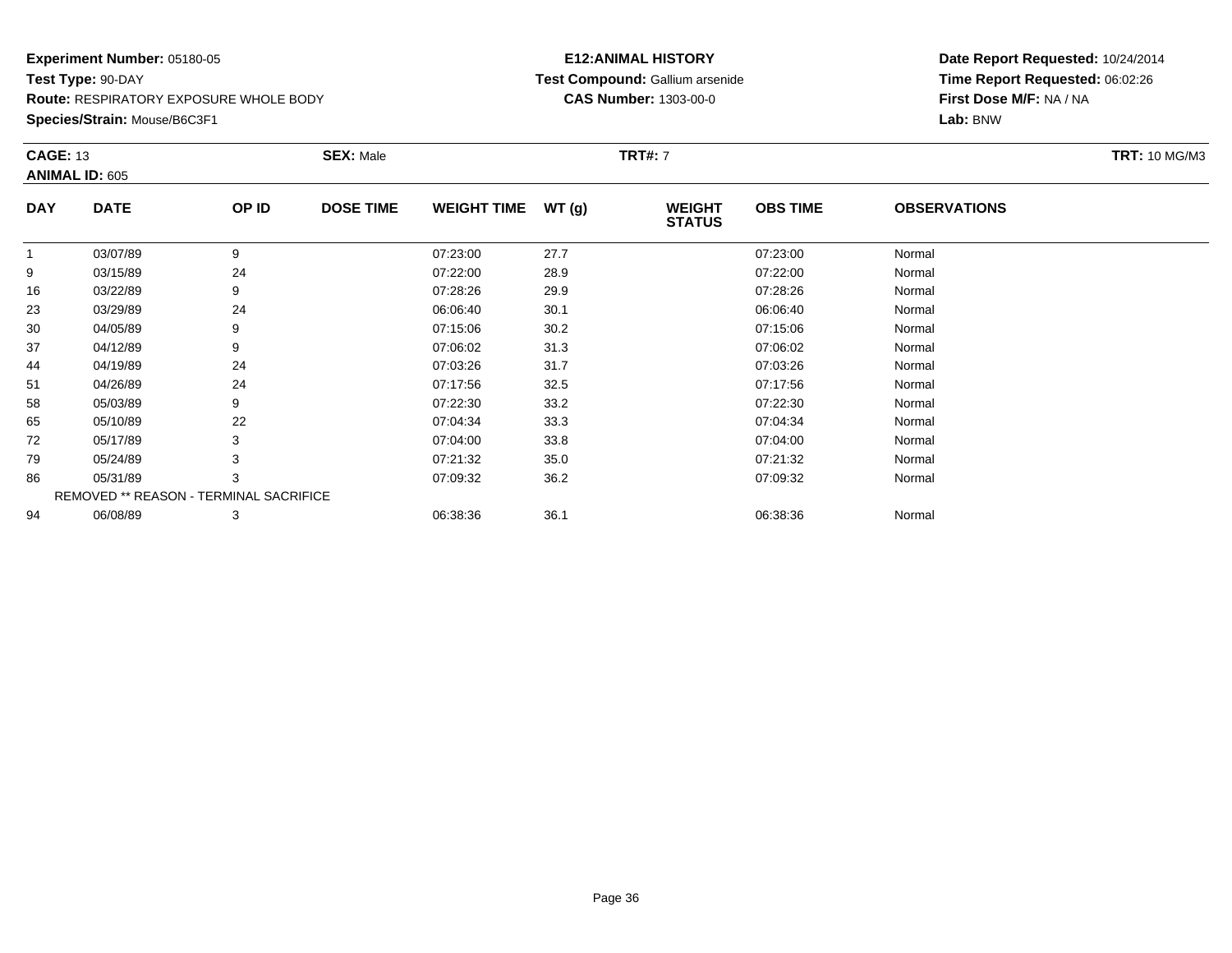**Species/Strain:** Mouse/B6C3F1

### **E12:ANIMAL HISTORY Test Compound:** Gallium arsenide**CAS Number:** 1303-00-0

| <b>CAGE: 14</b> | <b>ANIMAL ID: 606</b>                  |       | <b>SEX: Male</b> |                    |       | <b>TRT#: 7</b>                 |                 |                       | <b>TRT: 10 MG/M3</b> |
|-----------------|----------------------------------------|-------|------------------|--------------------|-------|--------------------------------|-----------------|-----------------------|----------------------|
| <b>DAY</b>      | <b>DATE</b>                            | OP ID | <b>DOSE TIME</b> | <b>WEIGHT TIME</b> | WT(g) | <b>WEIGHT</b><br><b>STATUS</b> | <b>OBS TIME</b> | <b>OBSERVATIONS</b>   |                      |
|                 | 03/07/89                               | 9     |                  | 07:24:52           | 26.7  |                                | 07:24:52        | Normal                |                      |
| 9               | 03/15/89                               | 24    |                  | 07:32:56           | 28.8  |                                | 07:32:56        | Normal                |                      |
| 16              | 03/22/89                               | 9     |                  | 07:32:26           | 29.6  |                                | 07:32:26        | Normal                |                      |
| 23              | 03/29/89                               | 24    |                  | 06:14:24           | 30.5  |                                | 06:14:24        | Normal                |                      |
| 30              | 04/05/89                               | 9     |                  | 07:23:50           | 31.1  |                                | 07:23:50        | Normal                |                      |
| 37              | 04/12/89                               | 9     |                  | 07:12:56           | 32.5  |                                | 07:12:56        | Normal                |                      |
| 44              | 04/19/89                               | 24    |                  | 07:09:16           | 32.8  |                                | 07:09:16        | <b>Ruffled Fur</b>    |                      |
|                 |                                        |       |                  |                    |       |                                |                 | <b>Swelling Penis</b> |                      |
| 51              | 04/26/89                               | 24    |                  | 07:25:28           | 32.2  |                                | 07:25:28        | Normal                |                      |
| 58              | 05/03/89                               | 9     |                  | 07:25:40           | 33.8  |                                | 07:25:40        | Normal                |                      |
| 65              | 05/10/89                               | 22    |                  | 07:10:44           | 34.1  |                                | 07:10:44        | Normal                |                      |
| 72              | 05/17/89                               |       |                  | 07:09:34           | 35.7  |                                | 07:09:34        | Normal                |                      |
| 79              | 05/24/89                               | 3     |                  | 07:27:04           | 35.7  |                                | 07:27:04        | <b>Ruffled Fur</b>    |                      |
| 86              | 05/31/89                               | 3     |                  | 07:16:12           | 36.7  |                                | 07:16:12        | Normal                |                      |
|                 | REMOVED ** REASON - TERMINAL SACRIFICE |       |                  |                    |       |                                |                 |                       |                      |
| 94              | 06/08/89                               | 3     |                  | 06:41:28           | 35.6  |                                | 06:41:28        | Normal                |                      |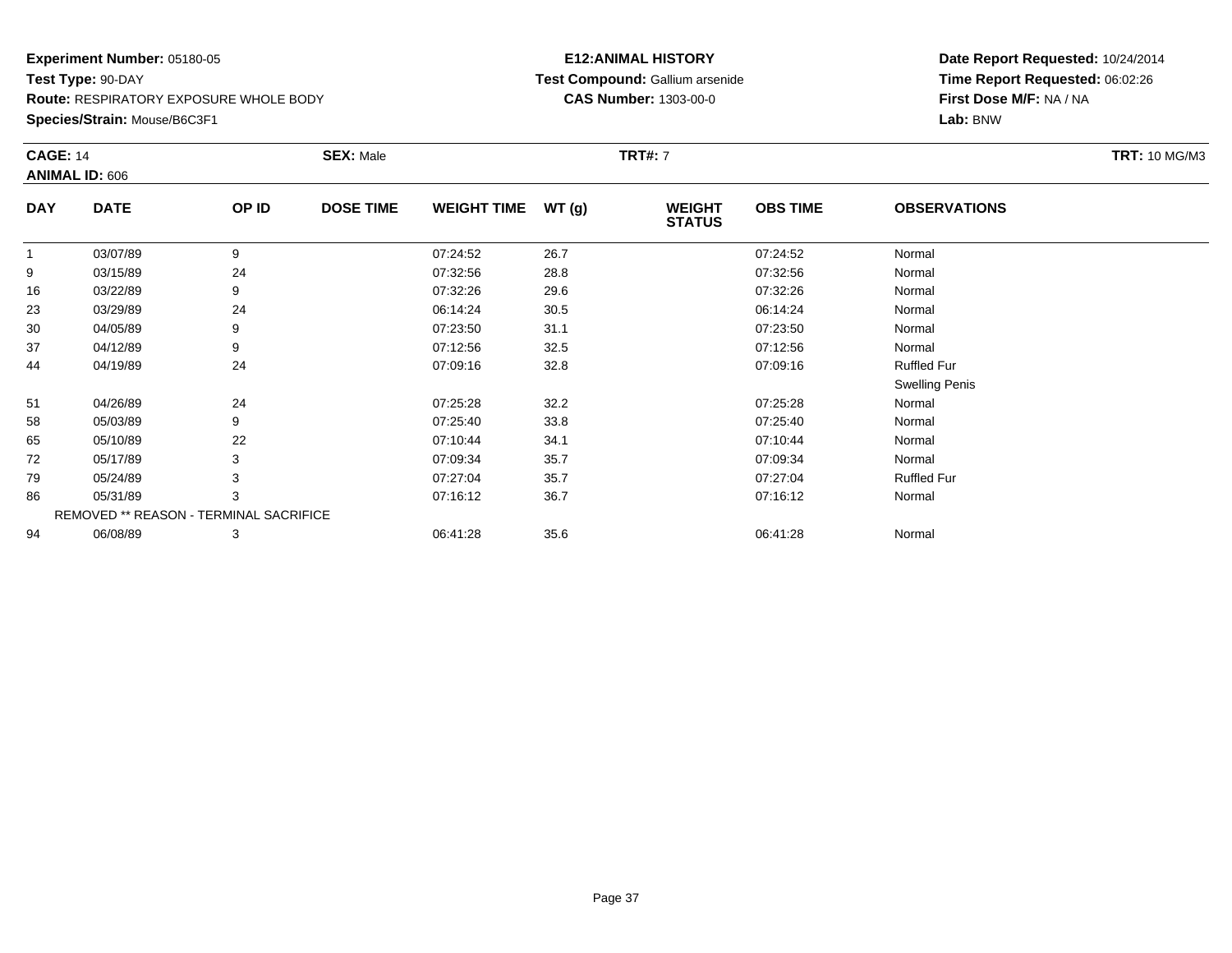**Species/Strain:** Mouse/B6C3F1

### **E12:ANIMAL HISTORY Test Compound:** Gallium arsenide**CAS Number:** 1303-00-0

| <b>CAGE: 14</b> | <b>ANIMAL ID: 607</b>                  |       | <b>SEX: Male</b> |                    |       | <b>TRT#:</b> 7                 |                 |                       | <b>TRT: 10 MG/M3</b> |
|-----------------|----------------------------------------|-------|------------------|--------------------|-------|--------------------------------|-----------------|-----------------------|----------------------|
| <b>DAY</b>      | <b>DATE</b>                            | OP ID | <b>DOSE TIME</b> | <b>WEIGHT TIME</b> | WT(g) | <b>WEIGHT</b><br><b>STATUS</b> | <b>OBS TIME</b> | <b>OBSERVATIONS</b>   |                      |
| 1               | 03/07/89                               | 9     |                  | 07:24:52           | 26.4  |                                | 07:24:52        | Normal                |                      |
| 9               | 03/15/89                               | 24    |                  | 07:32:56           | 27.2  |                                | 07:32:56        | Normal                |                      |
| 16              | 03/22/89                               | 9     |                  | 07:32:26           | 27.9  |                                | 07:32:26        | Normal                |                      |
| 23              | 03/29/89                               | 24    |                  | 06:14:24           | 28.8  |                                | 06:14:24        | Normal                |                      |
| 30              | 04/05/89                               | 9     |                  | 07:23:50           | 30.2  |                                | 07:23:50        | Normal                |                      |
| 37              | 04/12/89                               | 9     |                  | 07:12:56           | 30.7  |                                | 07:12:56        | Normal                |                      |
| 44              | 04/19/89                               | 24    |                  | 07:09:16           | 30.6  |                                | 07:09:16        | Normal                |                      |
| 51              | 04/26/89                               | 24    |                  | 07:25:28           | 31.5  |                                | 07:25:28        | Normal                |                      |
| 58              | 05/03/89                               | 9     |                  | 07:25:40           | 32.5  |                                | 07:25:40        | Normal                |                      |
| 65              | 05/10/89                               | 22    |                  | 07:10:44           | 32.7  |                                | 07:10:44        | <b>Swelling Penis</b> |                      |
| 72              | 05/17/89                               | 3     |                  | 07:09:34           | 32.9  |                                | 07:09:34        | Normal                |                      |
| 79              | 05/24/89                               | 3     |                  | 07:27:04           | 34.2  |                                | 07:27:04        | Normal                |                      |
| 86              | 05/31/89                               | 3     |                  | 07:16:12           | 34.8  |                                | 07:16:12        | Normal                |                      |
|                 | REMOVED ** REASON - TERMINAL SACRIFICE |       |                  |                    |       |                                |                 |                       |                      |
| 94              | 06/08/89                               | 3     |                  | 06:41:28           | 35.2  |                                | 06:41:28        | Normal                |                      |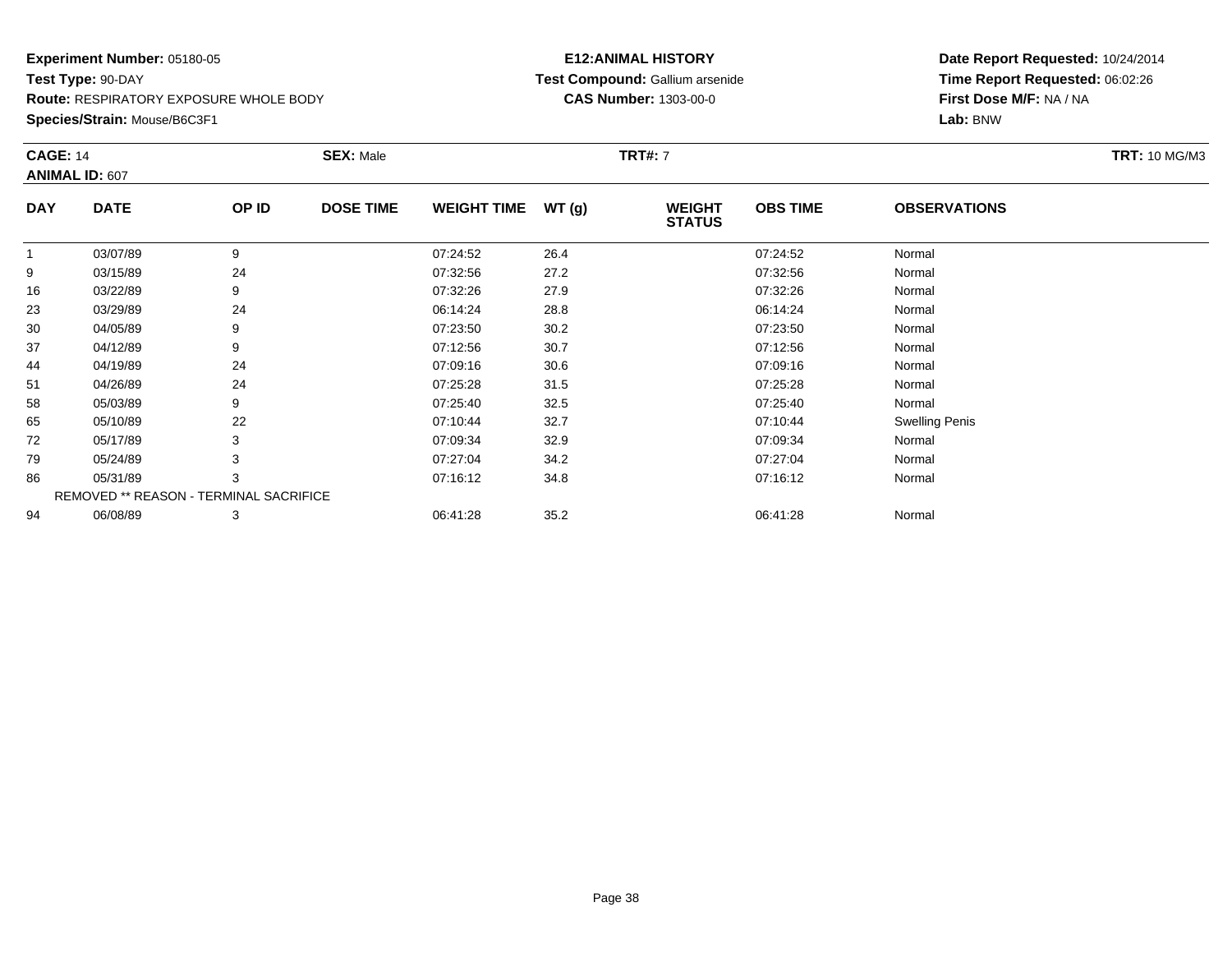**Species/Strain:** Mouse/B6C3F1

### **E12:ANIMAL HISTORY Test Compound:** Gallium arsenide**CAS Number:** 1303-00-0

| <b>CAGE: 14</b> |                                        |       | <b>SEX: Male</b> |                    |       | <b>TRT#: 7</b>                 |                 |                     | <b>TRT: 10 MG/M3</b> |
|-----------------|----------------------------------------|-------|------------------|--------------------|-------|--------------------------------|-----------------|---------------------|----------------------|
|                 | <b>ANIMAL ID: 608</b>                  |       |                  |                    |       |                                |                 |                     |                      |
| <b>DAY</b>      | <b>DATE</b>                            | OP ID | <b>DOSE TIME</b> | <b>WEIGHT TIME</b> | WT(g) | <b>WEIGHT</b><br><b>STATUS</b> | <b>OBS TIME</b> | <b>OBSERVATIONS</b> |                      |
| 1               | 03/07/89                               | 9     |                  | 07:24:52           | 25.5  |                                | 07:24:52        | Normal              |                      |
| 9               | 03/15/89                               | 24    |                  | 07:32:56           | 26.6  |                                | 07:32:56        | Normal              |                      |
| 16              | 03/22/89                               | 9     |                  | 07:32:26           | 26.9  |                                | 07:32:26        | Normal              |                      |
| 23              | 03/29/89                               | 24    |                  | 06:14:24           | 27.5  |                                | 06:14:24        | Normal              |                      |
| 30              | 04/05/89                               | 9     |                  | 07:23:50           | 27.8  |                                | 07:23:50        | Normal              |                      |
| 37              | 04/12/89                               | 9     |                  | 07:12:56           | 28.8  |                                | 07:12:56        | Normal              |                      |
| 44              | 04/19/89                               | 24    |                  | 07:09:16           | 29.6  |                                | 07:09:16        | Normal              |                      |
| 51              | 04/26/89                               | 24    |                  | 07:25:28           | 30.1  |                                | 07:25:28        | Normal              |                      |
| 58              | 05/03/89                               | 9     |                  | 07:25:40           | 30.4  |                                | 07:25:40        | Normal              |                      |
| 65              | 05/10/89                               | 22    |                  | 07:10:44           | 30.7  |                                | 07:10:44        | Normal              |                      |
| 72              | 05/17/89                               | 3     |                  | 07:09:34           | 31.0  |                                | 07:09:34        | Normal              |                      |
| 79              | 05/24/89                               |       |                  | 07:27:04           | 31.4  |                                | 07:27:04        | Normal              |                      |
| 86              | 05/31/89                               | 3     |                  | 07:16:12           | 32.0  |                                | 07:16:12        | Normal              |                      |
|                 | REMOVED ** REASON - TERMINAL SACRIFICE |       |                  |                    |       |                                |                 |                     |                      |
| 94              | 06/08/89                               | 3     |                  | 06:41:28           | 32.7  |                                | 06:41:28        | Normal              |                      |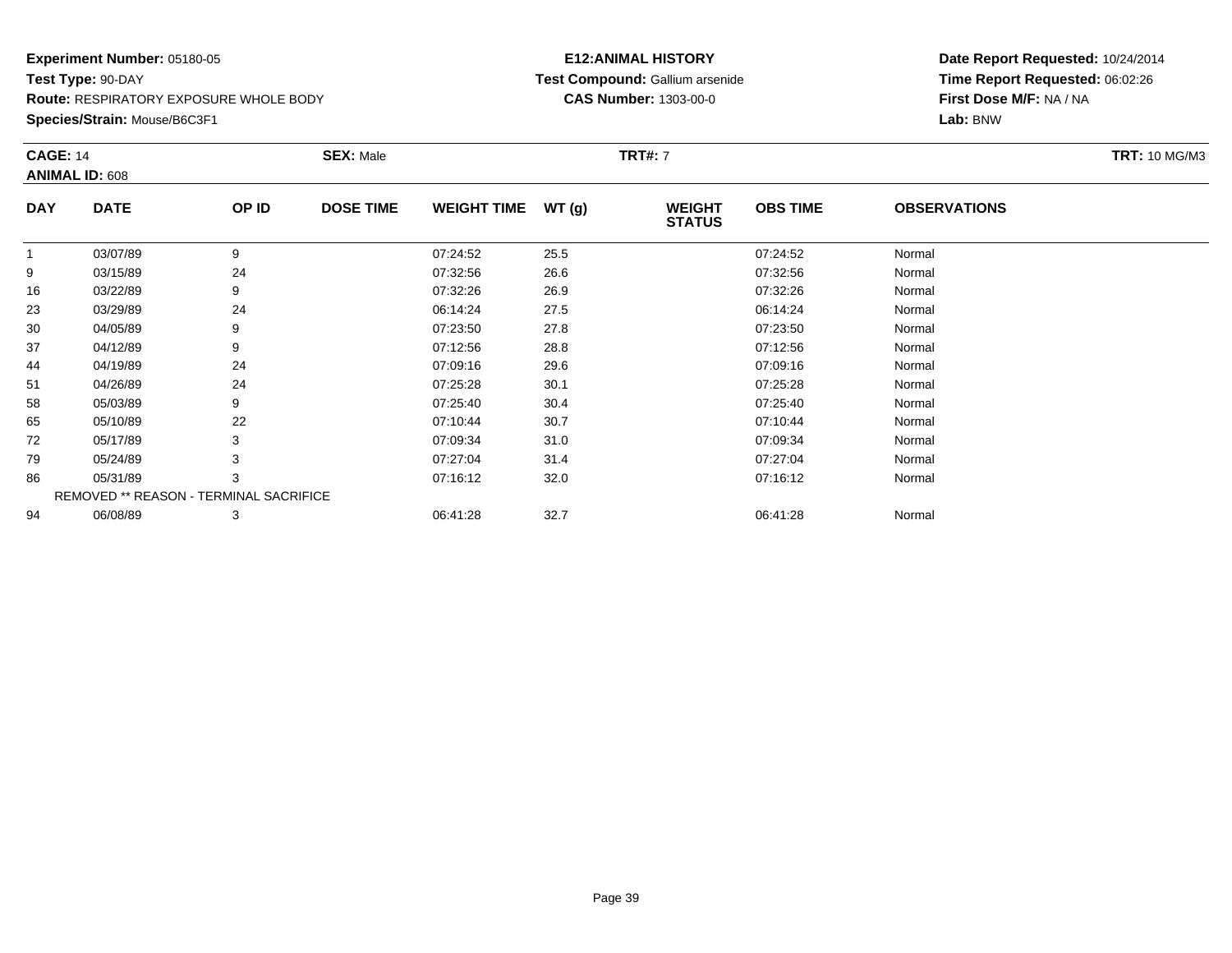**Species/Strain:** Mouse/B6C3F1

### **E12:ANIMAL HISTORY Test Compound:** Gallium arsenide**CAS Number:** 1303-00-0

| <b>CAGE: 14</b> |                                        |       | <b>SEX: Male</b> |                    |       | <b>TRT#: 7</b>                 |                 |                     | <b>TRT: 10 MG/M3</b> |
|-----------------|----------------------------------------|-------|------------------|--------------------|-------|--------------------------------|-----------------|---------------------|----------------------|
|                 | <b>ANIMAL ID: 609</b>                  |       |                  |                    |       |                                |                 |                     |                      |
| <b>DAY</b>      | <b>DATE</b>                            | OP ID | <b>DOSE TIME</b> | <b>WEIGHT TIME</b> | WT(g) | <b>WEIGHT</b><br><b>STATUS</b> | <b>OBS TIME</b> | <b>OBSERVATIONS</b> |                      |
| 1               | 03/07/89                               | 9     |                  | 07:24:52           | 26.4  |                                | 07:24:52        | Normal              |                      |
| 9               | 03/15/89                               | 24    |                  | 07:32:56           | 27.7  |                                | 07:32:56        | Normal              |                      |
| 16              | 03/22/89                               | 9     |                  | 07:32:26           | 28.9  |                                | 07:32:26        | Normal              |                      |
| 23              | 03/29/89                               | 24    |                  | 06:14:24           | 29.8  |                                | 06:14:24        | Normal              |                      |
| 30              | 04/05/89                               | 9     |                  | 07:23:50           | 30.4  |                                | 07:23:50        | Normal              |                      |
| 37              | 04/12/89                               | 9     |                  | 07:12:56           | 31.7  |                                | 07:12:56        | Normal              |                      |
| 44              | 04/19/89                               | 24    |                  | 07:09:16           | 32.3  |                                | 07:09:16        | Normal              |                      |
| 51              | 04/26/89                               | 24    |                  | 07:25:28           | 33.2  |                                | 07:25:28        | Normal              |                      |
| 58              | 05/03/89                               | 9     |                  | 07:25:40           | 33.3  |                                | 07:25:40        | Normal              |                      |
| 65              | 05/10/89                               | 22    |                  | 07:10:44           | 34.8  |                                | 07:10:44        | Normal              |                      |
| 72              | 05/17/89                               | 3     |                  | 07:09:34           | 34.8  |                                | 07:09:34        | Normal              |                      |
| 79              | 05/24/89                               |       |                  | 07:27:04           | 35.9  |                                | 07:27:04        | Normal              |                      |
| 86              | 05/31/89                               | 3     |                  | 07:16:12           | 36.5  |                                | 07:16:12        | Normal              |                      |
|                 | REMOVED ** REASON - TERMINAL SACRIFICE |       |                  |                    |       |                                |                 |                     |                      |
| 94              | 06/08/89                               | 3     |                  | 06:41:28           | 37.8  |                                | 06:41:28        | Normal              |                      |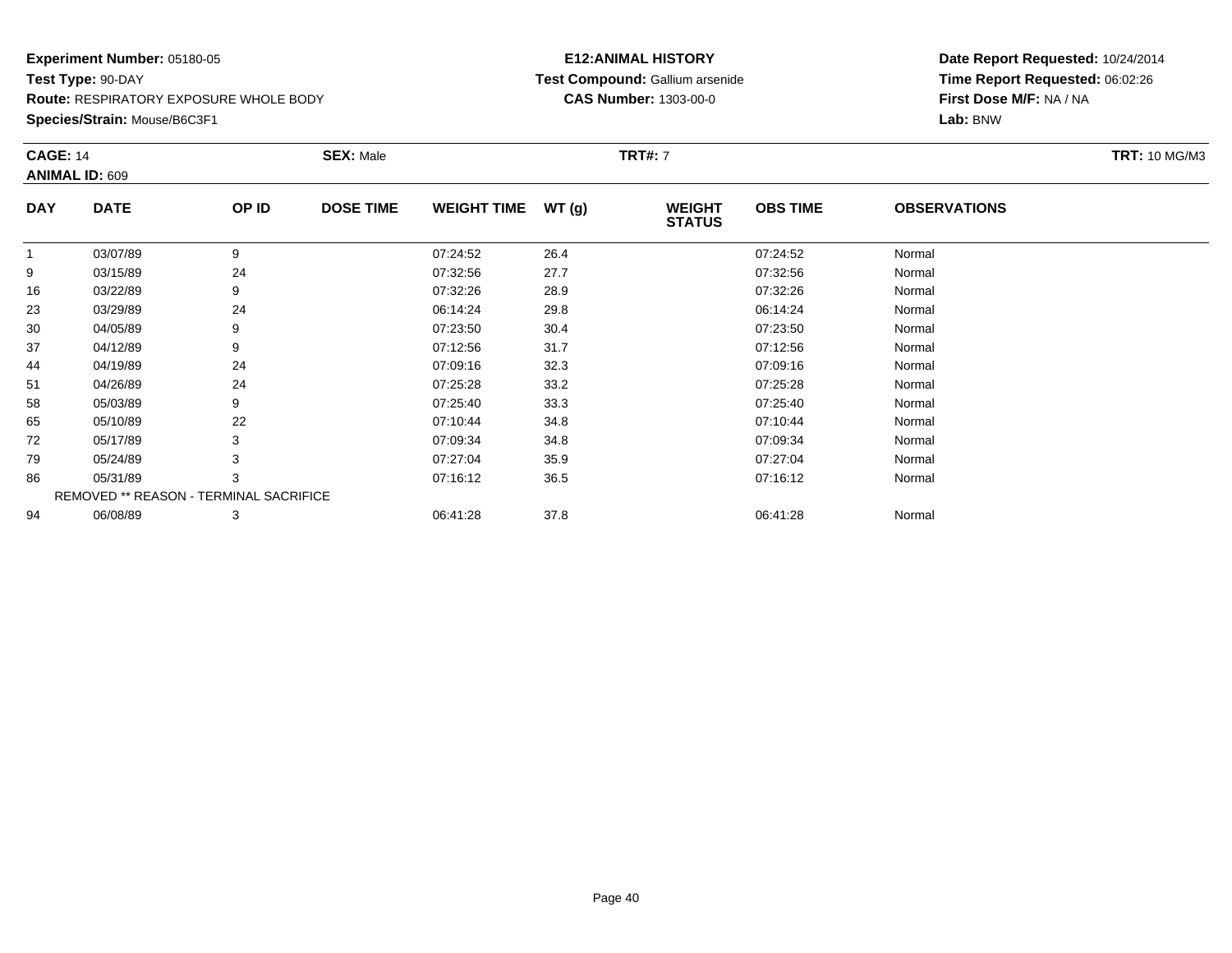**Species/Strain:** Mouse/B6C3F1

### **E12:ANIMAL HISTORY Test Compound:** Gallium arsenide**CAS Number:** 1303-00-0

| <b>CAGE: 14</b> |                                        |       | <b>SEX: Male</b> |                    |       | <b>TRT#: 7</b>                 |                 |                     | <b>TRT: 10 MG/M3</b> |
|-----------------|----------------------------------------|-------|------------------|--------------------|-------|--------------------------------|-----------------|---------------------|----------------------|
|                 | <b>ANIMAL ID: 610</b>                  |       |                  |                    |       |                                |                 |                     |                      |
| <b>DAY</b>      | <b>DATE</b>                            | OP ID | <b>DOSE TIME</b> | <b>WEIGHT TIME</b> | WT(g) | <b>WEIGHT</b><br><b>STATUS</b> | <b>OBS TIME</b> | <b>OBSERVATIONS</b> |                      |
|                 | 03/07/89                               | 9     |                  | 07:24:52           | 25.7  |                                | 07:24:52        | Normal              |                      |
| 9               | 03/15/89                               | 24    |                  | 07:32:56           | 27.5  |                                | 07:32:56        | Normal              |                      |
| 16              | 03/22/89                               | 9     |                  | 07:32:26           | 29.1  |                                | 07:32:26        | Normal              |                      |
| 23              | 03/29/89                               | 24    |                  | 06:14:24           | 29.9  |                                | 06:14:24        | Normal              |                      |
| 30              | 04/05/89                               | 9     |                  | 07:23:50           | 30.7  |                                | 07:23:50        | Normal              |                      |
| 37              | 04/12/89                               | 9     |                  | 07:12:56           | 31.9  |                                | 07:12:56        | Normal              |                      |
| 44              | 04/19/89                               | 24    |                  | 07:09:16           | 32.4  |                                | 07:09:16        | Normal              |                      |
| 51              | 04/26/89                               | 24    |                  | 07:25:28           | 33.4  |                                | 07:25:28        | Normal              |                      |
| 58              | 05/03/89                               | 9     |                  | 07:25:40           | 33.9  |                                | 07:25:40        | Normal              |                      |
| 65              | 05/10/89                               | 22    |                  | 07:10:44           | 34.9  |                                | 07:10:44        | Normal              |                      |
| 72              | 05/17/89                               | 3     |                  | 07:09:34           | 34.8  |                                | 07:09:34        | Normal              |                      |
| 79              | 05/24/89                               |       |                  | 07:27:04           | 36.1  |                                | 07:27:04        | Normal              |                      |
| 86              | 05/31/89                               | 3     |                  | 07:16:12           | 36.4  |                                | 07:16:12        | Normal              |                      |
|                 | REMOVED ** REASON - TERMINAL SACRIFICE |       |                  |                    |       |                                |                 |                     |                      |
| 94              | 06/08/89                               | 3     |                  | 06:41:28           | 36.4  |                                | 06:41:28        | Normal              |                      |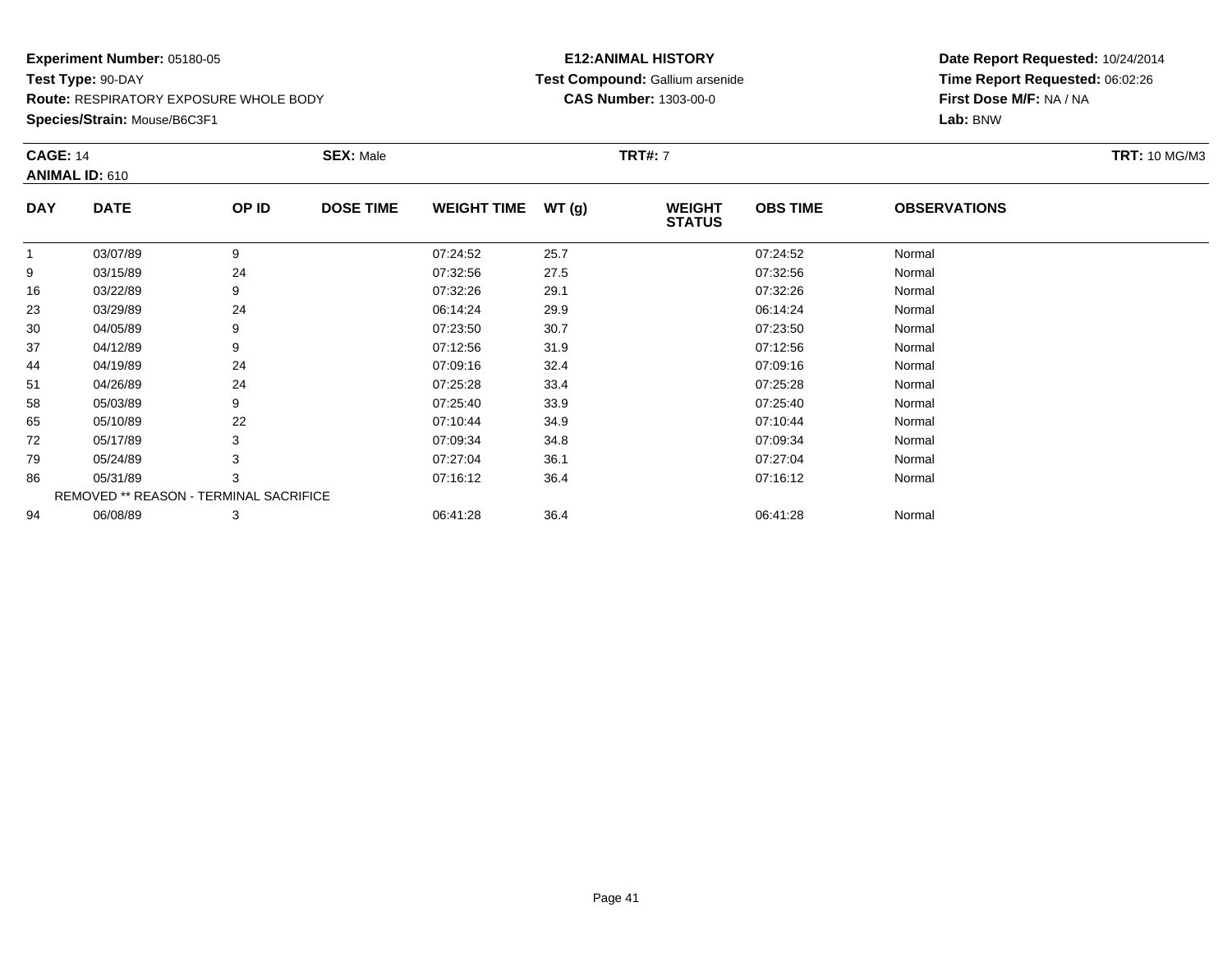**Species/Strain:** Mouse/B6C3F1

### **E12:ANIMAL HISTORY Test Compound:** Gallium arsenide**CAS Number:** 1303-00-0

| <b>CAGE: 17</b> |                                        |       | <b>SEX: Male</b> |                    |       | <b>TRT#: 9</b>                 |                 |                     | <b>TRT: 37 MG/M3</b> |
|-----------------|----------------------------------------|-------|------------------|--------------------|-------|--------------------------------|-----------------|---------------------|----------------------|
|                 | <b>ANIMAL ID: 801</b>                  |       |                  |                    |       |                                |                 |                     |                      |
| <b>DAY</b>      | <b>DATE</b>                            | OP ID | <b>DOSE TIME</b> | <b>WEIGHT TIME</b> | WT(g) | <b>WEIGHT</b><br><b>STATUS</b> | <b>OBS TIME</b> | <b>OBSERVATIONS</b> |                      |
|                 | 03/07/89                               | 9     |                  | 07:29:42           | 26.8  |                                | 07:29:42        | Normal              |                      |
| 9               | 03/15/89                               | 24    |                  | 07:36:48           | 26.4  |                                | 07:36:48        | Normal              |                      |
| 16              | 03/22/89                               | 9     |                  | 07:37:58           | 28.2  |                                | 07:37:58        | Normal              |                      |
| 23              | 03/29/89                               | 24    |                  | 06:17:44           | 27.9  |                                | 06:17:44        | Normal              |                      |
| 30              | 04/05/89                               | 9     |                  | 07:40:14           | 28.4  |                                | 07:40:14        | Normal              |                      |
| 37              | 04/12/89                               | 9     |                  | 07:17:26           | 29.3  |                                | 07:17:26        | Normal              |                      |
| 44              | 04/19/89                               | 24    |                  | 07:14:36           | 30.5  |                                | 07:14:36        | Normal              |                      |
| 51              | 04/26/89                               | 24    |                  | 07:30:46           | 30.8  |                                | 07:30:46        | Normal              |                      |
| 58              | 05/03/89                               | 9     |                  | 07:30:44           | 31.3  |                                | 07:30:44        | Normal              |                      |
| 65              | 05/10/89                               | 22    |                  | 07:19:10           | 31.6  |                                | 07:19:10        | Normal              |                      |
| 72              | 05/17/89                               |       |                  | 07:13:46           | 31.6  |                                | 07:13:46        | Normal              |                      |
| 79              | 05/24/89                               |       |                  | 07:31:32           | 31.7  |                                | 07:31:32        | Normal              |                      |
| 86              | 05/31/89                               | 3     |                  | 07:23:18           | 32.3  |                                | 07:23:18        | Normal              |                      |
|                 | REMOVED ** REASON - TERMINAL SACRIFICE |       |                  |                    |       |                                |                 |                     |                      |
| 94              | 06/08/89                               | 3     |                  | 06:43:04           | 33.1  |                                | 06:43:04        | Normal              |                      |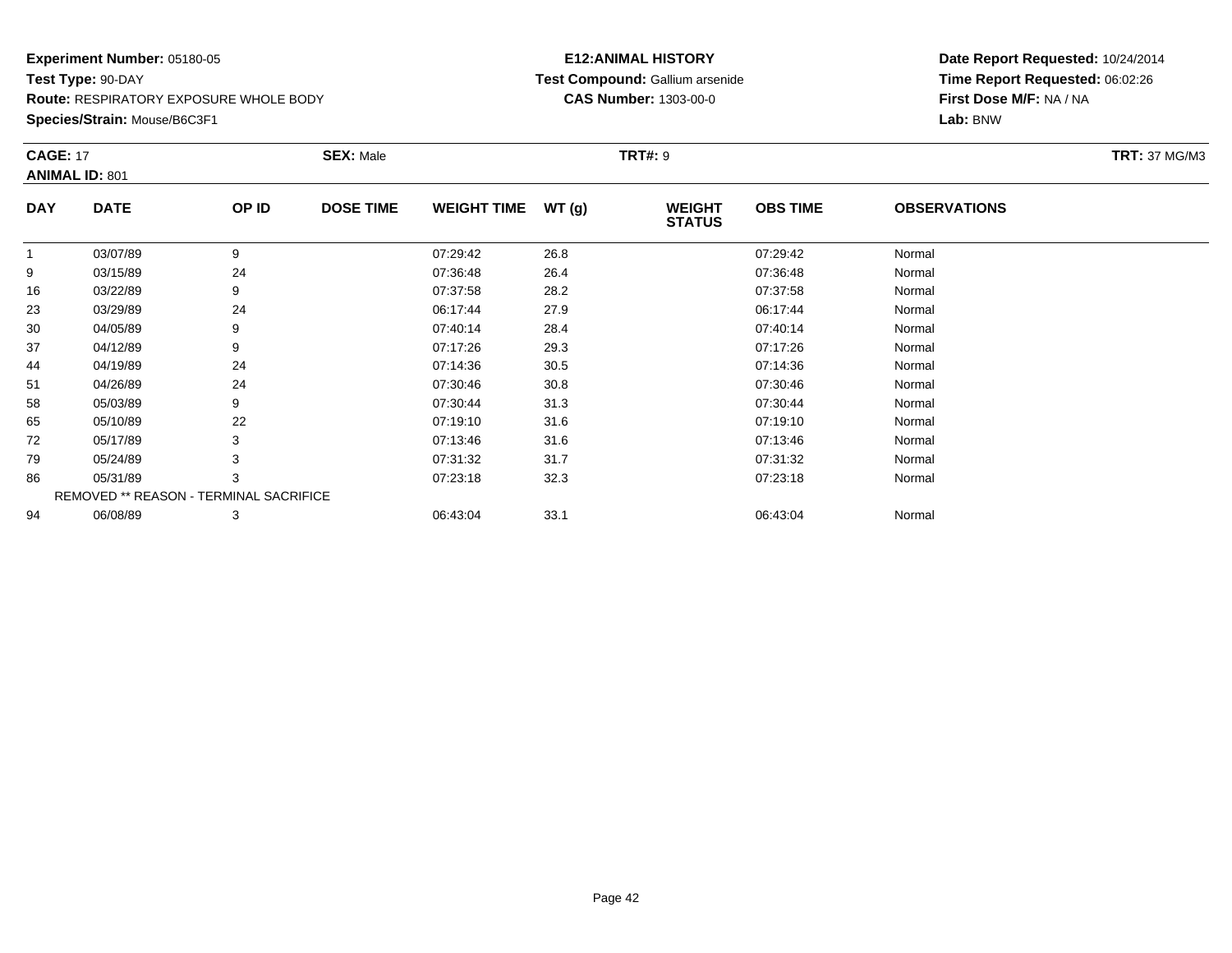**Species/Strain:** Mouse/B6C3F1

### **E12:ANIMAL HISTORY Test Compound:** Gallium arsenide**CAS Number:** 1303-00-0

| <b>CAGE: 17</b> | <b>ANIMAL ID: 802</b>                         |       | <b>SEX: Male</b> |                    |       | <b>TRT#: 9</b>                 |                 |                       | <b>TRT: 37 MG/M3</b> |
|-----------------|-----------------------------------------------|-------|------------------|--------------------|-------|--------------------------------|-----------------|-----------------------|----------------------|
| <b>DAY</b>      | <b>DATE</b>                                   | OP ID | <b>DOSE TIME</b> | <b>WEIGHT TIME</b> | WT(g) | <b>WEIGHT</b><br><b>STATUS</b> | <b>OBS TIME</b> | <b>OBSERVATIONS</b>   |                      |
| 1               | 03/07/89                                      | 9     |                  | 07:29:42           | 25.6  |                                | 07:29:42        | Normal                |                      |
| 9               | 03/15/89                                      | 24    |                  | 07:36:48           | 28.2  |                                | 07:36:48        | Normal                |                      |
| 16              | 03/22/89                                      | 9     |                  | 07:37:58           | 29.9  |                                | 07:37:58        | Normal                |                      |
| 23              | 03/29/89                                      | 24    |                  | 06:17:44           | 30.5  |                                | 06:17:44        | Normal                |                      |
| 30              | 04/05/89                                      | 9     |                  | 07:40:14           | 30.6  |                                | 07:40:14        | Normal                |                      |
| 37              | 04/12/89                                      | 9     |                  | 07:17:26           | 31.6  |                                | 07:17:26        | Normal                |                      |
| 44              | 04/19/89                                      | 24    |                  | 07:14:36           | 31.5  |                                | 07:14:36        | <b>Swelling Penis</b> |                      |
| 51              | 04/26/89                                      | 24    |                  | 07:30:46           | 32.2  |                                | 07:30:46        | Normal                |                      |
| 58              | 05/03/89                                      | 9     |                  | 07:30:44           | 32.6  |                                | 07:30:44        | Normal                |                      |
| 65              | 05/10/89                                      | 22    |                  | 07:19:10           | 33.3  |                                | 07:19:10        | <b>Swelling Penis</b> |                      |
| 72              | 05/17/89                                      | 3     |                  | 07:13:46           | 32.6  |                                | 07:13:46        | Normal                |                      |
| 79              | 05/24/89                                      | 3     |                  | 07:31:32           | 33.9  |                                | 07:31:32        | <b>Ruffled Fur</b>    |                      |
| 86              | 05/31/89                                      | 3     |                  | 07:23:18           | 31.9  |                                | 07:23:18        | Normal                |                      |
|                 | <b>REMOVED ** REASON - TERMINAL SACRIFICE</b> |       |                  |                    |       |                                |                 |                       |                      |
| 94              | 06/08/89                                      | 3     |                  | 06:43:04           | 33.8  |                                | 06:43:04        | Normal                |                      |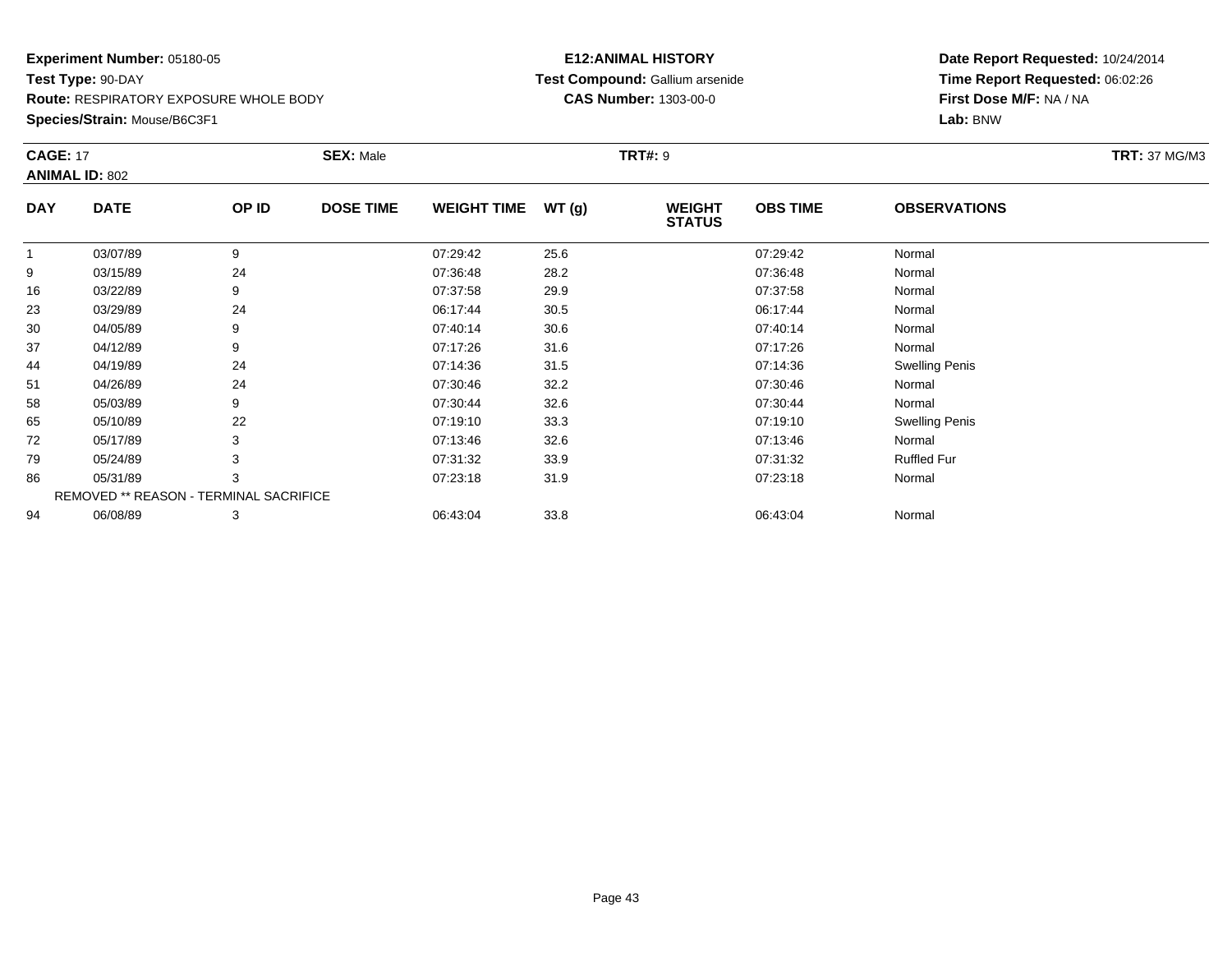**Species/Strain:** Mouse/B6C3F1

### **E12:ANIMAL HISTORY Test Compound:** Gallium arsenide**CAS Number:** 1303-00-0

| <b>CAGE: 17</b> | <b>ANIMAL ID: 803</b>                         |       | <b>SEX: Male</b> |                    |       | <b>TRT#: 9</b>                 |                 |                     | <b>TRT: 37 MG/M3</b> |
|-----------------|-----------------------------------------------|-------|------------------|--------------------|-------|--------------------------------|-----------------|---------------------|----------------------|
| <b>DAY</b>      | <b>DATE</b>                                   | OP ID | <b>DOSE TIME</b> | <b>WEIGHT TIME</b> | WT(g) | <b>WEIGHT</b><br><b>STATUS</b> | <b>OBS TIME</b> | <b>OBSERVATIONS</b> |                      |
| 1               | 03/07/89                                      | 9     |                  | 07:29:42           | 26.2  |                                | 07:29:42        | Normal              |                      |
| 9               | 03/15/89                                      | 24    |                  | 07:36:48           | 27.0  |                                | 07:36:48        | Normal              |                      |
| 16              | 03/22/89                                      | 9     |                  | 07:37:58           | 28.6  |                                | 07:37:58        | Normal              |                      |
| 23              | 03/29/89                                      | 24    |                  | 06:17:44           | 28.7  |                                | 06:17:44        | Normal              |                      |
| 30              | 04/05/89                                      | 9     |                  | 07:40:14           | 28.6  |                                | 07:40:14        | Normal              |                      |
| 37              | 04/12/89                                      | 9     |                  | 07:17:26           | 29.4  |                                | 07:17:26        | Normal              |                      |
| 44              | 04/19/89                                      | 24    |                  | 07:14:36           | 30.2  |                                | 07:14:36        | Normal              |                      |
| 51              | 04/26/89                                      | 24    |                  | 07:30:46           | 30.8  |                                | 07:30:46        | Normal              |                      |
| 58              | 05/03/89                                      | 9     |                  | 07:30:44           | 31.4  |                                | 07:30:44        | Normal              |                      |
| 65              | 05/10/89                                      | 22    |                  | 07:19:10           | 32.7  |                                | 07:19:10        | Normal              |                      |
| 72              | 05/17/89                                      | 3     |                  | 07:13:46           | 31.5  |                                | 07:13:46        | Normal              |                      |
| 79              | 05/24/89                                      | 3     |                  | 07:31:32           | 33.3  |                                | 07:31:32        | <b>Ruffled Fur</b>  |                      |
| 86              | 05/31/89                                      | 3     |                  | 07:23:18           | 33.1  |                                | 07:23:18        | Normal              |                      |
|                 | <b>REMOVED ** REASON - TERMINAL SACRIFICE</b> |       |                  |                    |       |                                |                 |                     |                      |
| 94              | 06/08/89                                      | 3     |                  | 06:43:04           | 33.8  |                                | 06:43:04        | Normal              |                      |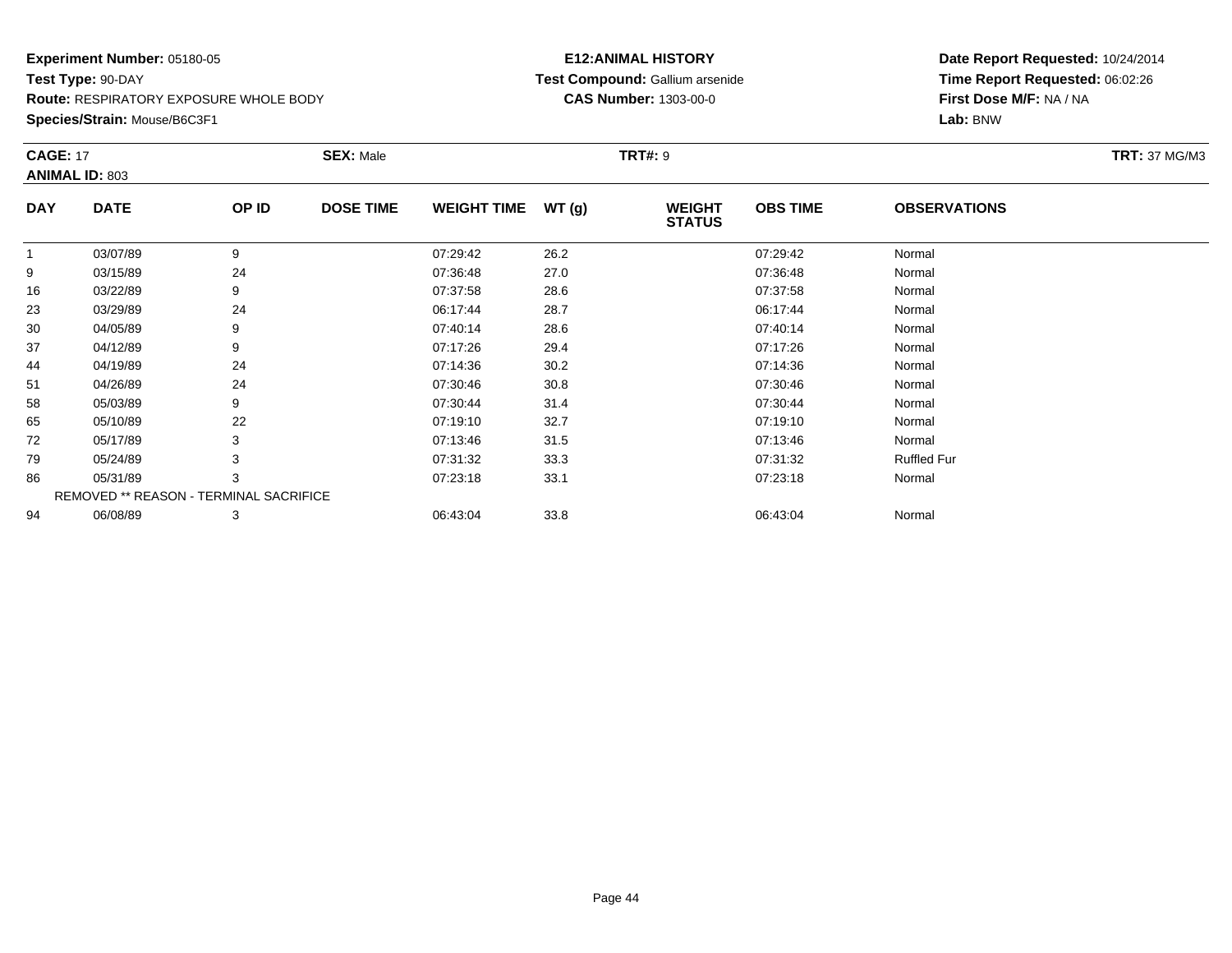**Species/Strain:** Mouse/B6C3F1

### **E12:ANIMAL HISTORY Test Compound:** Gallium arsenide**CAS Number:** 1303-00-0

| <b>CAGE: 17</b> |                                        |       | <b>SEX: Male</b> |                    |       | <b>TRT#: 9</b>                 |                 |                     | <b>TRT: 37 MG/M3</b> |
|-----------------|----------------------------------------|-------|------------------|--------------------|-------|--------------------------------|-----------------|---------------------|----------------------|
|                 | <b>ANIMAL ID: 804</b>                  |       |                  |                    |       |                                |                 |                     |                      |
| <b>DAY</b>      | <b>DATE</b>                            | OP ID | <b>DOSE TIME</b> | <b>WEIGHT TIME</b> | WT(g) | <b>WEIGHT</b><br><b>STATUS</b> | <b>OBS TIME</b> | <b>OBSERVATIONS</b> |                      |
| 1               | 03/07/89                               | 9     |                  | 07:29:42           | 26.5  |                                | 07:29:42        | Normal              |                      |
| 9               | 03/15/89                               | 24    |                  | 07:36:48           | 27.9  |                                | 07:36:48        | Normal              |                      |
| 16              | 03/22/89                               | 9     |                  | 07:37:58           | 29.6  |                                | 07:37:58        | Normal              |                      |
| 23              | 03/29/89                               | 24    |                  | 06:17:44           | 30.5  |                                | 06:17:44        | Normal              |                      |
| 30              | 04/05/89                               | 9     |                  | 07:40:14           | 32.2  |                                | 07:40:14        | Normal              |                      |
| 37              | 04/12/89                               | 9     |                  | 07:17:26           | 33.7  |                                | 07:17:26        | Normal              |                      |
| 44              | 04/19/89                               | 24    |                  | 07:14:36           | 34.6  |                                | 07:14:36        | Normal              |                      |
| 51              | 04/26/89                               | 24    |                  | 07:30:46           | 35.7  |                                | 07:30:46        | Normal              |                      |
| 58              | 05/03/89                               | 9     |                  | 07:30:44           | 36.1  |                                | 07:30:44        | Normal              |                      |
| 65              | 05/10/89                               | 22    |                  | 07:19:10           | 36.7  |                                | 07:19:10        | Normal              |                      |
| 72              | 05/17/89                               | 3     |                  | 07:13:46           | 37.3  |                                | 07:13:46        | Normal              |                      |
| 79              | 05/24/89                               | 3     |                  | 07:31:32           | 39.3  |                                | 07:31:32        | Normal              |                      |
| 86              | 05/31/89                               | 3     |                  | 07:23:18           | 40.0  |                                | 07:23:18        | Normal              |                      |
|                 | REMOVED ** REASON - TERMINAL SACRIFICE |       |                  |                    |       |                                |                 |                     |                      |
| 94              | 06/08/89                               | 3     |                  | 06:43:04           | 40.8  |                                | 06:43:04        | Normal              |                      |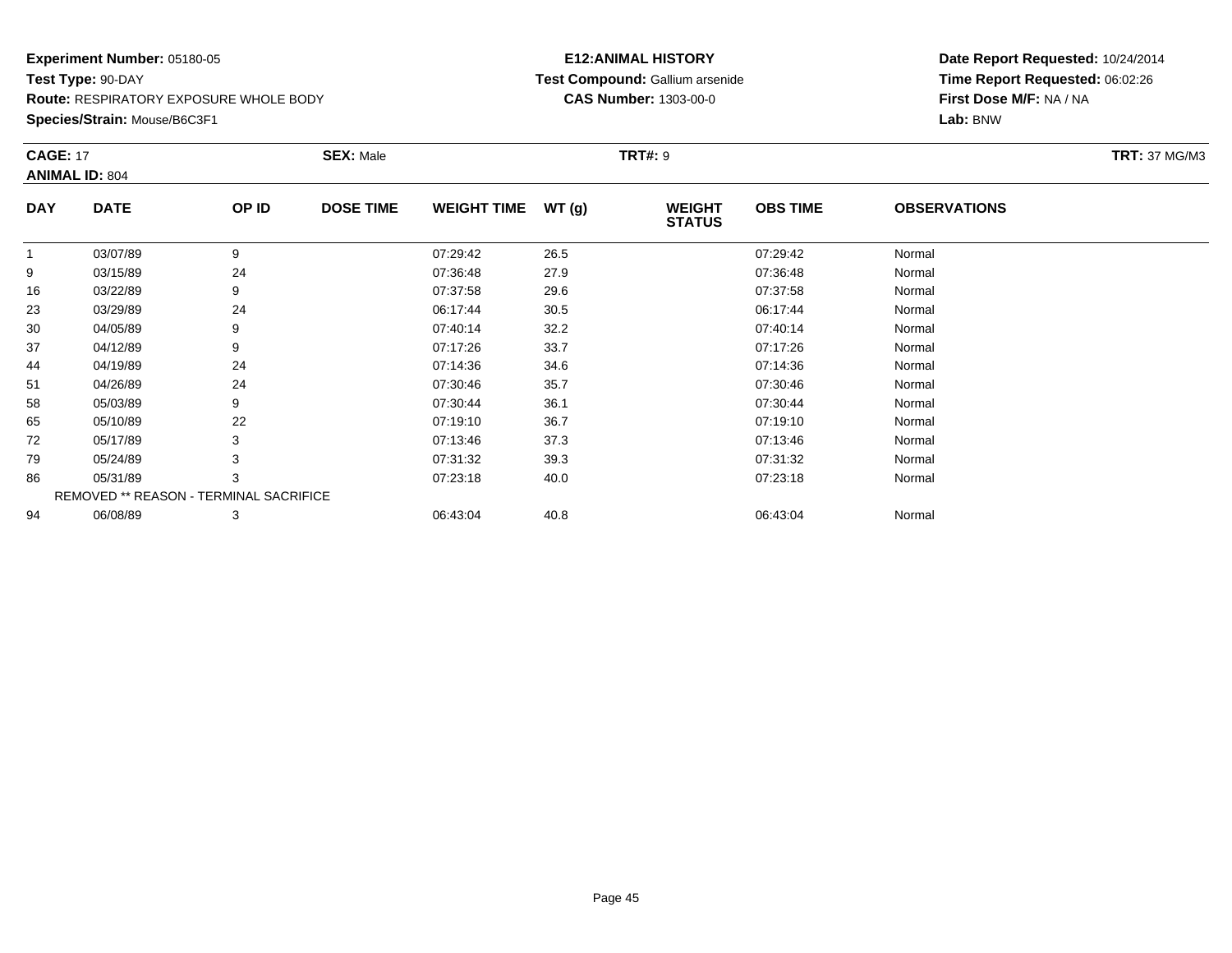**Species/Strain:** Mouse/B6C3F1

### **E12:ANIMAL HISTORY Test Compound:** Gallium arsenide**CAS Number:** 1303-00-0

| <b>CAGE: 17</b> | <b>ANIMAL ID: 805</b>                  |       | <b>SEX: Male</b> |                    |       | <b>TRT#: 9</b>                 |                 |                     | <b>TRT: 37 MG/M3</b> |
|-----------------|----------------------------------------|-------|------------------|--------------------|-------|--------------------------------|-----------------|---------------------|----------------------|
| <b>DAY</b>      | <b>DATE</b>                            | OP ID | <b>DOSE TIME</b> | <b>WEIGHT TIME</b> | WT(g) | <b>WEIGHT</b><br><b>STATUS</b> | <b>OBS TIME</b> | <b>OBSERVATIONS</b> |                      |
| $\mathbf{1}$    | 03/07/89                               | 9     |                  | 07:29:42           | 27.8  |                                | 07:29:42        | Normal              |                      |
| 9               | 03/15/89                               | 24    |                  | 07:36:48           | 29.5  |                                | 07:36:48        | Normal              |                      |
| 16              | 03/22/89                               | 9     |                  | 07:37:58           | 30.4  |                                | 07:37:58        | Normal              |                      |
| 23              | 03/29/89                               | 24    |                  | 06:17:44           | 30.5  |                                | 06:17:44        | Normal              |                      |
| 30              | 04/05/89                               | 9     |                  | 07:40:14           | 31.9  |                                | 07:40:14        | Normal              |                      |
| 37              | 04/12/89                               | 9     |                  | 07:17:26           | 32.5  |                                | 07:17:26        | Normal              |                      |
| 44              | 04/19/89                               | 24    |                  | 07:14:36           | 33.3  |                                | 07:14:36        | Normal              |                      |
| 51              | 04/26/89                               | 24    |                  | 07:30:46           | 34.6  |                                | 07:30:46        | Normal              |                      |
| 58              | 05/03/89                               | 9     |                  | 07:30:44           | 34.8  |                                | 07:30:44        | Normal              |                      |
| 65              | 05/10/89                               | 22    |                  | 07:19:10           | 36.2  |                                | 07:19:10        | Normal              |                      |
| 72              | 05/17/89                               | 3     |                  | 07:13:46           | 36.6  |                                | 07:13:46        | Normal              |                      |
| 79              | 05/24/89                               |       |                  | 07:31:32           | 38.0  |                                | 07:31:32        | Normal              |                      |
| 86              | 05/31/89                               | 3     |                  | 07:23:18           | 38.2  |                                | 07:23:18        | Normal              |                      |
|                 | REMOVED ** REASON - TERMINAL SACRIFICE |       |                  |                    |       |                                |                 |                     |                      |
| 94              | 06/08/89                               | 3     |                  | 06:43:04           | 39.5  |                                | 06:43:04        | Normal              |                      |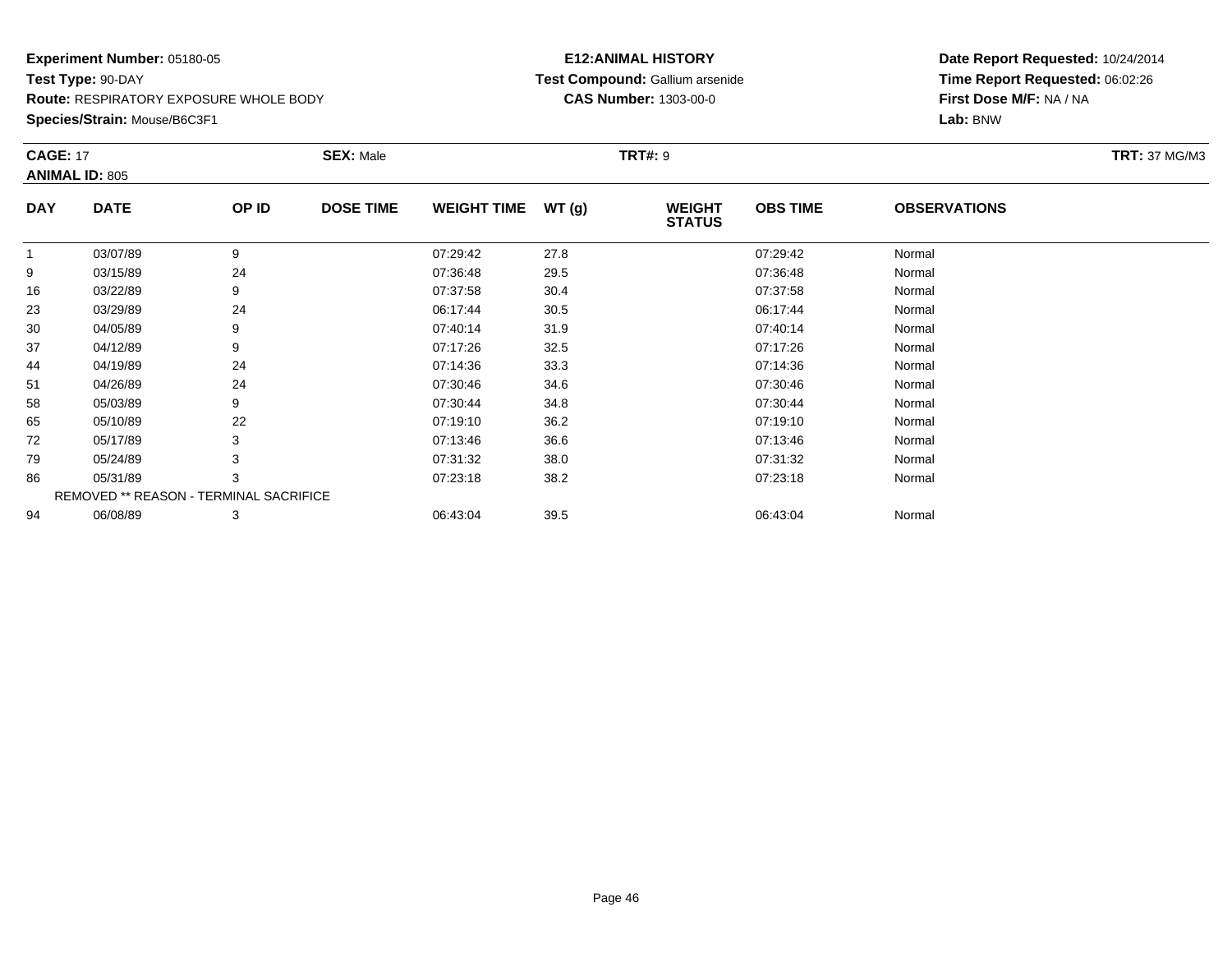**Species/Strain:** Mouse/B6C3F1

### **E12:ANIMAL HISTORY Test Compound:** Gallium arsenide**CAS Number:** 1303-00-0

| <b>CAGE: 18</b> | <b>ANIMAL ID: 806</b>                         |       | <b>SEX: Male</b> |                    |       | <b>TRT#:</b> 9                 |                 |                     | <b>TRT: 37 MG/M3</b> |
|-----------------|-----------------------------------------------|-------|------------------|--------------------|-------|--------------------------------|-----------------|---------------------|----------------------|
| <b>DAY</b>      | <b>DATE</b>                                   | OP ID | <b>DOSE TIME</b> | <b>WEIGHT TIME</b> | WT(g) | <b>WEIGHT</b><br><b>STATUS</b> | <b>OBS TIME</b> | <b>OBSERVATIONS</b> |                      |
|                 | 03/07/89                                      | 9     |                  | 07:31:32           | 25.9  |                                | 07:31:32        | Normal              |                      |
| 9               | 03/15/89                                      | 24    |                  | 07:50:04           | 24.6  |                                | 07:50:04        | Normal              |                      |
| 16              | 03/22/89                                      | 9     |                  | 07:40:58           | 27.4  |                                | 07:40:58        | Normal              |                      |
| 23              | 03/29/89                                      | 24    |                  | 06:27:28           | 28.1  |                                | 06:27:28        | Normal              |                      |
| 30              | 04/05/89                                      | 9     |                  | 07:43:34           | 29.5  |                                | 07:43:34        | Normal              |                      |
| 37              | 04/12/89                                      | 9     |                  | 07:23:14           | 29.7  |                                | 07:23:14        | Normal              |                      |
| 44              | 04/19/89                                      | 24    |                  | 07:21:46           | 30.4  |                                | 07:21:46        | Normal              |                      |
| 51              | 04/26/89                                      | 24    |                  | 07:38:56           | 30.6  |                                | 07:38:56        | Normal              |                      |
| 58              | 05/03/89                                      | 9     |                  | 07:37:46           | 31.0  |                                | 07:37:46        | Normal              |                      |
| 65              | 05/10/89                                      | 22    |                  | 07:25:10           | 31.9  |                                | 07:25:10        | Normal              |                      |
| 72              | 05/17/89                                      | 3     |                  | 07:19:24           | 32.3  |                                | 07:19:24        | Normal              |                      |
| 79              | 05/24/89                                      |       |                  | 07:48:04           | 32.7  |                                | 07:48:04        | Normal              |                      |
| 86              | 05/31/89                                      | 3     |                  | 07:33:46           | 32.8  |                                | 07:33:46        | Normal              |                      |
|                 | <b>REMOVED ** REASON - TERMINAL SACRIFICE</b> |       |                  |                    |       |                                |                 |                     |                      |
| 94              | 06/08/89                                      | 3     |                  | 06:46:16           | 34.1  |                                | 06:46:16        | Normal              |                      |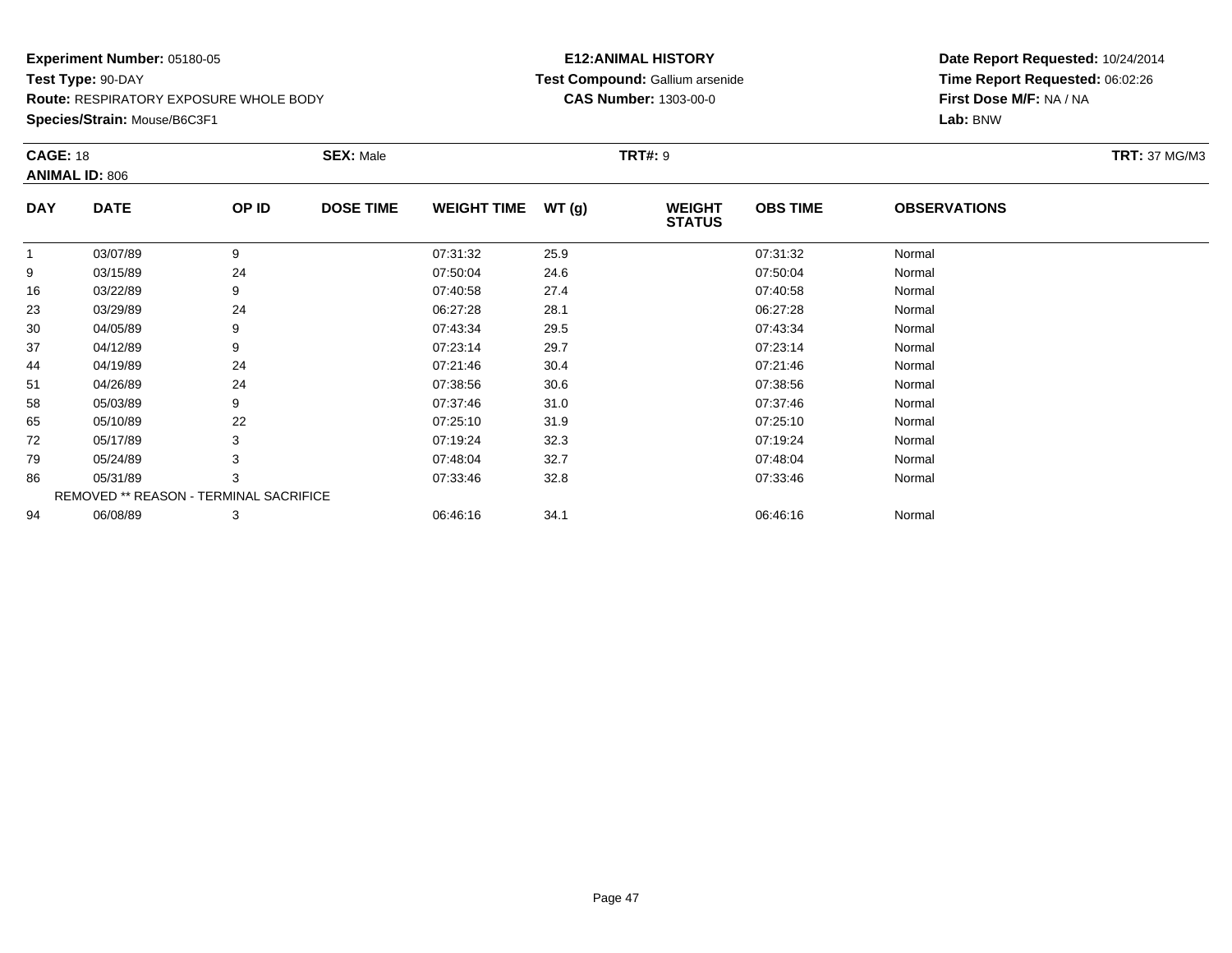**Species/Strain:** Mouse/B6C3F1

### **E12:ANIMAL HISTORY Test Compound:** Gallium arsenide**CAS Number:** 1303-00-0

| <b>CAGE: 18</b> |                                        |       | <b>SEX: Male</b> |                    |       | <b>TRT#: 9</b>                 |                 |                     | <b>TRT:</b> 37 MG/M3 |
|-----------------|----------------------------------------|-------|------------------|--------------------|-------|--------------------------------|-----------------|---------------------|----------------------|
|                 | <b>ANIMAL ID: 807</b>                  |       |                  |                    |       |                                |                 |                     |                      |
| <b>DAY</b>      | <b>DATE</b>                            | OP ID | <b>DOSE TIME</b> | <b>WEIGHT TIME</b> | WT(g) | <b>WEIGHT</b><br><b>STATUS</b> | <b>OBS TIME</b> | <b>OBSERVATIONS</b> |                      |
|                 | 03/07/89                               | 9     |                  | 07:31:32           | 25.4  |                                | 07:31:32        | Normal              |                      |
| 9               | 03/15/89                               | 24    |                  | 07:50:04           | 26.9  |                                | 07:50:04        | Normal              |                      |
| 16              | 03/22/89                               | 9     |                  | 07:40:58           | 27.9  |                                | 07:40:58        | Normal              |                      |
| 23              | 03/29/89                               | 24    |                  | 06:27:28           | 28.7  |                                | 06:27:28        | Normal              |                      |
| 30              | 04/05/89                               | 9     |                  | 07:43:34           | 29.1  |                                | 07:43:34        | Normal              |                      |
| 37              | 04/12/89                               | 9     |                  | 07:23:14           | 29.9  |                                | 07:23:14        | Normal              |                      |
| 44              | 04/19/89                               | 24    |                  | 07:21:46           | 31.1  |                                | 07:21:46        | Normal              |                      |
| 51              | 04/26/89                               | 24    |                  | 07:38:56           | 30.9  |                                | 07:38:56        | Normal              |                      |
| 58              | 05/03/89                               | 9     |                  | 07:37:46           | 32.2  |                                | 07:37:46        | Normal              |                      |
| 65              | 05/10/89                               | 22    |                  | 07:25:10           | 32.2  |                                | 07:25:10        | Normal              |                      |
| 72              | 05/17/89                               | 3     |                  | 07:19:24           | 32.5  |                                | 07:19:24        | Normal              |                      |
| 79              | 05/24/89                               |       |                  | 07:48:04           | 33.1  |                                | 07:48:04        | Normal              |                      |
| 86              | 05/31/89                               | 3     |                  | 07:33:46           | 32.7  |                                | 07:33:46        | Normal              |                      |
|                 | REMOVED ** REASON - TERMINAL SACRIFICE |       |                  |                    |       |                                |                 |                     |                      |
| 94              | 06/08/89                               | 3     |                  | 06:46:16           | 33.5  |                                | 06:46:16        | Normal              |                      |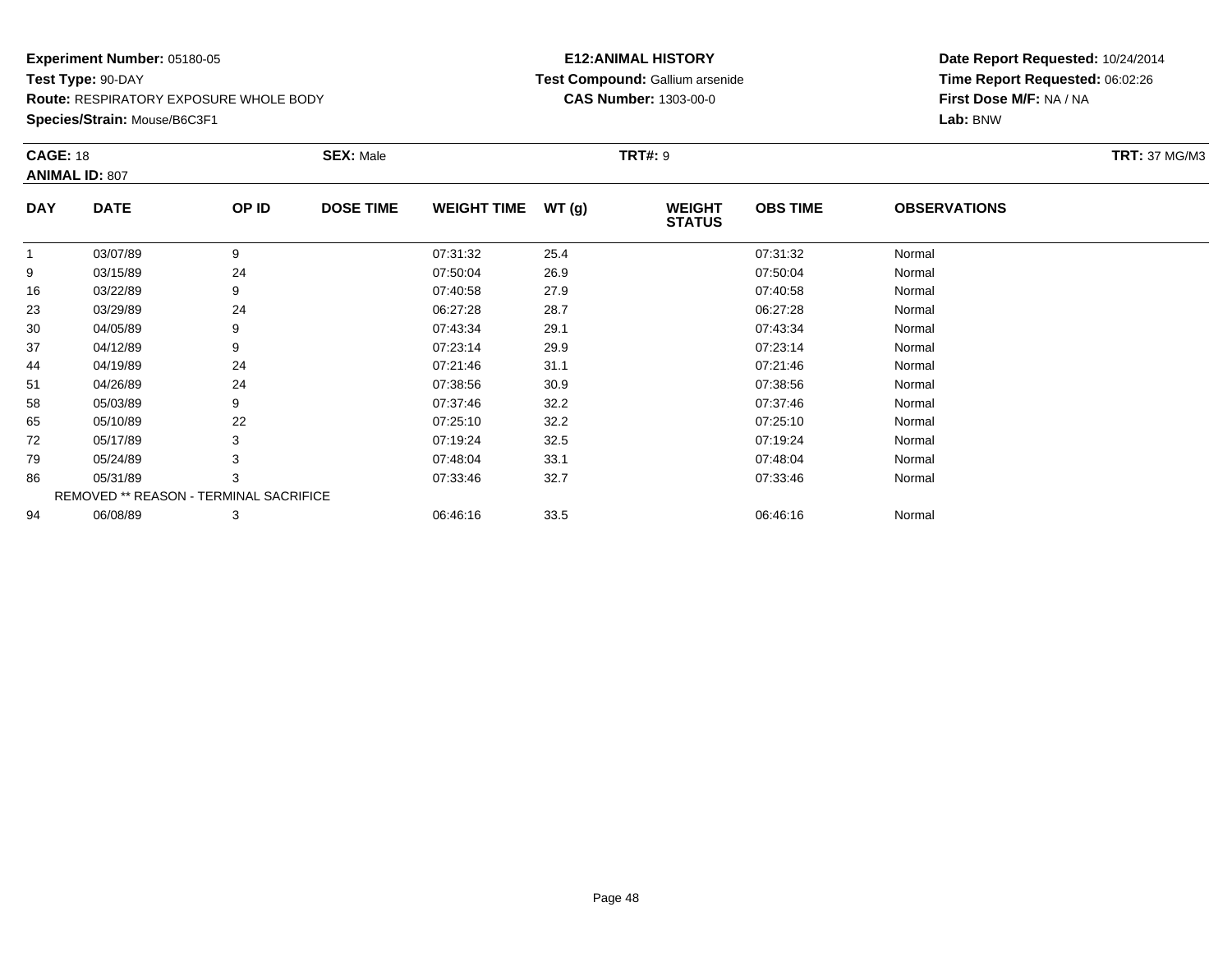**Species/Strain:** Mouse/B6C3F1

### **E12:ANIMAL HISTORY Test Compound:** Gallium arsenide**CAS Number:** 1303-00-0

| <b>CAGE: 18</b> | <b>ANIMAL ID: 808</b>                  |       | <b>SEX: Male</b> |                    |       | <b>TRT#:</b> 9                 |                 |                     | <b>TRT: 37 MG/M3</b> |
|-----------------|----------------------------------------|-------|------------------|--------------------|-------|--------------------------------|-----------------|---------------------|----------------------|
| <b>DAY</b>      | <b>DATE</b>                            | OP ID | <b>DOSE TIME</b> | <b>WEIGHT TIME</b> | WT(g) | <b>WEIGHT</b><br><b>STATUS</b> | <b>OBS TIME</b> | <b>OBSERVATIONS</b> |                      |
| 1               | 03/07/89                               | 9     |                  | 07:31:32           | 25.0  |                                | 07:31:32        | Normal              |                      |
| 9               | 03/15/89                               | 24    |                  | 07:50:04           | 27.7  |                                | 07:50:04        | Normal              |                      |
| 16              | 03/22/89                               | 9     |                  | 07:40:58           | 29.6  |                                | 07:40:58        | Normal              |                      |
| 23              | 03/29/89                               | 24    |                  | 06:27:28           | 30.1  |                                | 06:27:28        | Normal              |                      |
| 30              | 04/05/89                               | 9     |                  | 07:43:34           | 31.4  |                                | 07:43:34        | Normal              |                      |
| 37              | 04/12/89                               | 9     |                  | 07:23:14           | 31.9  |                                | 07:23:14        | Normal              |                      |
| 44              | 04/19/89                               | 24    |                  | 07:21:46           | 32.8  |                                | 07:21:46        | Normal              |                      |
| 51              | 04/26/89                               | 24    |                  | 07:38:56           | 33.1  |                                | 07:38:56        | Normal              |                      |
| 58              | 05/03/89                               | 9     |                  | 07:37:46           | 33.3  |                                | 07:37:46        | Normal              |                      |
| 65              | 05/10/89                               | 22    |                  | 07:25:10           | 33.3  |                                | 07:25:10        | Normal              |                      |
| 72              | 05/17/89                               | 3     |                  | 07:19:24           | 34.1  |                                | 07:19:24        | Normal              |                      |
| 79              | 05/24/89                               | 3     |                  | 07:48:04           | 34.3  |                                | 07:48:04        | <b>Ruffled Fur</b>  |                      |
| 86              | 05/31/89                               | 3     |                  | 07:33:46           | 35.3  |                                | 07:33:46        | Normal              |                      |
|                 | REMOVED ** REASON - TERMINAL SACRIFICE |       |                  |                    |       |                                |                 |                     |                      |
| 94              | 06/08/89                               | 3     |                  | 06:46:16           | 35.0  |                                | 06:46:16        | Normal              |                      |
|                 |                                        |       |                  |                    |       |                                |                 |                     |                      |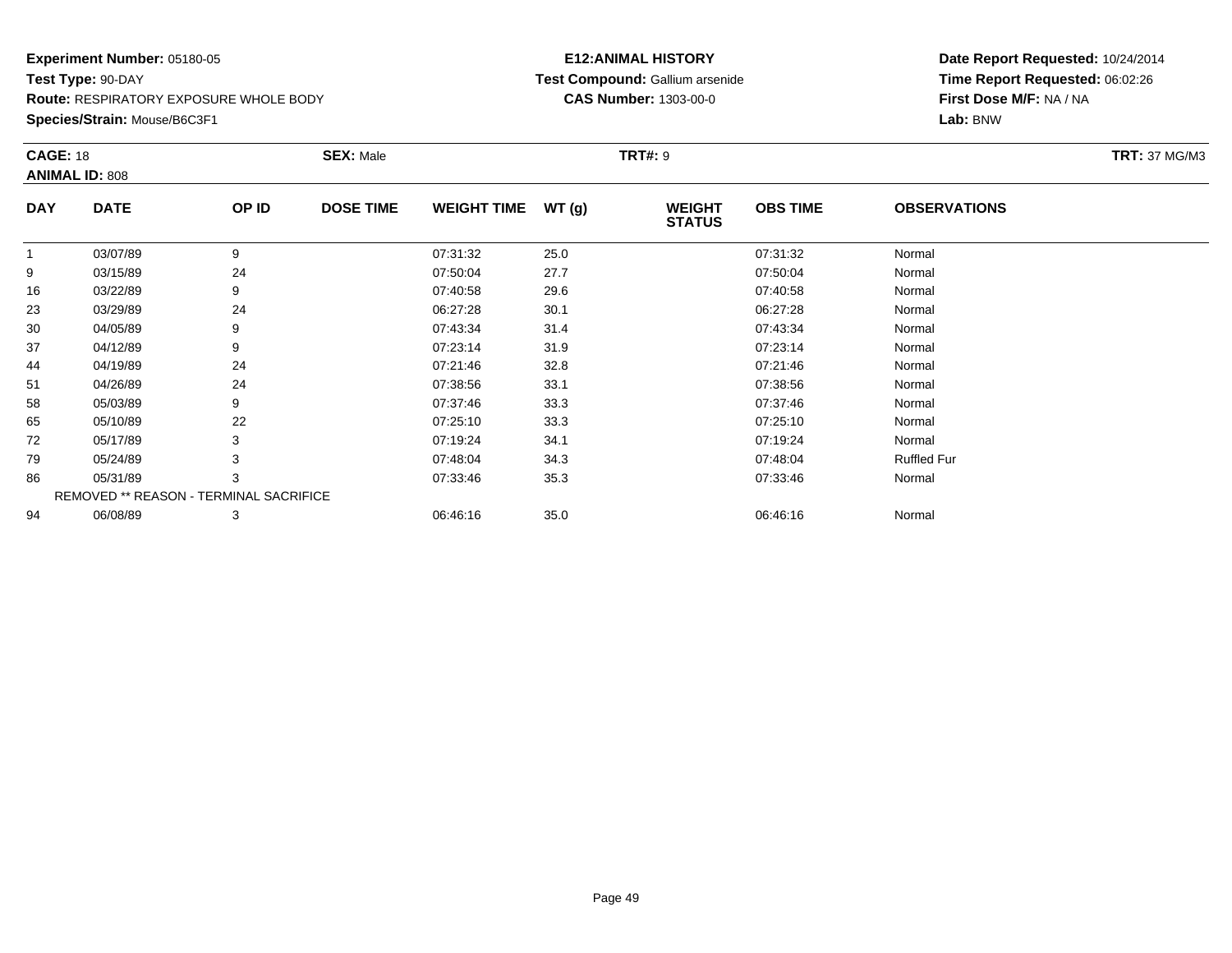**Species/Strain:** Mouse/B6C3F1

### **E12:ANIMAL HISTORY Test Compound:** Gallium arsenide**CAS Number:** 1303-00-0

| <b>CAGE: 18</b> | <b>ANIMAL ID: 809</b>                         |       | <b>SEX: Male</b> |                    |       | <b>TRT#:</b> 9                 |                 |                     | <b>TRT: 37 MG/M3</b> |
|-----------------|-----------------------------------------------|-------|------------------|--------------------|-------|--------------------------------|-----------------|---------------------|----------------------|
| <b>DAY</b>      | <b>DATE</b>                                   | OP ID | <b>DOSE TIME</b> | <b>WEIGHT TIME</b> | WT(g) | <b>WEIGHT</b><br><b>STATUS</b> | <b>OBS TIME</b> | <b>OBSERVATIONS</b> |                      |
|                 | 03/07/89                                      | 9     |                  | 07:31:32           | 25.6  |                                | 07:31:32        | Normal              |                      |
| 9               | 03/15/89                                      | 24    |                  | 07:50:04           | 27.7  |                                | 07:50:04        | Normal              |                      |
| 16              | 03/22/89                                      | 9     |                  | 07:40:58           | 29.9  |                                | 07:40:58        | Normal              |                      |
| 23              | 03/29/89                                      | 24    |                  | 06:27:28           | 30.3  |                                | 06:27:28        | Normal              |                      |
| 30              | 04/05/89                                      | 9     |                  | 07:43:34           | 30.4  |                                | 07:43:34        | Normal              |                      |
| 37              | 04/12/89                                      | 9     |                  | 07:23:14           | 30.6  |                                | 07:23:14        | Normal              |                      |
| 44              | 04/19/89                                      | 24    |                  | 07:21:46           | 31.3  |                                | 07:21:46        | Normal              |                      |
| 51              | 04/26/89                                      | 24    |                  | 07:38:56           | 31.7  |                                | 07:38:56        | Normal              |                      |
| 58              | 05/03/89                                      | 9     |                  | 07:37:46           | 31.8  |                                | 07:37:46        | Normal              |                      |
| 65              | 05/10/89                                      | 22    |                  | 07:25:10           | 32.1  |                                | 07:25:10        | Normal              |                      |
| 72              | 05/17/89                                      | 3     |                  | 07:19:24           | 33.4  |                                | 07:19:24        | Normal              |                      |
| 79              | 05/24/89                                      |       |                  | 07:48:04           | 33.8  |                                | 07:48:04        | <b>Ruffled Fur</b>  |                      |
| 86              | 05/31/89                                      | 3     |                  | 07:33:46           | 33.7  |                                | 07:33:46        | Normal              |                      |
|                 | <b>REMOVED ** REASON - TERMINAL SACRIFICE</b> |       |                  |                    |       |                                |                 |                     |                      |
| 94              | 06/08/89                                      | 3     |                  | 06:46:16           | 33.8  |                                | 06:46:16        | Normal              |                      |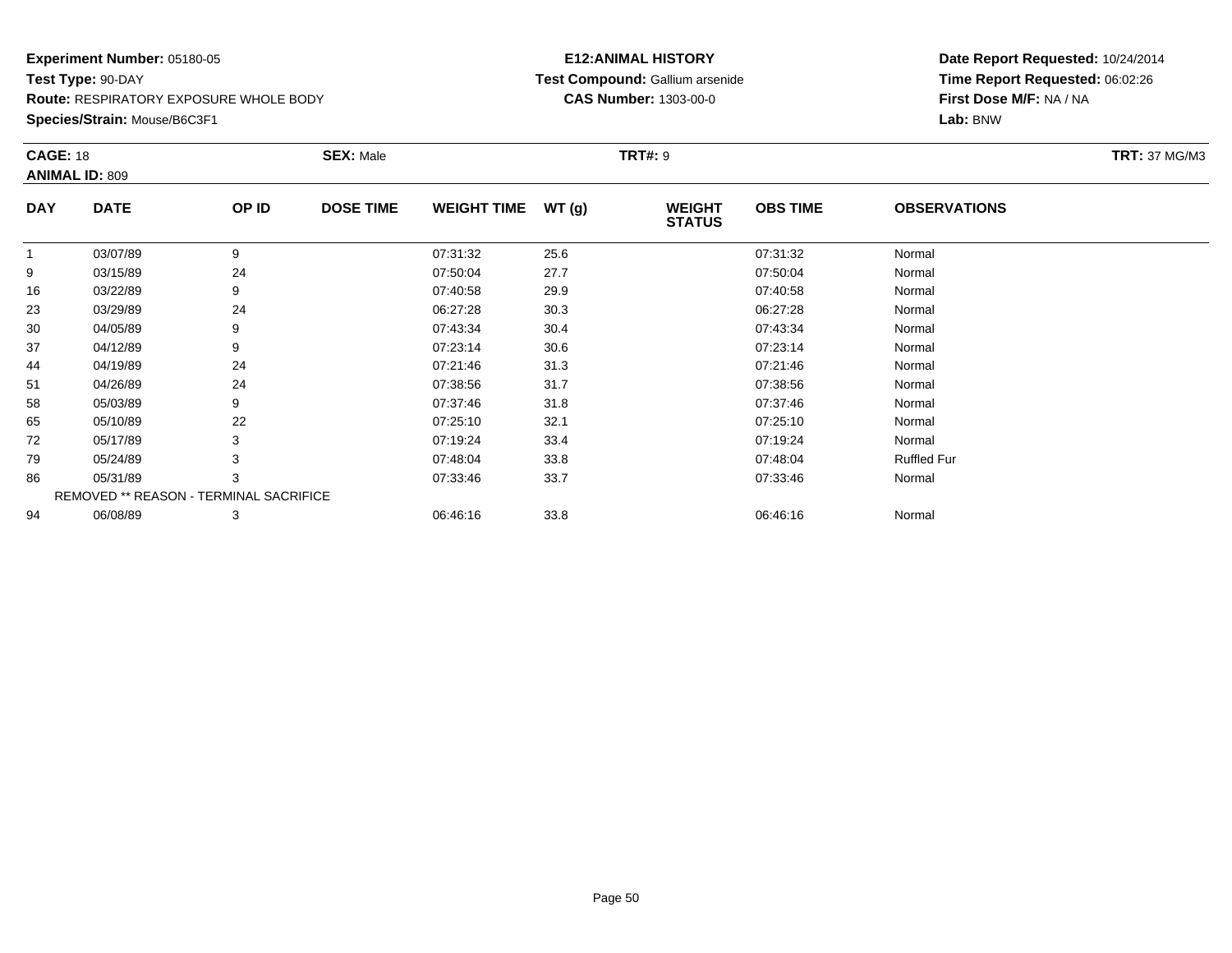**Species/Strain:** Mouse/B6C3F1

### **E12:ANIMAL HISTORY Test Compound:** Gallium arsenide**CAS Number:** 1303-00-0

|             |                                          | <b>SEX: Male</b> |                                        |       |                                |                 |                     | <b>TRT:</b> 37 MG/M3 |
|-------------|------------------------------------------|------------------|----------------------------------------|-------|--------------------------------|-----------------|---------------------|----------------------|
|             |                                          |                  |                                        |       |                                |                 |                     |                      |
| <b>DATE</b> | OP ID                                    | <b>DOSE TIME</b> | <b>WEIGHT TIME</b>                     | WT(g) | <b>WEIGHT</b><br><b>STATUS</b> | <b>OBS TIME</b> | <b>OBSERVATIONS</b> |                      |
| 03/07/89    | 9                                        |                  | 07:31:32                               | 26.9  |                                | 07:31:32        | Normal              |                      |
| 03/15/89    | 24                                       |                  | 07:50:04                               | 27.4  |                                | 07:50:04        | Normal              |                      |
| 03/22/89    | 9                                        |                  | 07:40:58                               | 28.5  |                                | 07:40:58        | Normal              |                      |
| 03/29/89    | 24                                       |                  | 06:27:28                               | 29.5  |                                | 06:27:28        | Normal              |                      |
| 04/05/89    | 9                                        |                  | 07:43:34                               | 29.2  |                                | 07:43:34        | Normal              |                      |
| 04/12/89    | 9                                        |                  | 07:23:14                               | 31.4  |                                | 07:23:14        | Normal              |                      |
| 04/19/89    | 24                                       |                  | 07:21:46                               | 32.5  |                                | 07:21:46        | Normal              |                      |
| 04/26/89    | 24                                       |                  | 07:38:56                               | 33.4  |                                | 07:38:56        | Normal              |                      |
| 05/03/89    | 9                                        |                  | 07:37:46                               | 33.1  |                                | 07:37:46        | Normal              |                      |
| 05/10/89    | 22                                       |                  | 07:25:10                               | 35.2  |                                | 07:25:10        | Normal              |                      |
| 05/17/89    | 3                                        |                  | 07:19:24                               | 33.7  |                                | 07:19:24        | Normal              |                      |
| 05/24/89    | 3                                        |                  | 07:48:04                               | 35.2  |                                | 07:48:04        | Normal              |                      |
| 05/31/89    | 3                                        |                  | 07:33:46                               | 36.8  |                                | 07:33:46        | Normal              |                      |
|             |                                          |                  |                                        |       |                                |                 |                     |                      |
| 06/08/89    | 3                                        |                  | 06:46:16                               | 37.3  |                                | 06:46:16        | Normal              |                      |
|             | <b>CAGE: 18</b><br><b>ANIMAL ID: 810</b> |                  | REMOVED ** REASON - TERMINAL SACRIFICE |       |                                | <b>TRT#: 9</b>  |                     |                      |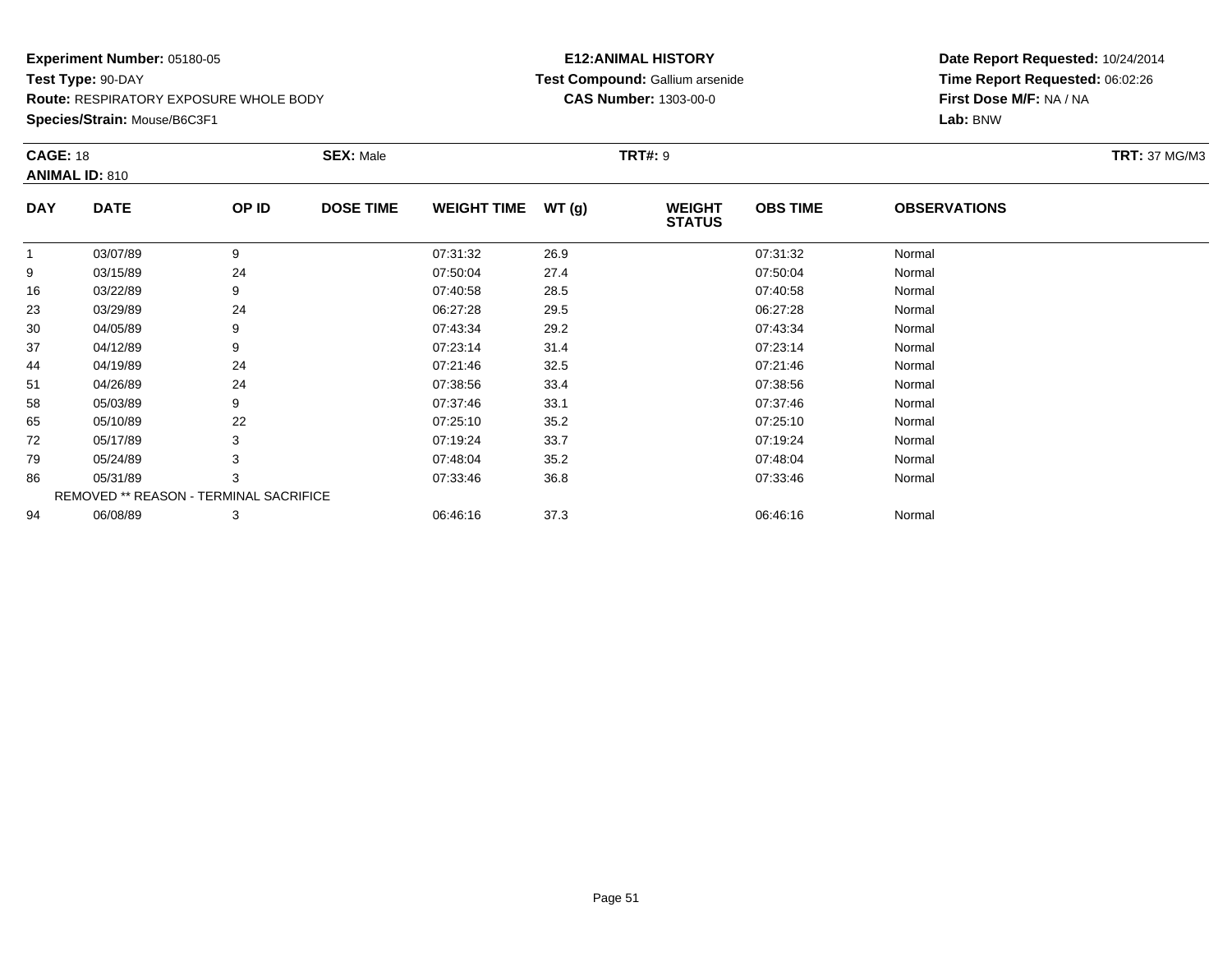**Species/Strain:** Mouse/B6C3F1

### **E12:ANIMAL HISTORY Test Compound:** Gallium arsenide**CAS Number:** 1303-00-0

| <b>CAGE: 21</b> | <b>ANIMAL ID: 1001</b>                 |       | <b>SEX: Male</b> |                    |       | <b>TRT#: 11</b>                |                 |                     | <b>TRT: 75 MG/M3</b> |
|-----------------|----------------------------------------|-------|------------------|--------------------|-------|--------------------------------|-----------------|---------------------|----------------------|
| <b>DAY</b>      | <b>DATE</b>                            | OP ID | <b>DOSE TIME</b> | <b>WEIGHT TIME</b> | WT(g) | <b>WEIGHT</b><br><b>STATUS</b> | <b>OBS TIME</b> | <b>OBSERVATIONS</b> |                      |
|                 | 03/07/89                               | 9     |                  | 07:33:46           | 26.1  |                                | 07:33:46        | Normal              |                      |
| 9               | 03/15/89                               | 24    |                  | 07:53:48           | 26.0  |                                | 07:53:48        | Normal              |                      |
| 16              | 03/22/89                               | 9     |                  | 07:46:18           | 28.6  |                                | 07:46:18        | Normal              |                      |
| 23              | 03/29/89                               | 24    |                  | 06:31:28           | 28.8  |                                | 06:31:28        | Normal              |                      |
| 30              | 04/05/89                               | 9     |                  | 07:50:00           | 29.7  |                                | 07:50:00        | Normal              |                      |
| 37              | 04/12/89                               | 9     |                  | 07:27:20           | 30.8  |                                | 07:27:20        | Normal              |                      |
| 44              | 04/19/89                               | 24    |                  | 07:27:30           | 30.8  |                                | 07:27:30        | Normal              |                      |
| 51              | 04/26/89                               | 24    |                  | 07:44:18           | 31.0  |                                | 07:44:18        | Normal              |                      |
| 58              | 05/03/89                               | 9     |                  | 07:44:02           | 31.6  |                                | 07:44:02        | Normal              |                      |
| 65              | 05/10/89                               | 22    |                  | 07:30:24           | 32.3  |                                | 07:30:24        | Normal              |                      |
| 72              | 05/17/89                               | 3     |                  | 07:23:08           | 32.5  |                                | 07:23:08        | Normal              |                      |
| 79              | 05/24/89                               | 3     |                  | 07:53:24           | 32.5  |                                | 07:53:24        | Normal              |                      |
| 86              | 05/31/89                               | 3     |                  | 07:41:08           | 32.9  |                                | 07:41:08        | Normal              |                      |
|                 | REMOVED ** REASON - TERMINAL SACRIFICE |       |                  |                    |       |                                |                 |                     |                      |
| 94              | 06/08/89                               | 3     |                  | 06:48:04           | 33.5  |                                | 06:48:04        | Normal              |                      |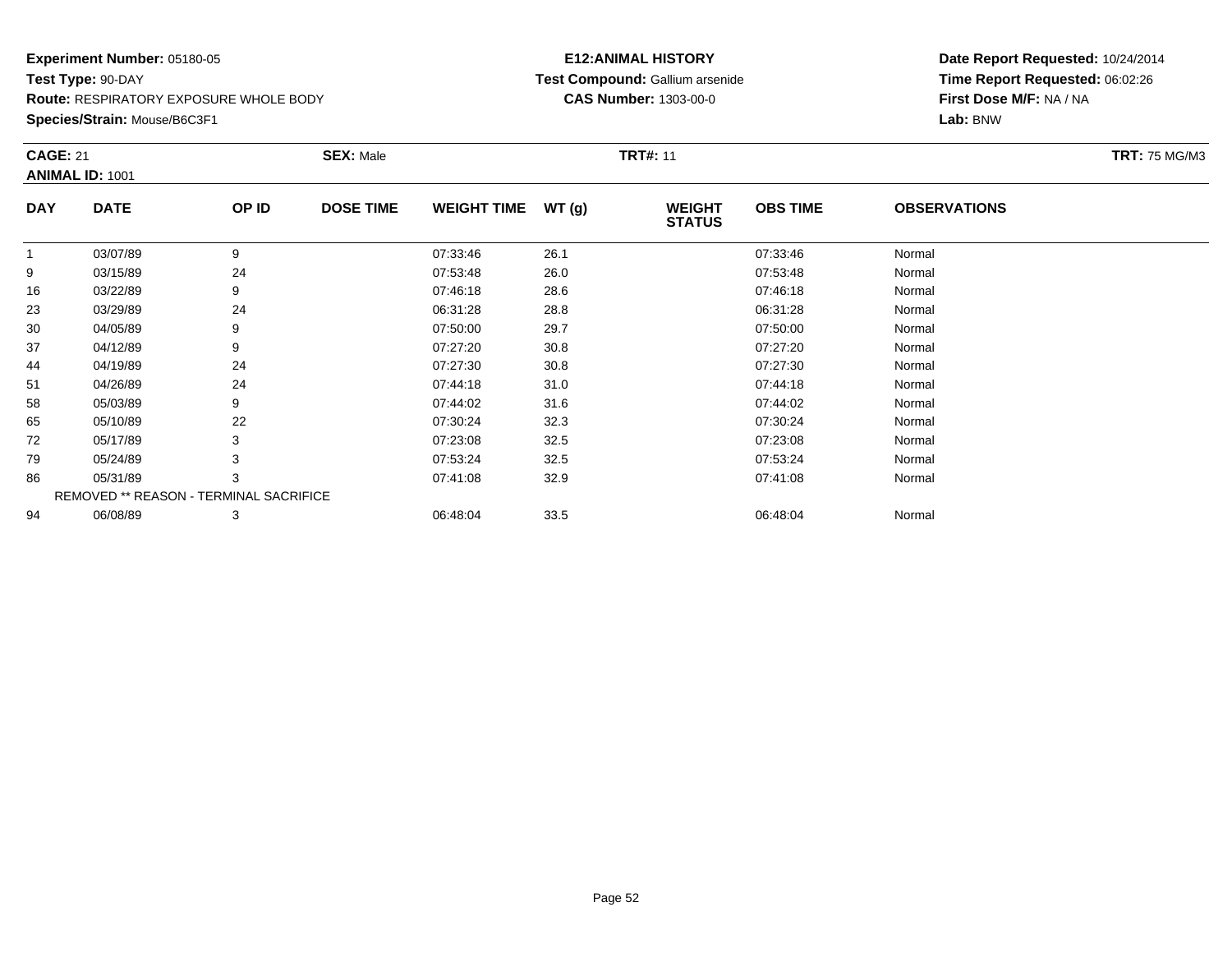**Species/Strain:** Mouse/B6C3F1

### **E12:ANIMAL HISTORY Test Compound:** Gallium arsenide**CAS Number:** 1303-00-0

| <b>CAGE: 21</b> |                                               |       | <b>SEX: Male</b> |                    |       | <b>TRT#: 11</b>                |                 |                       | <b>TRT: 75 MG/M3</b> |
|-----------------|-----------------------------------------------|-------|------------------|--------------------|-------|--------------------------------|-----------------|-----------------------|----------------------|
|                 | <b>ANIMAL ID: 1002</b>                        |       |                  |                    |       |                                |                 |                       |                      |
| <b>DAY</b>      | <b>DATE</b>                                   | OP ID | <b>DOSE TIME</b> | <b>WEIGHT TIME</b> | WT(g) | <b>WEIGHT</b><br><b>STATUS</b> | <b>OBS TIME</b> | <b>OBSERVATIONS</b>   |                      |
| 1               | 03/07/89                                      | 9     |                  | 07:33:46           | 27.0  |                                | 07:33:46        | Normal                |                      |
| 9               | 03/15/89                                      | 24    |                  | 07:53:48           | 27.6  |                                | 07:53:48        | Normal                |                      |
| 16              | 03/22/89                                      | 9     |                  | 07:46:18           | 29.8  |                                | 07:46:18        | Normal                |                      |
| 23              | 03/29/89                                      | 24    |                  | 06:31:28           | 30.2  |                                | 06:31:28        | Normal                |                      |
| 30              | 04/05/89                                      | 9     |                  | 07:50:00           | 31.4  |                                | 07:50:00        | Normal                |                      |
| 37              | 04/12/89                                      | 9     |                  | 07:27:20           | 32.5  |                                | 07:27:20        | Normal                |                      |
| 44              | 04/19/89                                      | 24    |                  | 07:27:30           | 32.8  |                                | 07:27:30        | Normal                |                      |
| 51              | 04/26/89                                      | 24    |                  | 07:44:18           | 33.7  |                                | 07:44:18        | Normal                |                      |
| 58              | 05/03/89                                      | 9     |                  | 07:44:02           | 34.6  |                                | 07:44:02        | Normal                |                      |
| 65              | 05/10/89                                      | 22    |                  | 07:30:24           | 35.7  |                                | 07:30:24        | <b>Swelling Penis</b> |                      |
| 72              | 05/17/89                                      | 3     |                  | 07:23:08           | 35.5  |                                | 07:23:08        | Normal                |                      |
| 79              | 05/24/89                                      | 3     |                  | 07:53:24           | 36.2  |                                | 07:53:24        | Normal                |                      |
| 86              | 05/31/89                                      | 3     |                  | 07:41:08           | 35.9  |                                | 07:41:08        | Normal                |                      |
|                 | <b>REMOVED ** REASON - TERMINAL SACRIFICE</b> |       |                  |                    |       |                                |                 |                       |                      |
| 94              | 06/08/89                                      | 3     |                  | 06:48:04           | 36.8  |                                | 06:48:04        | Normal                |                      |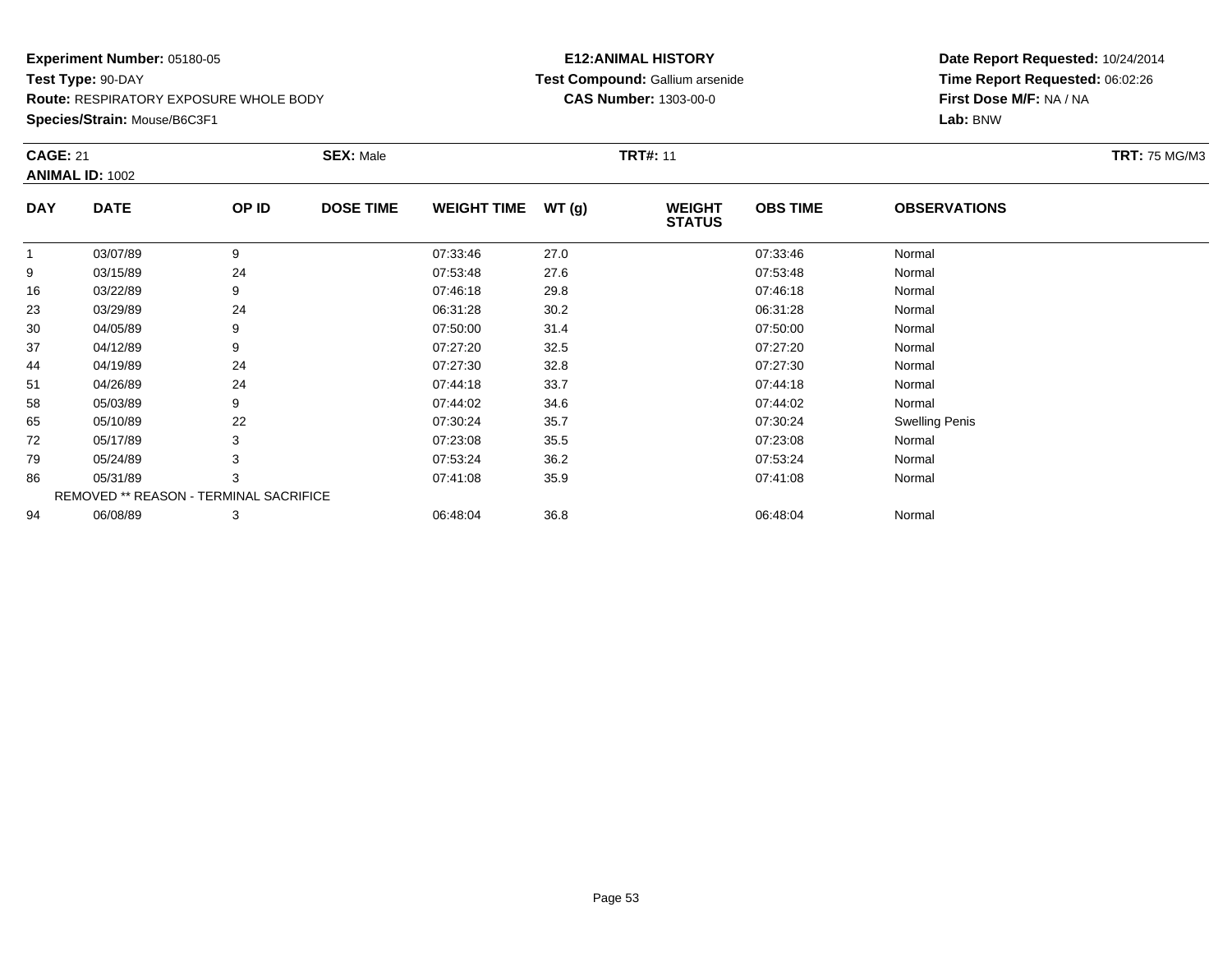**Species/Strain:** Mouse/B6C3F1

### **E12:ANIMAL HISTORY Test Compound:** Gallium arsenide**CAS Number:** 1303-00-0

| <b>CAGE: 21</b> |                                        |       | <b>SEX: Male</b> |                    |       | <b>TRT#: 11</b>                |                 |                     | <b>TRT: 75 MG/M3</b> |
|-----------------|----------------------------------------|-------|------------------|--------------------|-------|--------------------------------|-----------------|---------------------|----------------------|
|                 | <b>ANIMAL ID: 1003</b>                 |       |                  |                    |       |                                |                 |                     |                      |
| <b>DAY</b>      | <b>DATE</b>                            | OP ID | <b>DOSE TIME</b> | <b>WEIGHT TIME</b> | WT(g) | <b>WEIGHT</b><br><b>STATUS</b> | <b>OBS TIME</b> | <b>OBSERVATIONS</b> |                      |
| $\mathbf{1}$    | 03/07/89                               | 9     |                  | 07:33:46           | 26.6  |                                | 07:33:46        | Normal              |                      |
| 9               | 03/15/89                               | 24    |                  | 07:53:48           | 28.4  |                                | 07:53:48        | Normal              |                      |
| 16              | 03/22/89                               | 9     |                  | 07:46:18           | 30.1  |                                | 07:46:18        | Normal              |                      |
| 23              | 03/29/89                               | 24    |                  | 06:31:28           | 31.5  |                                | 06:31:28        | Normal              |                      |
| 30              | 04/05/89                               | 9     |                  | 07:50:00           | 31.9  |                                | 07:50:00        | Normal              |                      |
| 37              | 04/12/89                               | 9     |                  | 07:27:20           | 32.5  |                                | 07:27:20        | Normal              |                      |
| 44              | 04/19/89                               | 24    |                  | 07:27:30           | 33.3  |                                | 07:27:30        | Normal              |                      |
| 51              | 04/26/89                               | 24    |                  | 07:44:18           | 32.7  |                                | 07:44:18        | Normal              |                      |
| 58              | 05/03/89                               | 9     |                  | 07:44:02           | 33.6  |                                | 07:44:02        | <b>Ruffled Fur</b>  |                      |
| 65              | 05/10/89                               | 22    |                  | 07:30:24           | 34.2  |                                | 07:30:24        | Normal              |                      |
| 72              | 05/17/89                               | 3     |                  | 07:23:08           | 34.3  |                                | 07:23:08        | Normal              |                      |
| 79              | 05/24/89                               |       |                  | 07:53:24           | 34.6  |                                | 07:53:24        | <b>Ruffled Fur</b>  |                      |
| 86              | 05/31/89                               | 3     |                  | 07:41:08           | 34.4  |                                | 07:41:08        | Normal              |                      |
|                 | REMOVED ** REASON - TERMINAL SACRIFICE |       |                  |                    |       |                                |                 |                     |                      |
| 94              | 06/08/89                               | 3     |                  | 06:48:04           | 35.5  |                                | 06:48:04        | Normal              |                      |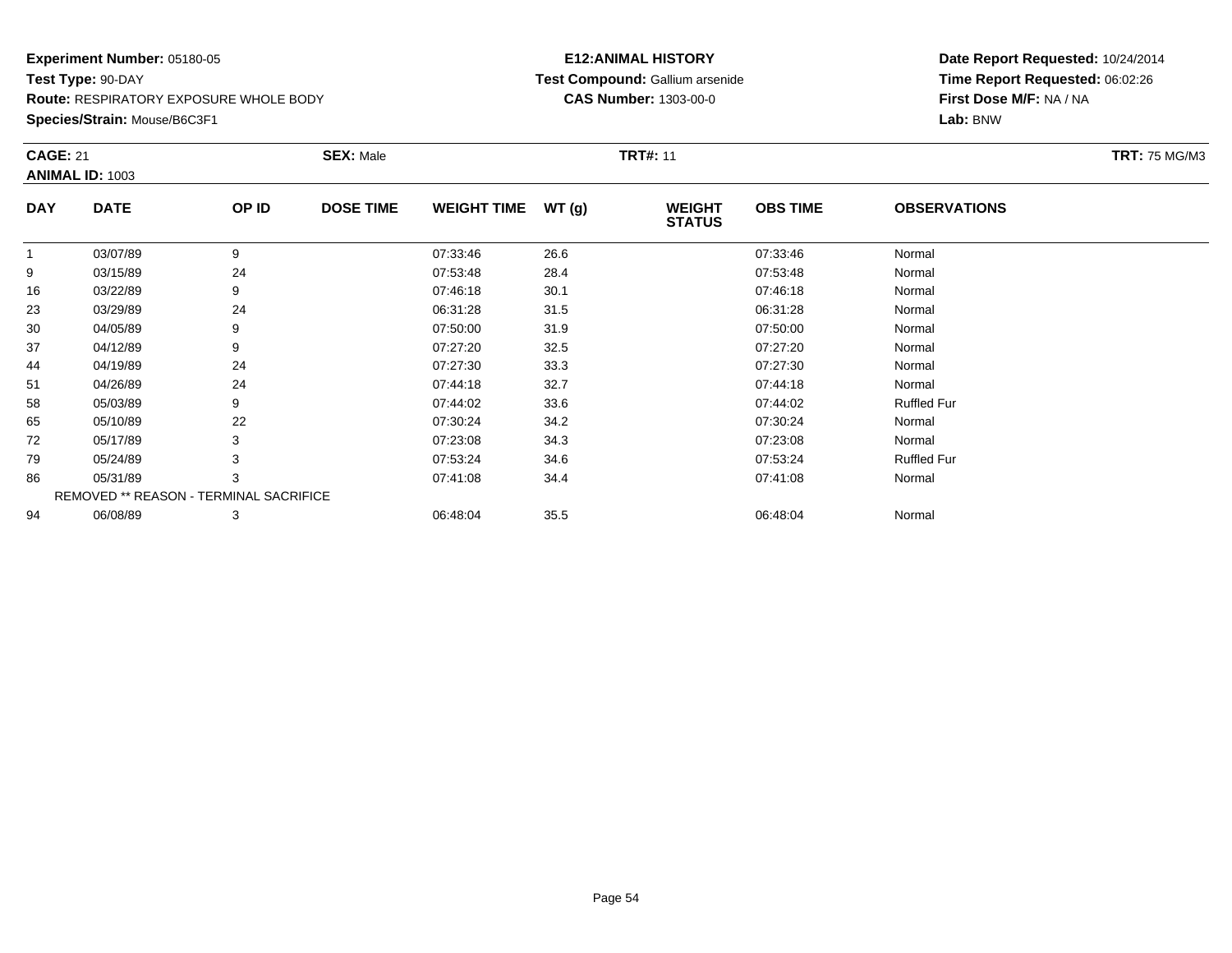**Species/Strain:** Mouse/B6C3F1

### **E12:ANIMAL HISTORY Test Compound:** Gallium arsenide**CAS Number:** 1303-00-0

| <b>CAGE: 21</b> |                                        |       | <b>SEX: Male</b> |                    |       | <b>TRT#: 11</b>                |                 |                     | <b>TRT: 75 MG/M3</b> |
|-----------------|----------------------------------------|-------|------------------|--------------------|-------|--------------------------------|-----------------|---------------------|----------------------|
|                 | <b>ANIMAL ID: 1004</b>                 |       |                  |                    |       |                                |                 |                     |                      |
| <b>DAY</b>      | <b>DATE</b>                            | OP ID | <b>DOSE TIME</b> | <b>WEIGHT TIME</b> | WT(g) | <b>WEIGHT</b><br><b>STATUS</b> | <b>OBS TIME</b> | <b>OBSERVATIONS</b> |                      |
| 1               | 03/07/89                               | 9     |                  | 07:33:46           | 27.9  |                                | 07:33:46        | Normal              |                      |
| 9               | 03/15/89                               | 24    |                  | 07:53:48           | 26.7  |                                | 07:53:48        | Normal              |                      |
| 16              | 03/22/89                               | 9     |                  | 07:46:18           | 29.4  |                                | 07:46:18        | Normal              |                      |
| 23              | 03/29/89                               | 24    |                  | 06:31:28           | 30.2  |                                | 06:31:28        | Normal              |                      |
| 30              | 04/05/89                               | 9     |                  | 07:50:00           | 31.2  |                                | 07:50:00        | Normal              |                      |
| 37              | 04/12/89                               | 9     |                  | 07:27:20           | 33.7  |                                | 07:27:20        | Normal              |                      |
| 44              | 04/19/89                               | 24    |                  | 07:27:30           | 33.5  |                                | 07:27:30        | Normal              |                      |
| 51              | 04/26/89                               | 24    |                  | 07:44:18           | 33.4  |                                | 07:44:18        | Normal              |                      |
| 58              | 05/03/89                               | 9     |                  | 07:44:02           | 34.8  |                                | 07:44:02        | Normal              |                      |
| 65              | 05/10/89                               | 22    |                  | 07:30:24           | 35.0  |                                | 07:30:24        | Normal              |                      |
| 72              | 05/17/89                               | 3     |                  | 07:23:08           | 36.3  |                                | 07:23:08        | Normal              |                      |
| 79              | 05/24/89                               |       |                  | 07:53:24           | 36.2  |                                | 07:53:24        | Normal              |                      |
| 86              | 05/31/89                               | 3     |                  | 07:41:08           | 36.6  |                                | 07:41:08        | Normal              |                      |
|                 | REMOVED ** REASON - TERMINAL SACRIFICE |       |                  |                    |       |                                |                 |                     |                      |
| 94              | 06/08/89                               | 3     |                  | 06:48:04           | 37.2  |                                | 06:48:04        | Normal              |                      |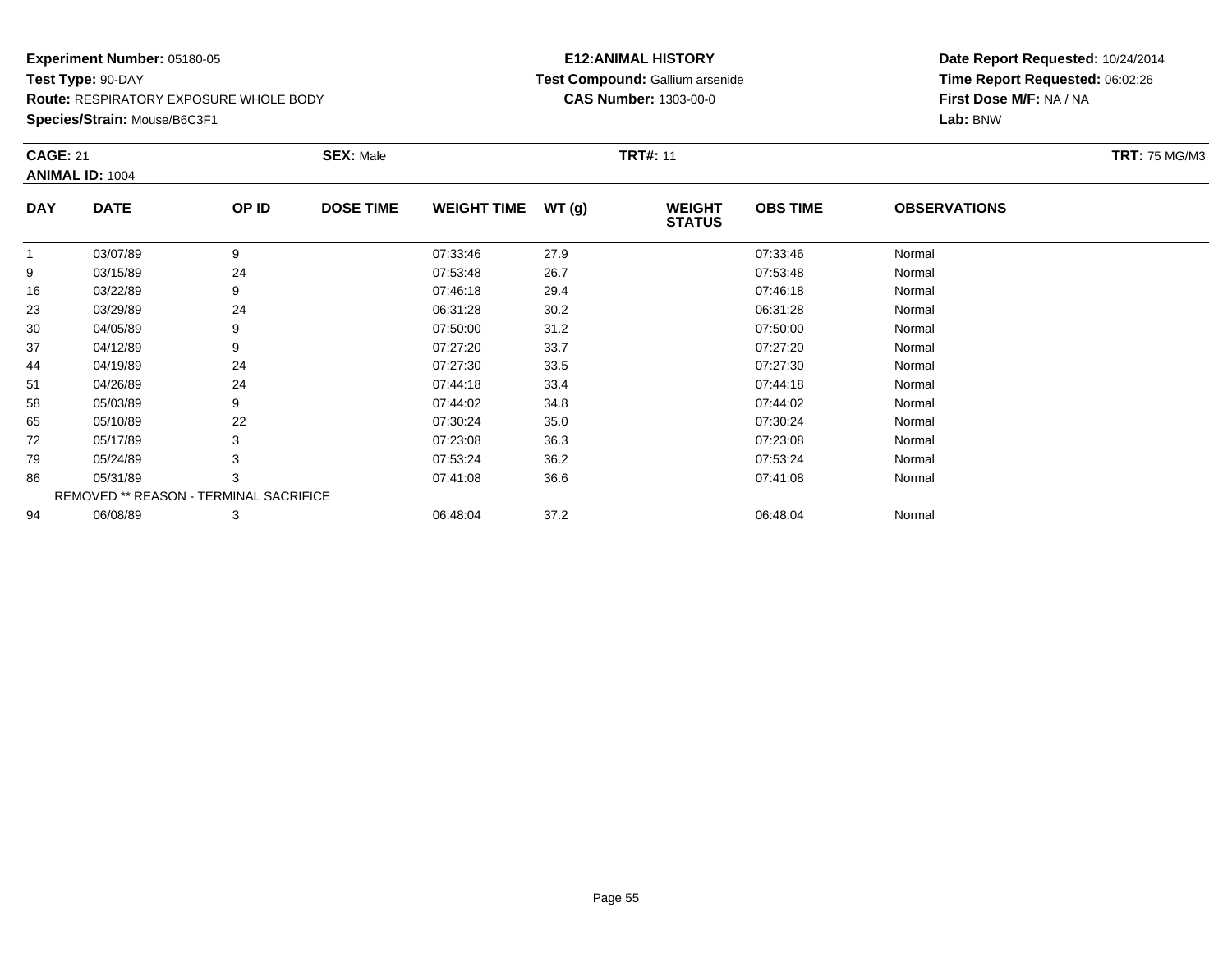**Species/Strain:** Mouse/B6C3F1

### **E12:ANIMAL HISTORY Test Compound:** Gallium arsenide**CAS Number:** 1303-00-0

| <b>CAGE: 21</b> | <b>ANIMAL ID: 1005</b>                 |       | <b>SEX: Male</b> |                    |       | <b>TRT#: 11</b>                |                 |                     | <b>TRT: 75 MG/M3</b> |
|-----------------|----------------------------------------|-------|------------------|--------------------|-------|--------------------------------|-----------------|---------------------|----------------------|
| <b>DAY</b>      | <b>DATE</b>                            | OP ID | <b>DOSE TIME</b> | <b>WEIGHT TIME</b> | WT(g) | <b>WEIGHT</b><br><b>STATUS</b> | <b>OBS TIME</b> | <b>OBSERVATIONS</b> |                      |
| $\mathbf{1}$    | 03/07/89                               | 9     |                  | 07:33:46           | 25.8  |                                | 07:33:46        | Normal              |                      |
| 9               | 03/15/89                               | 24    |                  | 07:53:48           | 28.0  |                                | 07:53:48        | Normal              |                      |
| 16              | 03/22/89                               | 9     |                  | 07:46:18           | 28.9  |                                | 07:46:18        | Normal              |                      |
| 23              | 03/29/89                               | 24    |                  | 06:31:28           | 29.9  |                                | 06:31:28        | Normal              |                      |
| 30              | 04/05/89                               | 9     |                  | 07:50:00           | 30.7  |                                | 07:50:00        | Normal              |                      |
| 37              | 04/12/89                               | 9     |                  | 07:27:20           | 31.7  |                                | 07:27:20        | Normal              |                      |
| 44              | 04/19/89                               | 24    |                  | 07:27:30           | 32.3  |                                | 07:27:30        | Normal              |                      |
| 51              | 04/26/89                               | 24    |                  | 07:44:18           | 32.3  |                                | 07:44:18        | Normal              |                      |
| 58              | 05/03/89                               | 9     |                  | 07:44:02           | 32.4  |                                | 07:44:02        | Normal              |                      |
| 65              | 05/10/89                               | 22    |                  | 07:30:24           | 32.7  |                                | 07:30:24        | Normal              |                      |
| 72              | 05/17/89                               | 3     |                  | 07:23:08           | 32.8  |                                | 07:23:08        | Normal              |                      |
| 79              | 05/24/89                               |       |                  | 07:53:24           | 33.2  |                                | 07:53:24        | <b>Ruffled Fur</b>  |                      |
| 86              | 05/31/89                               | 3     |                  | 07:41:08           | 33.9  |                                | 07:41:08        | Normal              |                      |
|                 | REMOVED ** REASON - TERMINAL SACRIFICE |       |                  |                    |       |                                |                 |                     |                      |
| 94              | 06/08/89                               | 3     |                  | 06:48:04           | 33.6  |                                | 06:48:04        | Normal              |                      |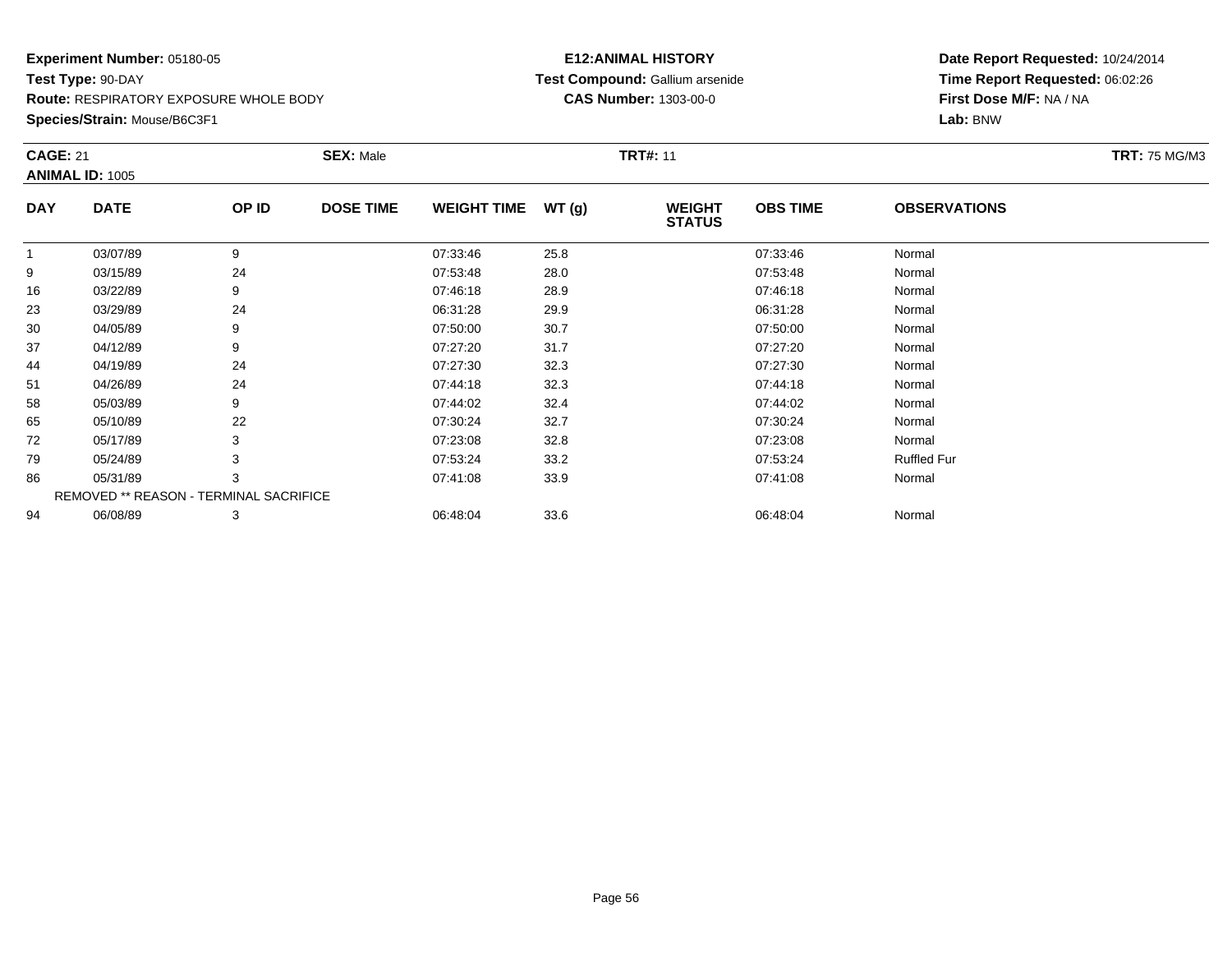**Species/Strain:** Mouse/B6C3F1

### **E12:ANIMAL HISTORY Test Compound:** Gallium arsenide**CAS Number:** 1303-00-0

| <b>CAGE: 22</b> | <b>ANIMAL ID: 1006</b>                 |       | <b>SEX: Male</b> |                    |       | <b>TRT#: 11</b>                |                 |                     | <b>TRT: 75 MG/M3</b> |
|-----------------|----------------------------------------|-------|------------------|--------------------|-------|--------------------------------|-----------------|---------------------|----------------------|
| <b>DAY</b>      | <b>DATE</b>                            | OP ID | <b>DOSE TIME</b> | <b>WEIGHT TIME</b> | WT(g) | <b>WEIGHT</b><br><b>STATUS</b> | <b>OBS TIME</b> | <b>OBSERVATIONS</b> |                      |
| 1               | 03/07/89                               | 9     |                  | 07:35:28           | 25.1  |                                | 07:35:28        | Normal              |                      |
| 9               | 03/15/89                               | 24    |                  | 08:06:30           | 25.6  |                                | 08:06:30        | Normal              |                      |
| 16              | 03/22/89                               | 9     |                  | 07:54:02           | 27.2  |                                | 07:54:02        | Normal              |                      |
| 23              | 03/29/89                               | 24    |                  | 06:41:46           | 29.4  |                                | 06:41:46        | Normal              |                      |
| 30              | 04/05/89                               | 9     |                  | 07:57:52           | 30.0  |                                | 07:57:52        | Normal              |                      |
| 37              | 04/12/89                               | 9     |                  | 07:33:38           | 31.1  |                                | 07:33:38        | Normal              |                      |
| 44              | 04/19/89                               | 24    |                  | 07:31:20           | 31.2  |                                | 07:31:20        | Normal              |                      |
| 51              | 04/26/89                               | 24    |                  | 07:51:44           | 32.9  |                                | 07:51:44        | Normal              |                      |
| 58              | 05/03/89                               | 9     |                  | 07:51:08           | 33.6  |                                | 07:51:08        | Normal              |                      |
| 65              | 05/10/89                               | 22    |                  | 07:36:06           | 33.8  |                                | 07:36:06        | Normal              |                      |
| 72              | 05/17/89                               | 3     |                  | 07:30:12           | 34.0  |                                | 07:30:12        | Normal              |                      |
| 79              | 05/24/89                               | 3     |                  | 08:05:36           | 34.2  |                                | 08:05:36        | <b>Ruffled Fur</b>  |                      |
| 86              | 05/31/89                               | 3     |                  | 07:52:04           | 34.9  |                                | 07:52:04        | Normal              |                      |
|                 | REMOVED ** REASON - TERMINAL SACRIFICE |       |                  |                    |       |                                |                 |                     |                      |
| 94              | 06/08/89                               | 3     |                  | 06:50:32           | 35.7  |                                | 06:50:32        | Normal              |                      |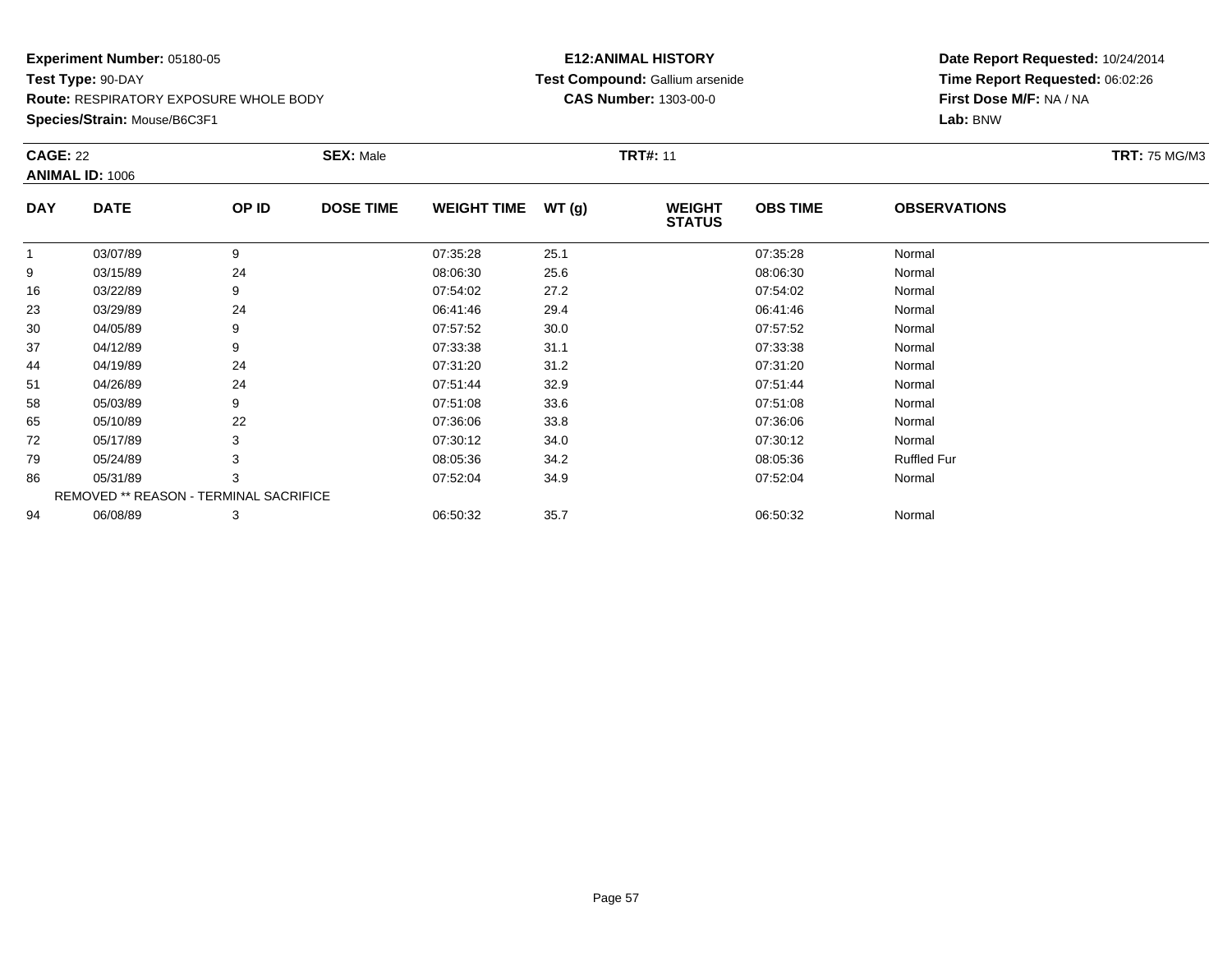**Species/Strain:** Mouse/B6C3F1

### **E12:ANIMAL HISTORY Test Compound:** Gallium arsenide**CAS Number:** 1303-00-0

| <b>CAGE: 22</b> |                                        |       | <b>SEX: Male</b> |                    |       | <b>TRT#: 11</b>                |                 |                     | <b>TRT: 75 MG/M3</b> |
|-----------------|----------------------------------------|-------|------------------|--------------------|-------|--------------------------------|-----------------|---------------------|----------------------|
|                 | <b>ANIMAL ID: 1007</b>                 |       |                  |                    |       |                                |                 |                     |                      |
| <b>DAY</b>      | <b>DATE</b>                            | OP ID | <b>DOSE TIME</b> | <b>WEIGHT TIME</b> | WT(g) | <b>WEIGHT</b><br><b>STATUS</b> | <b>OBS TIME</b> | <b>OBSERVATIONS</b> |                      |
| $\mathbf{1}$    | 03/07/89                               | 9     |                  | 07:35:28           | 25.5  |                                | 07:35:28        | Normal              |                      |
| 9               | 03/15/89                               | 24    |                  | 08:06:30           | 24.0  |                                | 08:06:30        | Normal              |                      |
| 16              | 03/22/89                               | 9     |                  | 07:54:02           | 26.7  |                                | 07:54:02        | Normal              |                      |
| 23              | 03/29/89                               | 24    |                  | 06:41:46           | 28.1  |                                | 06:41:46        | Normal              |                      |
| 30              | 04/05/89                               | 9     |                  | 07:57:52           | 28.3  |                                | 07:57:52        | Normal              |                      |
| 37              | 04/12/89                               | 9     |                  | 07:33:38           | 29.6  |                                | 07:33:38        | Normal              |                      |
| 44              | 04/19/89                               | 24    |                  | 07:31:20           | 29.9  |                                | 07:31:20        | Normal              |                      |
| 51              | 04/26/89                               | 24    |                  | 07:51:44           | 29.9  |                                | 07:51:44        | Normal              |                      |
| 58              | 05/03/89                               | 9     |                  | 07:51:08           | 30.4  |                                | 07:51:08        | Normal              |                      |
| 65              | 05/10/89                               | 22    |                  | 07:36:06           | 30.9  |                                | 07:36:06        | Normal              |                      |
| 72              | 05/17/89                               | 3     |                  | 07:30:12           | 31.0  |                                | 07:30:12        | Normal              |                      |
| 79              | 05/24/89                               |       |                  | 08:05:36           | 31.3  |                                | 08:05:36        | Normal              |                      |
| 86              | 05/31/89                               | 3     |                  | 07:52:04           | 32.5  |                                | 07:52:04        | Normal              |                      |
|                 | REMOVED ** REASON - TERMINAL SACRIFICE |       |                  |                    |       |                                |                 |                     |                      |
| 94              | 06/08/89                               | 3     |                  | 06:50:32           | 32.6  |                                | 06:50:32        | Normal              |                      |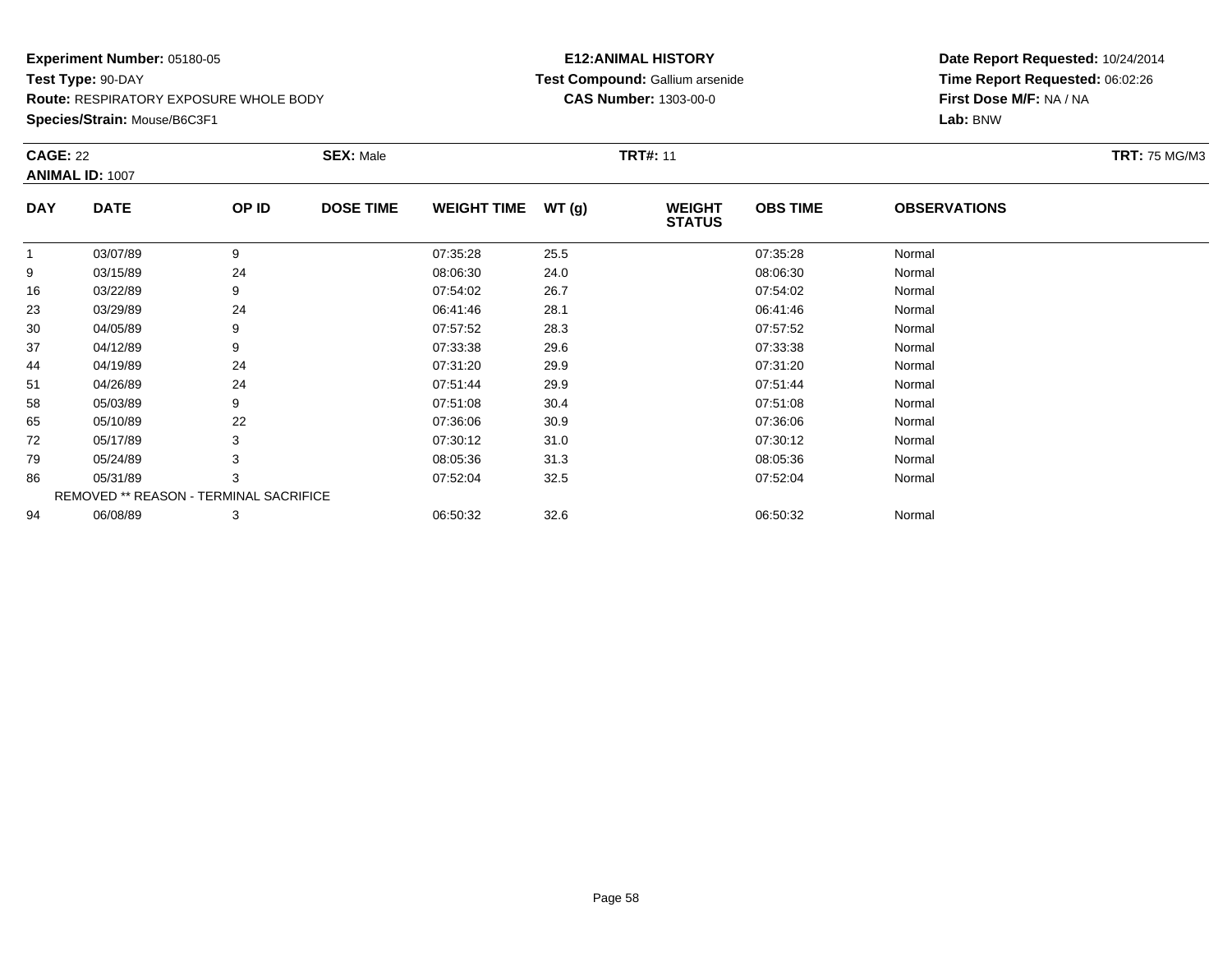**Species/Strain:** Mouse/B6C3F1

### **E12:ANIMAL HISTORY Test Compound:** Gallium arsenide**CAS Number:** 1303-00-0

| <b>CAGE: 22</b> |                                               |       | <b>SEX: Male</b> |                    |       | <b>TRT#: 11</b>                |                 |                     | <b>TRT: 75 MG/M3</b> |
|-----------------|-----------------------------------------------|-------|------------------|--------------------|-------|--------------------------------|-----------------|---------------------|----------------------|
|                 | <b>ANIMAL ID: 1008</b>                        |       |                  |                    |       |                                |                 |                     |                      |
| <b>DAY</b>      | <b>DATE</b>                                   | OP ID | <b>DOSE TIME</b> | <b>WEIGHT TIME</b> | WT(g) | <b>WEIGHT</b><br><b>STATUS</b> | <b>OBS TIME</b> | <b>OBSERVATIONS</b> |                      |
|                 | 03/07/89                                      | 9     |                  | 07:35:28           | 26.1  |                                | 07:35:28        | Normal              |                      |
| 9               | 03/15/89                                      | 24    |                  | 08:06:30           | 25.8  |                                | 08:06:30        | Normal              |                      |
| 16              | 03/22/89                                      | 9     |                  | 07:54:02           | 26.2  |                                | 07:54:02        | Normal              |                      |
| 23              | 03/29/89                                      | 24    |                  | 06:41:46           | 28.0  |                                | 06:41:46        | Normal              |                      |
| 30              | 04/05/89                                      | 9     |                  | 07:57:52           | 28.6  |                                | 07:57:52        | Normal              |                      |
| 37              | 04/12/89                                      | 9     |                  | 07:33:38           | 29.7  |                                | 07:33:38        | Normal              |                      |
| 44              | 04/19/89                                      | 24    |                  | 07:31:20           | 30.6  |                                | 07:31:20        | Normal              |                      |
| 51              | 04/26/89                                      | 24    |                  | 07:51:44           | 30.6  |                                | 07:51:44        | Normal              |                      |
| 58              | 05/03/89                                      | 9     |                  | 07:51:08           | 30.9  |                                | 07:51:08        | Normal              |                      |
| 65              | 05/10/89                                      | 22    |                  | 07:36:06           | 31.7  |                                | 07:36:06        | Normal              |                      |
| 72              | 05/17/89                                      | 3     |                  | 07:30:12           | 31.8  |                                | 07:30:12        | Normal              |                      |
| 79              | 05/24/89                                      |       |                  | 08:05:36           | 32.0  |                                | 08:05:36        | Normal              |                      |
| 86              | 05/31/89                                      | 3     |                  | 07:52:04           | 32.2  |                                | 07:52:04        | Normal              |                      |
|                 | <b>REMOVED ** REASON - TERMINAL SACRIFICE</b> |       |                  |                    |       |                                |                 |                     |                      |
| 94              | 06/08/89                                      | 3     |                  | 06:50:32           | 32.3  |                                | 06:50:32        | Normal              |                      |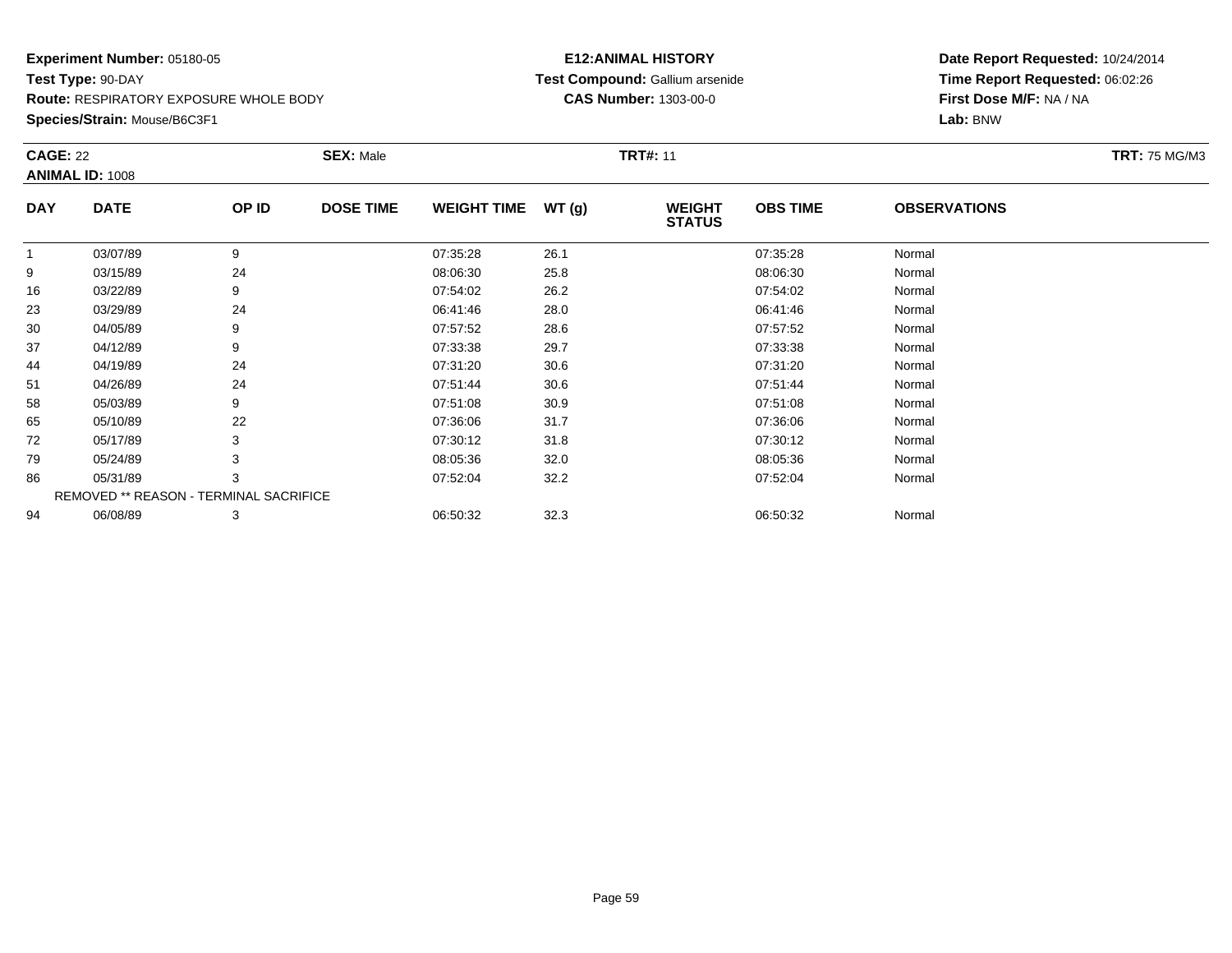**Species/Strain:** Mouse/B6C3F1

### **E12:ANIMAL HISTORY Test Compound:** Gallium arsenide**CAS Number:** 1303-00-0

|             |                                           |                  |                                                                   |       |                                |                 |                     | <b>TRT: 75 MG/M3</b> |
|-------------|-------------------------------------------|------------------|-------------------------------------------------------------------|-------|--------------------------------|-----------------|---------------------|----------------------|
|             |                                           |                  |                                                                   |       |                                |                 |                     |                      |
| <b>DATE</b> | OP ID                                     | <b>DOSE TIME</b> | <b>WEIGHT TIME</b>                                                | WT(g) | <b>WEIGHT</b><br><b>STATUS</b> | <b>OBS TIME</b> | <b>OBSERVATIONS</b> |                      |
| 03/07/89    | 9                                         |                  | 07:35:28                                                          | 25.5  |                                | 07:35:28        | Normal              |                      |
| 03/15/89    | 24                                        |                  | 08:06:30                                                          | 25.6  |                                | 08:06:30        | Normal              |                      |
| 03/22/89    | 9                                         |                  | 07:54:02                                                          | 27.1  |                                | 07:54:02        | Normal              |                      |
| 03/29/89    | 24                                        |                  | 06:41:46                                                          | 27.8  |                                | 06:41:46        | Normal              |                      |
| 04/05/89    | 9                                         |                  | 07:57:52                                                          | 28.4  |                                | 07:57:52        | Normal              |                      |
| 04/12/89    | 9                                         |                  | 07:33:38                                                          | 28.8  |                                | 07:33:38        | Normal              |                      |
| 04/19/89    | 24                                        |                  | 07:31:20                                                          | 30.0  |                                | 07:31:20        | Normal              |                      |
| 04/26/89    | 24                                        |                  | 07:51:44                                                          | 29.5  |                                | 07:51:44        | Normal              |                      |
| 05/03/89    | 9                                         |                  | 07:51:08                                                          | 29.6  |                                | 07:51:08        | Normal              |                      |
| 05/10/89    | 22                                        |                  | 07:36:06                                                          | 29.7  |                                | 07:36:06        | Normal              |                      |
| 05/17/89    | 3                                         |                  | 07:30:12                                                          | 29.8  |                                | 07:30:12        | Normal              |                      |
| 05/24/89    |                                           |                  | 08:05:36                                                          | 29.6  |                                | 08:05:36        | Normal              |                      |
| 05/31/89    | 3                                         |                  | 07:52:04                                                          | 30.5  |                                | 07:52:04        | Normal              |                      |
|             |                                           |                  |                                                                   |       |                                |                 |                     |                      |
| 06/08/89    | 3                                         |                  | 06:50:32                                                          | 31.9  |                                | 06:50:32        | Normal              |                      |
|             | <b>CAGE: 22</b><br><b>ANIMAL ID: 1009</b> |                  | <b>SEX: Male</b><br><b>REMOVED ** REASON - TERMINAL SACRIFICE</b> |       |                                | <b>TRT#: 11</b> |                     |                      |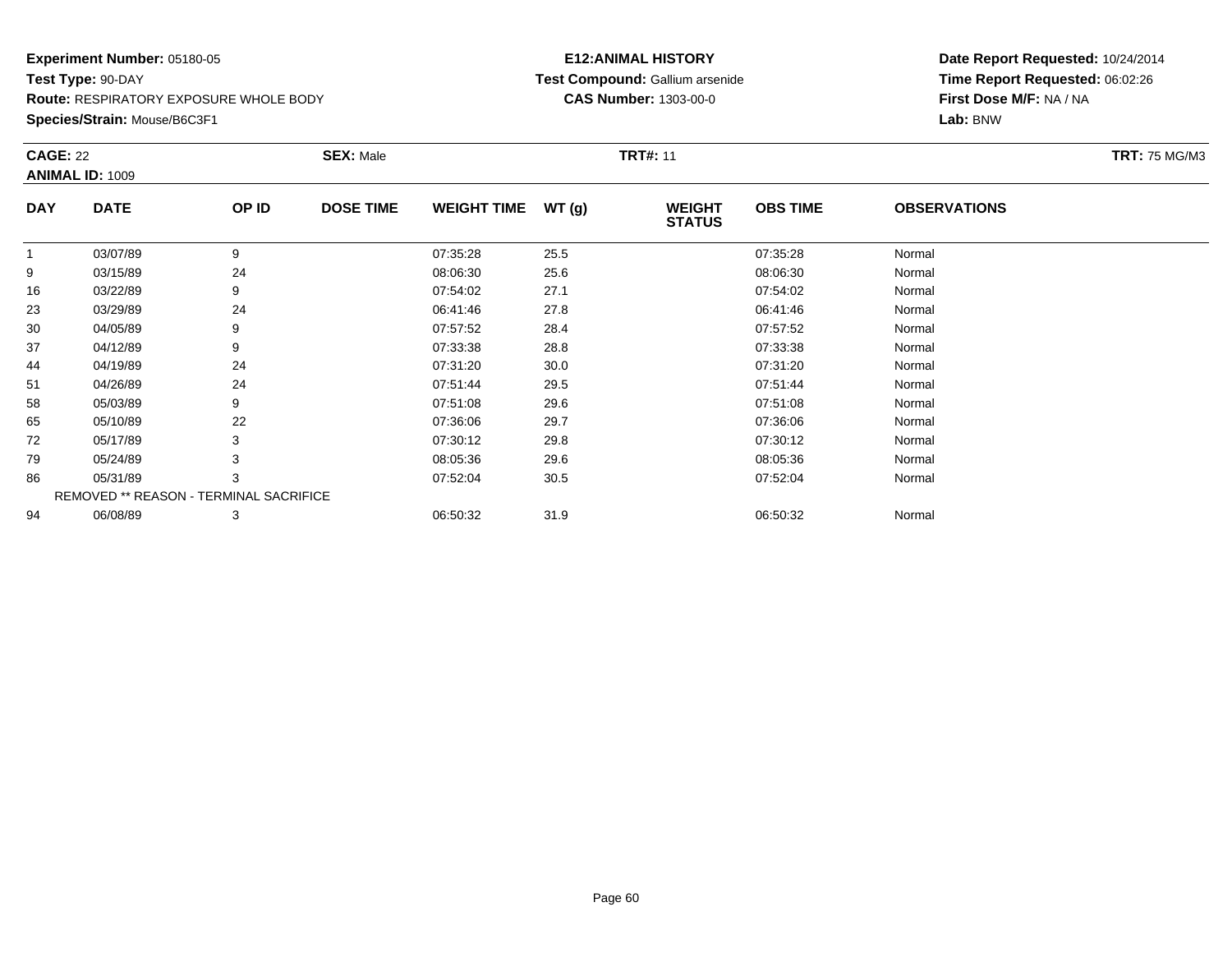**Species/Strain:** Mouse/B6C3F1

### **E12:ANIMAL HISTORY Test Compound:** Gallium arsenide**CAS Number:** 1303-00-0

| <b>CAGE: 22</b> |                                        |       | <b>SEX: Male</b> |                    |       | <b>TRT#: 11</b>                |                 |                     | <b>TRT: 75 MG/M3</b> |
|-----------------|----------------------------------------|-------|------------------|--------------------|-------|--------------------------------|-----------------|---------------------|----------------------|
|                 | <b>ANIMAL ID: 1010</b>                 |       |                  |                    |       |                                |                 |                     |                      |
| <b>DAY</b>      | <b>DATE</b>                            | OP ID | <b>DOSE TIME</b> | <b>WEIGHT TIME</b> | WT(g) | <b>WEIGHT</b><br><b>STATUS</b> | <b>OBS TIME</b> | <b>OBSERVATIONS</b> |                      |
|                 | 03/07/89                               | 9     |                  | 07:35:28           | 26.8  |                                | 07:35:28        | Normal              |                      |
| 9               | 03/15/89                               | 24    |                  | 08:06:30           | 28.9  |                                | 08:06:30        | Normal              |                      |
| 16              | 03/22/89                               | 9     |                  | 07:54:02           | 29.3  |                                | 07:54:02        | <b>Ruffled Fur</b>  |                      |
| 23              | 03/29/89                               | 24    |                  | 06:41:46           | 31.4  |                                | 06:41:46        | Normal              |                      |
| 30              | 04/05/89                               | 9     |                  | 07:57:52           | 31.6  |                                | 07:57:52        | Normal              |                      |
| 37              | 04/12/89                               | 9     |                  | 07:33:38           | 32.0  |                                | 07:33:38        | Normal              |                      |
| 44              | 04/19/89                               | 24    |                  | 07:31:20           | 32.1  |                                | 07:31:20        | Normal              |                      |
| 51              | 04/26/89                               | 24    |                  | 07:51:44           | 31.4  |                                | 07:51:44        | Normal              |                      |
| 58              | 05/03/89                               | 9     |                  | 07:51:08           | 31.6  |                                | 07:51:08        | Normal              |                      |
| 65              | 05/10/89                               | 22    |                  | 07:36:06           | 30.9  |                                | 07:36:06        | Normal              |                      |
| 72              | 05/17/89                               | 3     |                  | 07:30:12           | 31.7  |                                | 07:30:12        | Normal              |                      |
| 79              | 05/24/89                               | 3     |                  | 08:05:36           | 31.4  |                                | 08:05:36        | Normal              |                      |
| 86              | 05/31/89                               | 3     |                  | 07:52:04           | 31.6  |                                | 07:52:04        | Normal              |                      |
|                 | REMOVED ** REASON - TERMINAL SACRIFICE |       |                  |                    |       |                                |                 |                     |                      |
| 94              | 06/08/89                               | 3     |                  | 06:50:32           | 32.2  |                                | 06:50:32        | Normal              |                      |
|                 |                                        |       |                  |                    |       |                                |                 |                     |                      |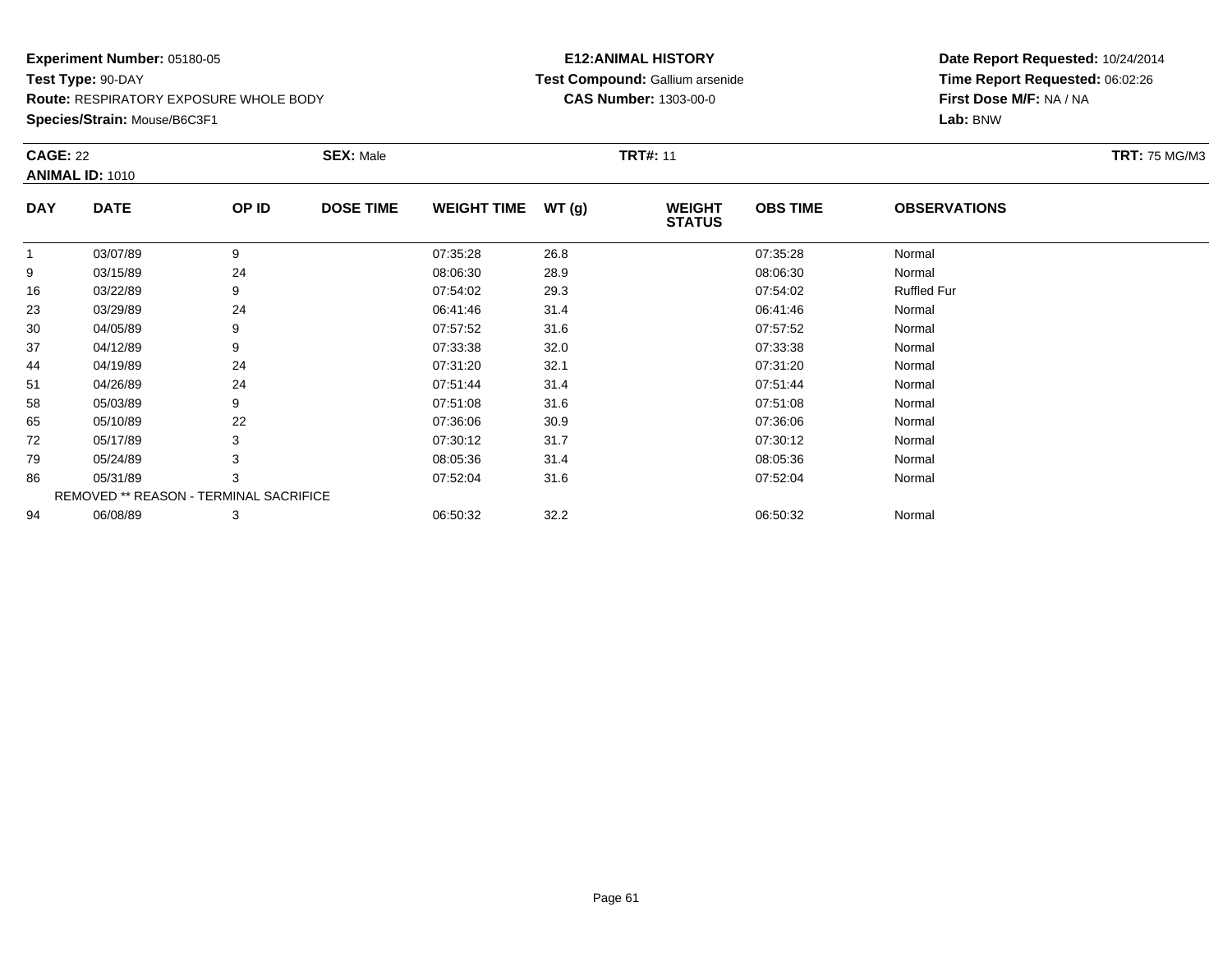#### **Species/Strain:** Mouse/B6C3F1

### **E12:ANIMAL HISTORY Test Compound:** Gallium arsenide**CAS Number:** 1303-00-0

| CAGE: 3    | <b>ANIMAL ID: 101</b>                         |       | <b>SEX: Female</b> |                    |       | <b>TRT#:</b> 2                 |                 |                     | <b>TRT: CONTROL</b> |
|------------|-----------------------------------------------|-------|--------------------|--------------------|-------|--------------------------------|-----------------|---------------------|---------------------|
| <b>DAY</b> | <b>DATE</b>                                   | OP ID | <b>DOSE TIME</b>   | <b>WEIGHT TIME</b> | WT(g) | <b>WEIGHT</b><br><b>STATUS</b> | <b>OBS TIME</b> | <b>OBSERVATIONS</b> |                     |
|            | 03/07/89                                      | 9     |                    | 07:36:54           | 21.3  |                                | 07:36:54        | Normal              |                     |
| 9          | 03/15/89                                      | 24    |                    | 06:44:48           | 22.5  |                                | 06:44:48        | Normal              |                     |
| 16         | 03/22/89                                      |       |                    | 06:46:16           | 24.0  |                                | 06:46:16        | Normal              |                     |
| 23         | 03/29/89                                      | 24    |                    | 05:38:50           | 24.8  |                                | 05:38:50        | Normal              |                     |
| 30         | 04/05/89                                      | 9     |                    | 06:42:58           | 25.2  |                                | 06:42:58        | Normal              |                     |
| 37         | 04/12/89                                      |       |                    | 06:39:02           | 26.4  |                                | 06:39:02        | Normal              |                     |
| 44         | 04/19/89                                      | 24    |                    | 06:28:54           | 27.3  |                                | 06:28:54        | Normal              |                     |
| 51         | 04/26/89                                      | 24    |                    | 06:44:38           | 29.9  |                                | 06:44:38        | Normal              |                     |
| 58         | 05/03/89                                      | 9     |                    | 06:43:44           | 32.1  |                                | 06:43:44        | Normal              |                     |
| 65         | 05/10/89                                      | 22    |                    | 06:36:00           | 32.8  |                                | 06:36:00        | Normal              |                     |
| 72         | 05/17/89                                      |       |                    | 06:39:20           | 34.6  |                                | 06:39:20        | Normal              |                     |
| 79         | 05/24/89                                      |       |                    | 06:41:58           | 34.3  |                                | 06:41:58        | Normal              |                     |
| 86         | 05/31/89                                      | 3     |                    | 06:36:14           | 34.7  |                                | 06:36:14        | Normal              |                     |
|            | <b>REMOVED ** REASON - TERMINAL SACRIFICE</b> |       |                    |                    |       |                                |                 |                     |                     |
| 95         | 06/09/89                                      | 3     |                    | 06:16:58           | 36.3  |                                | 06:16:58        | Normal              |                     |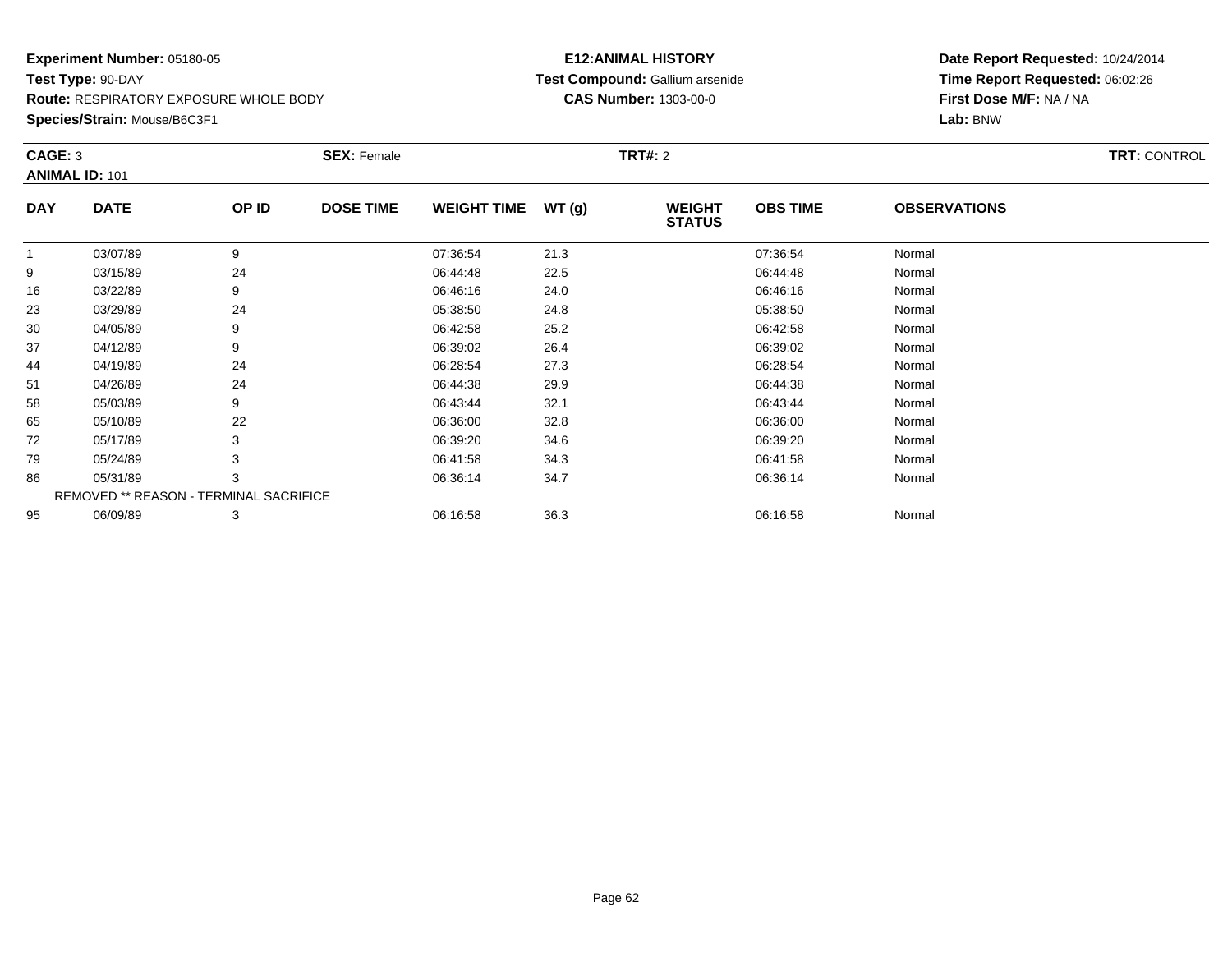#### **Species/Strain:** Mouse/B6C3F1

### **E12:ANIMAL HISTORY Test Compound:** Gallium arsenide**CAS Number:** 1303-00-0

| CAGE: 3    | <b>ANIMAL ID: 102</b>                         |       | <b>SEX: Female</b> |                    |       | <b>TRT#:</b> 2                 |                 |                     | <b>TRT: CONTROL</b> |
|------------|-----------------------------------------------|-------|--------------------|--------------------|-------|--------------------------------|-----------------|---------------------|---------------------|
| <b>DAY</b> | <b>DATE</b>                                   | OP ID | <b>DOSE TIME</b>   | <b>WEIGHT TIME</b> | WT(g) | <b>WEIGHT</b><br><b>STATUS</b> | <b>OBS TIME</b> | <b>OBSERVATIONS</b> |                     |
|            | 03/07/89                                      | 9     |                    | 07:36:54           | 21.5  |                                | 07:36:54        | Normal              |                     |
| 9          | 03/15/89                                      | 24    |                    | 06:44:48           | 24.1  |                                | 06:44:48        | Normal              |                     |
| 16         | 03/22/89                                      |       |                    | 06:46:16           | 24.3  |                                | 06:46:16        | Normal              |                     |
| 23         | 03/29/89                                      | 24    |                    | 05:38:50           | 25.9  |                                | 05:38:50        | Normal              |                     |
| 30         | 04/05/89                                      | 9     |                    | 06:42:58           | 25.7  |                                | 06:42:58        | Normal              |                     |
| 37         | 04/12/89                                      |       |                    | 06:39:02           | 26.4  |                                | 06:39:02        | Normal              |                     |
| 44         | 04/19/89                                      | 24    |                    | 06:28:54           | 27.1  |                                | 06:28:54        | Normal              |                     |
| 51         | 04/26/89                                      | 24    |                    | 06:44:38           | 28.3  |                                | 06:44:38        | Normal              |                     |
| 58         | 05/03/89                                      | 9     |                    | 06:43:44           | 29.6  |                                | 06:43:44        | Normal              |                     |
| 65         | 05/10/89                                      | 22    |                    | 06:36:00           | 32.4  |                                | 06:36:00        | Normal              |                     |
| 72         | 05/17/89                                      |       |                    | 06:39:20           | 34.0  |                                | 06:39:20        | Normal              |                     |
| 79         | 05/24/89                                      |       |                    | 06:41:58           | 34.8  |                                | 06:41:58        | Normal              |                     |
| 86         | 05/31/89                                      | 3     |                    | 06:36:14           | 36.1  |                                | 06:36:14        | Normal              |                     |
|            | <b>REMOVED ** REASON - TERMINAL SACRIFICE</b> |       |                    |                    |       |                                |                 |                     |                     |
| 95         | 06/09/89                                      | 3     |                    | 06:16:58           | 38.4  |                                | 06:16:58        | Normal              |                     |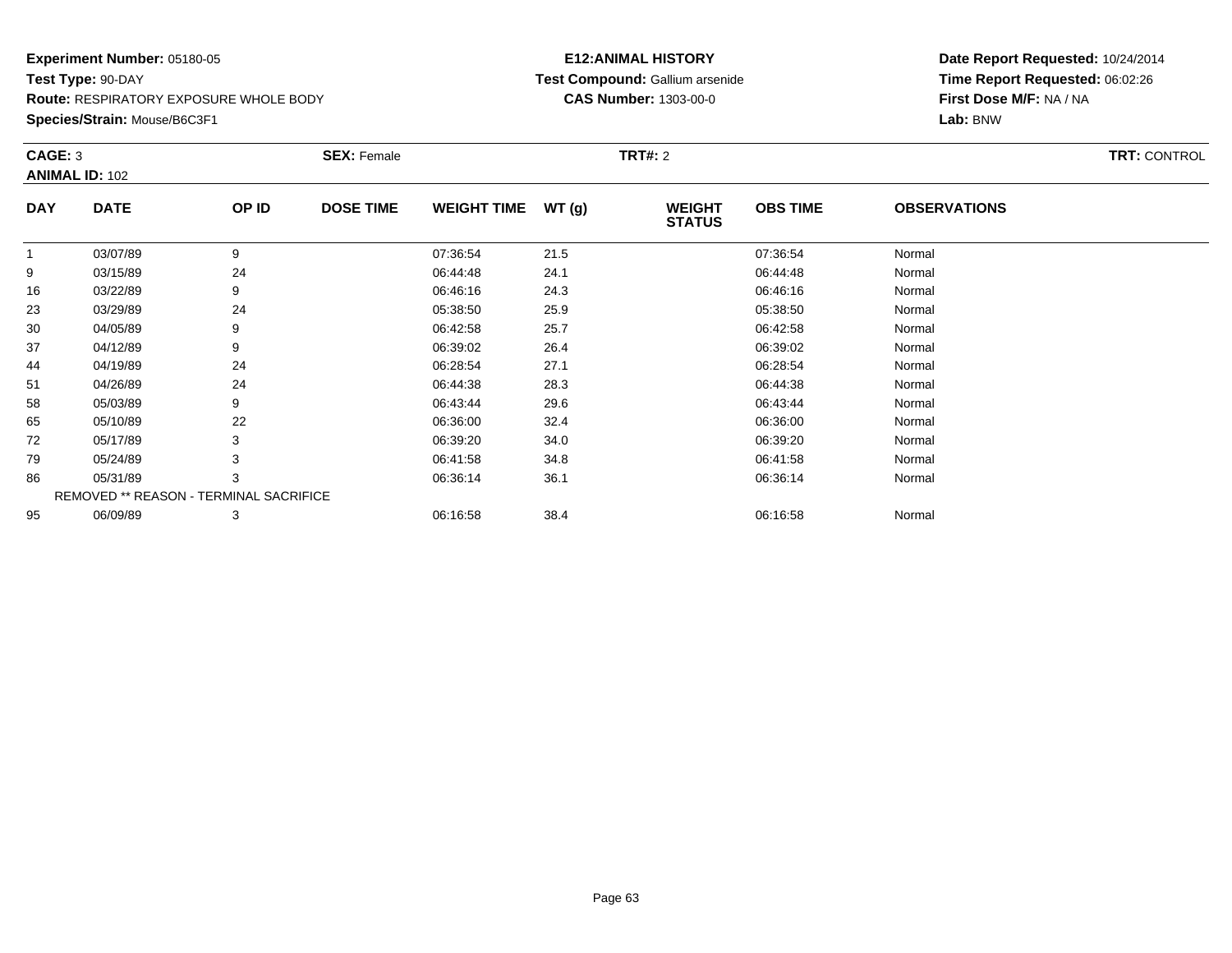#### **Species/Strain:** Mouse/B6C3F1

### **E12:ANIMAL HISTORY Test Compound:** Gallium arsenide**CAS Number:** 1303-00-0

| CAGE: 3    | <b>ANIMAL ID: 103</b>                  |       | <b>SEX: Female</b> |                    |       | <b>TRT#:</b> 2                 |                 |                     | <b>TRT: CONTROL</b> |
|------------|----------------------------------------|-------|--------------------|--------------------|-------|--------------------------------|-----------------|---------------------|---------------------|
| <b>DAY</b> | <b>DATE</b>                            | OP ID | <b>DOSE TIME</b>   | <b>WEIGHT TIME</b> | WT(g) | <b>WEIGHT</b><br><b>STATUS</b> | <b>OBS TIME</b> | <b>OBSERVATIONS</b> |                     |
|            | 03/07/89                               | 9     |                    | 07:36:54           | 19.9  |                                | 07:36:54        | Normal              |                     |
| 9          | 03/15/89                               | 24    |                    | 06:44:48           | 21.3  |                                | 06:44:48        | Normal              |                     |
| 16         | 03/22/89                               |       |                    | 06:46:16           | 21.5  |                                | 06:46:16        | Normal              |                     |
| 23         | 03/29/89                               | 24    |                    | 05:38:50           | 21.7  |                                | 05:38:50        | Normal              |                     |
| 30         | 04/05/89                               | 9     |                    | 06:42:58           | 22.3  |                                | 06:42:58        | Normal              |                     |
| 37         | 04/12/89                               | 9     |                    | 06:39:02           | 22.8  |                                | 06:39:02        | Normal              |                     |
| 44         | 04/19/89                               | 24    |                    | 06:28:54           | 23.4  |                                | 06:28:54        | Normal              |                     |
| 51         | 04/26/89                               | 24    |                    | 06:44:38           | 23.4  |                                | 06:44:38        | Normal              |                     |
| 58         | 05/03/89                               | 9     |                    | 06:43:44           | 24.5  |                                | 06:43:44        | Normal              |                     |
| 65         | 05/10/89                               | 22    |                    | 06:36:00           | 24.2  |                                | 06:36:00        | Normal              |                     |
| 72         | 05/17/89                               |       |                    | 06:39:20           | 25.1  |                                | 06:39:20        | Normal              |                     |
| 79         | 05/24/89                               |       |                    | 06:41:58           | 25.4  |                                | 06:41:58        | Normal              |                     |
| 86         | 05/31/89                               | 3     |                    | 06:36:14           | 26.7  |                                | 06:36:14        | Normal              |                     |
|            | REMOVED ** REASON - TERMINAL SACRIFICE |       |                    |                    |       |                                |                 |                     |                     |
| 95         | 06/09/89                               | 3     |                    | 06:16:58           | 26.8  |                                | 06:16:58        | Normal              |                     |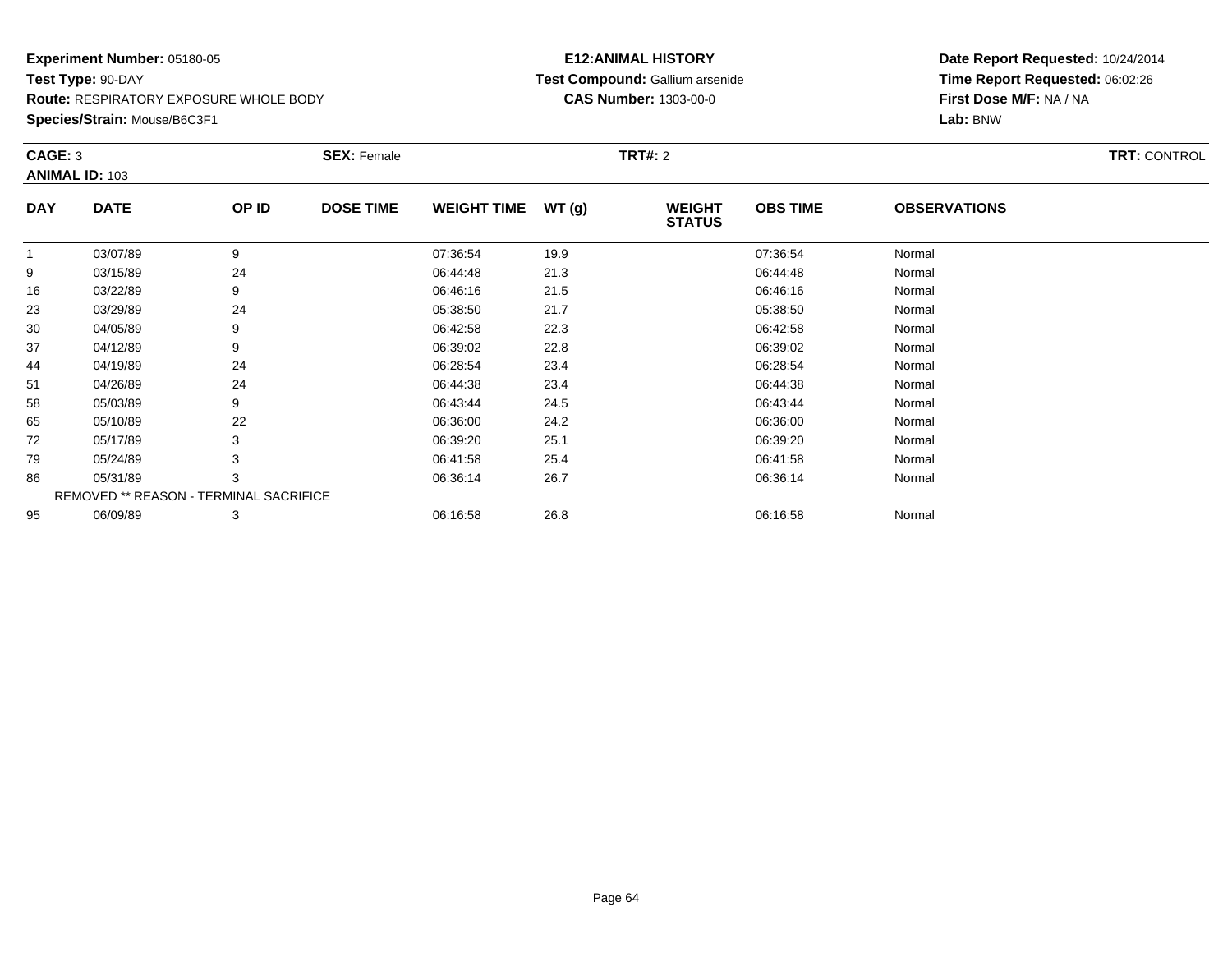#### **Species/Strain:** Mouse/B6C3F1

### **E12:ANIMAL HISTORY Test Compound:** Gallium arsenide**CAS Number:** 1303-00-0

| CAGE: 3    |                                        |       | <b>SEX: Female</b> |                    |       | <b>TRT#:</b> 2                 |                 |                     | <b>TRT: CONTROL</b> |
|------------|----------------------------------------|-------|--------------------|--------------------|-------|--------------------------------|-----------------|---------------------|---------------------|
|            | <b>ANIMAL ID: 104</b>                  |       |                    |                    |       |                                |                 |                     |                     |
| <b>DAY</b> | <b>DATE</b>                            | OP ID | <b>DOSE TIME</b>   | <b>WEIGHT TIME</b> | WT(g) | <b>WEIGHT</b><br><b>STATUS</b> | <b>OBS TIME</b> | <b>OBSERVATIONS</b> |                     |
| 1          | 03/07/89                               | 9     |                    | 07:36:54           | 20.3  |                                | 07:36:54        | Normal              |                     |
| 9          | 03/15/89                               | 24    |                    | 06:44:48           | 21.8  |                                | 06:44:48        | Normal              |                     |
| 16         | 03/22/89                               | 9     |                    | 06:46:16           | 24.6  |                                | 06:46:16        | Normal              |                     |
| 23         | 03/29/89                               | 24    |                    | 05:38:50           | 24.3  |                                | 05:38:50        | Normal              |                     |
| 30         | 04/05/89                               | 9     |                    | 06:42:58           | 24.2  |                                | 06:42:58        | Normal              |                     |
| 37         | 04/12/89                               | 9     |                    | 06:39:02           | 25.6  |                                | 06:39:02        | Normal              |                     |
| 44         | 04/19/89                               | 24    |                    | 06:28:54           | 27.2  |                                | 06:28:54        | Normal              |                     |
| 51         | 04/26/89                               | 24    |                    | 06:44:38           | 29.3  |                                | 06:44:38        | Normal              |                     |
| 58         | 05/03/89                               | 9     |                    | 06:43:44           | 29.4  |                                | 06:43:44        | Normal              |                     |
| 65         | 05/10/89                               | 22    |                    | 06:36:00           | 31.1  |                                | 06:36:00        | Normal              |                     |
| 72         | 05/17/89                               |       |                    | 06:39:20           | 29.6  |                                | 06:39:20        | Normal              |                     |
| 79         | 05/24/89                               |       |                    | 06:41:58           | 30.7  |                                | 06:41:58        | Normal              |                     |
| 86         | 05/31/89                               | 3     |                    | 06:36:14           | 31.5  |                                | 06:36:14        | Normal              |                     |
|            | REMOVED ** REASON - TERMINAL SACRIFICE |       |                    |                    |       |                                |                 |                     |                     |
| 95         | 06/09/89                               | 3     |                    | 06:16:58           | 36.3  |                                | 06:16:58        | Normal              |                     |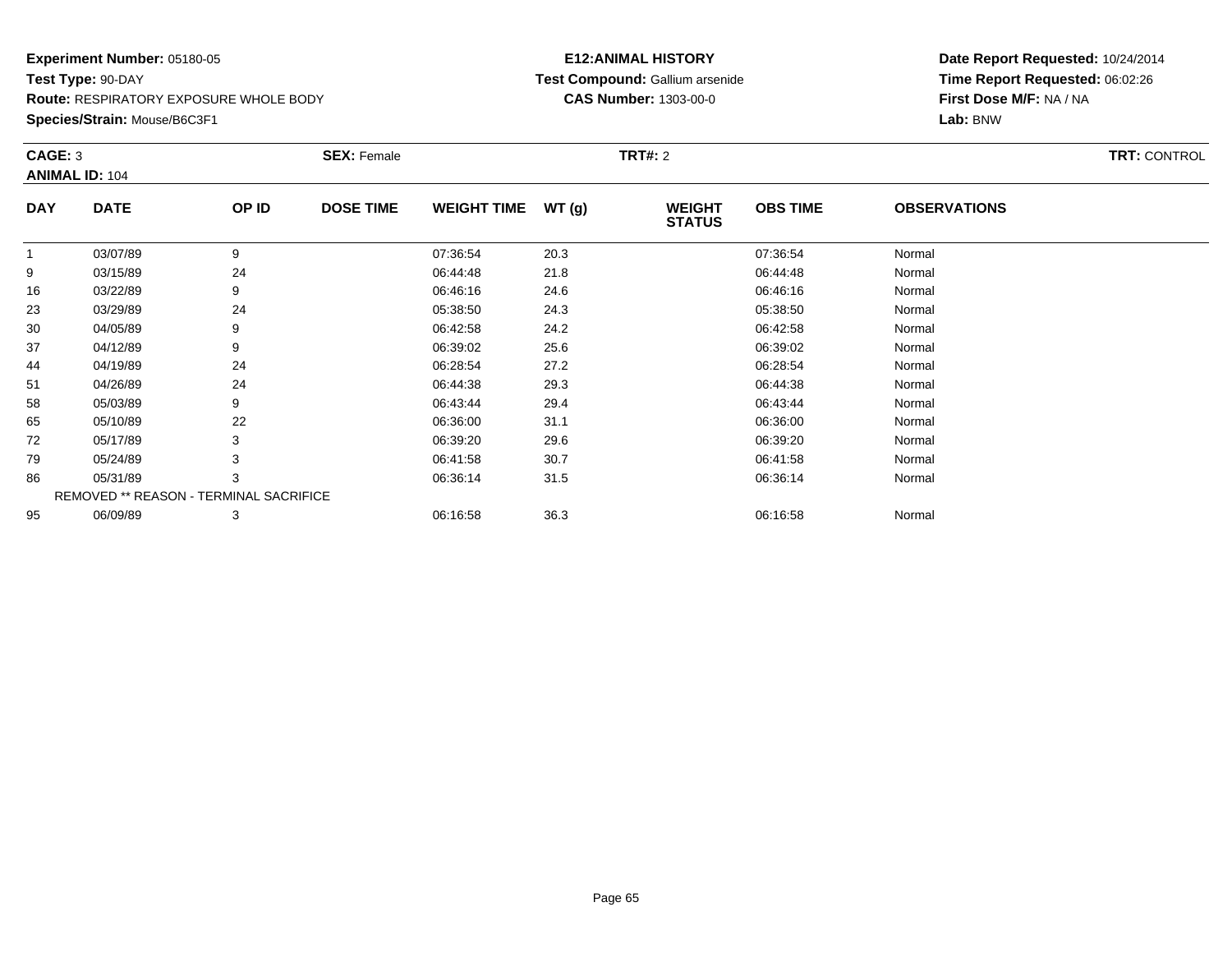#### **Species/Strain:** Mouse/B6C3F1

### **E12:ANIMAL HISTORY Test Compound:** Gallium arsenide**CAS Number:** 1303-00-0

| CAGE: 3    | <b>ANIMAL ID: 105</b>                         |       | <b>SEX: Female</b> |                    |       | <b>TRT#:</b> 2                 |                 |                     | <b>TRT: CONTROL</b> |
|------------|-----------------------------------------------|-------|--------------------|--------------------|-------|--------------------------------|-----------------|---------------------|---------------------|
| <b>DAY</b> | <b>DATE</b>                                   | OP ID | <b>DOSE TIME</b>   | <b>WEIGHT TIME</b> | WT(g) | <b>WEIGHT</b><br><b>STATUS</b> | <b>OBS TIME</b> | <b>OBSERVATIONS</b> |                     |
|            | 03/07/89                                      | 9     |                    | 07:36:54           | 20.3  |                                | 07:36:54        | Normal              |                     |
| 9          | 03/15/89                                      | 24    |                    | 06:44:48           | 21.4  |                                | 06:44:48        | Normal              |                     |
| 16         | 03/22/89                                      |       |                    | 06:46:16           | 22.5  |                                | 06:46:16        | Normal              |                     |
| 23         | 03/29/89                                      | 24    |                    | 05:38:50           | 23.3  |                                | 05:38:50        | Normal              |                     |
| 30         | 04/05/89                                      | 9     |                    | 06:42:58           | 25.4  |                                | 06:42:58        | Normal              |                     |
| 37         | 04/12/89                                      |       |                    | 06:39:02           | 24.0  |                                | 06:39:02        | Normal              |                     |
| 44         | 04/19/89                                      | 24    |                    | 06:28:54           | 24.6  |                                | 06:28:54        | Normal              |                     |
| 51         | 04/26/89                                      | 24    |                    | 06:44:38           | 25.4  |                                | 06:44:38        | Normal              |                     |
| 58         | 05/03/89                                      | 9     |                    | 06:43:44           | 27.8  |                                | 06:43:44        | Normal              |                     |
| 65         | 05/10/89                                      | 22    |                    | 06:36:00           | 28.3  |                                | 06:36:00        | Normal              |                     |
| 72         | 05/17/89                                      |       |                    | 06:39:20           | 26.6  |                                | 06:39:20        | Normal              |                     |
| 79         | 05/24/89                                      |       |                    | 06:41:58           | 26.4  |                                | 06:41:58        | Normal              |                     |
| 86         | 05/31/89                                      | 3     |                    | 06:36:14           | 27.3  |                                | 06:36:14        | Normal              |                     |
|            | <b>REMOVED ** REASON - TERMINAL SACRIFICE</b> |       |                    |                    |       |                                |                 |                     |                     |
| 95         | 06/09/89                                      | 3     |                    | 06:16:58           | 31.6  |                                | 06:16:58        | Normal              |                     |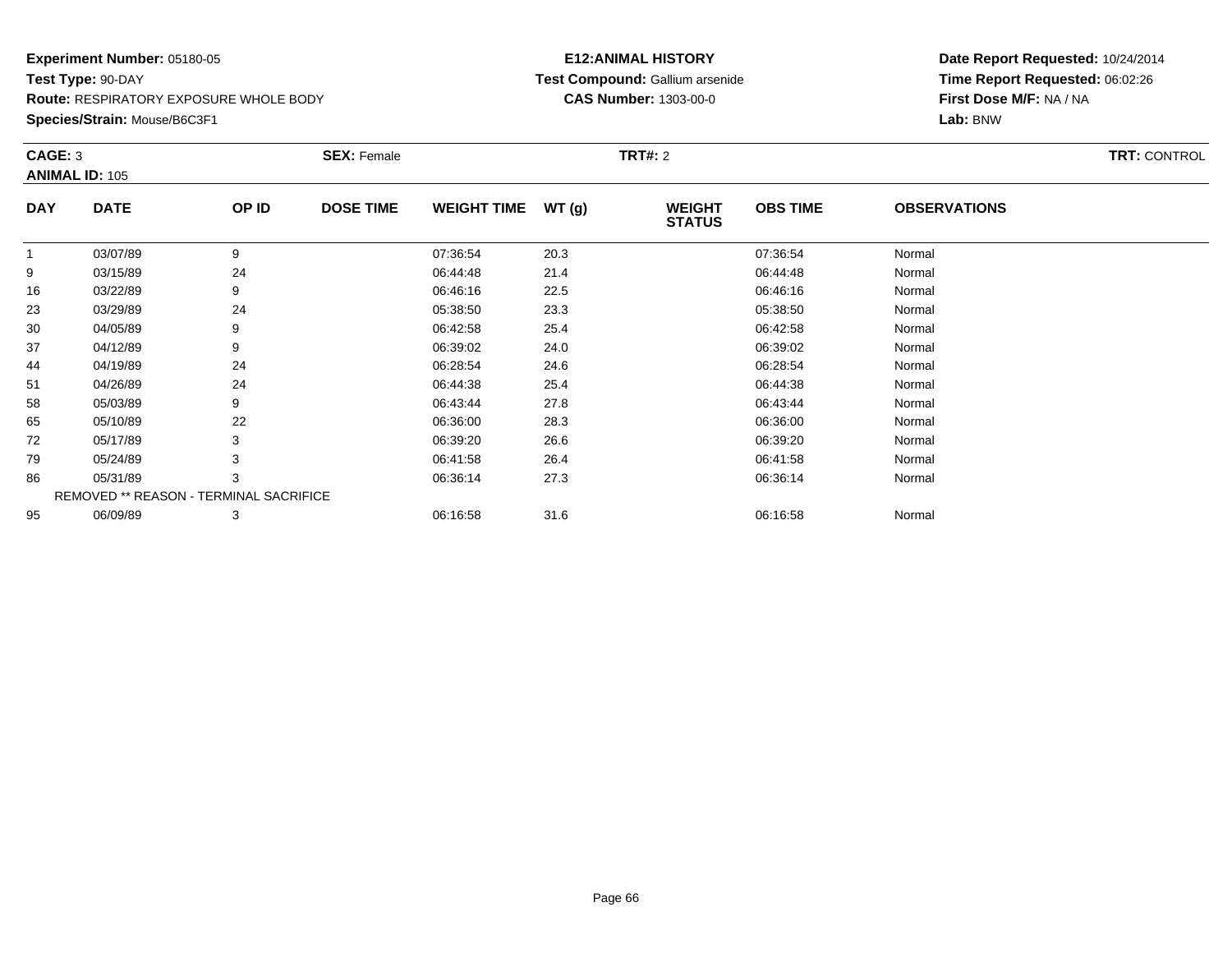#### **Species/Strain:** Mouse/B6C3F1

### **E12:ANIMAL HISTORY Test Compound:** Gallium arsenide**CAS Number:** 1303-00-0

| CAGE: 4    | <b>ANIMAL ID: 106</b>                         |       | <b>SEX: Female</b> |                    |       | <b>TRT#:</b> 2                 |                 |                     | <b>TRT: CONTROL</b> |
|------------|-----------------------------------------------|-------|--------------------|--------------------|-------|--------------------------------|-----------------|---------------------|---------------------|
| <b>DAY</b> | <b>DATE</b>                                   | OP ID | <b>DOSE TIME</b>   | <b>WEIGHT TIME</b> | WT(g) | <b>WEIGHT</b><br><b>STATUS</b> | <b>OBS TIME</b> | <b>OBSERVATIONS</b> |                     |
|            | 03/07/89                                      | 9     |                    | 07:38:56           | 22.2  |                                | 07:38:56        | Normal              |                     |
| 9          | 03/15/89                                      | 24    |                    | 06:46:04           | 23.8  |                                | 06:46:04        | Normal              |                     |
| 16         | 03/22/89                                      |       |                    | 06:47:46           | 25.5  |                                | 06:47:46        | Normal              |                     |
| 23         | 03/29/89                                      | 24    |                    | 05:40:28           | 23.8  |                                | 05:40:28        | Normal              |                     |
| 30         | 04/05/89                                      | 9     |                    | 06:44:46           | 24.3  |                                | 06:44:46        | Normal              |                     |
| 37         | 04/12/89                                      |       |                    | 06:41:04           | 25.6  |                                | 06:41:04        | Normal              |                     |
| 44         | 04/19/89                                      | 24    |                    | 06:30:20           | 25.8  |                                | 06:30:20        | Normal              |                     |
| 51         | 04/26/89                                      | 24    |                    | 06:46:04           | 26.5  |                                | 06:46:04        | Normal              |                     |
| 58         | 05/03/89                                      | 9     |                    | 06:46:06           | 27.3  |                                | 06:46:06        | Normal              |                     |
| 65         | 05/10/89                                      | 22    |                    | 06:37:50           | 28.1  |                                | 06:37:50        | Normal              |                     |
| 72         | 05/17/89                                      |       |                    | 06:41:22           | 28.6  |                                | 06:41:22        | Normal              |                     |
| 79         | 05/24/89                                      |       |                    | 06:44:12           | 28.1  |                                | 06:44:12        | Normal              |                     |
| 86         | 05/31/89                                      | 3     |                    | 06:38:54           | 29.1  |                                | 06:38:54        | Normal              |                     |
|            | <b>REMOVED ** REASON - TERMINAL SACRIFICE</b> |       |                    |                    |       |                                |                 |                     |                     |
| 95         | 06/09/89                                      | 3     |                    | 06:27:26           | 32.2  |                                | 06:27:26        | Normal              |                     |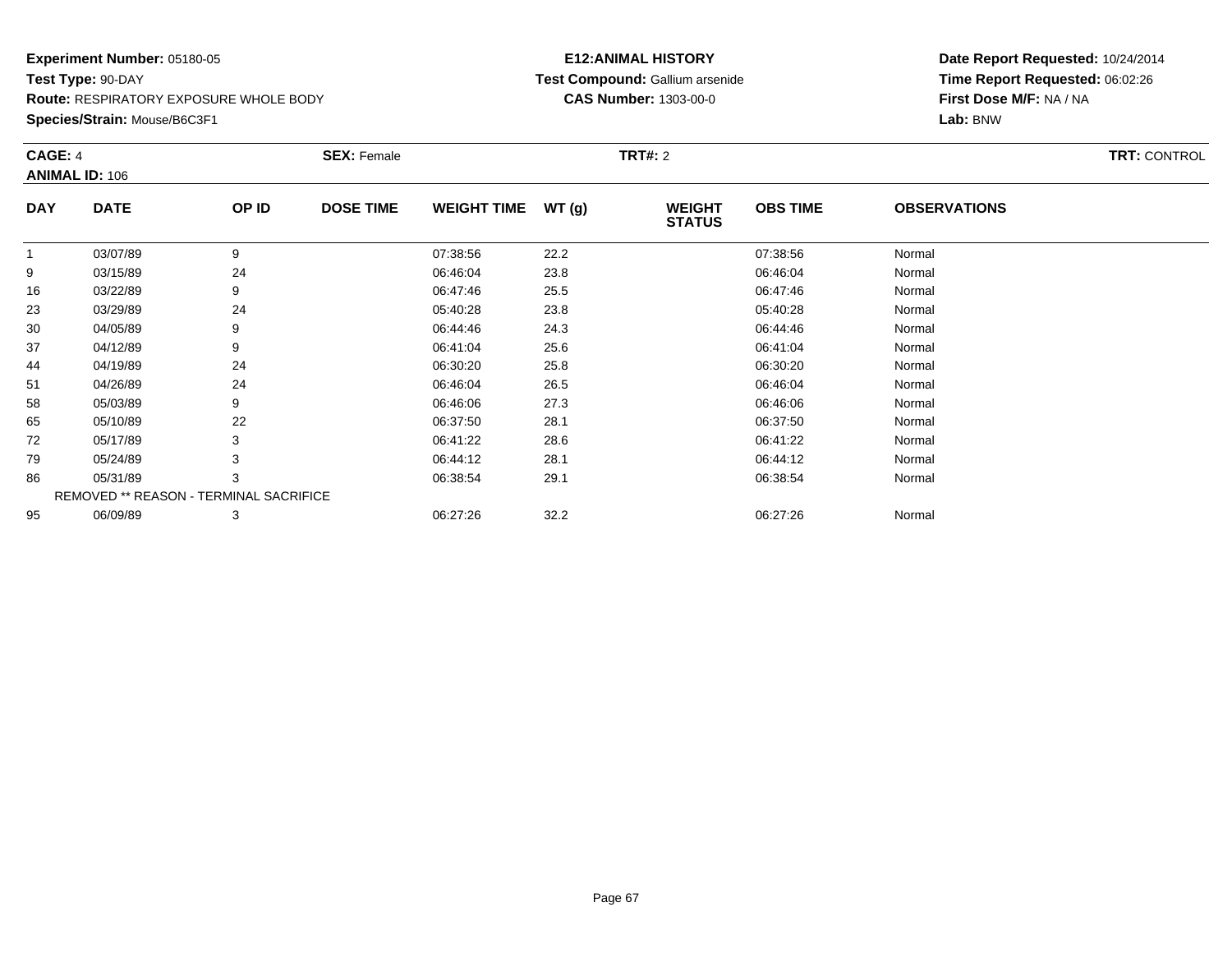#### **Species/Strain:** Mouse/B6C3F1

### **E12:ANIMAL HISTORY Test Compound:** Gallium arsenide**CAS Number:** 1303-00-0

| CAGE: 4    |                                        |       | <b>SEX: Female</b> |                    |       | <b>TRT#:</b> 2                 |                 |                     | <b>TRT: CONTROL</b> |
|------------|----------------------------------------|-------|--------------------|--------------------|-------|--------------------------------|-----------------|---------------------|---------------------|
|            | <b>ANIMAL ID: 107</b>                  |       |                    |                    |       |                                |                 |                     |                     |
| <b>DAY</b> | <b>DATE</b>                            | OP ID | <b>DOSE TIME</b>   | <b>WEIGHT TIME</b> | WT(g) | <b>WEIGHT</b><br><b>STATUS</b> | <b>OBS TIME</b> | <b>OBSERVATIONS</b> |                     |
|            | 03/07/89                               | 9     |                    | 07:38:56           | 20.6  |                                | 07:38:56        | Normal              |                     |
| 9          | 03/15/89                               | 24    |                    | 06:46:04           | 21.4  |                                | 06:46:04        | Normal              |                     |
| 16         | 03/22/89                               |       |                    | 06:47:46           | 21.9  |                                | 06:47:46        | Normal              |                     |
| 23         | 03/29/89                               | 24    |                    | 05:40:28           | 24.0  |                                | 05:40:28        | Normal              |                     |
| 30         | 04/05/89                               | 9     |                    | 06:44:46           | 23.7  |                                | 06:44:46        | Normal              |                     |
| 37         | 04/12/89                               |       |                    | 06:41:04           | 23.1  |                                | 06:41:04        | Normal              |                     |
| 44         | 04/19/89                               | 24    |                    | 06:30:20           | 24.5  |                                | 06:30:20        | Normal              |                     |
| 51         | 04/26/89                               | 24    |                    | 06:46:04           | 26.2  |                                | 06:46:04        | Normal              |                     |
| 58         | 05/03/89                               | 9     |                    | 06:46:06           | 25.6  |                                | 06:46:06        | Normal              |                     |
| 65         | 05/10/89                               | 22    |                    | 06:37:50           | 25.7  |                                | 06:37:50        | Normal              |                     |
| 72         | 05/17/89                               |       |                    | 06:41:22           | 26.9  |                                | 06:41:22        | Normal              |                     |
| 79         | 05/24/89                               |       |                    | 06:44:12           | 26.7  |                                | 06:44:12        | Normal              |                     |
| 86         | 05/31/89                               | 3     |                    | 06:38:54           | 26.9  |                                | 06:38:54        | Normal              |                     |
|            | REMOVED ** REASON - TERMINAL SACRIFICE |       |                    |                    |       |                                |                 |                     |                     |
| 95         | 06/09/89                               | 3     |                    | 06:27:26           | 27.2  |                                | 06:27:26        | Normal              |                     |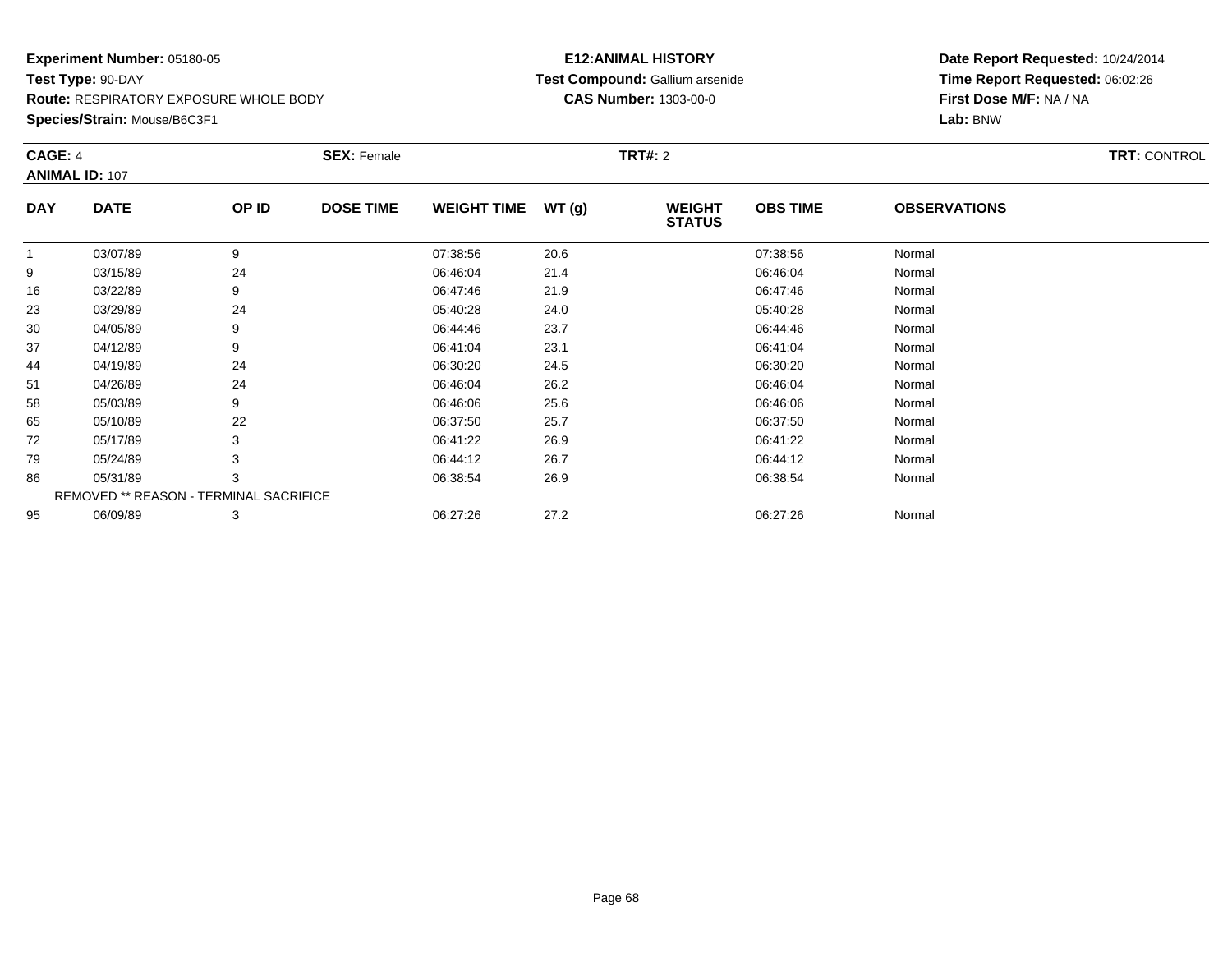**Species/Strain:** Mouse/B6C3F1

### **E12:ANIMAL HISTORY Test Compound:** Gallium arsenide**CAS Number:** 1303-00-0

| CAGE: 4      |                                        |       | <b>SEX: Female</b> |                    |       | <b>TRT#: 2</b>                 |                 |                     | <b>TRT: CONTROL</b> |
|--------------|----------------------------------------|-------|--------------------|--------------------|-------|--------------------------------|-----------------|---------------------|---------------------|
|              | <b>ANIMAL ID: 108</b>                  |       |                    |                    |       |                                |                 |                     |                     |
| <b>DAY</b>   | <b>DATE</b>                            | OP ID | <b>DOSE TIME</b>   | <b>WEIGHT TIME</b> | WT(g) | <b>WEIGHT</b><br><b>STATUS</b> | <b>OBS TIME</b> | <b>OBSERVATIONS</b> |                     |
| $\mathbf{1}$ | 03/07/89                               | 9     |                    | 07:38:56           | 21.0  |                                | 07:38:56        | Normal              |                     |
| 9            | 03/15/89                               | 24    |                    | 06:46:04           | 23.8  |                                | 06:46:04        | Normal              |                     |
| 16           | 03/22/89                               | 9     |                    | 06:47:46           | 23.8  |                                | 06:47:46        | Normal              |                     |
| 23           | 03/29/89                               | 24    |                    | 05:40:28           | 25.0  |                                | 05:40:28        | Normal              |                     |
| 30           | 04/05/89                               | 9     |                    | 06:44:46           | 25.9  |                                | 06:44:46        | Normal              |                     |
| 37           | 04/12/89                               | 9     |                    | 06:41:04           | 27.4  |                                | 06:41:04        | Normal              |                     |
| 44           | 04/19/89                               | 24    |                    | 06:30:20           | 27.2  |                                | 06:30:20        | Normal              |                     |
| 51           | 04/26/89                               | 24    |                    | 06:46:04           | 31.2  |                                | 06:46:04        | Normal              |                     |
| 58           | 05/03/89                               | 9     |                    | 06:46:06           | 29.4  |                                | 06:46:06        | Normal              |                     |
| 65           | 05/10/89                               | 22    |                    | 06:37:50           | 29.0  |                                | 06:37:50        | Normal              |                     |
| 72           | 05/17/89                               |       |                    | 06:41:22           | 32.8  |                                | 06:41:22        | Normal              |                     |
| 79           | 05/24/89                               |       |                    | 06:44:12           | 35.4  |                                | 06:44:12        | Normal              |                     |
| 86           | 05/31/89                               | 3     |                    | 06:38:54           | 32.8  |                                | 06:38:54        | Normal              |                     |
|              | REMOVED ** REASON - TERMINAL SACRIFICE |       |                    |                    |       |                                |                 |                     |                     |
| 95           | 06/09/89                               | 3     |                    | 06:27:26           | 35.4  |                                | 06:27:26        | Normal              |                     |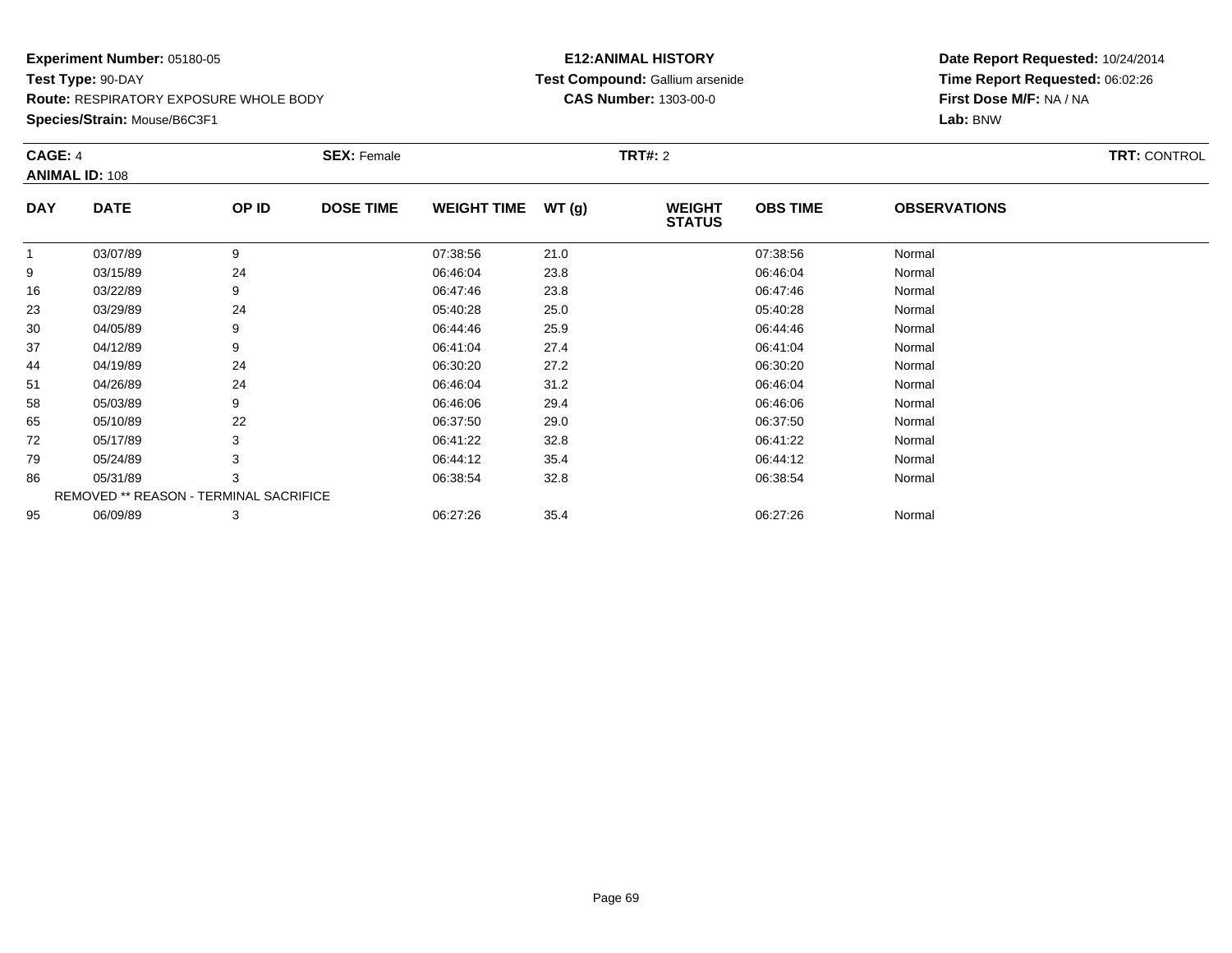#### **Species/Strain:** Mouse/B6C3F1

### **E12:ANIMAL HISTORY Test Compound:** Gallium arsenide**CAS Number:** 1303-00-0

| CAGE: 4        | <b>ANIMAL ID: 109</b>                  |       | <b>SEX: Female</b> |                    |       | <b>TRT#: 2</b>                 |                 |                     | <b>TRT: CONTROL</b> |
|----------------|----------------------------------------|-------|--------------------|--------------------|-------|--------------------------------|-----------------|---------------------|---------------------|
| <b>DAY</b>     | <b>DATE</b>                            | OP ID | <b>DOSE TIME</b>   | <b>WEIGHT TIME</b> | WT(g) | <b>WEIGHT</b><br><b>STATUS</b> | <b>OBS TIME</b> | <b>OBSERVATIONS</b> |                     |
| $\overline{1}$ | 03/07/89                               | 9     |                    | 07:38:56           | 21.0  |                                | 07:38:56        | Normal              |                     |
| 9              | 03/15/89                               | 24    |                    | 06:46:04           | 23.0  |                                | 06:46:04        | Normal              |                     |
| 16             | 03/22/89                               | 9     |                    | 06:47:46           | 25.0  |                                | 06:47:46        | Normal              |                     |
| 23             | 03/29/89                               | 24    |                    | 05:40:28           | 26.0  |                                | 05:40:28        | Normal              |                     |
| 30             | 04/05/89                               | 9     |                    | 06:44:46           | 24.9  |                                | 06:44:46        | Normal              |                     |
| 37             | 04/12/89                               | 9     |                    | 06:41:04           | 26.0  |                                | 06:41:04        | Normal              |                     |
| 44             | 04/19/89                               | 24    |                    | 06:30:20           | 28.1  |                                | 06:30:20        | Normal              |                     |
| 51             | 04/26/89                               | 24    |                    | 06:46:04           | 29.9  |                                | 06:46:04        | Normal              |                     |
| 58             | 05/03/89                               | 9     |                    | 06:46:06           | 30.1  |                                | 06:46:06        | Normal              |                     |
| 65             | 05/10/89                               | 22    |                    | 06:37:50           | 30.4  |                                | 06:37:50        | Normal              |                     |
| 72             | 05/17/89                               | 3     |                    | 06:41:22           | 32.6  |                                | 06:41:22        | Normal              |                     |
| 79             | 05/24/89                               | 3     |                    | 06:44:12           | 35.9  |                                | 06:44:12        | Normal              |                     |
| 86             | 05/31/89                               | 3     |                    | 06:38:54           | 33.9  |                                | 06:38:54        | Normal              |                     |
|                | REMOVED ** REASON - TERMINAL SACRIFICE |       |                    |                    |       |                                |                 |                     |                     |
| 95             | 06/09/89                               | 3     |                    | 06:27:26           | 36.1  |                                | 06:27:26        | Normal              |                     |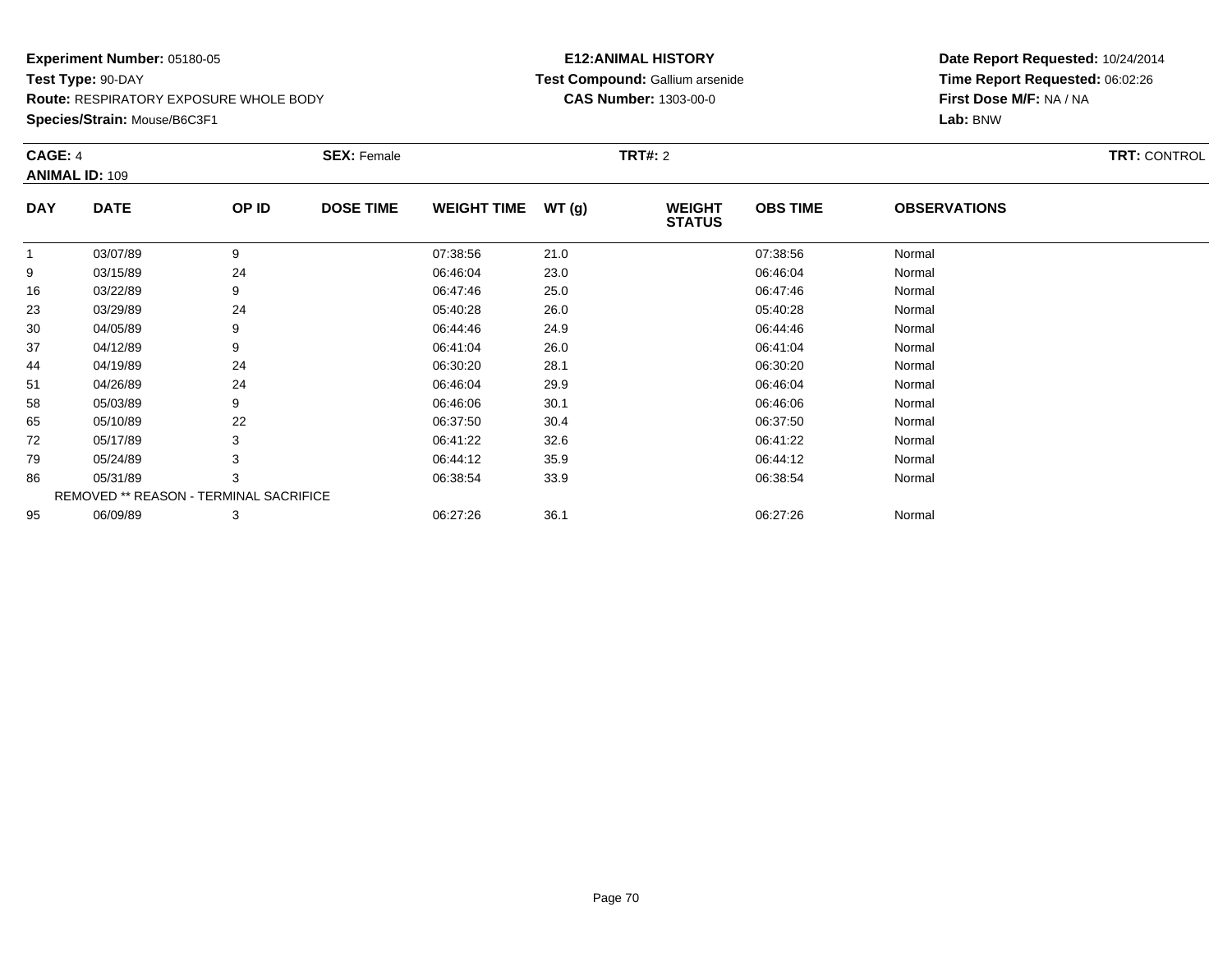### **Species/Strain:** Mouse/B6C3F1

### **E12:ANIMAL HISTORY Test Compound:** Gallium arsenide**CAS Number:** 1303-00-0

| CAGE: 4    | <b>ANIMAL ID: 110</b>                  |       | <b>SEX: Female</b> |                    |       | <b>TRT#:</b> 2                 |                 |                     | <b>TRT: CONTROL</b> |
|------------|----------------------------------------|-------|--------------------|--------------------|-------|--------------------------------|-----------------|---------------------|---------------------|
| <b>DAY</b> | <b>DATE</b>                            | OP ID | <b>DOSE TIME</b>   | <b>WEIGHT TIME</b> | WT(g) | <b>WEIGHT</b><br><b>STATUS</b> | <b>OBS TIME</b> | <b>OBSERVATIONS</b> |                     |
| 1          | 03/07/89                               | 9     |                    | 07:38:56           | 20.0  |                                | 07:38:56        | Normal              |                     |
| 9          | 03/15/89                               | 24    |                    | 06:46:04           | 20.7  |                                | 06:46:04        | Normal              |                     |
| 16         | 03/22/89                               | 9     |                    | 06:47:46           | 21.7  |                                | 06:47:46        | Normal              |                     |
| 23         | 03/29/89                               | 24    |                    | 05:40:28           | 21.9  |                                | 05:40:28        | Normal              |                     |
| 30         | 04/05/89                               | 9     |                    | 06:44:46           | 22.4  |                                | 06:44:46        | Normal              |                     |
| 37         | 04/12/89                               | 9     |                    | 06:41:04           | 23.7  |                                | 06:41:04        | Normal              |                     |
| 44         | 04/19/89                               | 24    |                    | 06:30:20           | 24.4  |                                | 06:30:20        | Normal              |                     |
| 51         | 04/26/89                               | 24    |                    | 06:46:04           | 24.4  |                                | 06:46:04        | Normal              |                     |
| 58         | 05/03/89                               | 9     |                    | 06:46:06           | 24.7  |                                | 06:46:06        | Normal              |                     |
| 65         | 05/10/89                               | 22    |                    | 06:37:50           | 25.6  |                                | 06:37:50        | Normal              |                     |
| 72         | 05/17/89                               | 3     |                    | 06:41:22           | 26.2  |                                | 06:41:22        | Normal              |                     |
| 79         | 05/24/89                               |       |                    | 06:44:12           | 26.1  |                                | 06:44:12        | Normal              |                     |
| 86         | 05/31/89                               | 3     |                    | 06:38:54           | 27.5  |                                | 06:38:54        | Normal              |                     |
|            | REMOVED ** REASON - TERMINAL SACRIFICE |       |                    |                    |       |                                |                 |                     |                     |
| 95         | 06/09/89                               | 3     |                    | 06:27:26           | 28.1  |                                | 06:27:26        | Normal              |                     |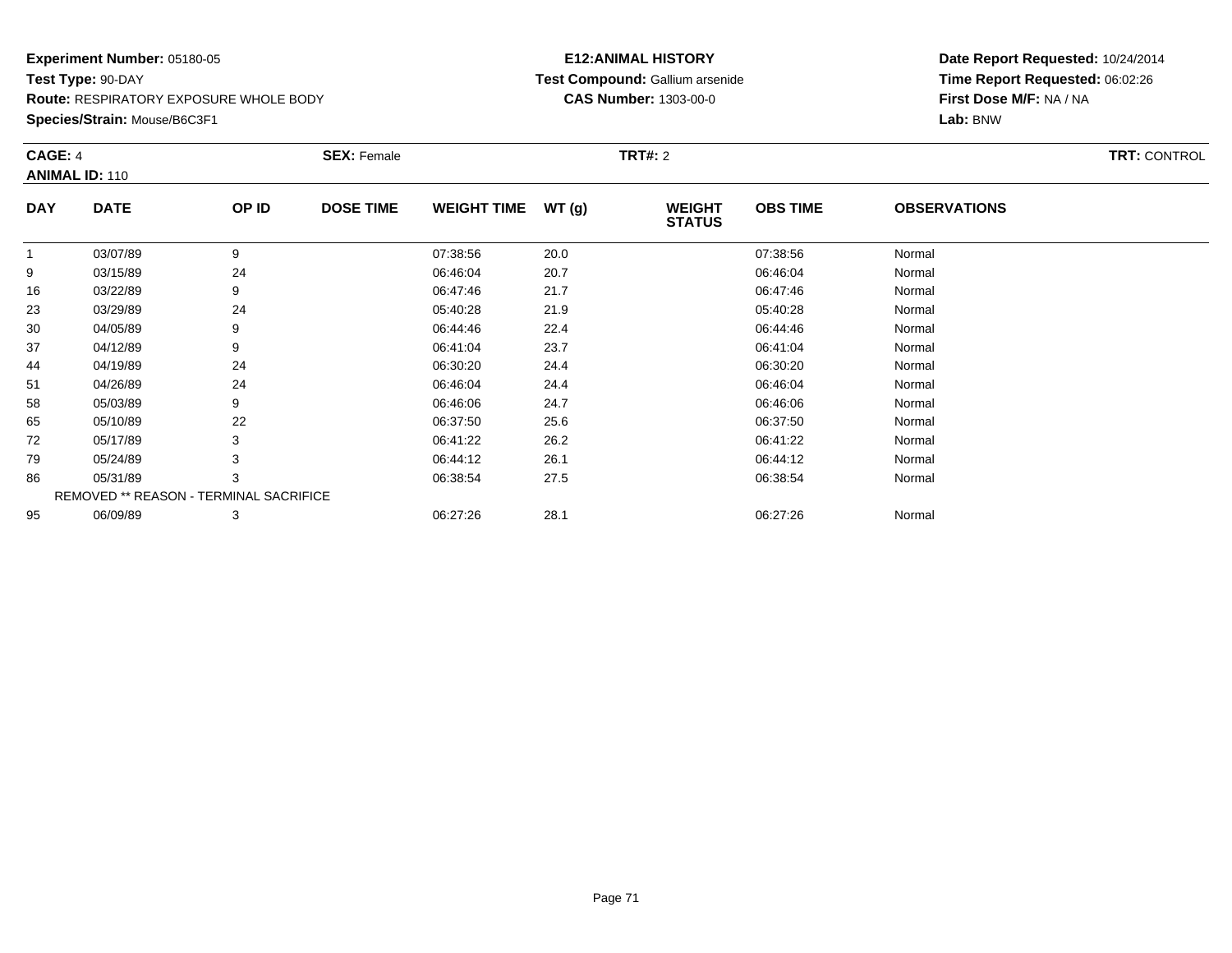#### **Species/Strain:** Mouse/B6C3F1

### **E12:ANIMAL HISTORY Test Compound:** Gallium arsenide**CAS Number:** 1303-00-0

| CAGE: 7    | <b>ANIMAL ID: 301</b>                  |       | <b>SEX: Female</b> |                    |       | <b>TRT#: 4</b>                 |                 |                     | <b>TRT: 0.1</b><br>MG/M3 |
|------------|----------------------------------------|-------|--------------------|--------------------|-------|--------------------------------|-----------------|---------------------|--------------------------|
| <b>DAY</b> | <b>DATE</b>                            | OP ID | <b>DOSE TIME</b>   | <b>WEIGHT TIME</b> | WT(g) | <b>WEIGHT</b><br><b>STATUS</b> | <b>OBS TIME</b> | <b>OBSERVATIONS</b> |                          |
| -1         | 03/07/89                               | 9     |                    | 07:41:20           | 20.4  |                                | 07:41:20        | Normal              |                          |
| 9          | 03/15/89                               | 24    |                    | 07:02:30           | 21.9  |                                | 07:02:30        | Normal              |                          |
| 16         | 03/22/89                               | 9     |                    | 06:58:22           | 23.2  |                                | 06:58:22        | Normal              |                          |
| 23         | 03/29/89                               | 24    |                    | 05:52:32           | 23.3  |                                | 05:52:32        | Normal              |                          |
| 30         | 04/05/89                               | 9     |                    | 06:58:50           | 24.5  |                                | 06:58:50        | Normal              |                          |
| 37         | 04/12/89                               | 9     |                    | 06:50:06           | 24.9  |                                | 06:50:06        | Normal              |                          |
| 44         | 04/19/89                               | 24    |                    | 06:50:36           | 27.9  |                                | 06:50:36        | Normal              |                          |
| 51         | 04/26/89                               | 24    |                    | 06:59:58           | 28.8  |                                | 06:59:58        | Normal              |                          |
| 58         | 05/03/89                               | 9     |                    | 07:02:24           | 28.6  |                                | 07:02:24        | Normal              |                          |
| 65         | 05/10/89                               | 22    |                    | 06:49:58           | 29.7  |                                | 06:49:58        | Normal              |                          |
| 72         | 05/17/89                               | 3     |                    | 06:51:42           | 30.8  |                                | 06:51:42        | Normal              |                          |
| 79         | 05/24/89                               | 3     |                    | 07:08:08           | 31.6  |                                | 07:08:08        | Normal              |                          |
| 86         | 05/31/89                               | 3     |                    | 06:55:56           | 33.2  |                                | 06:55:56        | Normal              |                          |
|            | REMOVED ** REASON - TERMINAL SACRIFICE |       |                    |                    |       |                                |                 |                     |                          |
| 95         | 06/09/89                               | 3     |                    | 06:29:08           | 32.7  |                                | 06:29:08        | Normal              |                          |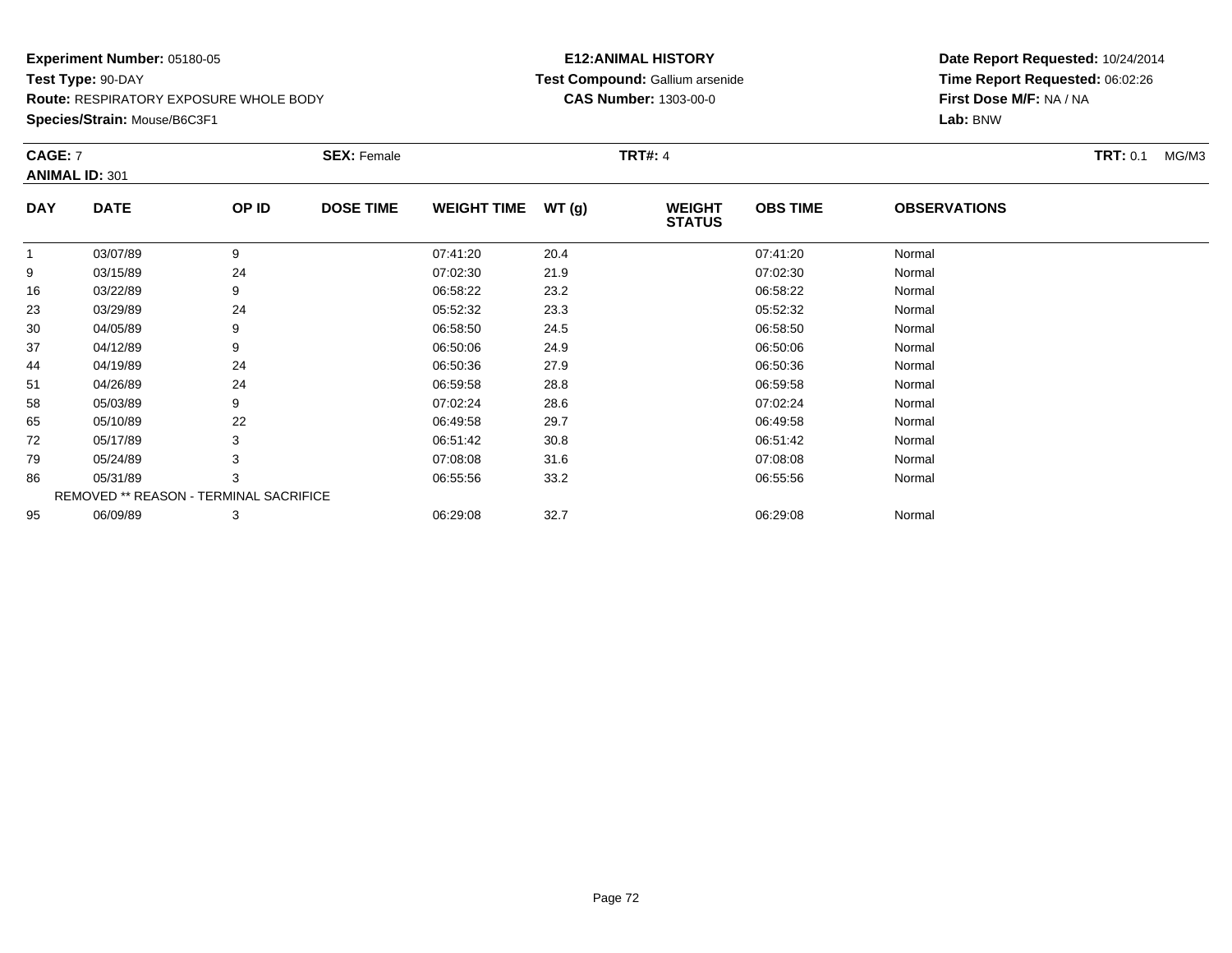**Species/Strain:** Mouse/B6C3F1

#### **E12:ANIMAL HISTORY Test Compound:** Gallium arsenide**CAS Number:** 1303-00-0

| CAGE: 7      |                                        |       | <b>SEX: Female</b> |                    |       | <b>TRT#: 4</b>                 |                 |                     | <b>TRT: 0.1</b><br>MG/M3 |
|--------------|----------------------------------------|-------|--------------------|--------------------|-------|--------------------------------|-----------------|---------------------|--------------------------|
|              | <b>ANIMAL ID: 302</b>                  |       |                    |                    |       |                                |                 |                     |                          |
| <b>DAY</b>   | <b>DATE</b>                            | OP ID | <b>DOSE TIME</b>   | <b>WEIGHT TIME</b> | WT(g) | <b>WEIGHT</b><br><b>STATUS</b> | <b>OBS TIME</b> | <b>OBSERVATIONS</b> |                          |
| $\mathbf{1}$ | 03/07/89                               | 9     |                    | 07:41:20           | 20.8  |                                | 07:41:20        | Normal              |                          |
| 9            | 03/15/89                               | 24    |                    | 07:02:30           | 22.7  |                                | 07:02:30        | Normal              |                          |
| 16           | 03/22/89                               | 9     |                    | 06:58:22           | 23.6  |                                | 06:58:22        | Normal              |                          |
| 23           | 03/29/89                               | 24    |                    | 05:52:32           | 24.4  |                                | 05:52:32        | Normal              |                          |
| 30           | 04/05/89                               | 9     |                    | 06:58:50           | 26.8  |                                | 06:58:50        | Normal              |                          |
| 37           | 04/12/89                               | 9     |                    | 06:50:06           | 27.9  |                                | 06:50:06        | Normal              |                          |
| 44           | 04/19/89                               | 24    |                    | 06:50:36           | 28.6  |                                | 06:50:36        | Normal              |                          |
| 51           | 04/26/89                               | 24    |                    | 06:59:58           | 28.1  |                                | 06:59:58        | Normal              |                          |
| 58           | 05/03/89                               | 9     |                    | 07:02:24           | 31.1  |                                | 07:02:24        | Normal              |                          |
| 65           | 05/10/89                               | 22    |                    | 06:49:58           | 31.9  |                                | 06:49:58        | Normal              |                          |
| 72           | 05/17/89                               |       |                    | 06:51:42           | 32.7  |                                | 06:51:42        | Normal              |                          |
| 79           | 05/24/89                               |       |                    | 07:08:08           | 32.0  |                                | 07:08:08        | Normal              |                          |
| 86           | 05/31/89                               | 3     |                    | 06:55:56           | 31.3  |                                | 06:55:56        | Normal              |                          |
|              | REMOVED ** REASON - TERMINAL SACRIFICE |       |                    |                    |       |                                |                 |                     |                          |
| 95           | 06/09/89                               | 3     |                    | 06:29:08           | 34.4  |                                | 06:29:08        | Normal              |                          |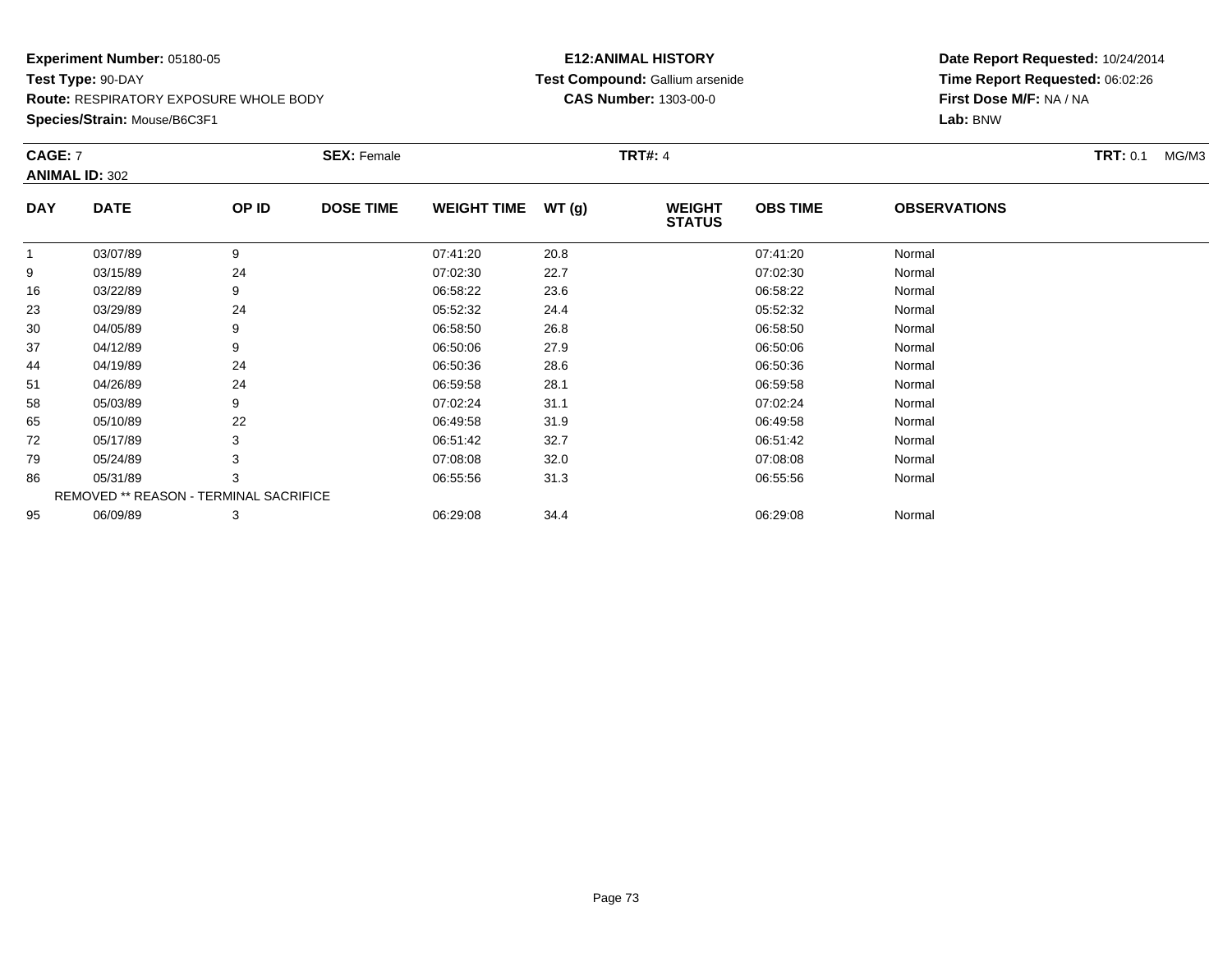#### **Species/Strain:** Mouse/B6C3F1

#### **E12:ANIMAL HISTORY Test Compound:** Gallium arsenide**CAS Number:** 1303-00-0

| <b>CAGE: 7</b> | <b>ANIMAL ID: 303</b>                  |       | <b>SEX: Female</b> |                    |       | <b>TRT#: 4</b>                 |                 |                     | <b>TRT: 0.1</b><br>MG/M3 |
|----------------|----------------------------------------|-------|--------------------|--------------------|-------|--------------------------------|-----------------|---------------------|--------------------------|
| <b>DAY</b>     | <b>DATE</b>                            | OP ID | <b>DOSE TIME</b>   | <b>WEIGHT TIME</b> | WT(g) | <b>WEIGHT</b><br><b>STATUS</b> | <b>OBS TIME</b> | <b>OBSERVATIONS</b> |                          |
| -1             | 03/07/89                               | 9     |                    | 07:41:20           | 19.9  |                                | 07:41:20        | Normal              |                          |
| 9              | 03/15/89                               | 24    |                    | 07:02:30           | 22.0  |                                | 07:02:30        | Normal              |                          |
| 16             | 03/22/89                               | 9     |                    | 06:58:22           | 23.7  |                                | 06:58:22        | Normal              |                          |
| 23             | 03/29/89                               | 24    |                    | 05:52:32           | 25.3  |                                | 05:52:32        | Normal              |                          |
| 30             | 04/05/89                               | 9     |                    | 06:58:50           | 25.9  |                                | 06:58:50        | Normal              |                          |
| 37             | 04/12/89                               | 9     |                    | 06:50:06           | 27.1  |                                | 06:50:06        | Normal              |                          |
| 44             | 04/19/89                               | 24    |                    | 06:50:36           | 28.7  |                                | 06:50:36        | Normal              |                          |
| 51             | 04/26/89                               | 24    |                    | 06:59:58           | 28.8  |                                | 06:59:58        | Normal              |                          |
| 58             | 05/03/89                               | 9     |                    | 07:02:24           | 29.8  |                                | 07:02:24        | Normal              |                          |
| 65             | 05/10/89                               | 22    |                    | 06:49:58           | 29.2  |                                | 06:49:58        | Normal              |                          |
| 72             | 05/17/89                               | 3     |                    | 06:51:42           | 32.2  |                                | 06:51:42        | Normal              |                          |
| 79             | 05/24/89                               | 3     |                    | 07:08:08           | 33.9  |                                | 07:08:08        | Normal              |                          |
| 86             | 05/31/89                               | 3     |                    | 06:55:56           | 35.4  |                                | 06:55:56        | Normal              |                          |
|                | REMOVED ** REASON - TERMINAL SACRIFICE |       |                    |                    |       |                                |                 |                     |                          |
| 95             | 06/09/89                               | 3     |                    | 06:29:08           | 37.1  |                                | 06:29:08        | Normal              |                          |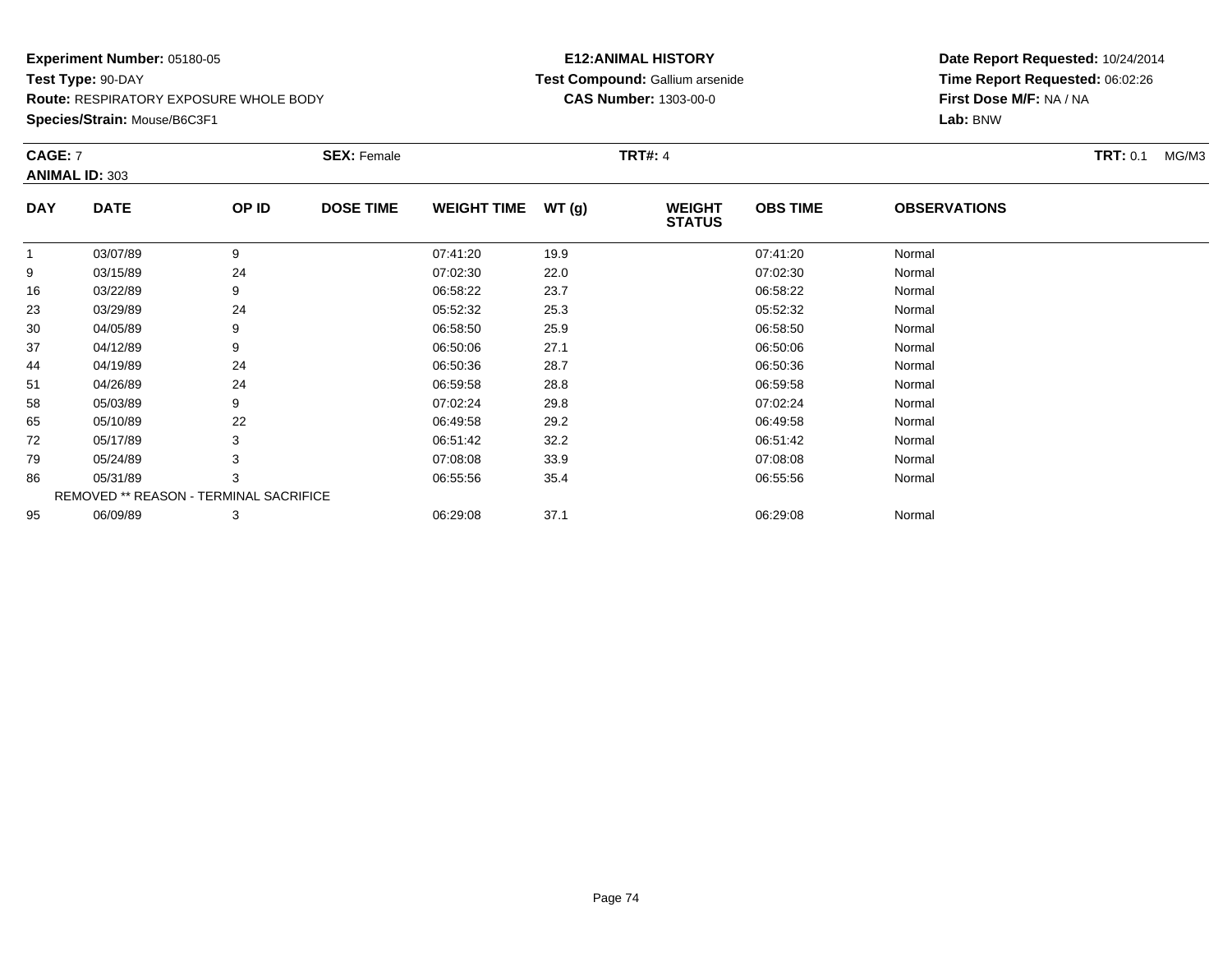#### **Species/Strain:** Mouse/B6C3F1

#### **E12:ANIMAL HISTORY Test Compound:** Gallium arsenide**CAS Number:** 1303-00-0

| <b>CAGE: 7</b> | <b>ANIMAL ID: 304</b>                  |       | <b>SEX: Female</b> |                    |       | <b>TRT#: 4</b>                 |                 |                     | <b>TRT: 0.1</b><br>MG/M3 |
|----------------|----------------------------------------|-------|--------------------|--------------------|-------|--------------------------------|-----------------|---------------------|--------------------------|
| <b>DAY</b>     | <b>DATE</b>                            | OP ID | <b>DOSE TIME</b>   | <b>WEIGHT TIME</b> | WT(g) | <b>WEIGHT</b><br><b>STATUS</b> | <b>OBS TIME</b> | <b>OBSERVATIONS</b> |                          |
| -1             | 03/07/89                               | 9     |                    | 07:41:20           | 20.6  |                                | 07:41:20        | Normal              |                          |
| 9              | 03/15/89                               | 24    |                    | 07:02:30           | 21.7  |                                | 07:02:30        | Normal              |                          |
| 16             | 03/22/89                               | 9     |                    | 06:58:22           | 23.1  |                                | 06:58:22        | Normal              |                          |
| 23             | 03/29/89                               | 24    |                    | 05:52:32           | 24.1  |                                | 05:52:32        | Normal              |                          |
| 30             | 04/05/89                               | 9     |                    | 06:58:50           | 24.5  |                                | 06:58:50        | Normal              |                          |
| 37             | 04/12/89                               | 9     |                    | 06:50:06           | 25.6  |                                | 06:50:06        | Normal              |                          |
| 44             | 04/19/89                               | 24    |                    | 06:50:36           | 26.9  |                                | 06:50:36        | Normal              |                          |
| 51             | 04/26/89                               | 24    |                    | 06:59:58           | 26.7  |                                | 06:59:58        | Normal              |                          |
| 58             | 05/03/89                               | 9     |                    | 07:02:24           | 27.9  |                                | 07:02:24        | Normal              |                          |
| 65             | 05/10/89                               | 22    |                    | 06:49:58           | 28.5  |                                | 06:49:58        | Normal              |                          |
| 72             | 05/17/89                               | 3     |                    | 06:51:42           | 29.0  |                                | 06:51:42        | Normal              |                          |
| 79             | 05/24/89                               | 3     |                    | 07:08:08           | 30.3  |                                | 07:08:08        | Normal              |                          |
| 86             | 05/31/89                               | 3     |                    | 06:55:56           | 30.4  |                                | 06:55:56        | Normal              |                          |
|                | REMOVED ** REASON - TERMINAL SACRIFICE |       |                    |                    |       |                                |                 |                     |                          |
| 95             | 06/09/89                               | 3     |                    | 06:29:08           | 32.4  |                                | 06:29:08        | Normal              |                          |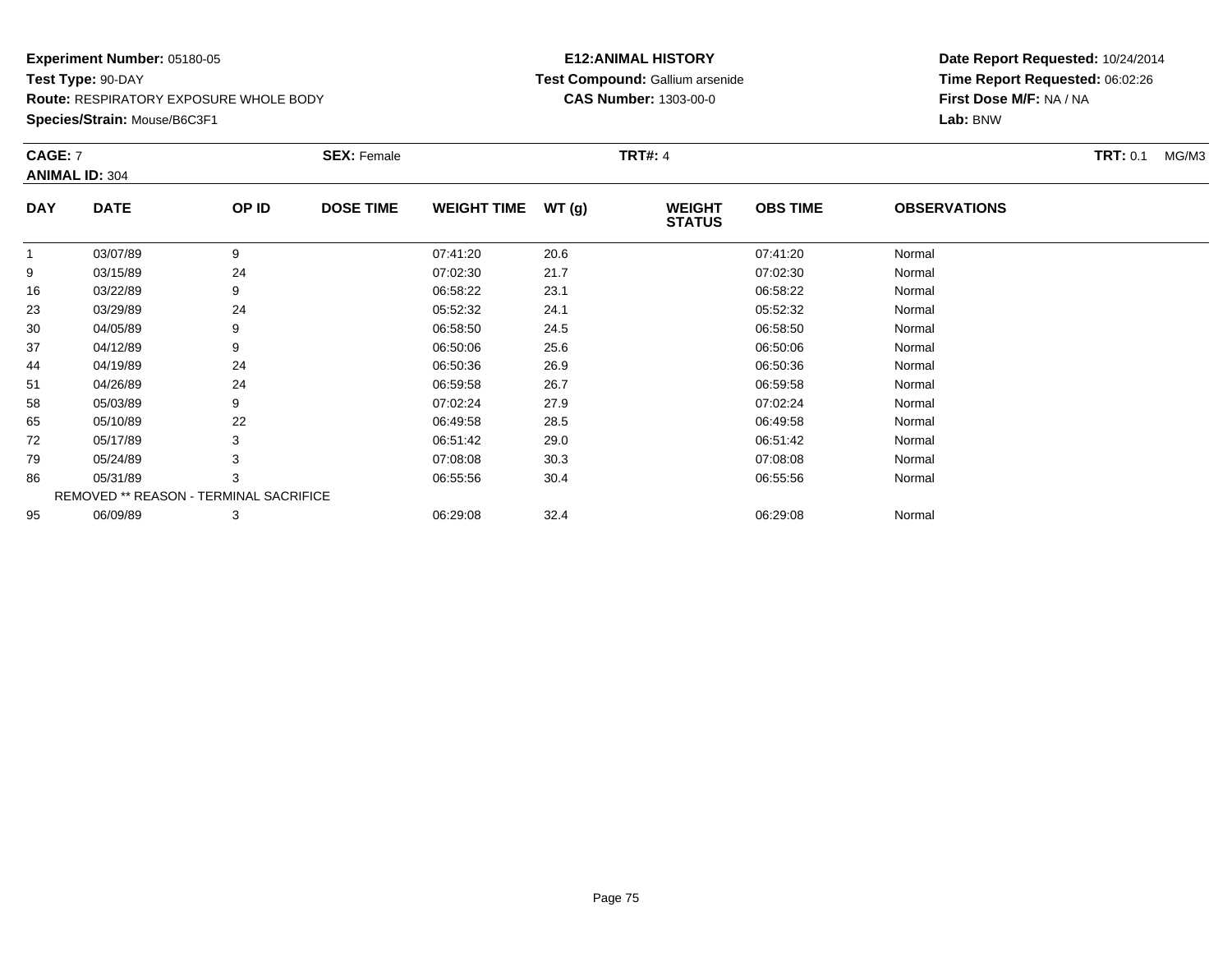#### **Species/Strain:** Mouse/B6C3F1

#### **E12:ANIMAL HISTORY Test Compound:** Gallium arsenide**CAS Number:** 1303-00-0

| CAGE: 7      | <b>ANIMAL ID: 305</b>                  |       | <b>SEX: Female</b> |                    |       | <b>TRT#: 4</b>                 |                 |                     | <b>TRT: 0.1</b><br>MG/M3 |
|--------------|----------------------------------------|-------|--------------------|--------------------|-------|--------------------------------|-----------------|---------------------|--------------------------|
| <b>DAY</b>   | <b>DATE</b>                            | OP ID | <b>DOSE TIME</b>   | <b>WEIGHT TIME</b> | WT(g) | <b>WEIGHT</b><br><b>STATUS</b> | <b>OBS TIME</b> | <b>OBSERVATIONS</b> |                          |
| $\mathbf{1}$ | 03/07/89                               | 9     |                    | 07:41:20           | 20.2  |                                | 07:41:20        | Normal              |                          |
| 9            | 03/15/89                               | 24    |                    | 07:02:30           | 21.6  |                                | 07:02:30        | Normal              |                          |
| 16           | 03/22/89                               | 9     |                    | 06:58:22           | 21.9  |                                | 06:58:22        | Normal              |                          |
| 23           | 03/29/89                               | 24    |                    | 05:52:32           | 22.4  |                                | 05:52:32        | Normal              |                          |
| 30           | 04/05/89                               | 9     |                    | 06:58:50           | 22.8  |                                | 06:58:50        | Normal              |                          |
| 37           | 04/12/89                               | 9     |                    | 06:50:06           | 25.0  |                                | 06:50:06        | Normal              |                          |
| 44           | 04/19/89                               | 24    |                    | 06:50:36           | 26.0  |                                | 06:50:36        | Normal              |                          |
| 51           | 04/26/89                               | 24    |                    | 06:59:58           | 27.2  |                                | 06:59:58        | Normal              |                          |
| 58           | 05/03/89                               | 9     |                    | 07:02:24           | 27.1  |                                | 07:02:24        | Normal              |                          |
| 65           | 05/10/89                               | 22    |                    | 06:49:58           | 28.6  |                                | 06:49:58        | Normal              |                          |
| 72           | 05/17/89                               | 3     |                    | 06:51:42           | 30.0  |                                | 06:51:42        | Normal              |                          |
| 79           | 05/24/89                               | 3     |                    | 07:08:08           | 31.1  |                                | 07:08:08        | Normal              |                          |
| 86           | 05/31/89                               | 3     |                    | 06:55:56           | 31.1  |                                | 06:55:56        | Normal              |                          |
|              | REMOVED ** REASON - TERMINAL SACRIFICE |       |                    |                    |       |                                |                 |                     |                          |
| 95           | 06/09/89                               | 3     |                    | 06:29:08           | 31.4  |                                | 06:29:08        | Normal              |                          |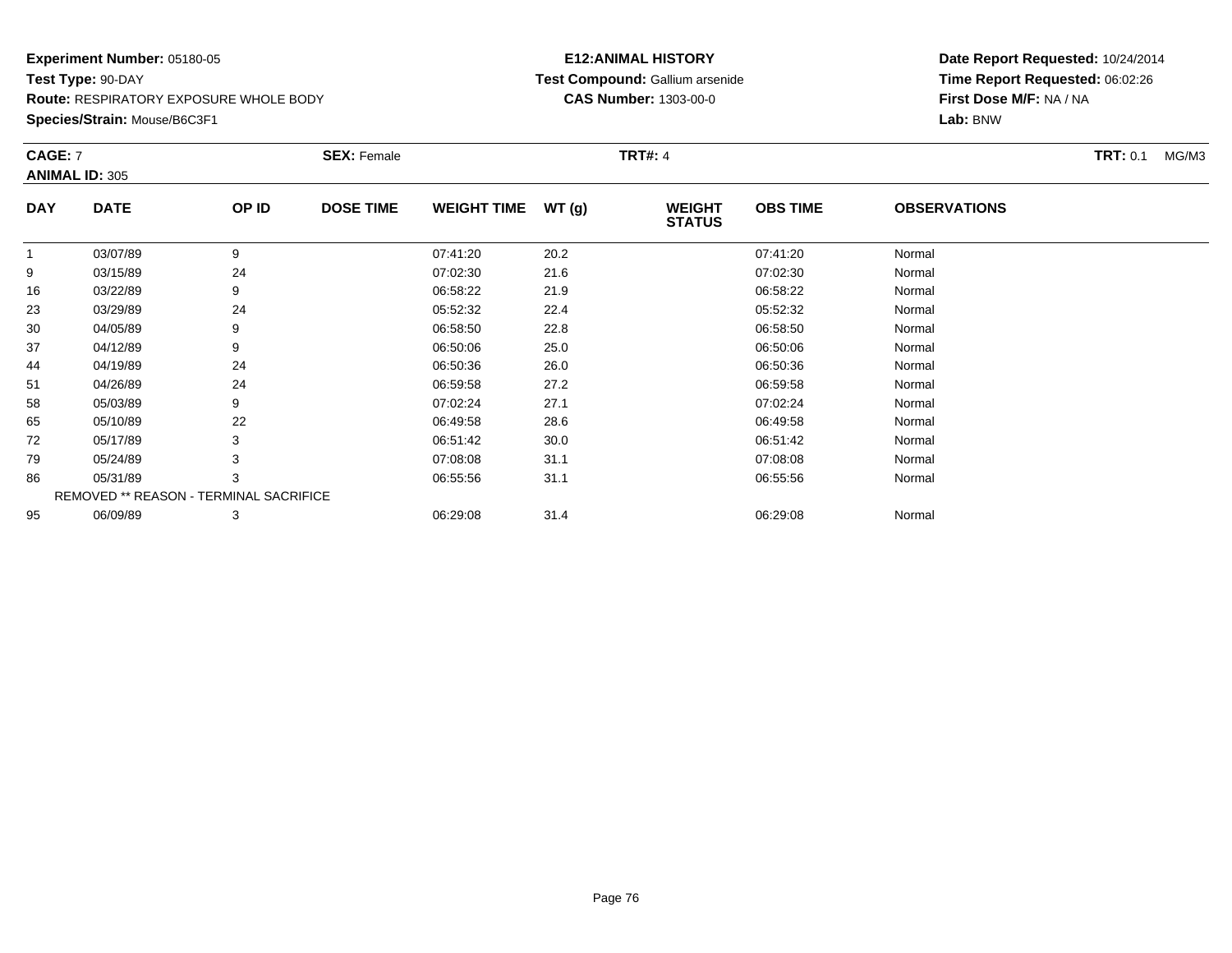#### **Species/Strain:** Mouse/B6C3F1

#### **E12:ANIMAL HISTORY Test Compound:** Gallium arsenide**CAS Number:** 1303-00-0

| CAGE: 8      | <b>ANIMAL ID: 306</b>                  |       | <b>SEX: Female</b> |                    |       | <b>TRT#: 4</b>                 |                 |                     | <b>TRT:</b> 0.1<br>MG/M3 |
|--------------|----------------------------------------|-------|--------------------|--------------------|-------|--------------------------------|-----------------|---------------------|--------------------------|
| <b>DAY</b>   | <b>DATE</b>                            | OP ID | <b>DOSE TIME</b>   | <b>WEIGHT TIME</b> | WT(g) | <b>WEIGHT</b><br><b>STATUS</b> | <b>OBS TIME</b> | <b>OBSERVATIONS</b> |                          |
| $\mathbf{1}$ | 03/07/89                               | 9     |                    | 07:42:50           | 21.0  |                                | 07:42:50        | Normal              |                          |
| 9            | 03/15/89                               | 24    |                    | 07:03:38           | 22.9  |                                | 07:03:38        | Normal              |                          |
| 16           | 03/22/89                               | 9     |                    | 07:00:00           | 23.3  |                                | 07:00:00        | Normal              |                          |
| 23           | 03/29/89                               | 24    |                    | 05:54:46           | 24.9  |                                | 05:54:46        | Normal              |                          |
| 30           | 04/05/89                               | 9     |                    | 07:00:40           | 25.1  |                                | 07:00:40        | Normal              |                          |
| 37           | 04/12/89                               | 9     |                    | 06:52:02           | 25.7  |                                | 06:52:02        | Normal              |                          |
| 44           | 04/19/89                               | 24    |                    | 06:51:48           | 26.1  |                                | 06:51:48        | Normal              |                          |
| 51           | 04/26/89                               | 24    |                    | 07:01:42           | 28.1  |                                | 07:01:42        | Normal              |                          |
| 58           | 05/03/89                               | 9     |                    | 07:04:30           | 27.5  |                                | 07:04:30        | Normal              |                          |
| 65           | 05/10/89                               | 22    |                    | 06:51:36           | 28.0  |                                | 06:51:36        | Normal              |                          |
| 72           | 05/17/89                               | 3     |                    | 06:52:56           | 27.7  |                                | 06:52:56        | Normal              |                          |
| 79           | 05/24/89                               | 3     |                    | 07:09:24           | 30.8  |                                | 07:09:24        | Normal              |                          |
| 86           | 05/31/89                               | 3     |                    | 06:57:20           | 31.1  |                                | 06:57:20        | Normal              |                          |
|              | REMOVED ** REASON - TERMINAL SACRIFICE |       |                    |                    |       |                                |                 |                     |                          |
| 95           | 06/09/89                               | 3     |                    | 06:32:38           | 30.9  |                                | 06:32:38        | Normal              |                          |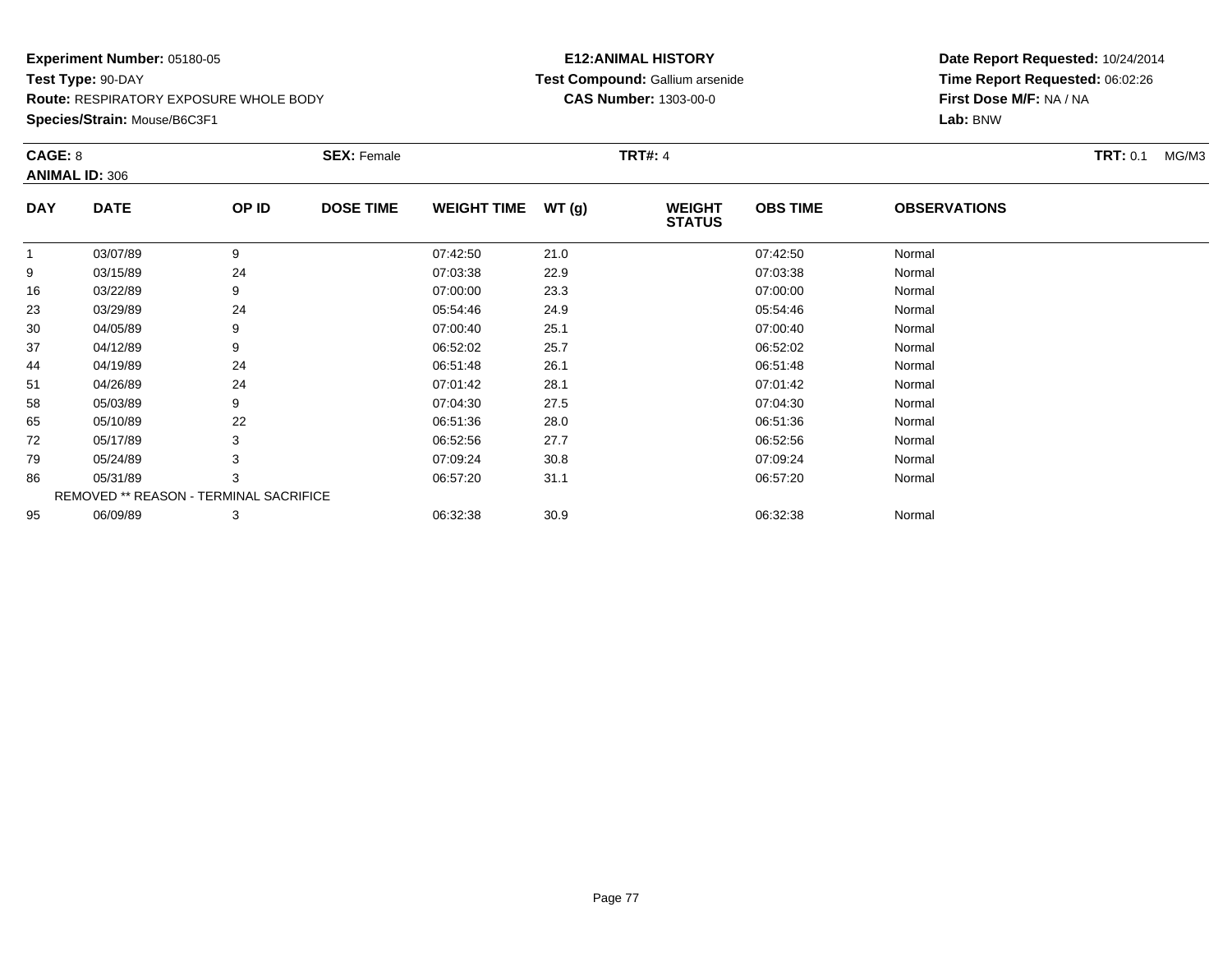#### **E12:ANIMAL HISTORY Test Compound:** Gallium arsenide**CAS Number:** 1303-00-0

| CAGE: 8      |                                        |       | <b>SEX: Female</b> |                    |       | <b>TRT#: 4</b>                 |                 |                     | <b>TRT:</b> 0.1<br>MG/M3 |
|--------------|----------------------------------------|-------|--------------------|--------------------|-------|--------------------------------|-----------------|---------------------|--------------------------|
|              | <b>ANIMAL ID: 307</b>                  |       |                    |                    |       |                                |                 |                     |                          |
| <b>DAY</b>   | <b>DATE</b>                            | OP ID | <b>DOSE TIME</b>   | <b>WEIGHT TIME</b> | WT(g) | <b>WEIGHT</b><br><b>STATUS</b> | <b>OBS TIME</b> | <b>OBSERVATIONS</b> |                          |
| $\mathbf{1}$ | 03/07/89                               | 9     |                    | 07:42:50           | 21.3  |                                | 07:42:50        | Normal              |                          |
| 9            | 03/15/89                               | 24    |                    | 07:03:38           | 23.6  |                                | 07:03:38        | Normal              |                          |
| 16           | 03/22/89                               | 9     |                    | 07:00:00           | 24.1  |                                | 07:00:00        | Normal              |                          |
| 23           | 03/29/89                               | 24    |                    | 05:54:46           | 25.6  |                                | 05:54:46        | Normal              |                          |
| 30           | 04/05/89                               | 9     |                    | 07:00:40           | 25.7  |                                | 07:00:40        | Normal              |                          |
| 37           | 04/12/89                               | 9     |                    | 06:52:02           | 26.1  |                                | 06:52:02        | Normal              |                          |
| 44           | 04/19/89                               | 24    |                    | 06:51:48           | 27.1  |                                | 06:51:48        | Normal              |                          |
| 51           | 04/26/89                               | 24    |                    | 07:01:42           | 28.7  |                                | 07:01:42        | Normal              |                          |
| 58           | 05/03/89                               | 9     |                    | 07:04:30           | 30.0  |                                | 07:04:30        | Normal              |                          |
| 65           | 05/10/89                               | 22    |                    | 06:51:36           | 30.0  |                                | 06:51:36        | Normal              |                          |
| 72           | 05/17/89                               |       |                    | 06:52:56           | 31.4  |                                | 06:52:56        | Normal              |                          |
| 79           | 05/24/89                               |       |                    | 07:09:24           | 33.4  |                                | 07:09:24        | Normal              |                          |
| 86           | 05/31/89                               | 3     |                    | 06:57:20           | 34.8  |                                | 06:57:20        | Normal              |                          |
|              | REMOVED ** REASON - TERMINAL SACRIFICE |       |                    |                    |       |                                |                 |                     |                          |
| 95           | 06/09/89                               | 3     |                    | 06:32:38           | 34.0  |                                | 06:32:38        | Normal              |                          |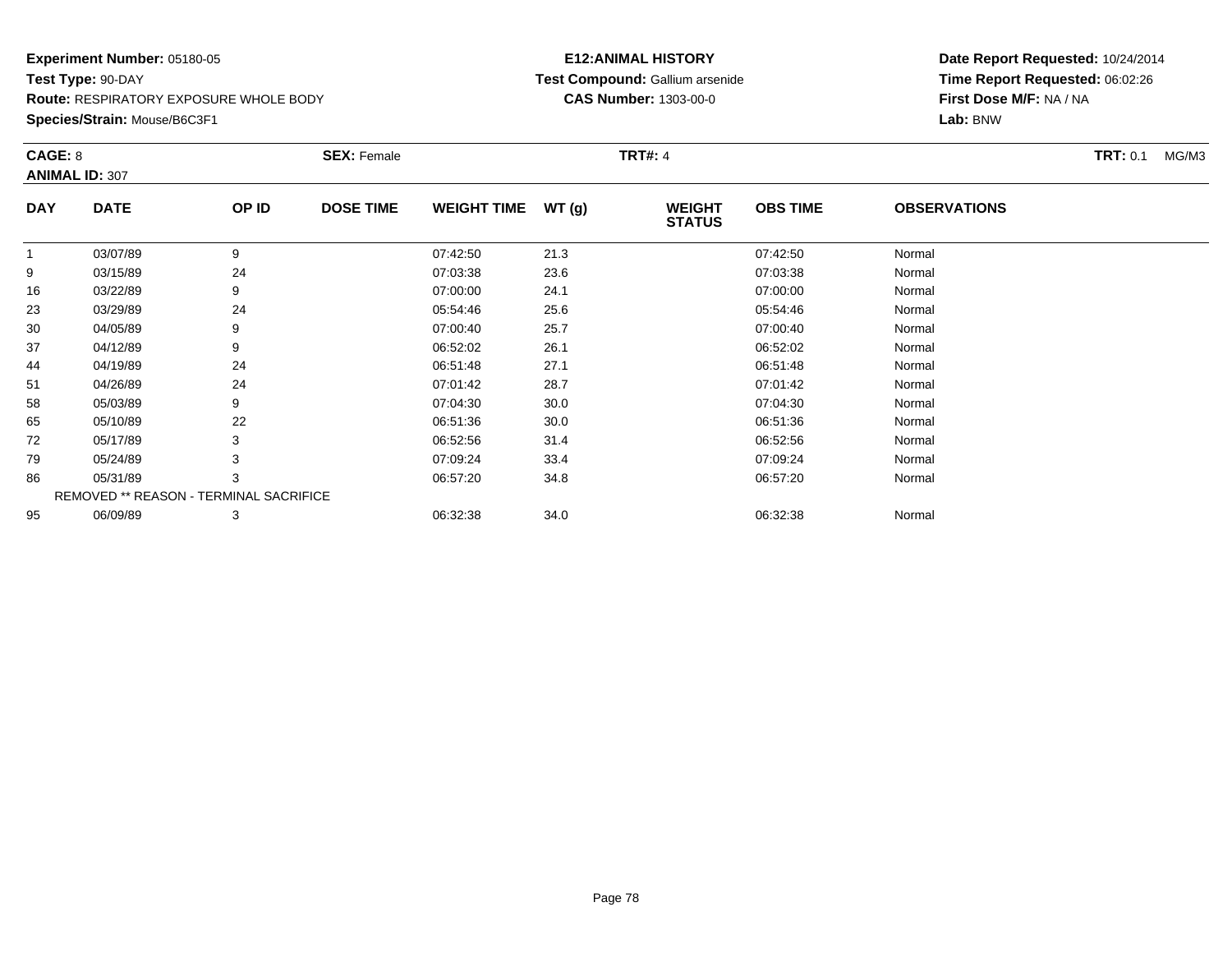#### **E12:ANIMAL HISTORY Test Compound:** Gallium arsenide**CAS Number:** 1303-00-0

| CAGE: 8      |                                        |       | <b>SEX: Female</b> |                    |       | <b>TRT#: 4</b>                 |                 |                     | <b>TRT: 0.1</b><br>MG/M3 |  |
|--------------|----------------------------------------|-------|--------------------|--------------------|-------|--------------------------------|-----------------|---------------------|--------------------------|--|
|              | <b>ANIMAL ID: 308</b>                  |       |                    |                    |       |                                |                 |                     |                          |  |
| <b>DAY</b>   | <b>DATE</b>                            | OP ID | <b>DOSE TIME</b>   | <b>WEIGHT TIME</b> | WT(g) | <b>WEIGHT</b><br><b>STATUS</b> | <b>OBS TIME</b> | <b>OBSERVATIONS</b> |                          |  |
| $\mathbf{1}$ | 03/07/89                               | 9     |                    | 07:42:50           | 20.9  |                                | 07:42:50        | Normal              |                          |  |
| 9            | 03/15/89                               | 24    |                    | 07:03:38           | 21.7  |                                | 07:03:38        | Normal              |                          |  |
| 16           | 03/22/89                               | 9     |                    | 07:00:00           | 22.8  |                                | 07:00:00        | Normal              |                          |  |
| 23           | 03/29/89                               | 24    |                    | 05:54:46           | 24.4  |                                | 05:54:46        | Normal              |                          |  |
| 30           | 04/05/89                               | 9     |                    | 07:00:40           | 24.7  |                                | 07:00:40        | Normal              |                          |  |
| 37           | 04/12/89                               | 9     |                    | 06:52:02           | 25.3  |                                | 06:52:02        | Normal              |                          |  |
| 44           | 04/19/89                               | 24    |                    | 06:51:48           | 25.2  |                                | 06:51:48        | Normal              |                          |  |
| 51           | 04/26/89                               | 24    |                    | 07:01:42           | 27.4  |                                | 07:01:42        | Normal              |                          |  |
| 58           | 05/03/89                               | 9     |                    | 07:04:30           | 28.3  |                                | 07:04:30        | Normal              |                          |  |
| 65           | 05/10/89                               | 22    |                    | 06:51:36           | 27.1  |                                | 06:51:36        | Normal              |                          |  |
| 72           | 05/17/89                               |       |                    | 06:52:56           | 28.0  |                                | 06:52:56        | Normal              |                          |  |
| 79           | 05/24/89                               |       |                    | 07:09:24           | 30.8  |                                | 07:09:24        | Normal              |                          |  |
| 86           | 05/31/89                               | 3     |                    | 06:57:20           | 31.1  |                                | 06:57:20        | Normal              |                          |  |
|              | REMOVED ** REASON - TERMINAL SACRIFICE |       |                    |                    |       |                                |                 |                     |                          |  |
| 95           | 06/09/89                               | 3     |                    | 06:32:38           | 32.8  |                                | 06:32:38        | Normal              |                          |  |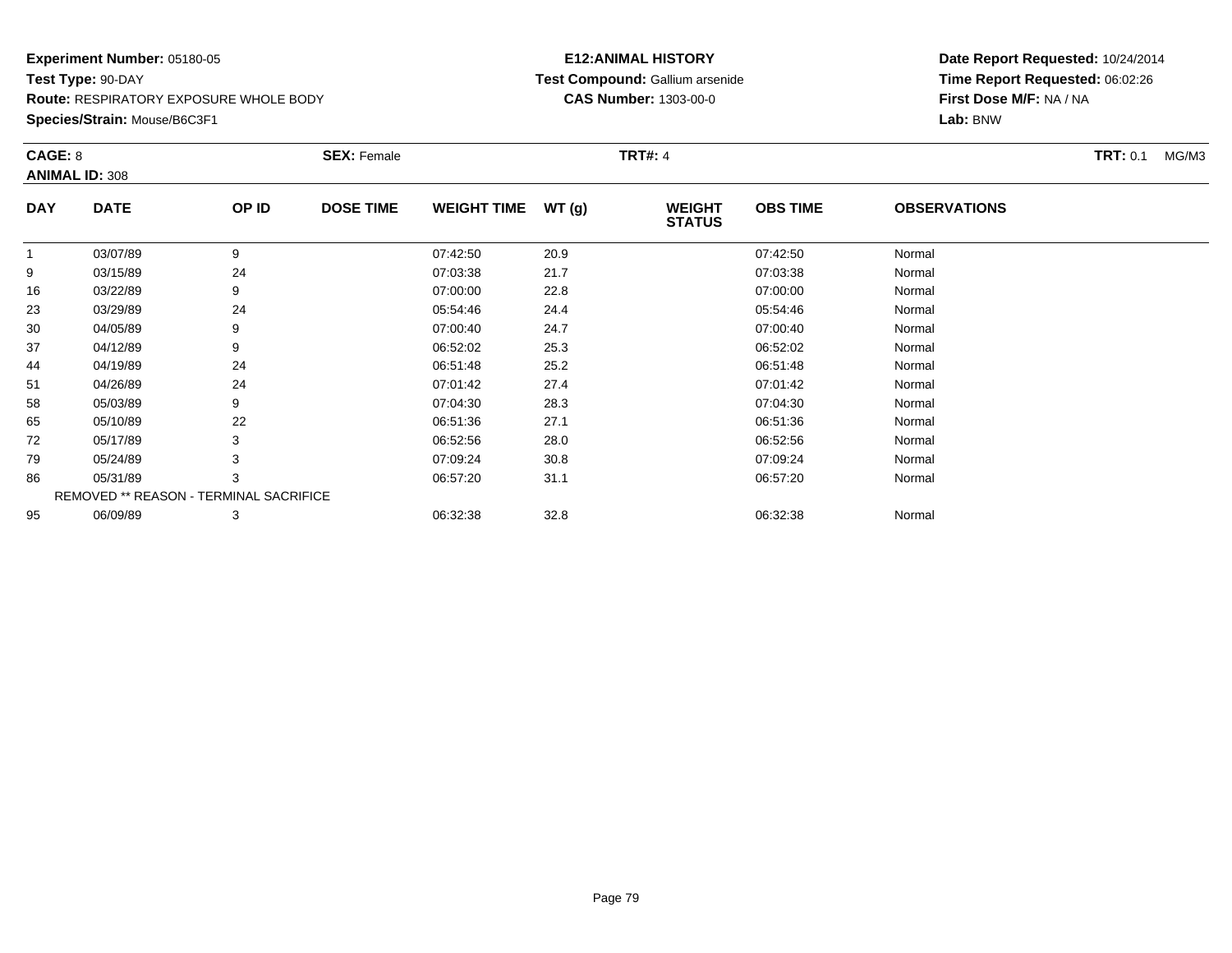#### **E12:ANIMAL HISTORY Test Compound:** Gallium arsenide**CAS Number:** 1303-00-0

|              | CAGE: 8<br><b>ANIMAL ID: 309</b>       |       | <b>SEX: Female</b> |                    |       | <b>TRT#: 4</b>                 | <b>TRT: 0.1</b><br>MG/M3 |                     |  |
|--------------|----------------------------------------|-------|--------------------|--------------------|-------|--------------------------------|--------------------------|---------------------|--|
| <b>DAY</b>   | <b>DATE</b>                            | OP ID | <b>DOSE TIME</b>   | <b>WEIGHT TIME</b> | WT(g) | <b>WEIGHT</b><br><b>STATUS</b> | <b>OBS TIME</b>          | <b>OBSERVATIONS</b> |  |
| $\mathbf{1}$ | 03/07/89                               | 9     |                    | 07:42:50           | 19.6  |                                | 07:42:50                 | Normal              |  |
| 9            | 03/15/89                               | 24    |                    | 07:03:38           | 21.1  |                                | 07:03:38                 | Normal              |  |
| 16           | 03/22/89                               | 9     |                    | 07:00:00           | 23.1  |                                | 07:00:00                 | Normal              |  |
| 23           | 03/29/89                               | 24    |                    | 05:54:46           | 24.0  |                                | 05:54:46                 | Normal              |  |
| 30           | 04/05/89                               | 9     |                    | 07:00:40           | 24.1  |                                | 07:00:40                 | Normal              |  |
| 37           | 04/12/89                               | 9     |                    | 06:52:02           | 24.1  |                                | 06:52:02                 | Normal              |  |
| 44           | 04/19/89                               | 24    |                    | 06:51:48           | 27.2  |                                | 06:51:48                 | Normal              |  |
| 51           | 04/26/89                               | 24    |                    | 07:01:42           | 27.5  |                                | 07:01:42                 | Normal              |  |
| 58           | 05/03/89                               | 9     |                    | 07:04:30           | 28.2  |                                | 07:04:30                 | Normal              |  |
| 65           | 05/10/89                               | 22    |                    | 06:51:36           | 28.2  |                                | 06:51:36                 | Normal              |  |
| 72           | 05/17/89                               | 3     |                    | 06:52:56           | 28.7  |                                | 06:52:56                 | Normal              |  |
| 79           | 05/24/89                               | 3     |                    | 07:09:24           | 30.1  |                                | 07:09:24                 | Normal              |  |
| 86           | 05/31/89                               | 3     |                    | 06:57:20           | 32.1  |                                | 06:57:20                 | Normal              |  |
|              | REMOVED ** REASON - TERMINAL SACRIFICE |       |                    |                    |       |                                |                          |                     |  |
| 95           | 06/09/89                               | 3     |                    | 06:32:38           | 32.0  |                                | 06:32:38                 | Normal              |  |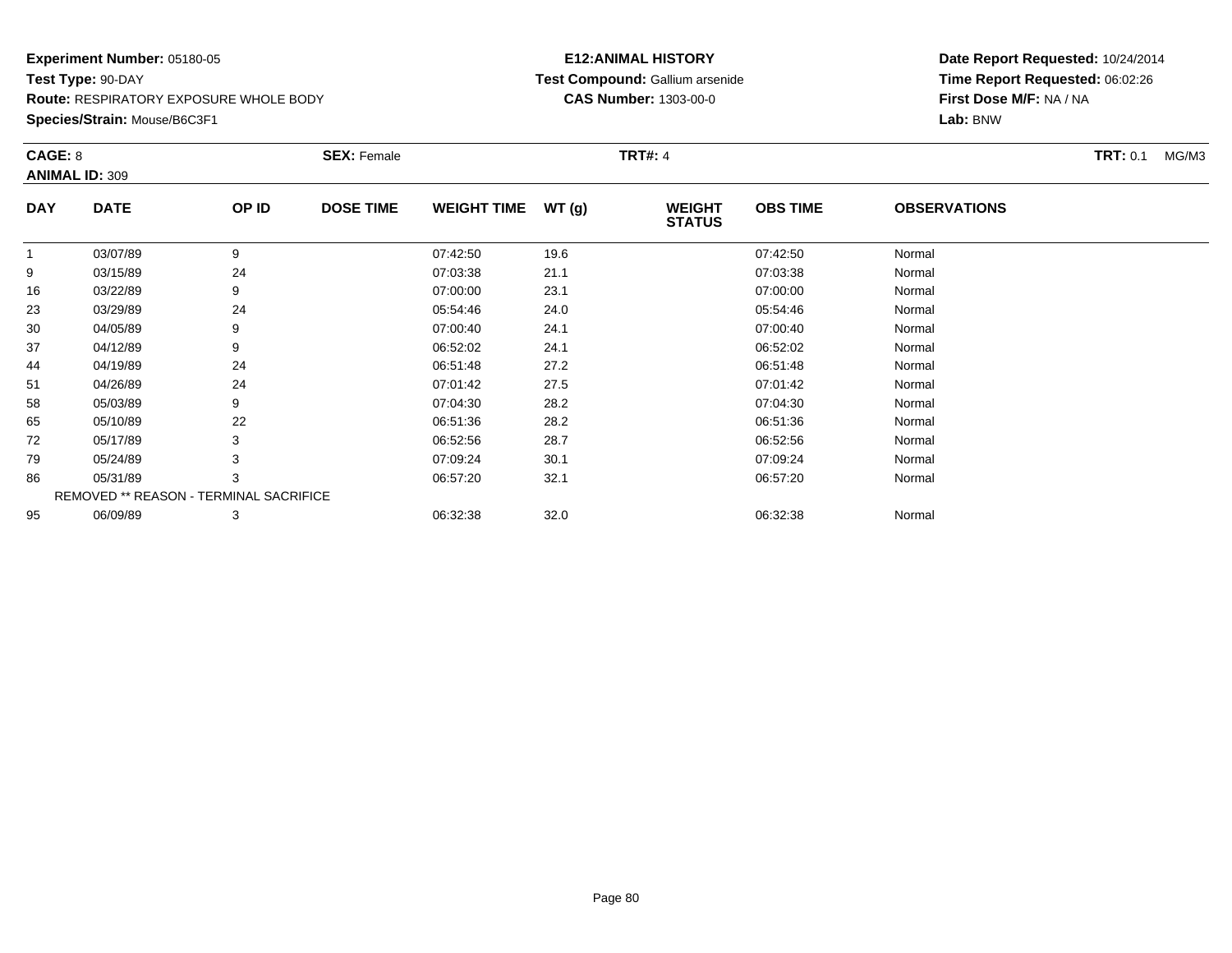#### **E12:ANIMAL HISTORY Test Compound:** Gallium arsenide**CAS Number:** 1303-00-0

| CAGE: 8      | <b>ANIMAL ID: 310</b>                  |       | <b>SEX: Female</b> |                    |       | <b>TRT#: 4</b>                 |                 |                     | <b>TRT: 0.1</b><br>MG/M3 |
|--------------|----------------------------------------|-------|--------------------|--------------------|-------|--------------------------------|-----------------|---------------------|--------------------------|
| <b>DAY</b>   | <b>DATE</b>                            | OP ID | <b>DOSE TIME</b>   | <b>WEIGHT TIME</b> | WT(g) | <b>WEIGHT</b><br><b>STATUS</b> | <b>OBS TIME</b> | <b>OBSERVATIONS</b> |                          |
| $\mathbf{1}$ | 03/07/89                               | 9     |                    | 07:42:50           | 21.7  |                                | 07:42:50        | Normal              |                          |
| 9            | 03/15/89                               | 24    |                    | 07:03:38           | 23.6  |                                | 07:03:38        | Normal              |                          |
| 16           | 03/22/89                               | 9     |                    | 07:00:00           | 24.4  |                                | 07:00:00        | Normal              |                          |
| 23           | 03/29/89                               | 24    |                    | 05:54:46           | 25.0  |                                | 05:54:46        | Normal              |                          |
| 30           | 04/05/89                               | 9     |                    | 07:00:40           | 25.3  |                                | 07:00:40        | Normal              |                          |
| 37           | 04/12/89                               | 9     |                    | 06:52:02           | 27.0  |                                | 06:52:02        | Normal              |                          |
| 44           | 04/19/89                               | 24    |                    | 06:51:48           | 27.4  |                                | 06:51:48        | Normal              |                          |
| 51           | 04/26/89                               | 24    |                    | 07:01:42           | 27.8  |                                | 07:01:42        | Normal              |                          |
| 58           | 05/03/89                               | 9     |                    | 07:04:30           | 28.5  |                                | 07:04:30        | Normal              |                          |
| 65           | 05/10/89                               | 22    |                    | 06:51:36           | 29.0  |                                | 06:51:36        | Normal              |                          |
| 72           | 05/17/89                               | 3     |                    | 06:52:56           | 30.5  |                                | 06:52:56        | Normal              |                          |
| 79           | 05/24/89                               |       |                    | 07:09:24           | 32.2  |                                | 07:09:24        | Normal              |                          |
| 86           | 05/31/89                               | 3     |                    | 06:57:20           | 35.4  |                                | 06:57:20        | Normal              |                          |
|              | REMOVED ** REASON - TERMINAL SACRIFICE |       |                    |                    |       |                                |                 |                     |                          |
| 95           | 06/09/89                               | 3     |                    | 06:32:38           | 34.6  |                                | 06:32:38        | Normal              |                          |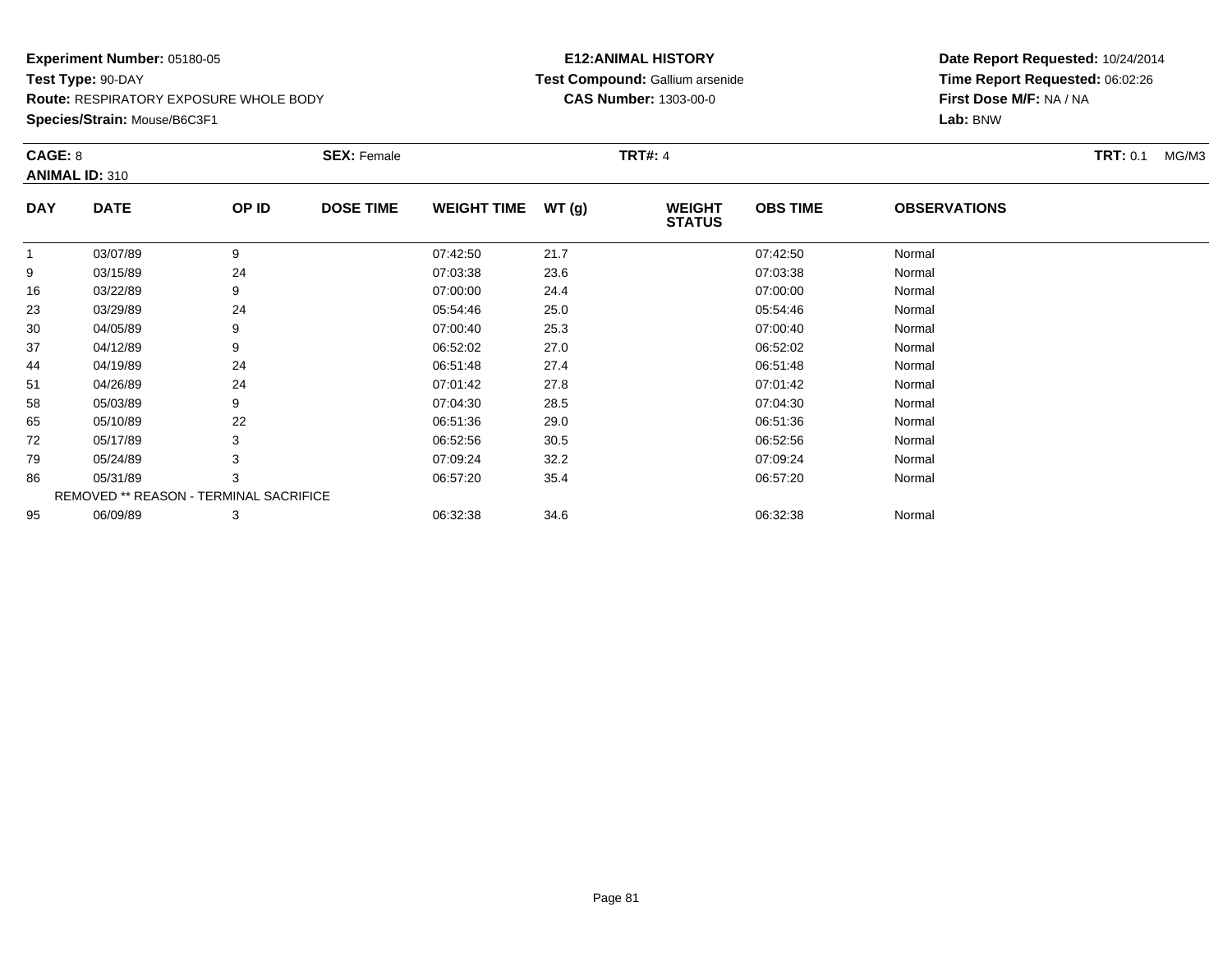**Species/Strain:** Mouse/B6C3F1

#### **E12:ANIMAL HISTORY Test Compound:** Gallium arsenide**CAS Number:** 1303-00-0

| <b>CAGE: 11</b> |                                        |       | <b>SEX: Female</b> |                    |       | <b>TRT#: 6</b>                 |                 |                     | <b>TRT: 1 MG/M3</b> |
|-----------------|----------------------------------------|-------|--------------------|--------------------|-------|--------------------------------|-----------------|---------------------|---------------------|
|                 | <b>ANIMAL ID: 501</b>                  |       |                    |                    |       |                                |                 |                     |                     |
| <b>DAY</b>      | <b>DATE</b>                            | OP ID | <b>DOSE TIME</b>   | <b>WEIGHT TIME</b> | WT(g) | <b>WEIGHT</b><br><b>STATUS</b> | <b>OBS TIME</b> | <b>OBSERVATIONS</b> |                     |
| 1               | 03/07/89                               | 9     |                    | 07:44:18           | 20.4  |                                | 07:44:18        | Normal              |                     |
| 9               | 03/15/89                               | 24    |                    | 07:18:20           | 22.9  |                                | 07:18:20        | Normal              |                     |
| 16              | 03/22/89                               | 9     |                    | 07:12:18           | 23.3  |                                | 07:12:18        | Normal              |                     |
| 23              | 03/29/89                               | 24    |                    | 06:04:16           | 25.2  |                                | 06:04:16        | Normal              |                     |
| 30              | 04/05/89                               | 9     |                    | 07:10:38           | 25.8  |                                | 07:10:38        | Normal              |                     |
| 37              | 04/12/89                               | 9     |                    | 07:02:52           | 26.7  |                                | 07:02:52        | Normal              |                     |
| 44              | 04/19/89                               | 24    |                    | 07:00:22           | 26.8  |                                | 07:00:22        | Normal              |                     |
| 51              | 04/26/89                               | 24    |                    | 07:14:44           | 29.1  |                                | 07:14:44        | Normal              |                     |
| 58              | 05/03/89                               | 9     |                    | 07:15:50           | 29.1  |                                | 07:15:50        | Normal              |                     |
| 65              | 05/10/89                               | 22    |                    | 07:00:38           | 30.1  |                                | 07:00:38        | Normal              |                     |
| 72              | 05/17/89                               | 3     |                    | 07:00:58           | 32.5  |                                | 07:00:58        | Normal              |                     |
| 79              | 05/24/89                               |       |                    | 07:18:42           | 33.9  |                                | 07:18:42        | Normal              |                     |
| 86              | 05/31/89                               | 3     |                    | 07:06:36           | 36.4  |                                | 07:06:36        | Normal              |                     |
|                 | REMOVED ** REASON - TERMINAL SACRIFICE |       |                    |                    |       |                                |                 |                     |                     |
| 95              | 06/09/89                               | 3     |                    | 06:34:06           | 38.6  |                                | 06:34:06        | Normal              |                     |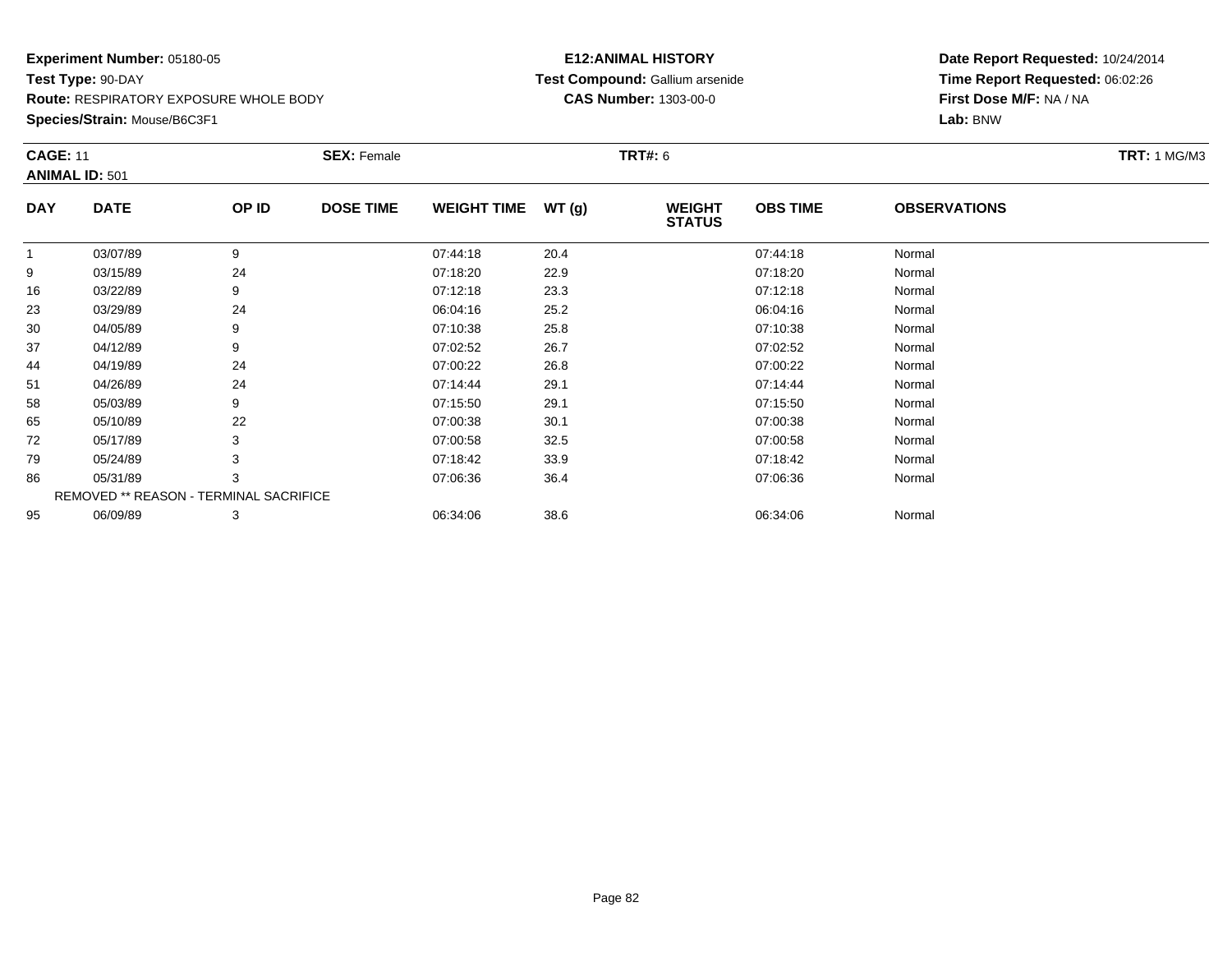**Species/Strain:** Mouse/B6C3F1

#### **E12:ANIMAL HISTORY Test Compound:** Gallium arsenide**CAS Number:** 1303-00-0

| <b>ANIMAL ID: 502</b><br><b>DATE</b> | OP ID |                  |                                               |       |                                |                 |                     |  |  |  |
|--------------------------------------|-------|------------------|-----------------------------------------------|-------|--------------------------------|-----------------|---------------------|--|--|--|
|                                      |       |                  |                                               |       |                                |                 |                     |  |  |  |
|                                      |       | <b>DOSE TIME</b> | <b>WEIGHT TIME</b>                            | WT(g) | <b>WEIGHT</b><br><b>STATUS</b> | <b>OBS TIME</b> | <b>OBSERVATIONS</b> |  |  |  |
| 03/07/89                             | 9     |                  | 07:44:18                                      | 21.3  |                                | 07:44:18        | Normal              |  |  |  |
| 03/15/89                             | 24    |                  | 07:18:20                                      | 22.3  |                                | 07:18:20        | Normal              |  |  |  |
| 03/22/89                             | 9     |                  | 07:12:18                                      | 25.1  |                                | 07:12:18        | Normal              |  |  |  |
| 03/29/89                             | 24    |                  | 06:04:16                                      | 26.0  |                                | 06:04:16        | Normal              |  |  |  |
| 04/05/89                             | 9     |                  | 07:10:38                                      | 26.2  |                                | 07:10:38        | Normal              |  |  |  |
| 04/12/89                             | 9     |                  | 07:02:52                                      | 28.7  |                                | 07:02:52        | Normal              |  |  |  |
| 04/19/89                             | 24    |                  | 07:00:22                                      | 26.7  |                                | 07:00:22        | Normal              |  |  |  |
| 04/26/89                             | 24    |                  | 07:14:44                                      | 28.3  |                                | 07:14:44        | Normal              |  |  |  |
| 05/03/89                             | 9     |                  | 07:15:50                                      | 31.2  |                                | 07:15:50        | Normal              |  |  |  |
| 05/10/89                             | 22    |                  | 07:00:38                                      | 32.2  |                                | 07:00:38        | Normal              |  |  |  |
| 05/17/89                             | 3     |                  | 07:00:58                                      | 33.8  |                                | 07:00:58        | Normal              |  |  |  |
| 05/24/89                             | 3     |                  | 07:18:42                                      | 32.9  |                                | 07:18:42        | Normal              |  |  |  |
| 05/31/89                             | 3     |                  | 07:06:36                                      | 34.0  |                                | 07:06:36        | Normal              |  |  |  |
|                                      |       |                  |                                               |       |                                |                 |                     |  |  |  |
| 06/09/89                             | 3     |                  | 06:34:06                                      | 36.2  |                                | 06:34:06        | Normal              |  |  |  |
|                                      |       |                  | <b>REMOVED ** REASON - TERMINAL SACRIFICE</b> |       |                                |                 |                     |  |  |  |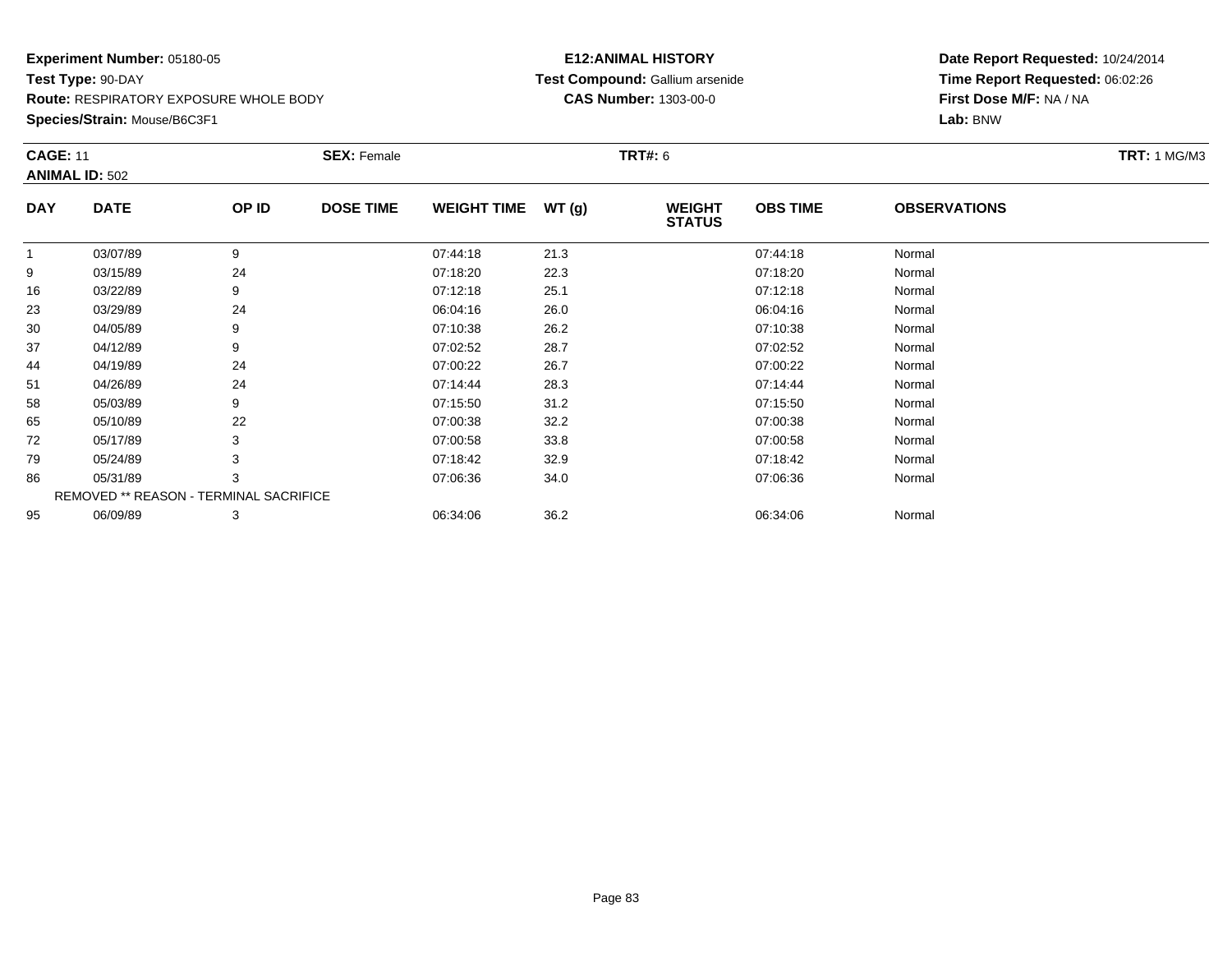**Species/Strain:** Mouse/B6C3F1

#### **E12:ANIMAL HISTORY Test Compound:** Gallium arsenide**CAS Number:** 1303-00-0

| <b>CAGE: 11</b> | <b>ANIMAL ID: 503</b>                  |       | <b>SEX: Female</b> |                    |       | <b>TRT#: 6</b>                 |                 |                     | <b>TRT: 1 MG/M3</b> |
|-----------------|----------------------------------------|-------|--------------------|--------------------|-------|--------------------------------|-----------------|---------------------|---------------------|
| <b>DAY</b>      | <b>DATE</b>                            | OP ID | <b>DOSE TIME</b>   | <b>WEIGHT TIME</b> | WT(g) | <b>WEIGHT</b><br><b>STATUS</b> | <b>OBS TIME</b> | <b>OBSERVATIONS</b> |                     |
| 1               | 03/07/89                               | 9     |                    | 07:44:18           | 21.4  |                                | 07:44:18        | Normal              |                     |
| 9               | 03/15/89                               | 24    |                    | 07:18:20           | 23.4  |                                | 07:18:20        | Normal              |                     |
| 16              | 03/22/89                               | 9     |                    | 07:12:18           | 24.9  |                                | 07:12:18        | Normal              |                     |
| 23              | 03/29/89                               | 24    |                    | 06:04:16           | 25.9  |                                | 06:04:16        | Normal              |                     |
| 30              | 04/05/89                               | 9     |                    | 07:10:38           | 26.7  |                                | 07:10:38        | Normal              |                     |
| 37              | 04/12/89                               | 9     |                    | 07:02:52           | 26.5  |                                | 07:02:52        | Normal              |                     |
| 44              | 04/19/89                               | 24    |                    | 07:00:22           | 30.8  |                                | 07:00:22        | Normal              |                     |
| 51              | 04/26/89                               | 24    |                    | 07:14:44           | 31.8  |                                | 07:14:44        | Normal              |                     |
| 58              | 05/03/89                               | 9     |                    | 07:15:50           | 32.1  |                                | 07:15:50        | Normal              |                     |
| 65              | 05/10/89                               | 22    |                    | 07:00:38           | 32.9  |                                | 07:00:38        | Normal              |                     |
| 72              | 05/17/89                               | 3     |                    | 07:00:58           | 35.6  |                                | 07:00:58        | Normal              |                     |
| 79              | 05/24/89                               | 3     |                    | 07:18:42           | 36.7  |                                | 07:18:42        | Normal              |                     |
| 86              | 05/31/89                               | 3     |                    | 07:06:36           | 39.5  |                                | 07:06:36        | Normal              |                     |
|                 | REMOVED ** REASON - TERMINAL SACRIFICE |       |                    |                    |       |                                |                 |                     |                     |
| 95              | 06/09/89                               | 3     |                    | 06:34:06           | 39.4  |                                | 06:34:06        | Normal              |                     |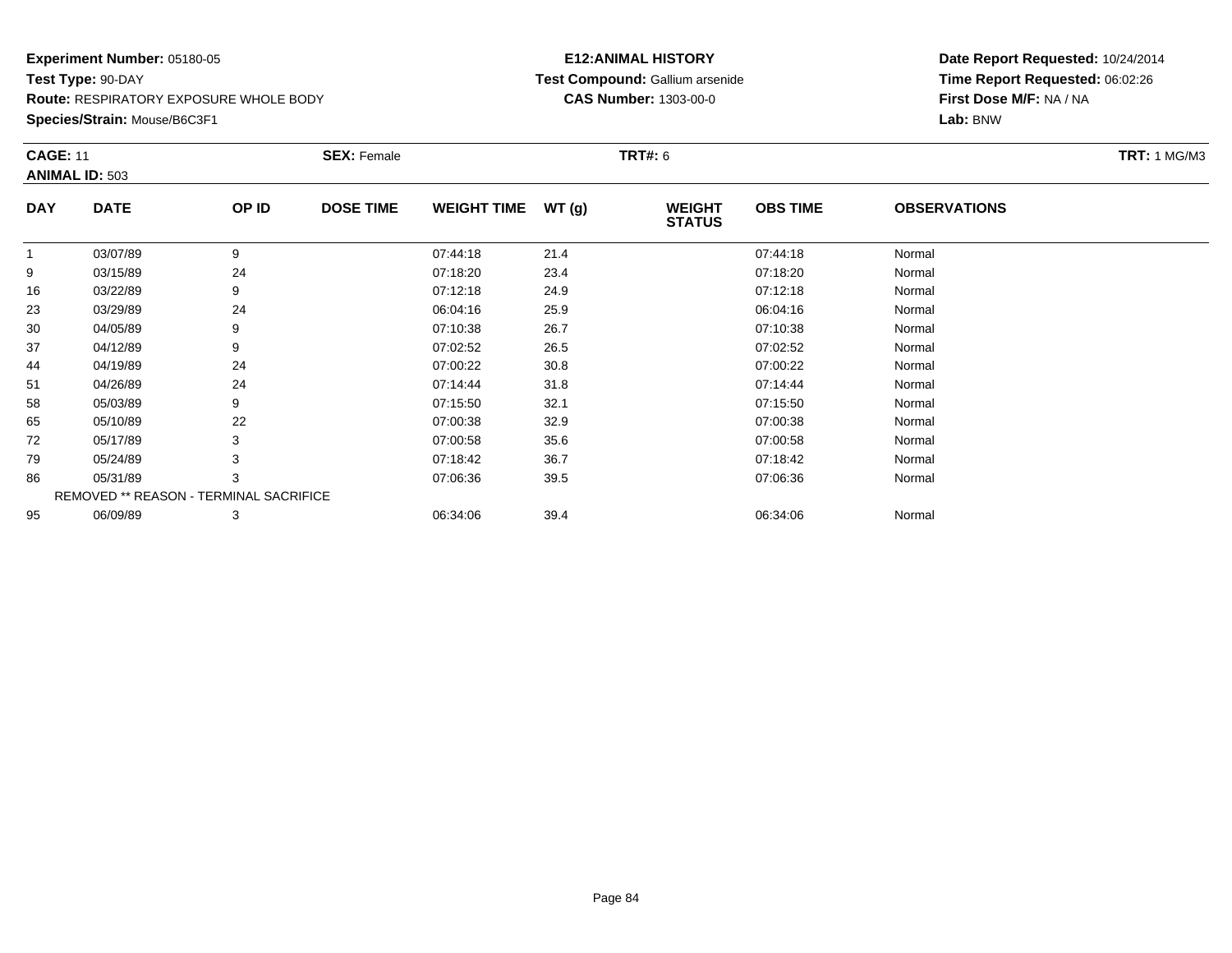**Species/Strain:** Mouse/B6C3F1

#### **E12:ANIMAL HISTORY Test Compound:** Gallium arsenide**CAS Number:** 1303-00-0

| <b>CAGE: 11</b> | <b>ANIMAL ID: 504</b>                  |       | <b>SEX: Female</b> |                    |       | <b>TRT#: 6</b>                 |                 |                     | <b>TRT: 1 MG/M3</b> |
|-----------------|----------------------------------------|-------|--------------------|--------------------|-------|--------------------------------|-----------------|---------------------|---------------------|
| <b>DAY</b>      | <b>DATE</b>                            | OP ID | <b>DOSE TIME</b>   | <b>WEIGHT TIME</b> | WT(g) | <b>WEIGHT</b><br><b>STATUS</b> | <b>OBS TIME</b> | <b>OBSERVATIONS</b> |                     |
|                 | 03/07/89                               | 9     |                    | 07:44:18           | 20.8  |                                | 07:44:18        | Normal              |                     |
| 9               | 03/15/89                               | 24    |                    | 07:18:20           | 22.9  |                                | 07:18:20        | Normal              |                     |
| 16              | 03/22/89                               | 9     |                    | 07:12:18           | 23.2  |                                | 07:12:18        | Normal              |                     |
| 23              | 03/29/89                               | 24    |                    | 06:04:16           | 24.3  |                                | 06:04:16        | Normal              |                     |
| 30              | 04/05/89                               | 9     |                    | 07:10:38           | 26.3  |                                | 07:10:38        | Normal              |                     |
| 37              | 04/12/89                               | 9     |                    | 07:02:52           | 27.0  |                                | 07:02:52        | Normal              |                     |
| 44              | 04/19/89                               | 24    |                    | 07:00:22           | 27.8  |                                | 07:00:22        | Normal              |                     |
| 51              | 04/26/89                               | 24    |                    | 07:14:44           | 28.8  |                                | 07:14:44        | Normal              |                     |
| 58              | 05/03/89                               | 9     |                    | 07:15:50           | 30.6  |                                | 07:15:50        | Normal              |                     |
| 65              | 05/10/89                               | 22    |                    | 07:00:38           | 30.5  |                                | 07:00:38        | Normal              |                     |
| 72              | 05/17/89                               | 3     |                    | 07:00:58           | 31.8  |                                | 07:00:58        | Normal              |                     |
| 79              | 05/24/89                               | 3     |                    | 07:18:42           | 33.1  |                                | 07:18:42        | Normal              |                     |
| 86              | 05/31/89                               | 3     |                    | 07:06:36           | 35.0  |                                | 07:06:36        | Normal              |                     |
|                 | REMOVED ** REASON - TERMINAL SACRIFICE |       |                    |                    |       |                                |                 |                     |                     |
| 95              | 06/09/89                               | 3     |                    | 06:34:06           | 34.2  |                                | 06:34:06        | Normal              |                     |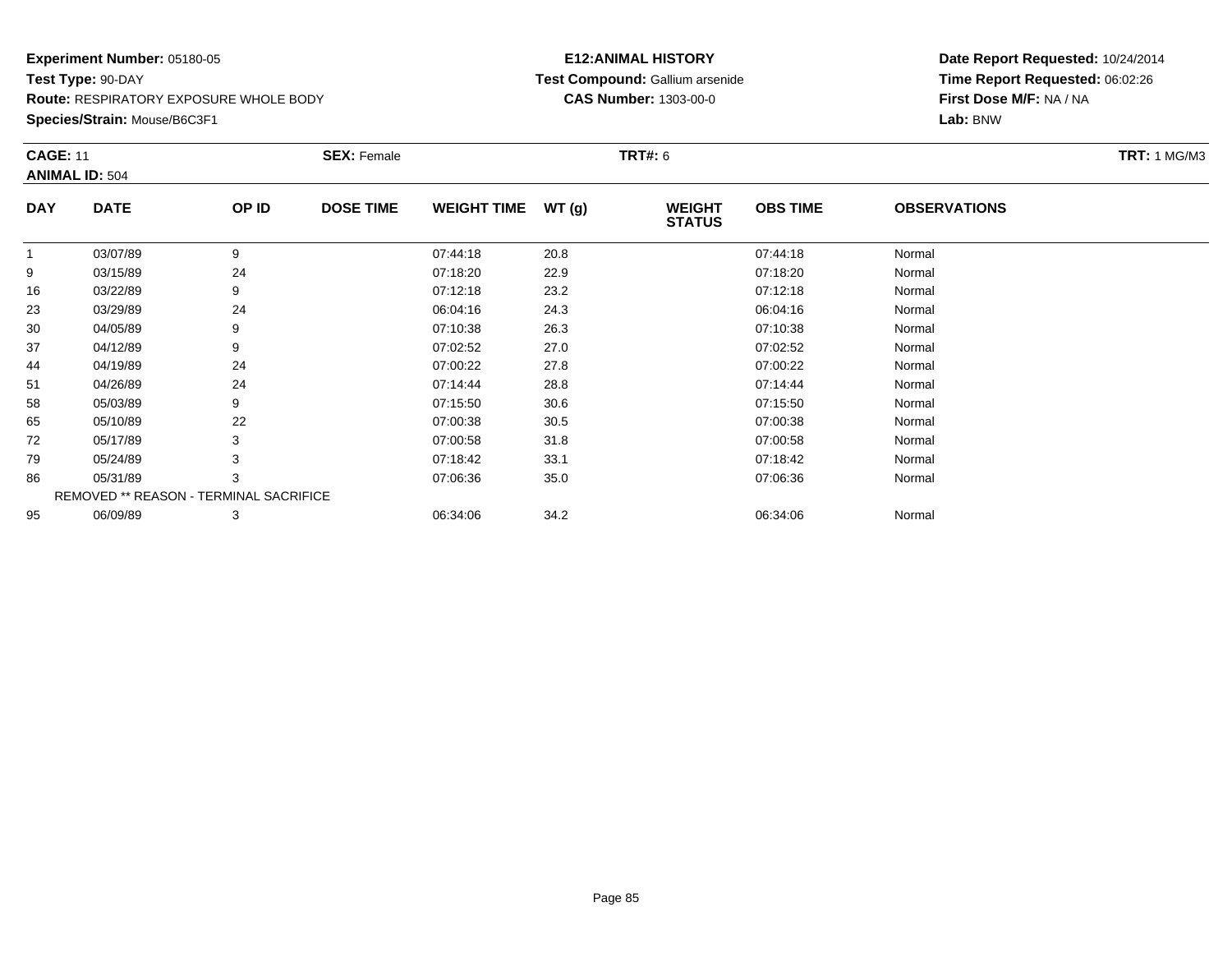**Species/Strain:** Mouse/B6C3F1

#### **E12:ANIMAL HISTORY Test Compound:** Gallium arsenide**CAS Number:** 1303-00-0

| <b>CAGE: 11</b> |                                        |       | <b>SEX: Female</b> |                    |       | <b>TRT#: 6</b>                 |                 |                     | <b>TRT: 1 MG/M3</b> |
|-----------------|----------------------------------------|-------|--------------------|--------------------|-------|--------------------------------|-----------------|---------------------|---------------------|
|                 | <b>ANIMAL ID: 505</b>                  |       |                    |                    |       |                                |                 |                     |                     |
| <b>DAY</b>      | <b>DATE</b>                            | OP ID | <b>DOSE TIME</b>   | <b>WEIGHT TIME</b> | WT(g) | <b>WEIGHT</b><br><b>STATUS</b> | <b>OBS TIME</b> | <b>OBSERVATIONS</b> |                     |
| 1               | 03/07/89                               | 9     |                    | 07:44:18           | 20.9  |                                | 07:44:18        | Normal              |                     |
| 9               | 03/15/89                               | 24    |                    | 07:18:20           | 23.4  |                                | 07:18:20        | Normal              |                     |
| 16              | 03/22/89                               | 9     |                    | 07:12:18           | 25.5  |                                | 07:12:18        | Normal              |                     |
| 23              | 03/29/89                               | 24    |                    | 06:04:16           | 26.6  |                                | 06:04:16        | Normal              |                     |
| 30              | 04/05/89                               | 9     |                    | 07:10:38           | 27.3  |                                | 07:10:38        | Normal              |                     |
| 37              | 04/12/89                               | 9     |                    | 07:02:52           | 26.8  |                                | 07:02:52        | Normal              |                     |
| 44              | 04/19/89                               | 24    |                    | 07:00:22           | 29.7  |                                | 07:00:22        | Normal              |                     |
| 51              | 04/26/89                               | 24    |                    | 07:14:44           | 31.3  |                                | 07:14:44        | Normal              |                     |
| 58              | 05/03/89                               | 9     |                    | 07:15:50           | 33.1  |                                | 07:15:50        | Normal              |                     |
| 65              | 05/10/89                               | 22    |                    | 07:00:38           | 32.8  |                                | 07:00:38        | Normal              |                     |
| 72              | 05/17/89                               | 3     |                    | 07:00:58           | 36.5  |                                | 07:00:58        | Normal              |                     |
| 79              | 05/24/89                               |       |                    | 07:18:42           | 36.7  |                                | 07:18:42        | Normal              |                     |
| 86              | 05/31/89                               | 3     |                    | 07:06:36           | 38.9  |                                | 07:06:36        | Normal              |                     |
|                 | REMOVED ** REASON - TERMINAL SACRIFICE |       |                    |                    |       |                                |                 |                     |                     |
| 95              | 06/09/89                               | 3     |                    | 06:34:06           | 41.5  |                                | 06:34:06        | Normal              |                     |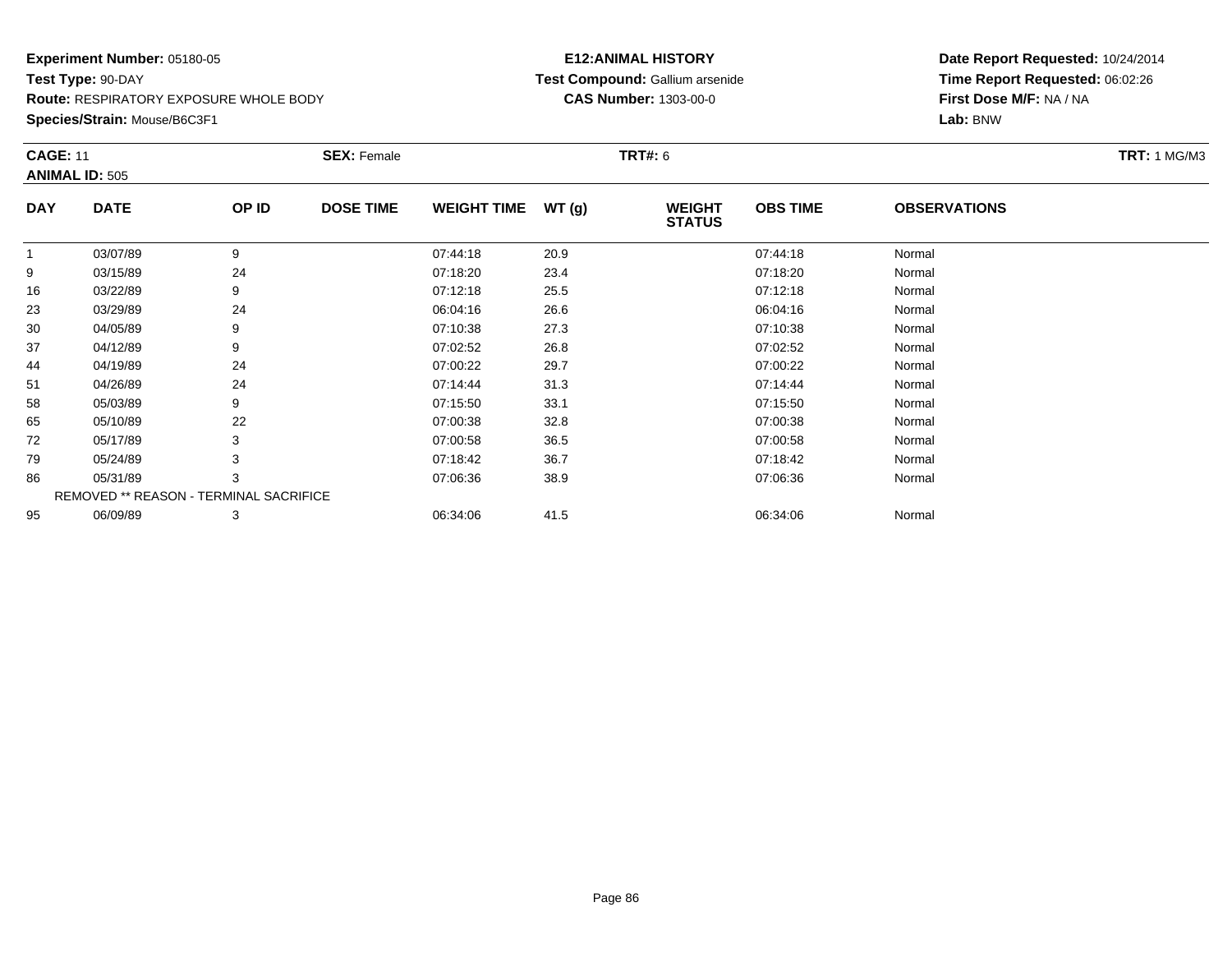**Species/Strain:** Mouse/B6C3F1

#### **E12:ANIMAL HISTORY Test Compound:** Gallium arsenide**CAS Number:** 1303-00-0

| <b>CAGE: 12</b> | <b>ANIMAL ID: 506</b>                  |       | <b>SEX: Female</b> |                    |       | <b>TRT#: 6</b>                 |                 |                     | <b>TRT: 1 MG/M3</b> |
|-----------------|----------------------------------------|-------|--------------------|--------------------|-------|--------------------------------|-----------------|---------------------|---------------------|
| <b>DAY</b>      | <b>DATE</b>                            | OP ID | <b>DOSE TIME</b>   | <b>WEIGHT TIME</b> | WT(g) | <b>WEIGHT</b><br><b>STATUS</b> | <b>OBS TIME</b> | <b>OBSERVATIONS</b> |                     |
| 1               | 03/07/89                               | 9     |                    | 07:45:42           | 20.4  |                                | 07:45:42        | Normal              |                     |
| 9               | 03/15/89                               | 24    |                    | 07:20:14           | 21.2  |                                | 07:20:14        | Normal              |                     |
| 16              | 03/22/89                               | 9     |                    | 07:14:16           | 21.8  |                                | 07:14:16        | Normal              |                     |
| 23              | 03/29/89                               | 24    |                    | 06:05:16           | 21.6  |                                | 06:05:16        | Normal              |                     |
| 30              | 04/05/89                               | 9     |                    | 07:12:30           | 23.6  |                                | 07:12:30        | Normal              |                     |
| 37              | 04/12/89                               | 9     |                    | 07:04:34           | 24.2  |                                | 07:04:34        | Normal              |                     |
| 44              | 04/19/89                               | 24    |                    | 07:01:44           | 24.5  |                                | 07:01:44        | Normal              |                     |
| 51              | 04/26/89                               | 24    |                    | 07:16:26           | 25.1  |                                | 07:16:26        | Normal              |                     |
| 58              | 05/03/89                               | 9     |                    | 07:17:12           | 26.6  |                                | 07:17:12        | Normal              |                     |
| 65              | 05/10/89                               | 22    |                    | 07:03:00           | 27.0  |                                | 07:03:00        | Normal              |                     |
| 72              | 05/17/89                               | 3     |                    | 07:02:28           | 27.7  |                                | 07:02:28        | Normal              |                     |
| 79              | 05/24/89                               |       |                    | 07:20:16           | 28.2  |                                | 07:20:16        | Normal              |                     |
| 86              | 05/31/89                               | 3     |                    | 07:08:00           | 29.5  |                                | 07:08:00        | Normal              |                     |
|                 | REMOVED ** REASON - TERMINAL SACRIFICE |       |                    |                    |       |                                |                 |                     |                     |
| 95              | 06/09/89                               | 3     |                    | 06:37:08           | 29.5  |                                | 06:37:08        | Normal              |                     |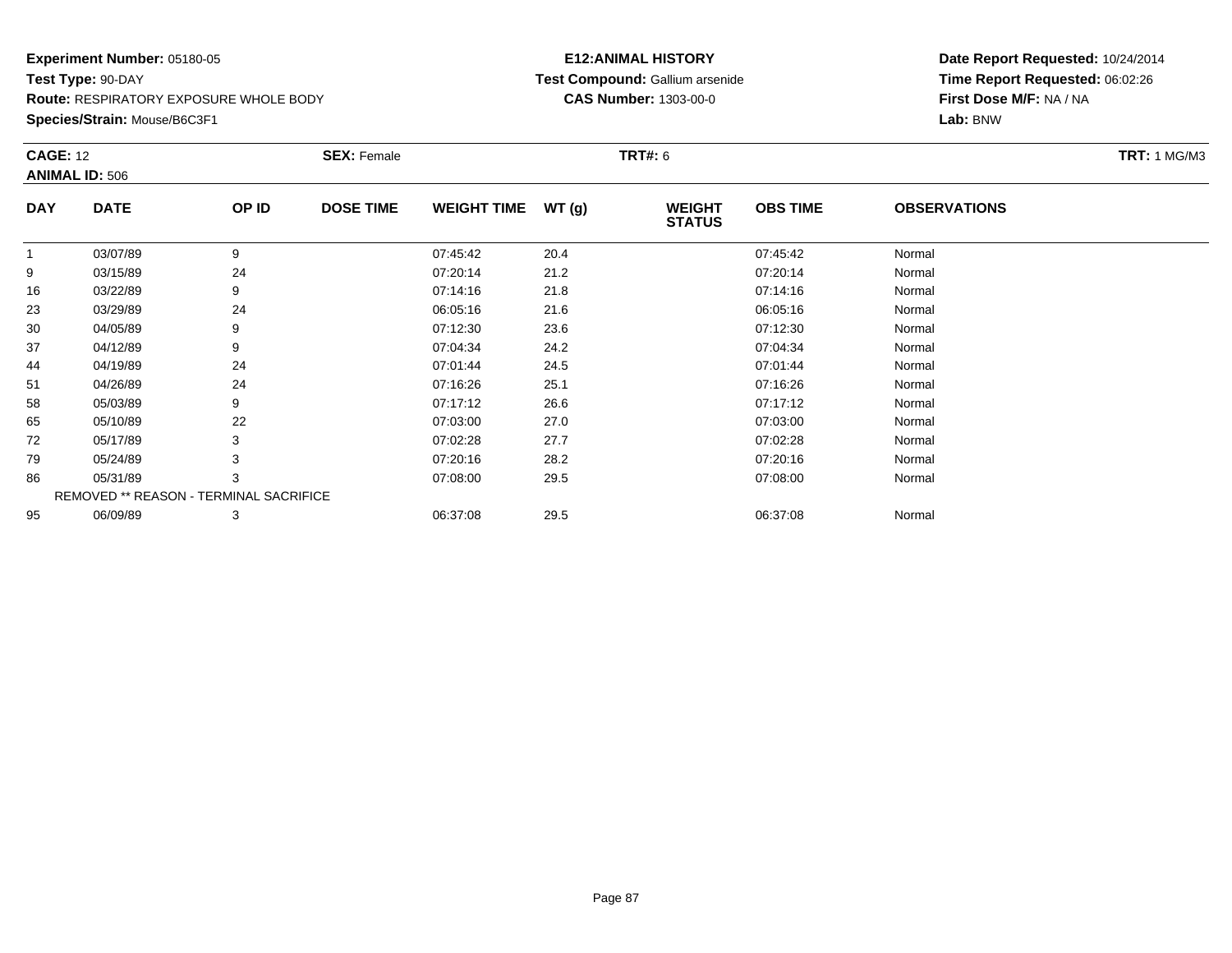**Species/Strain:** Mouse/B6C3F1

#### **E12:ANIMAL HISTORY Test Compound:** Gallium arsenide**CAS Number:** 1303-00-0

| <b>CAGE: 12</b> |                                        |       | <b>SEX: Female</b> |                    |       | <b>TRT#: 6</b>                 |                 |                     | <b>TRT: 1 MG/M3</b> |
|-----------------|----------------------------------------|-------|--------------------|--------------------|-------|--------------------------------|-----------------|---------------------|---------------------|
|                 | <b>ANIMAL ID: 507</b>                  |       |                    |                    |       |                                |                 |                     |                     |
| <b>DAY</b>      | <b>DATE</b>                            | OP ID | <b>DOSE TIME</b>   | <b>WEIGHT TIME</b> | WT(g) | <b>WEIGHT</b><br><b>STATUS</b> | <b>OBS TIME</b> | <b>OBSERVATIONS</b> |                     |
| 1               | 03/07/89                               | 9     |                    | 07:45:42           | 20.1  |                                | 07:45:42        | Normal              |                     |
| 9               | 03/15/89                               | 24    |                    | 07:20:14           | 21.0  |                                | 07:20:14        | Normal              |                     |
| 16              | 03/22/89                               | 9     |                    | 07:14:16           | 23.4  |                                | 07:14:16        | Normal              |                     |
| 23              | 03/29/89                               | 24    |                    | 06:05:16           | 23.6  |                                | 06:05:16        | Normal              |                     |
| 30              | 04/05/89                               | 9     |                    | 07:12:30           | 24.0  |                                | 07:12:30        | Normal              |                     |
| 37              | 04/12/89                               | 9     |                    | 07:04:34           | 25.8  |                                | 07:04:34        | Normal              |                     |
| 44              | 04/19/89                               | 24    |                    | 07:01:44           | 27.3  |                                | 07:01:44        | Normal              |                     |
| 51              | 04/26/89                               | 24    |                    | 07:16:26           | 26.7  |                                | 07:16:26        | Normal              |                     |
| 58              | 05/03/89                               | 9     |                    | 07:17:12           | 27.7  |                                | 07:17:12        | Normal              |                     |
| 65              | 05/10/89                               | 22    |                    | 07:03:00           | 28.9  |                                | 07:03:00        | Normal              |                     |
| 72              | 05/17/89                               | 3     |                    | 07:02:28           | 29.7  |                                | 07:02:28        | Normal              |                     |
| 79              | 05/24/89                               |       |                    | 07:20:16           | 31.7  |                                | 07:20:16        | Normal              |                     |
| 86              | 05/31/89                               | 3     |                    | 07:08:00           | 33.8  |                                | 07:08:00        | Normal              |                     |
|                 | REMOVED ** REASON - TERMINAL SACRIFICE |       |                    |                    |       |                                |                 |                     |                     |
| 95              | 06/09/89                               | 3     |                    | 06:37:08           | 31.6  |                                | 06:37:08        | Normal              |                     |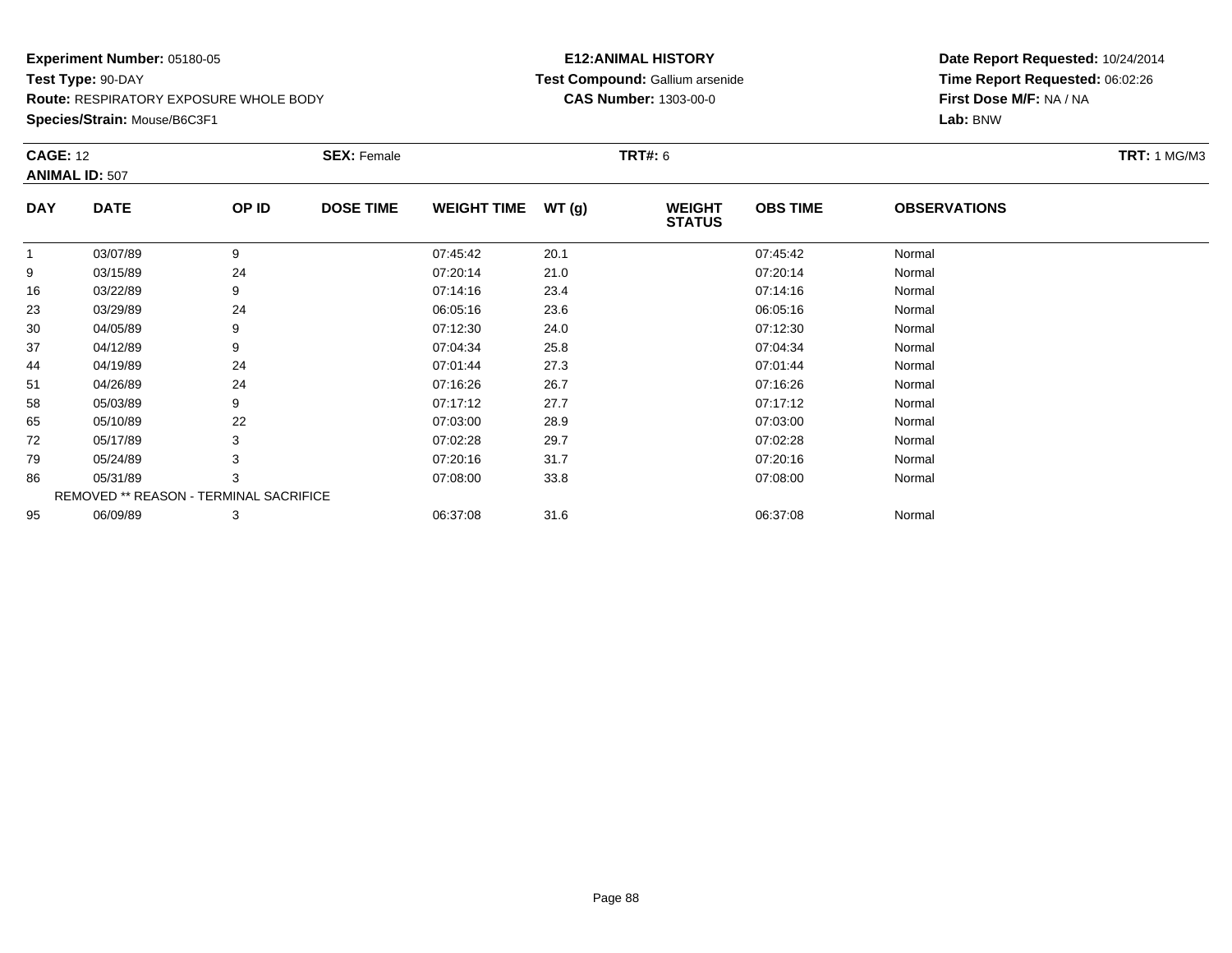**Species/Strain:** Mouse/B6C3F1

#### **E12:ANIMAL HISTORY Test Compound:** Gallium arsenide**CAS Number:** 1303-00-0

| <b>CAGE: 12</b> |                                        |       | <b>SEX: Female</b> |                    |       | <b>TRT#: 6</b>                 |                 |                     | <b>TRT: 1 MG/M3</b> |
|-----------------|----------------------------------------|-------|--------------------|--------------------|-------|--------------------------------|-----------------|---------------------|---------------------|
|                 | <b>ANIMAL ID: 508</b>                  |       |                    |                    |       |                                |                 |                     |                     |
| <b>DAY</b>      | <b>DATE</b>                            | OP ID | <b>DOSE TIME</b>   | <b>WEIGHT TIME</b> | WT(g) | <b>WEIGHT</b><br><b>STATUS</b> | <b>OBS TIME</b> | <b>OBSERVATIONS</b> |                     |
| 1               | 03/07/89                               | 9     |                    | 07:45:42           | 21.1  |                                | 07:45:42        | Normal              |                     |
| 9               | 03/15/89                               | 24    |                    | 07:20:14           | 23.9  |                                | 07:20:14        | Normal              |                     |
| 16              | 03/22/89                               | 9     |                    | 07:14:16           | 24.5  |                                | 07:14:16        | Normal              |                     |
| 23              | 03/29/89                               | 24    |                    | 06:05:16           | 25.0  |                                | 06:05:16        | Normal              |                     |
| 30              | 04/05/89                               | 9     |                    | 07:12:30           | 26.2  |                                | 07:12:30        | Normal              |                     |
| 37              | 04/12/89                               | 9     |                    | 07:04:34           | 27.2  |                                | 07:04:34        | Normal              |                     |
| 44              | 04/19/89                               | 24    |                    | 07:01:44           | 27.5  |                                | 07:01:44        | Normal              |                     |
| 51              | 04/26/89                               | 24    |                    | 07:16:26           | 28.3  |                                | 07:16:26        | Normal              |                     |
| 58              | 05/03/89                               | 9     |                    | 07:17:12           | 30.6  |                                | 07:17:12        | Normal              |                     |
| 65              | 05/10/89                               | 22    |                    | 07:03:00           | 30.3  |                                | 07:03:00        | Normal              |                     |
| 72              | 05/17/89                               | 3     |                    | 07:02:28           | 32.3  |                                | 07:02:28        | Normal              |                     |
| 79              | 05/24/89                               |       |                    | 07:20:16           | 33.6  |                                | 07:20:16        | Normal              |                     |
| 86              | 05/31/89                               | 3     |                    | 07:08:00           | 33.0  |                                | 07:08:00        | Normal              |                     |
|                 | REMOVED ** REASON - TERMINAL SACRIFICE |       |                    |                    |       |                                |                 |                     |                     |
| 95              | 06/09/89                               | 3     |                    | 06:37:08           | 36.4  |                                | 06:37:08        | Normal              |                     |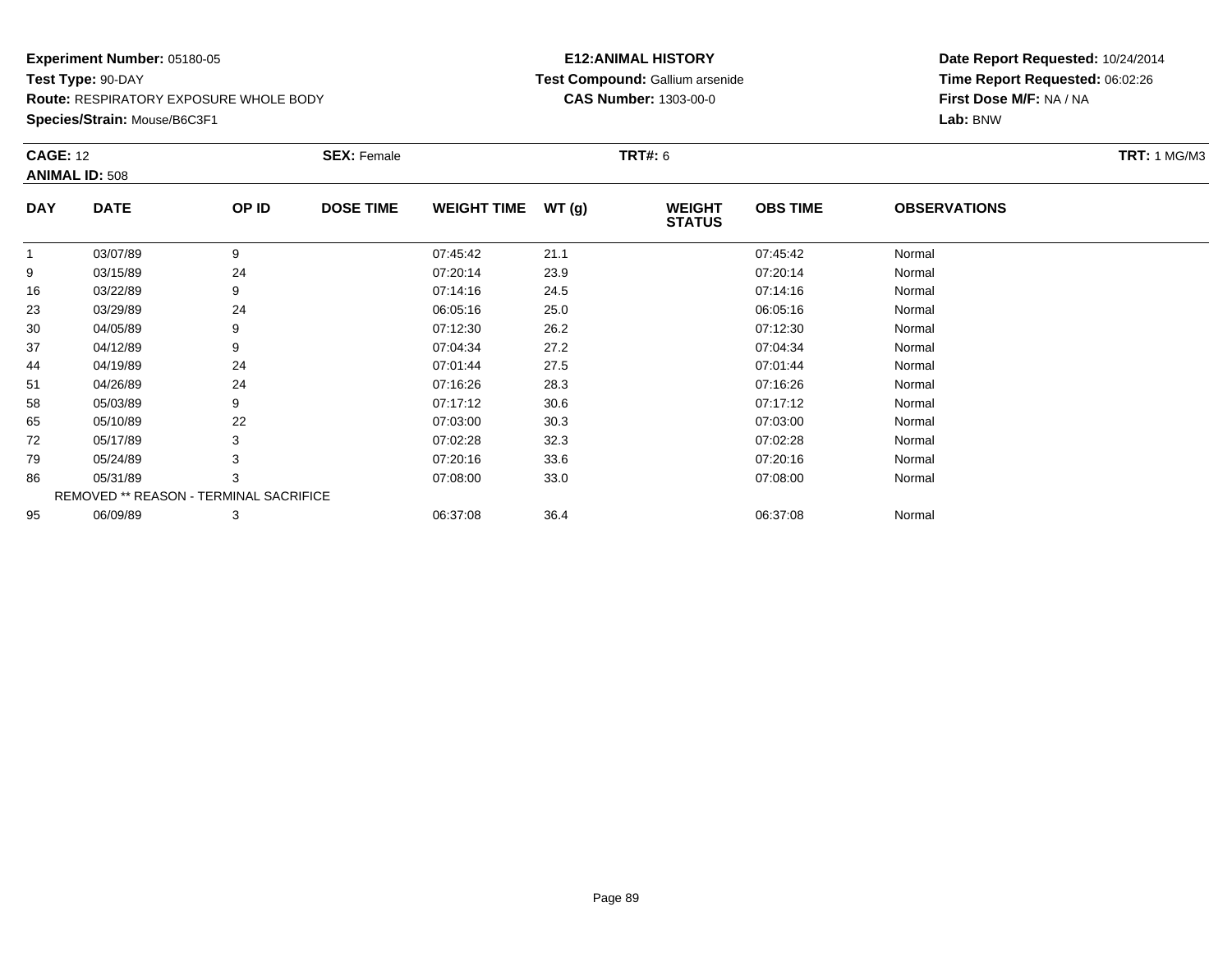**Species/Strain:** Mouse/B6C3F1

#### **E12:ANIMAL HISTORY Test Compound:** Gallium arsenide**CAS Number:** 1303-00-0

| <b>CAGE: 12</b> | <b>ANIMAL ID: 509</b>                  |       | <b>SEX: Female</b> |                    |       | <b>TRT#: 6</b>                 |                 |                     | <b>TRT: 1 MG/M3</b> |
|-----------------|----------------------------------------|-------|--------------------|--------------------|-------|--------------------------------|-----------------|---------------------|---------------------|
| <b>DAY</b>      | <b>DATE</b>                            | OP ID | <b>DOSE TIME</b>   | <b>WEIGHT TIME</b> | WT(g) | <b>WEIGHT</b><br><b>STATUS</b> | <b>OBS TIME</b> | <b>OBSERVATIONS</b> |                     |
| 1               | 03/07/89                               | 9     |                    | 07:45:42           | 21.0  |                                | 07:45:42        | Normal              |                     |
| 9               | 03/15/89                               | 24    |                    | 07:20:14           | 22.2  |                                | 07:20:14        | Normal              |                     |
| 16              | 03/22/89                               | 9     |                    | 07:14:16           | 22.8  |                                | 07:14:16        | Normal              |                     |
| 23              | 03/29/89                               | 24    |                    | 06:05:16           | 23.8  |                                | 06:05:16        | Normal              |                     |
| 30              | 04/05/89                               | 9     |                    | 07:12:30           | 25.7  |                                | 07:12:30        | Normal              |                     |
| 37              | 04/12/89                               | 9     |                    | 07:04:34           | 25.6  |                                | 07:04:34        | Normal              |                     |
| 44              | 04/19/89                               | 24    |                    | 07:01:44           | 26.1  |                                | 07:01:44        | Normal              |                     |
| 51              | 04/26/89                               | 24    |                    | 07:16:26           | 25.3  |                                | 07:16:26        | Normal              |                     |
| 58              | 05/03/89                               | 9     |                    | 07:17:12           | 28.1  |                                | 07:17:12        | Normal              |                     |
| 65              | 05/10/89                               | 22    |                    | 07:03:00           | 28.6  |                                | 07:03:00        | Normal              |                     |
| 72              | 05/17/89                               | 3     |                    | 07:02:28           | 29.5  |                                | 07:02:28        | Normal              |                     |
| 79              | 05/24/89                               |       |                    | 07:20:16           | 28.7  |                                | 07:20:16        | Normal              |                     |
| 86              | 05/31/89                               | 3     |                    | 07:08:00           | 31.3  |                                | 07:08:00        | Normal              |                     |
|                 | REMOVED ** REASON - TERMINAL SACRIFICE |       |                    |                    |       |                                |                 |                     |                     |
| 95              | 06/09/89                               | 3     |                    | 06:37:08           | 30.9  |                                | 06:37:08        | Normal              |                     |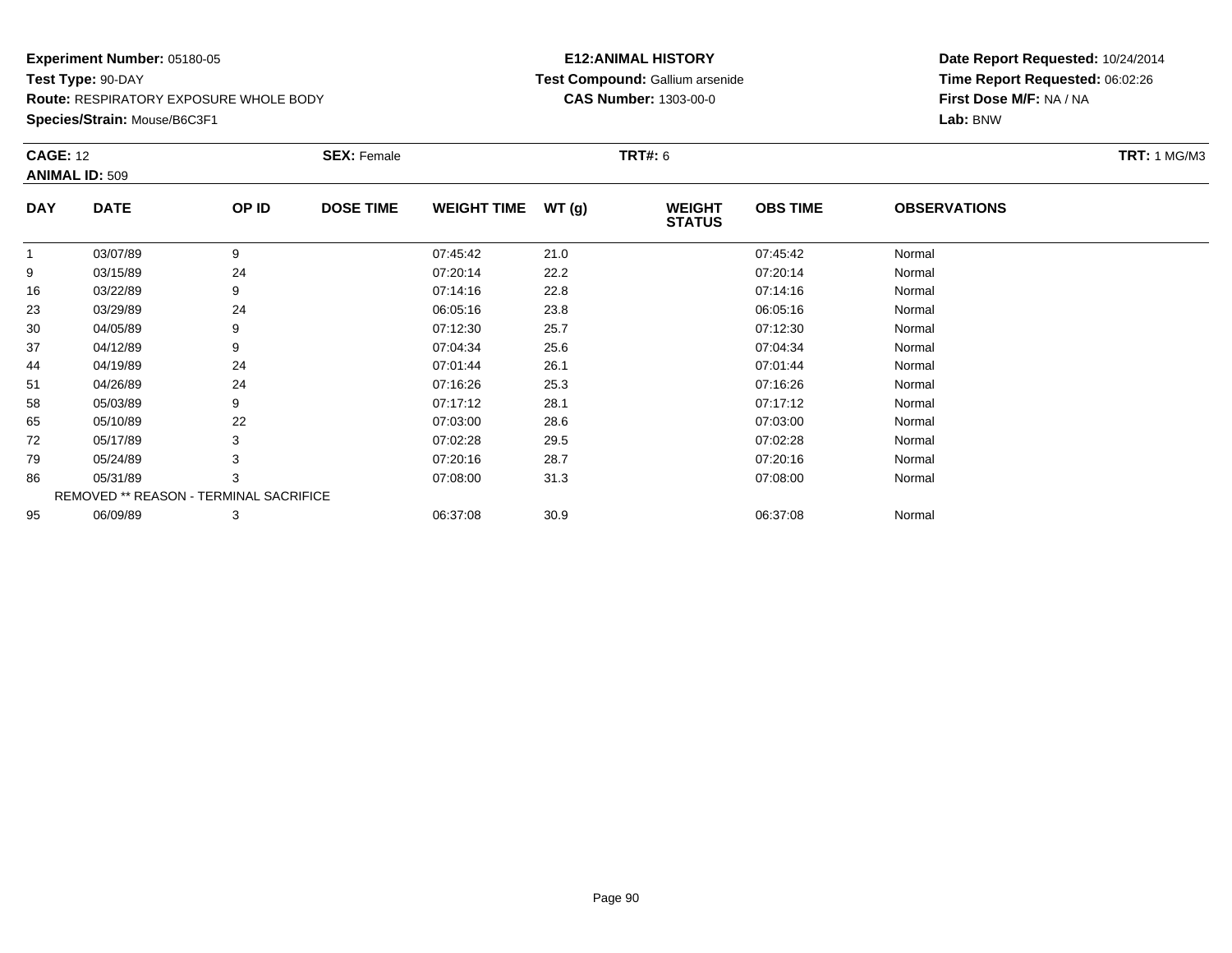**Species/Strain:** Mouse/B6C3F1

#### **E12:ANIMAL HISTORY Test Compound:** Gallium arsenide**CAS Number:** 1303-00-0

|            | <b>CAGE: 12</b><br><b>ANIMAL ID: 510</b> |       | <b>SEX: Female</b> |                    |       | <b>TRT#:</b> 6                 | <b>TRT:</b> 1 MG/M3 |                     |  |
|------------|------------------------------------------|-------|--------------------|--------------------|-------|--------------------------------|---------------------|---------------------|--|
| <b>DAY</b> | <b>DATE</b>                              | OP ID | <b>DOSE TIME</b>   | <b>WEIGHT TIME</b> | WT(g) | <b>WEIGHT</b><br><b>STATUS</b> | <b>OBS TIME</b>     | <b>OBSERVATIONS</b> |  |
| 1          | 03/07/89                                 | 9     |                    | 07:45:42           | 20.2  |                                | 07:45:42            | Normal              |  |
| 9          | 03/15/89                                 | 24    |                    | 07:20:14           | 21.9  |                                | 07:20:14            | Normal              |  |
| 16         | 03/22/89                                 | 9     |                    | 07:14:16           | 21.7  |                                | 07:14:16            | Normal              |  |
| 23         | 03/29/89                                 | 24    |                    | 06:05:16           | 22.6  |                                | 06:05:16            | Normal              |  |
| 30         | 04/05/89                                 | 9     |                    | 07:12:30           | 24.6  |                                | 07:12:30            | Normal              |  |
| 37         | 04/12/89                                 | 9     |                    | 07:04:34           | 24.6  |                                | 07:04:34            | Normal              |  |
| 44         | 04/19/89                                 | 24    |                    | 07:01:44           | 24.9  |                                | 07:01:44            | Normal              |  |
| 51         | 04/26/89                                 | 24    |                    | 07:16:26           | 25.0  |                                | 07:16:26            | Normal              |  |
| 58         | 05/03/89                                 | 9     |                    | 07:17:12           | 27.5  |                                | 07:17:12            | Normal              |  |
| 65         | 05/10/89                                 | 22    |                    | 07:03:00           | 26.9  |                                | 07:03:00            | Normal              |  |
| 72         | 05/17/89                                 | 3     |                    | 07:02:28           | 27.4  |                                | 07:02:28            | Normal              |  |
| 79         | 05/24/89                                 | 3     |                    | 07:20:16           | 27.1  |                                | 07:20:16            | Normal              |  |
| 86         | 05/31/89                                 | 3     |                    | 07:08:00           | 27.9  |                                | 07:08:00            | Normal              |  |
|            | REMOVED ** REASON - TERMINAL SACRIFICE   |       |                    |                    |       |                                |                     |                     |  |
| 95         | 06/09/89                                 | 3     |                    | 06:37:08           | 29.3  |                                | 06:37:08            | Normal              |  |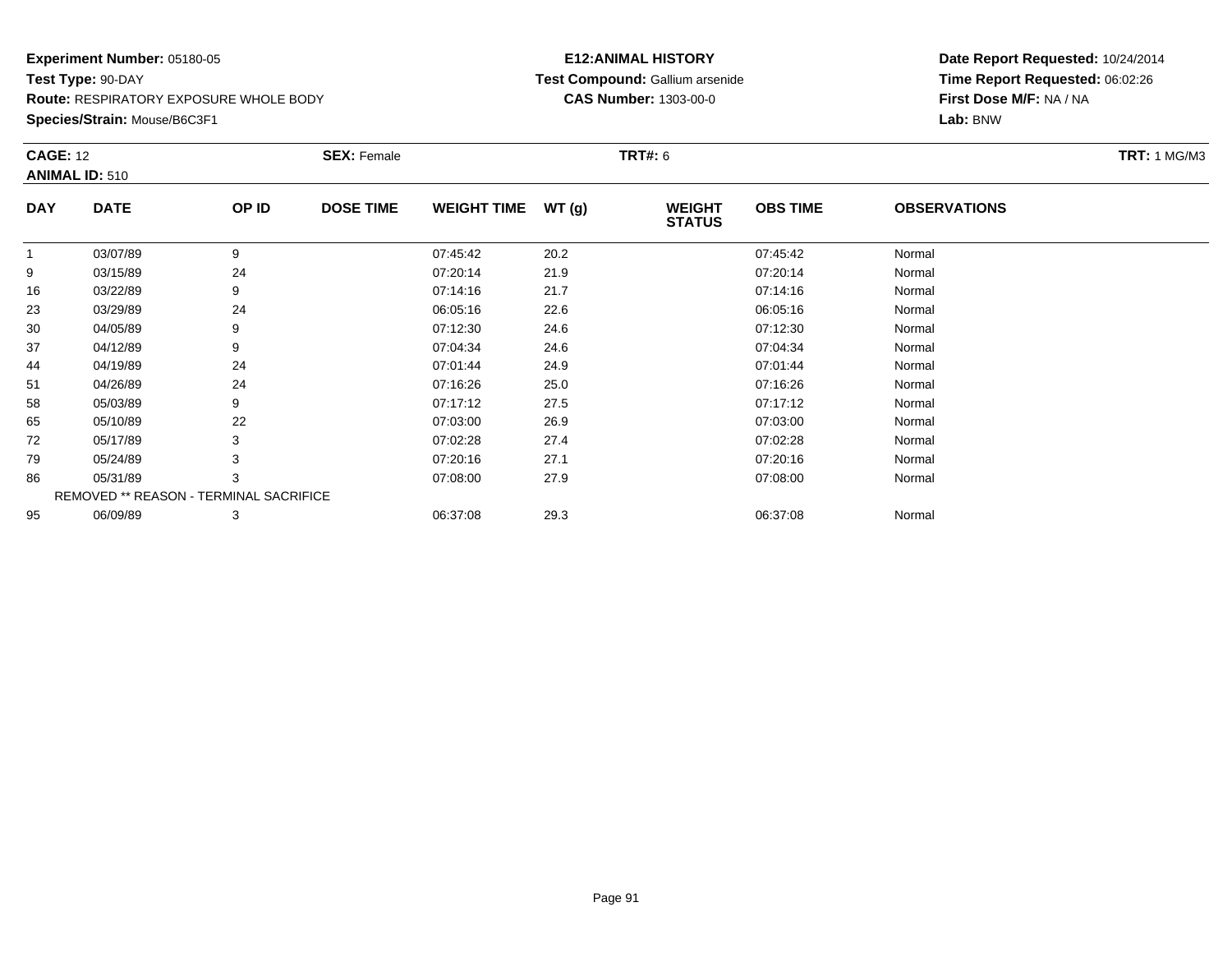**Species/Strain:** Mouse/B6C3F1

#### **E12:ANIMAL HISTORY Test Compound:** Gallium arsenide**CAS Number:** 1303-00-0

| <b>CAGE: 15</b> |                                        |       | <b>SEX: Female</b> |                    |       | <b>TRT#: 8</b>                 |                 |                     | <b>TRT: 10 MG/M3</b> |
|-----------------|----------------------------------------|-------|--------------------|--------------------|-------|--------------------------------|-----------------|---------------------|----------------------|
|                 | <b>ANIMAL ID: 701</b>                  |       |                    |                    |       |                                |                 |                     |                      |
| <b>DAY</b>      | <b>DATE</b>                            | OP ID | <b>DOSE TIME</b>   | <b>WEIGHT TIME</b> | WT(g) | <b>WEIGHT</b><br><b>STATUS</b> | <b>OBS TIME</b> | <b>OBSERVATIONS</b> |                      |
| 1               | 03/07/89                               | 9     |                    | 07:47:06           | 20.5  |                                | 07:47:06        | Normal              |                      |
| 9               | 03/15/89                               | 24    |                    | 07:34:22           | 22.2  |                                | 07:34:22        | Normal              |                      |
| 16              | 03/22/89                               | 9     |                    | 07:34:30           | 23.0  |                                | 07:34:30        | Normal              |                      |
| 23              | 03/29/89                               | 24    |                    | 06:15:28           | 23.8  |                                | 06:15:28        | Normal              |                      |
| 30              | 04/05/89                               | 9     |                    | 07:26:16           | 26.0  |                                | 07:26:16        | Normal              |                      |
| 37              | 04/12/89                               | 9     |                    | 07:14:34           | 26.1  |                                | 07:14:34        | Normal              |                      |
| 44              | 04/19/89                               | 24    |                    | 07:11:56           | 26.2  |                                | 07:11:56        | Normal              |                      |
| 51              | 04/26/89                               | 24    |                    | 07:27:18           | 26.9  |                                | 07:27:18        | Normal              |                      |
| 58              | 05/03/89                               | 9     |                    | 07:27:14           | 30.1  |                                | 07:27:14        | Normal              |                      |
| 65              | 05/10/89                               | 22    |                    | 07:12:48           | 30.5  |                                | 07:12:48        | Normal              |                      |
| 72              | 05/17/89                               | 3     |                    | 07:10:48           | 30.5  |                                | 07:10:48        | Normal              |                      |
| 79              | 05/24/89                               | 3     |                    | 07:28:56           | 30.1  |                                | 07:28:56        | Normal              |                      |
| 86              | 05/31/89                               | 3     |                    | 07:17:46           | 30.8  |                                | 07:17:46        | Normal              |                      |
|                 | REMOVED ** REASON - TERMINAL SACRIFICE |       |                    |                    |       |                                |                 |                     |                      |
| 95              | 06/09/89                               | 3     |                    | 06:38:50           | 31.9  |                                | 06:38:50        | Normal              |                      |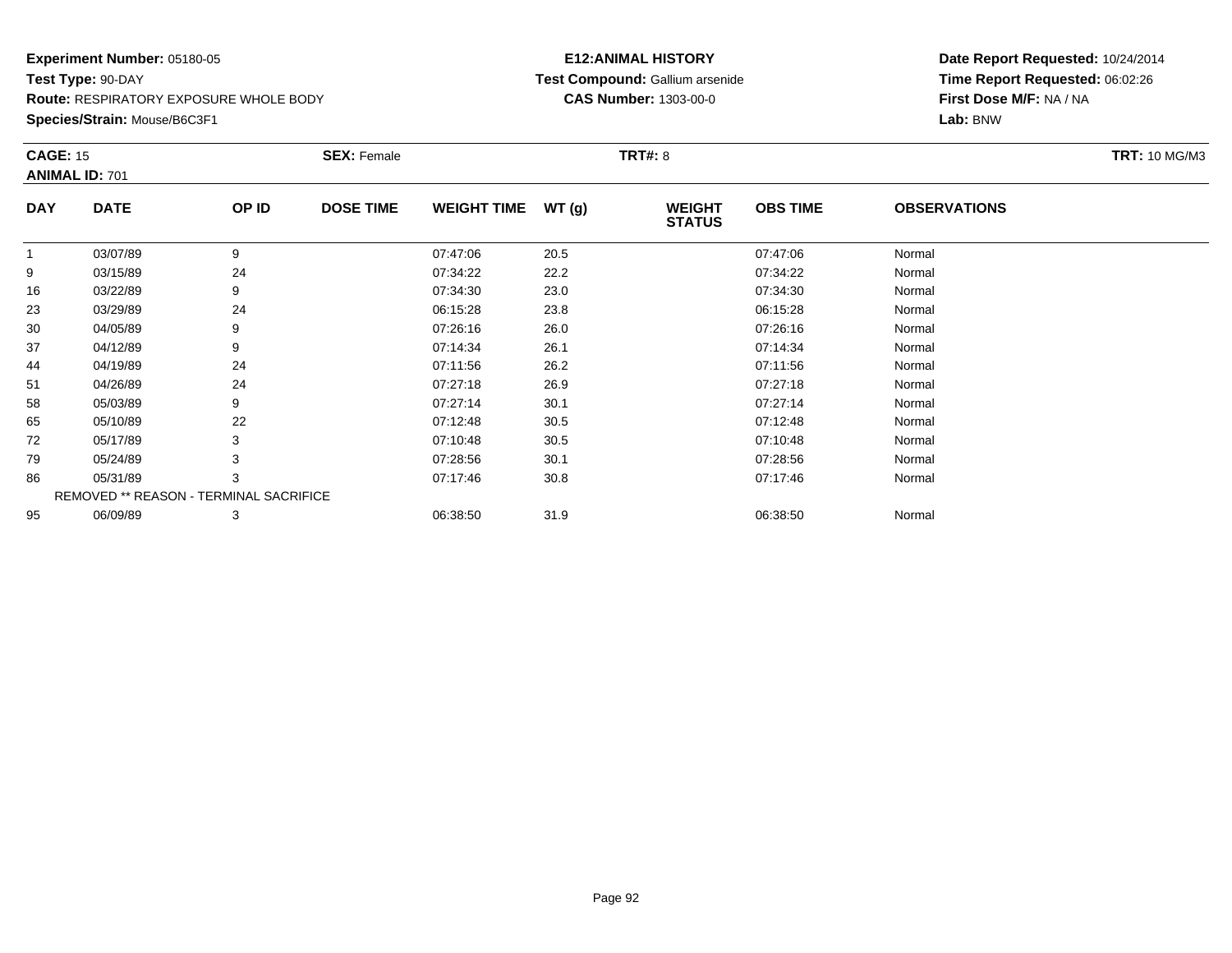**Species/Strain:** Mouse/B6C3F1

#### **E12:ANIMAL HISTORY Test Compound:** Gallium arsenide**CAS Number:** 1303-00-0

| <b>CAGE: 15</b> | <b>ANIMAL ID: 702</b>                  |       | <b>SEX: Female</b> |                    |       | <b>TRT#: 8</b>                 |                 |                     | <b>TRT: 10 MG/M3</b> |
|-----------------|----------------------------------------|-------|--------------------|--------------------|-------|--------------------------------|-----------------|---------------------|----------------------|
| <b>DAY</b>      | <b>DATE</b>                            | OP ID | <b>DOSE TIME</b>   | <b>WEIGHT TIME</b> | WT(g) | <b>WEIGHT</b><br><b>STATUS</b> | <b>OBS TIME</b> | <b>OBSERVATIONS</b> |                      |
| $\mathbf{1}$    | 03/07/89                               | 9     |                    | 07:47:06           | 19.2  |                                | 07:47:06        | Normal              |                      |
| 9               | 03/15/89                               | 24    |                    | 07:34:22           | 21.4  |                                | 07:34:22        | Normal              |                      |
| 16              | 03/22/89                               | 9     |                    | 07:34:30           | 22.7  |                                | 07:34:30        | Normal              |                      |
| 23              | 03/29/89                               | 24    |                    | 06:15:28           | 23.5  |                                | 06:15:28        | Normal              |                      |
| 30              | 04/05/89                               | 9     |                    | 07:26:16           | 24.0  |                                | 07:26:16        | Normal              |                      |
| 37              | 04/12/89                               | 9     |                    | 07:14:34           | 24.7  |                                | 07:14:34        | Normal              |                      |
| 44              | 04/19/89                               | 24    |                    | 07:11:56           | 26.2  |                                | 07:11:56        | Normal              |                      |
| 51              | 04/26/89                               | 24    |                    | 07:27:18           | 28.5  |                                | 07:27:18        | Normal              |                      |
| 58              | 05/03/89                               | 9     |                    | 07:27:14           | 31.0  |                                | 07:27:14        | Normal              |                      |
| 65              | 05/10/89                               | 22    |                    | 07:12:48           | 28.4  |                                | 07:12:48        | Normal              |                      |
| 72              | 05/17/89                               | 3     |                    | 07:10:48           | 29.5  |                                | 07:10:48        | Normal              |                      |
| 79              | 05/24/89                               |       |                    | 07:28:56           | 31.5  |                                | 07:28:56        | Normal              |                      |
| 86              | 05/31/89                               | 3     |                    | 07:17:46           | 32.4  |                                | 07:17:46        | Normal              |                      |
|                 | REMOVED ** REASON - TERMINAL SACRIFICE |       |                    |                    |       |                                |                 |                     |                      |
| 95              | 06/09/89                               | 3     |                    | 06:38:50           | 33.3  |                                | 06:38:50        | Normal              |                      |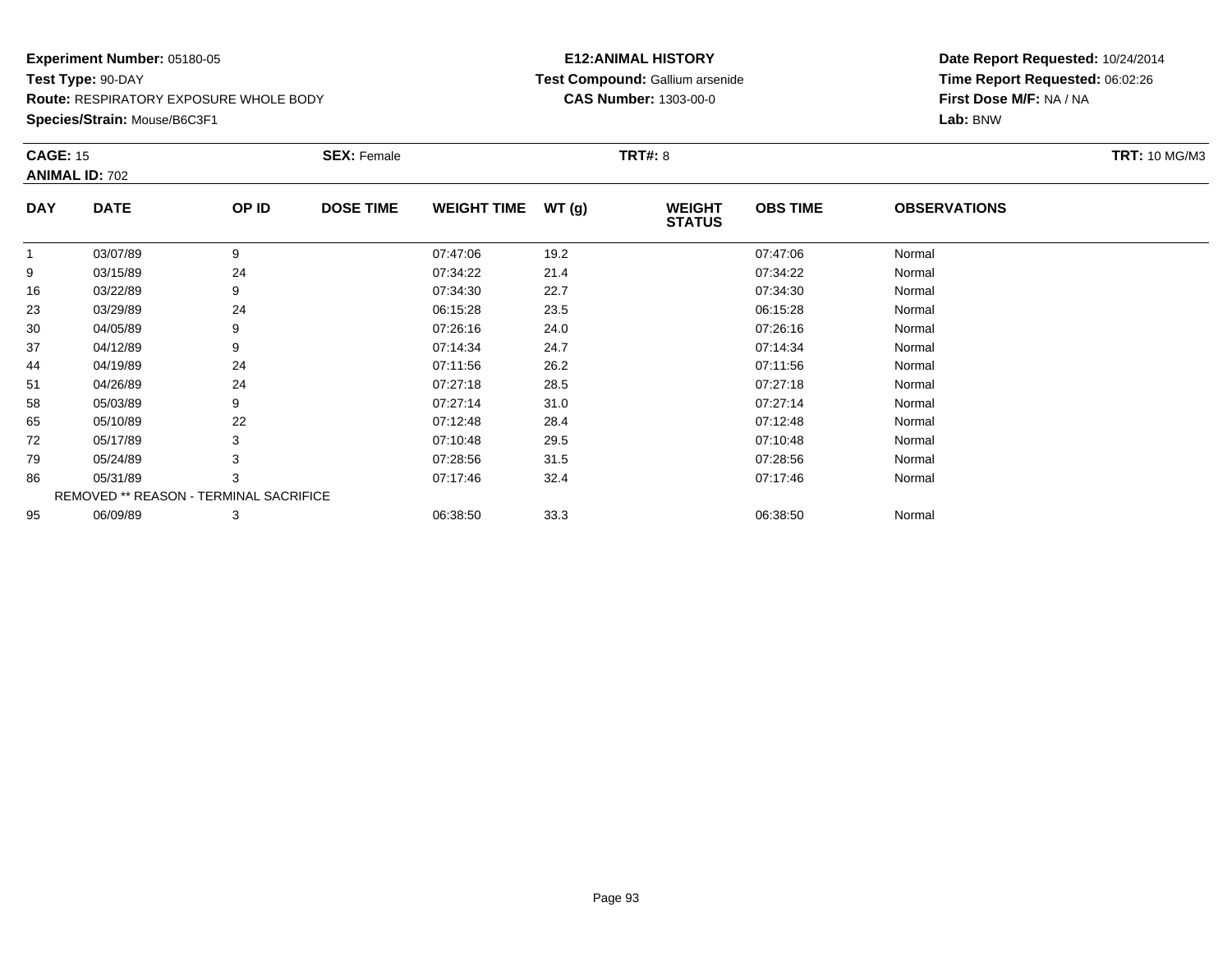**Species/Strain:** Mouse/B6C3F1

#### **E12:ANIMAL HISTORY Test Compound:** Gallium arsenide**CAS Number:** 1303-00-0

| <b>CAGE: 15</b> |                                        |       | <b>SEX: Female</b> |                    |       | <b>TRT#: 8</b>                 |                 |                     | <b>TRT: 10 MG/M3</b> |
|-----------------|----------------------------------------|-------|--------------------|--------------------|-------|--------------------------------|-----------------|---------------------|----------------------|
|                 | <b>ANIMAL ID: 703</b>                  |       |                    |                    |       |                                |                 |                     |                      |
| <b>DAY</b>      | <b>DATE</b>                            | OP ID | <b>DOSE TIME</b>   | <b>WEIGHT TIME</b> | WT(g) | <b>WEIGHT</b><br><b>STATUS</b> | <b>OBS TIME</b> | <b>OBSERVATIONS</b> |                      |
| 1               | 03/07/89                               | 9     |                    | 07:47:06           | 20.6  |                                | 07:47:06        | Normal              |                      |
| 9               | 03/15/89                               | 24    |                    | 07:34:22           | 22.2  |                                | 07:34:22        | Normal              |                      |
| 16              | 03/22/89                               | 9     |                    | 07:34:30           | 22.5  |                                | 07:34:30        | Normal              |                      |
| 23              | 03/29/89                               | 24    |                    | 06:15:28           | 24.2  |                                | 06:15:28        | Normal              |                      |
| 30              | 04/05/89                               | 9     |                    | 07:26:16           | 24.1  |                                | 07:26:16        | Normal              |                      |
| 37              | 04/12/89                               | 9     |                    | 07:14:34           | 24.0  |                                | 07:14:34        | Normal              |                      |
| 44              | 04/19/89                               | 24    |                    | 07:11:56           | 25.7  |                                | 07:11:56        | Normal              |                      |
| 51              | 04/26/89                               | 24    |                    | 07:27:18           | 27.5  |                                | 07:27:18        | Normal              |                      |
| 58              | 05/03/89                               | 9     |                    | 07:27:14           | 27.2  |                                | 07:27:14        | Normal              |                      |
| 65              | 05/10/89                               | 22    |                    | 07:12:48           | 27.2  |                                | 07:12:48        | Normal              |                      |
| 72              | 05/17/89                               | 3     |                    | 07:10:48           | 27.2  |                                | 07:10:48        | Normal              |                      |
| 79              | 05/24/89                               |       |                    | 07:28:56           | 30.0  |                                | 07:28:56        | Normal              |                      |
| 86              | 05/31/89                               | 3     |                    | 07:17:46           | 30.2  |                                | 07:17:46        | Normal              |                      |
|                 | REMOVED ** REASON - TERMINAL SACRIFICE |       |                    |                    |       |                                |                 |                     |                      |
| 95              | 06/09/89                               | 3     |                    | 06:38:50           | 32.4  |                                | 06:38:50        | Normal              |                      |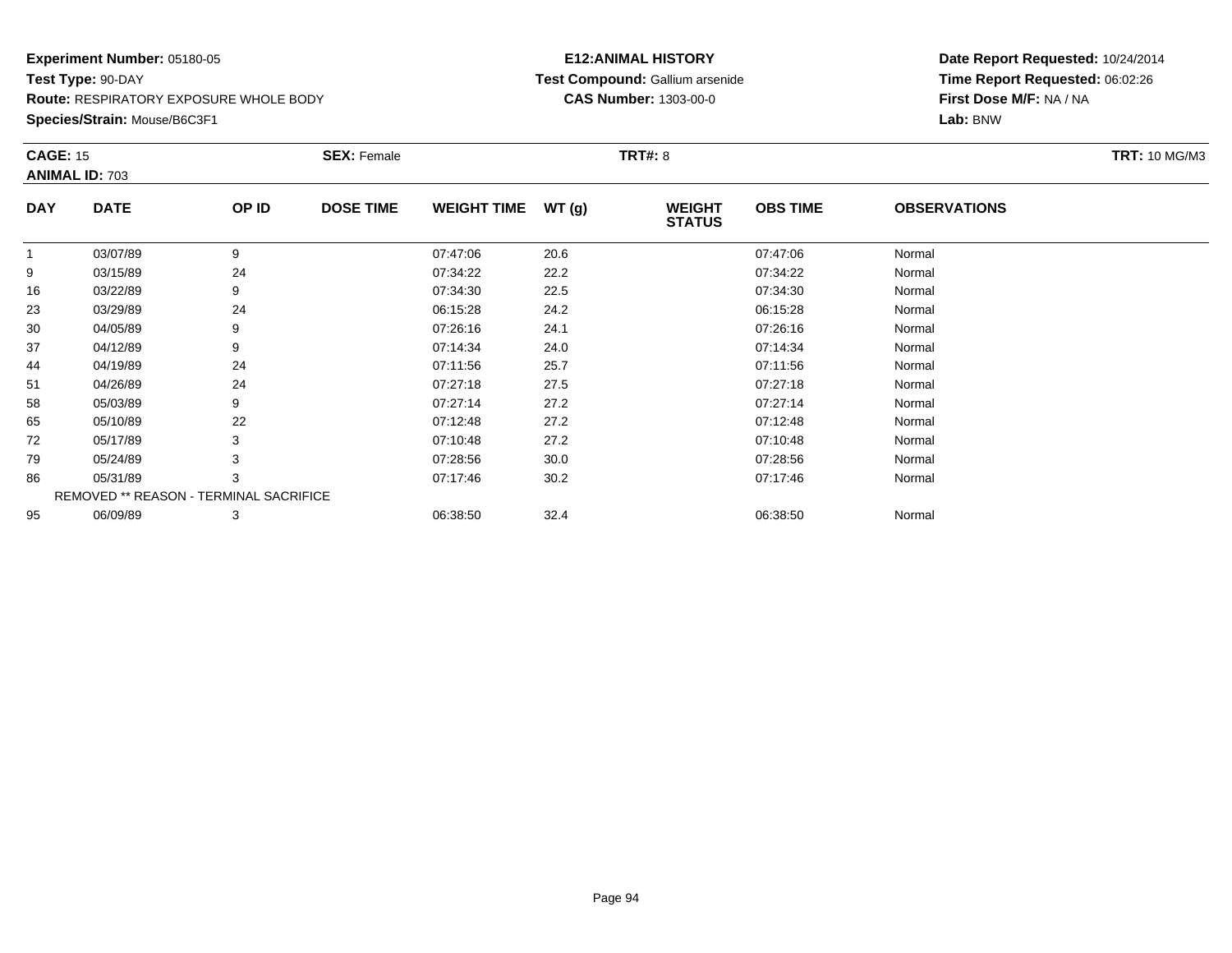**Species/Strain:** Mouse/B6C3F1

#### **E12:ANIMAL HISTORY Test Compound:** Gallium arsenide**CAS Number:** 1303-00-0

| <b>CAGE: 15</b> |                                        |       | <b>SEX: Female</b> |                    |       | <b>TRT#: 8</b>                 |                 |                     | <b>TRT: 10 MG/M3</b> |
|-----------------|----------------------------------------|-------|--------------------|--------------------|-------|--------------------------------|-----------------|---------------------|----------------------|
|                 | <b>ANIMAL ID: 704</b>                  |       |                    |                    |       |                                |                 |                     |                      |
| <b>DAY</b>      | <b>DATE</b>                            | OP ID | <b>DOSE TIME</b>   | <b>WEIGHT TIME</b> | WT(g) | <b>WEIGHT</b><br><b>STATUS</b> | <b>OBS TIME</b> | <b>OBSERVATIONS</b> |                      |
|                 | 03/07/89                               | 9     |                    | 07:47:06           | 21.3  |                                | 07:47:06        | Normal              |                      |
| 9               | 03/15/89                               | 24    |                    | 07:34:22           | 23.1  |                                | 07:34:22        | Normal              |                      |
| 16              | 03/22/89                               |       |                    | 07:34:30           | 22.7  |                                | 07:34:30        | Normal              |                      |
| 23              | 03/29/89                               | 24    |                    | 06:15:28           | 23.8  |                                | 06:15:28        | Normal              |                      |
| 30              | 04/05/89                               |       |                    | 07:26:16           | 25.3  |                                | 07:26:16        | Normal              |                      |
| 37              | 04/12/89                               | 9     |                    | 07:14:34           | 25.6  |                                | 07:14:34        | Normal              |                      |
| 44              | 04/19/89                               | 24    |                    | 07:11:56           | 26.0  |                                | 07:11:56        | Normal              |                      |
| 51              | 04/26/89                               | 24    |                    | 07:27:18           | 26.7  |                                | 07:27:18        | Normal              |                      |
| 58              | 05/03/89                               | 9     |                    | 07:27:14           | 28.5  |                                | 07:27:14        | Normal              |                      |
| 65              | 05/10/89                               | 22    |                    | 07:12:48           | 28.3  |                                | 07:12:48        | Normal              |                      |
| 72              | 05/17/89                               |       |                    | 07:10:48           | 28.7  |                                | 07:10:48        | Normal              |                      |
| 79              | 05/24/89                               |       |                    | 07:28:56           | 30.7  |                                | 07:28:56        | Normal              |                      |
| 86              | 05/31/89                               | 3     |                    | 07:17:46           | 32.2  |                                | 07:17:46        | Normal              |                      |
|                 | REMOVED ** REASON - TERMINAL SACRIFICE |       |                    |                    |       |                                |                 |                     |                      |
| 95              | 06/09/89                               | 3     |                    | 06:38:50           | 32.7  |                                | 06:38:50        | Normal              |                      |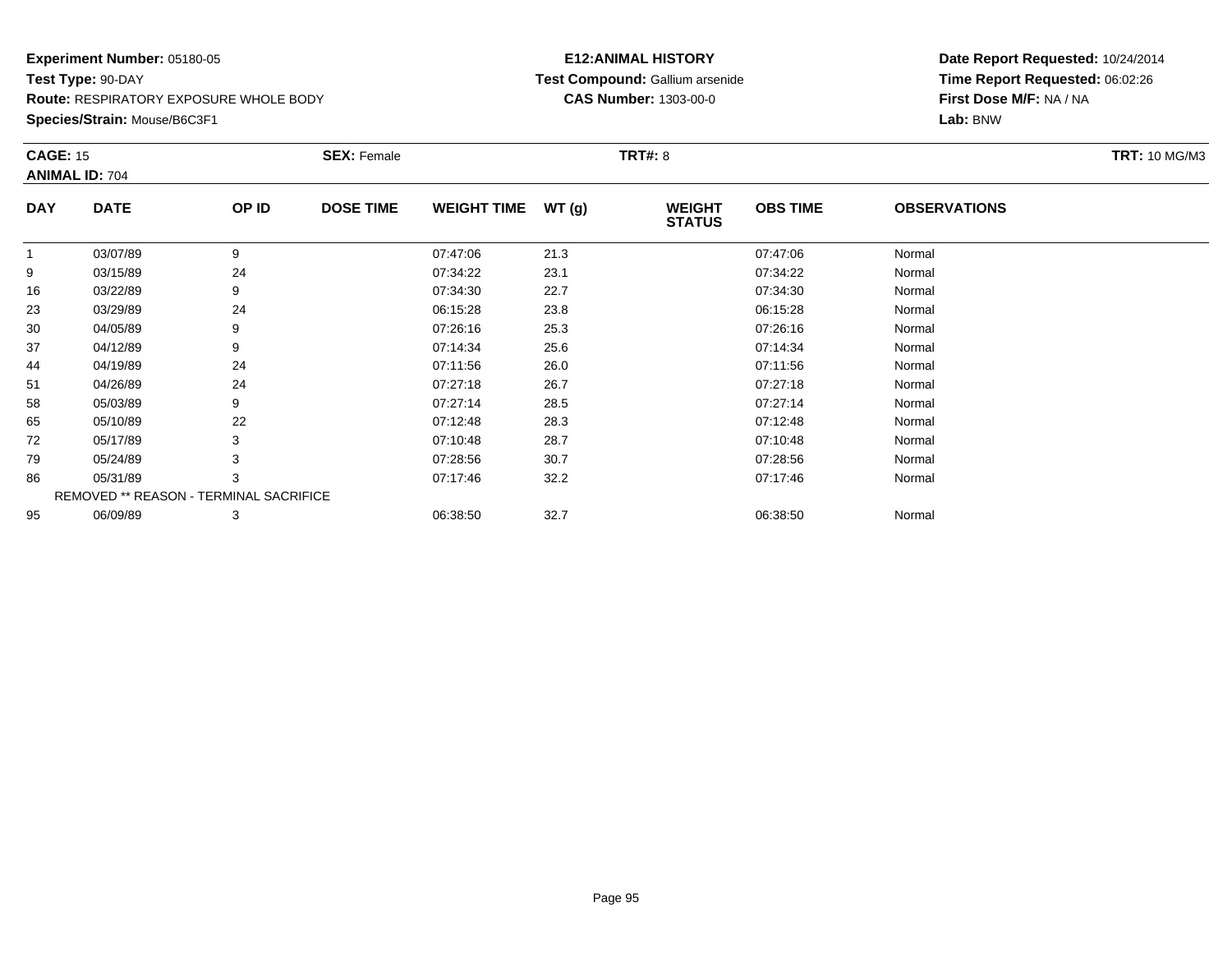**Species/Strain:** Mouse/B6C3F1

#### **E12:ANIMAL HISTORY Test Compound:** Gallium arsenide**CAS Number:** 1303-00-0

|             |                                          | <b>SEX: Female</b> |                                        |       |                                |                 |                     | <b>TRT: 10 MG/M3</b> |
|-------------|------------------------------------------|--------------------|----------------------------------------|-------|--------------------------------|-----------------|---------------------|----------------------|
|             |                                          |                    |                                        |       |                                |                 |                     |                      |
| <b>DATE</b> | OP ID                                    | <b>DOSE TIME</b>   | <b>WEIGHT TIME</b>                     | WT(g) | <b>WEIGHT</b><br><b>STATUS</b> | <b>OBS TIME</b> | <b>OBSERVATIONS</b> |                      |
| 03/07/89    | 9                                        |                    | 07:47:06                               | 21.6  |                                | 07:47:06        | Normal              |                      |
| 03/15/89    | 24                                       |                    | 07:34:22                               | 22.5  |                                | 07:34:22        | Normal              |                      |
| 03/22/89    | 9                                        |                    | 07:34:30                               | 24.7  |                                | 07:34:30        | Normal              |                      |
| 03/29/89    | 24                                       |                    | 06:15:28                               | 25.8  |                                | 06:15:28        | Normal              |                      |
| 04/05/89    | 9                                        |                    | 07:26:16                               | 26.2  |                                | 07:26:16        | Normal              |                      |
| 04/12/89    | 9                                        |                    | 07:14:34                               | 26.0  |                                | 07:14:34        | Normal              |                      |
| 04/19/89    | 24                                       |                    | 07:11:56                               | 28.4  |                                | 07:11:56        | Normal              |                      |
| 04/26/89    | 24                                       |                    | 07:27:18                               | 29.2  |                                | 07:27:18        | Normal              |                      |
| 05/03/89    | 9                                        |                    | 07:27:14                               | 30.2  |                                | 07:27:14        | Normal              |                      |
| 05/10/89    | 22                                       |                    | 07:12:48                               | 30.7  |                                | 07:12:48        | Normal              |                      |
| 05/17/89    | 3                                        |                    | 07:10:48                               | 33.6  |                                | 07:10:48        | Normal              |                      |
| 05/24/89    |                                          |                    | 07:28:56                               | 35.1  |                                | 07:28:56        | Normal              |                      |
| 05/31/89    | 3                                        |                    | 07:17:46                               | 35.0  |                                | 07:17:46        | Normal              |                      |
|             |                                          |                    |                                        |       |                                |                 |                     |                      |
| 06/09/89    | 3                                        |                    | 06:38:50                               | 36.4  |                                | 06:38:50        | Normal              |                      |
|             | <b>CAGE: 15</b><br><b>ANIMAL ID: 705</b> |                    | REMOVED ** REASON - TERMINAL SACRIFICE |       |                                | <b>TRT#: 8</b>  |                     |                      |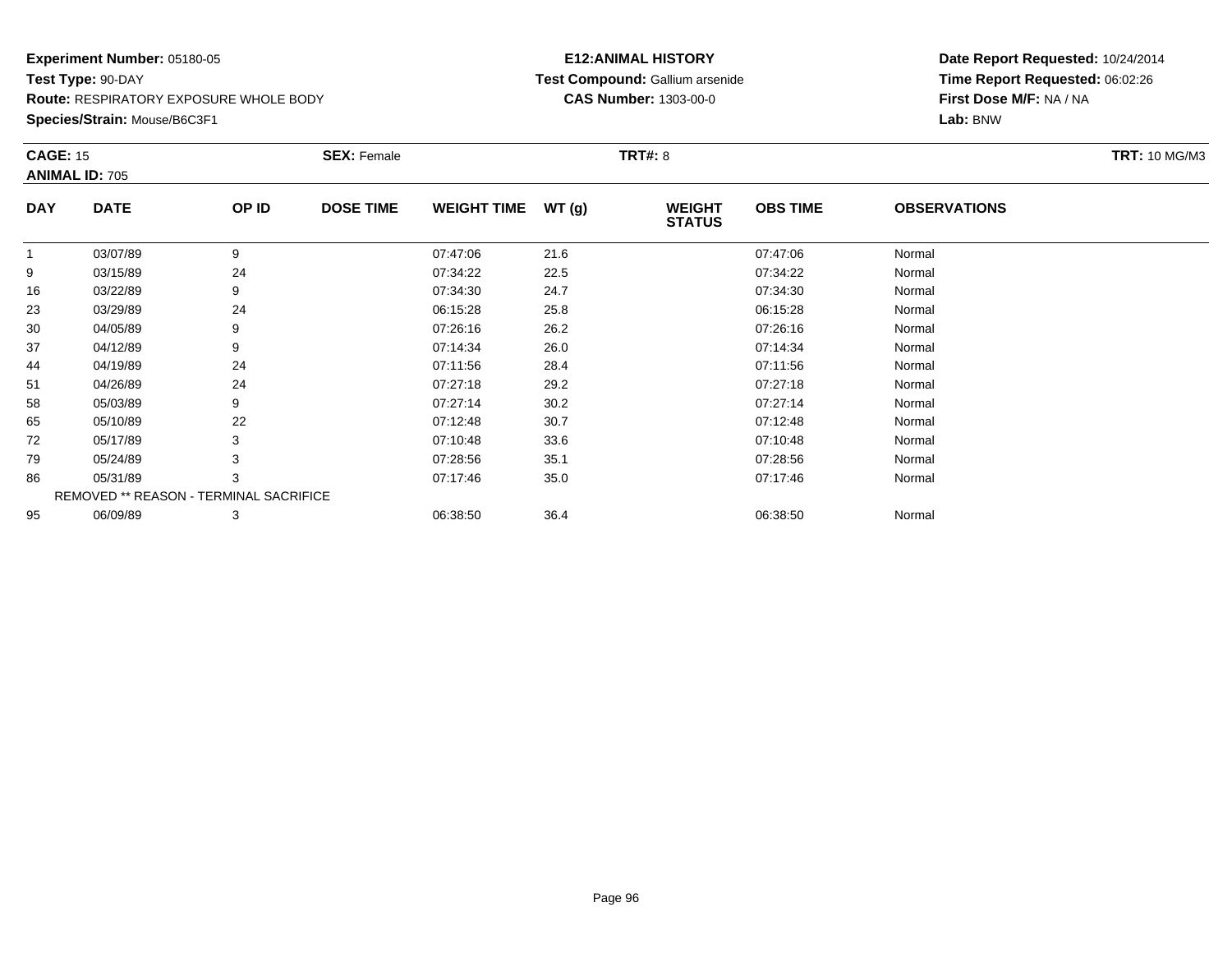**Species/Strain:** Mouse/B6C3F1

#### **E12:ANIMAL HISTORY Test Compound:** Gallium arsenide**CAS Number:** 1303-00-0

| <b>CAGE: 16</b> |                                        |       | <b>SEX: Female</b> |                    |       | <b>TRT#: 8</b>                 |                 |                     | <b>TRT: 10 MG/M3</b> |
|-----------------|----------------------------------------|-------|--------------------|--------------------|-------|--------------------------------|-----------------|---------------------|----------------------|
|                 | <b>ANIMAL ID: 706</b>                  |       |                    |                    |       |                                |                 |                     |                      |
| <b>DAY</b>      | <b>DATE</b>                            | OP ID | <b>DOSE TIME</b>   | <b>WEIGHT TIME</b> | WT(g) | <b>WEIGHT</b><br><b>STATUS</b> | <b>OBS TIME</b> | <b>OBSERVATIONS</b> |                      |
| 1               | 03/07/89                               | 9     |                    | 07:48:46           | 20.0  |                                | 07:48:46        | Normal              |                      |
| 9               | 03/15/89                               | 24    |                    | 07:35:36           | 21.9  |                                | 07:35:36        | Normal              |                      |
| 16              | 03/22/89                               | 9     |                    | 07:36:10           | 23.3  |                                | 07:36:10        | Normal              |                      |
| 23              | 03/29/89                               | 24    |                    | 06:16:42           | 22.7  |                                | 06:16:42        | Normal              |                      |
| 30              | 04/05/89                               | 9     |                    | 07:27:58           | 24.8  |                                | 07:27:58        | Normal              |                      |
| 37              | 04/12/89                               | 9     |                    | 07:15:48           | 25.0  |                                | 07:15:48        | Normal              |                      |
| 44              | 04/19/89                               | 24    |                    | 07:13:14           | 25.0  |                                | 07:13:14        | Normal              |                      |
| 51              | 04/26/89                               | 24    |                    | 07:28:58           | 25.2  |                                | 07:28:58        | Normal              |                      |
| 58              | 05/03/89                               | 9     |                    | 07:28:48           | 27.9  |                                | 07:28:48        | Normal              |                      |
| 65              | 05/10/89                               | 22    |                    | 07:17:04           | 27.6  |                                | 07:17:04        | Normal              |                      |
| 72              | 05/17/89                               | 3     |                    | 07:12:10           | 28.1  |                                | 07:12:10        | Normal              |                      |
| 79              | 05/24/89                               |       |                    | 07:30:12           | 29.2  |                                | 07:30:12        | Normal              |                      |
| 86              | 05/31/89                               | 3     |                    | 07:20:20           | 28.7  |                                | 07:20:20        | Normal              |                      |
|                 | REMOVED ** REASON - TERMINAL SACRIFICE |       |                    |                    |       |                                |                 |                     |                      |
| 95              | 06/09/89                               | 3     |                    | 06:41:06           | 28.5  |                                | 06:41:06        | Normal              |                      |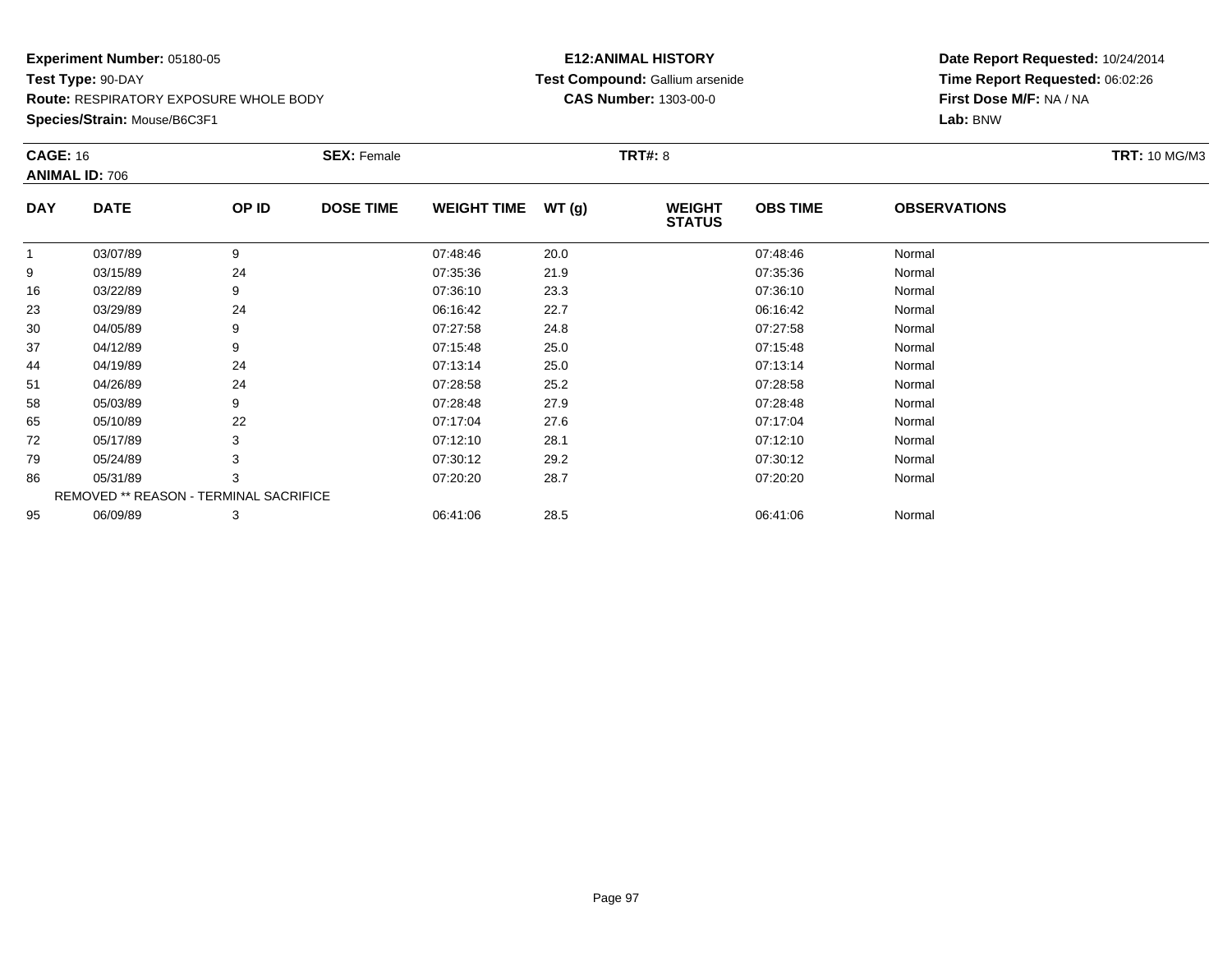**Species/Strain:** Mouse/B6C3F1

#### **E12:ANIMAL HISTORY Test Compound:** Gallium arsenide**CAS Number:** 1303-00-0

|            | <b>ANIMAL ID: 707</b>                  |       |                  |                    |       | <b>TRT#: 8</b>                 |                 |                     | <b>TRT: 10 MG/M3</b> |
|------------|----------------------------------------|-------|------------------|--------------------|-------|--------------------------------|-----------------|---------------------|----------------------|
| <b>DAY</b> | <b>DATE</b>                            | OP ID | <b>DOSE TIME</b> | <b>WEIGHT TIME</b> | WT(g) | <b>WEIGHT</b><br><b>STATUS</b> | <b>OBS TIME</b> | <b>OBSERVATIONS</b> |                      |
| 1          | 03/07/89                               | 9     |                  | 07:48:46           | 21.3  |                                | 07:48:46        | Normal              |                      |
| 9          | 03/15/89                               | 24    |                  | 07:35:36           | 22.6  |                                | 07:35:36        | Normal              |                      |
| 16         | 03/22/89                               | 9     |                  | 07:36:10           | 22.5  |                                | 07:36:10        | Normal              |                      |
| 23         | 03/29/89                               | 24    |                  | 06:16:42           | 24.5  |                                | 06:16:42        | Normal              |                      |
| 30         | 04/05/89                               | 9     |                  | 07:27:58           | 24.2  |                                | 07:27:58        | Normal              |                      |
| 37         | 04/12/89                               | 9     |                  | 07:15:48           | 24.6  |                                | 07:15:48        | Normal              |                      |
| 44         | 04/19/89                               | 24    |                  | 07:13:14           | 25.6  |                                | 07:13:14        | Normal              |                      |
| 51         | 04/26/89                               | 24    |                  | 07:28:58           | 27.7  |                                | 07:28:58        | Normal              |                      |
| 58         | 05/03/89                               | 9     |                  | 07:28:48           | 28.2  |                                | 07:28:48        | Normal              |                      |
| 65         | 05/10/89                               | 22    |                  | 07:17:04           | 27.6  |                                | 07:17:04        | Normal              |                      |
| 72         | 05/17/89                               | 3     |                  | 07:12:10           | 29.2  |                                | 07:12:10        | Normal              |                      |
| 79         | 05/24/89                               |       |                  | 07:30:12           | 30.8  |                                | 07:30:12        | Normal              |                      |
| 86         | 05/31/89                               | 3     |                  | 07:20:20           | 30.9  |                                | 07:20:20        | Normal              |                      |
|            | REMOVED ** REASON - TERMINAL SACRIFICE |       |                  |                    |       |                                |                 |                     |                      |
| 95         | 06/09/89                               | 3     |                  | 06:41:06           | 31.6  |                                | 06:41:06        | Normal              |                      |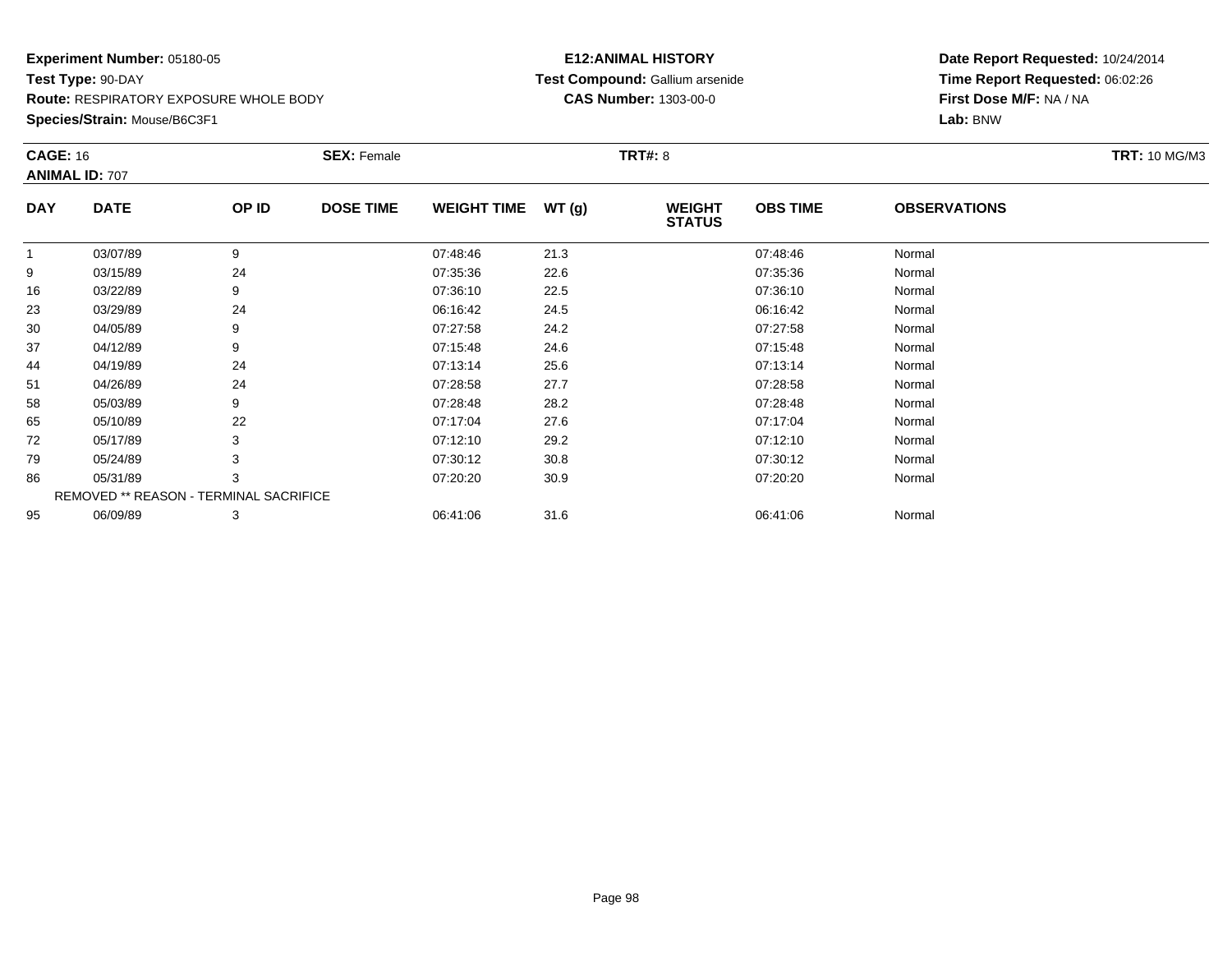**Species/Strain:** Mouse/B6C3F1

#### **E12:ANIMAL HISTORY Test Compound:** Gallium arsenide**CAS Number:** 1303-00-0

| <b>CAGE: 16</b> | <b>ANIMAL ID: 708</b>                  |       | <b>SEX: Female</b> |                    |       | <b>TRT#: 8</b>                 |                 |                     | <b>TRT: 10 MG/M3</b> |
|-----------------|----------------------------------------|-------|--------------------|--------------------|-------|--------------------------------|-----------------|---------------------|----------------------|
| <b>DAY</b>      | <b>DATE</b>                            | OP ID | <b>DOSE TIME</b>   | <b>WEIGHT TIME</b> | WT(g) | <b>WEIGHT</b><br><b>STATUS</b> | <b>OBS TIME</b> | <b>OBSERVATIONS</b> |                      |
| $\mathbf{1}$    | 03/07/89                               | 9     |                    | 07:48:46           | 20.6  |                                | 07:48:46        | Normal              |                      |
| 9               | 03/15/89                               | 24    |                    | 07:35:36           | 22.8  |                                | 07:35:36        | Normal              |                      |
| 16              | 03/22/89                               | 9     |                    | 07:36:10           | 23.4  |                                | 07:36:10        | Normal              |                      |
| 23              | 03/29/89                               | 24    |                    | 06:16:42           | 23.6  |                                | 06:16:42        | Normal              |                      |
| 30              | 04/05/89                               | 9     |                    | 07:27:58           | 23.9  |                                | 07:27:58        | Normal              |                      |
| 37              | 04/12/89                               | 9     |                    | 07:15:48           | 24.7  |                                | 07:15:48        | Normal              |                      |
| 44              | 04/19/89                               | 24    |                    | 07:13:14           | 26.1  |                                | 07:13:14        | Normal              |                      |
| 51              | 04/26/89                               | 24    |                    | 07:28:58           | 25.7  |                                | 07:28:58        | Normal              |                      |
| 58              | 05/03/89                               | 9     |                    | 07:28:48           | 27.4  |                                | 07:28:48        | Normal              |                      |
| 65              | 05/10/89                               | 22    |                    | 07:17:04           | 27.1  |                                | 07:17:04        | Normal              |                      |
| 72              | 05/17/89                               | 3     |                    | 07:12:10           | 28.1  |                                | 07:12:10        | Normal              |                      |
| 79              | 05/24/89                               |       |                    | 07:30:12           | 29.3  |                                | 07:30:12        | Normal              |                      |
| 86              | 05/31/89                               | 3     |                    | 07:20:20           | 29.3  |                                | 07:20:20        | Normal              |                      |
|                 | REMOVED ** REASON - TERMINAL SACRIFICE |       |                    |                    |       |                                |                 |                     |                      |
| 95              | 06/09/89                               | 3     |                    | 06:41:06           | 29.5  |                                | 06:41:06        | Normal              |                      |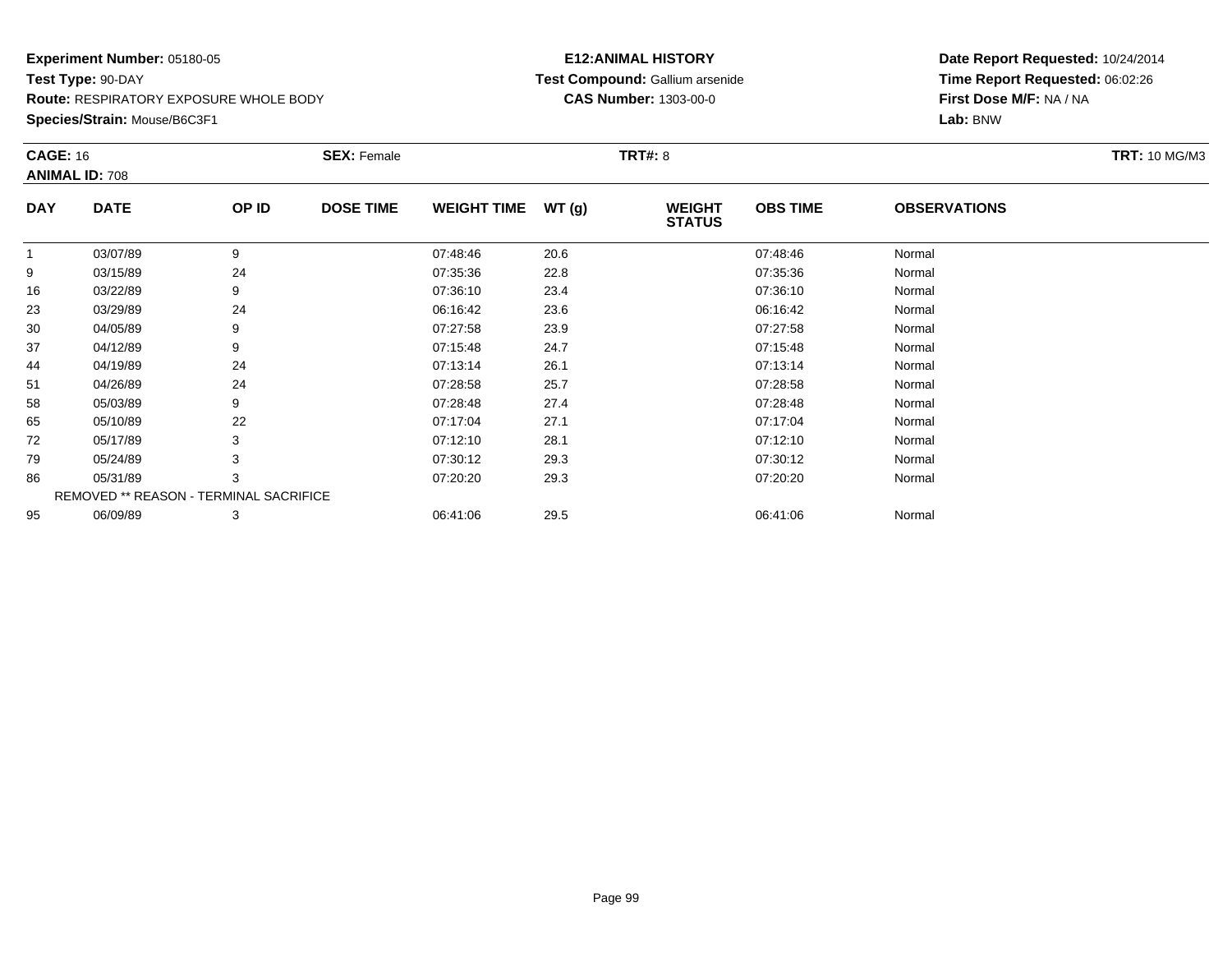**Species/Strain:** Mouse/B6C3F1

#### **E12:ANIMAL HISTORY Test Compound:** Gallium arsenide**CAS Number:** 1303-00-0

| <b>CAGE: 16</b> | <b>ANIMAL ID: 709</b>                  |       | <b>SEX: Female</b> |                    |       | <b>TRT#: 8</b>                 |                 |                     | <b>TRT: 10 MG/M3</b> |
|-----------------|----------------------------------------|-------|--------------------|--------------------|-------|--------------------------------|-----------------|---------------------|----------------------|
| <b>DAY</b>      | <b>DATE</b>                            | OP ID | <b>DOSE TIME</b>   | <b>WEIGHT TIME</b> | WT(g) | <b>WEIGHT</b><br><b>STATUS</b> | <b>OBS TIME</b> | <b>OBSERVATIONS</b> |                      |
| $\mathbf{1}$    | 03/07/89                               | 9     |                    | 07:48:46           | 22.0  |                                | 07:48:46        | Normal              |                      |
| 9               | 03/15/89                               | 24    |                    | 07:35:36           | 23.8  |                                | 07:35:36        | Normal              |                      |
| 16              | 03/22/89                               | 9     |                    | 07:36:10           | 24.0  |                                | 07:36:10        | Normal              |                      |
| 23              | 03/29/89                               | 24    |                    | 06:16:42           | 25.3  |                                | 06:16:42        | Normal              |                      |
| 30              | 04/05/89                               | 9     |                    | 07:27:58           | 25.2  |                                | 07:27:58        | Normal              |                      |
| 37              | 04/12/89                               | 9     |                    | 07:15:48           | 26.0  |                                | 07:15:48        | Normal              |                      |
| 44              | 04/19/89                               | 24    |                    | 07:13:14           | 28.2  |                                | 07:13:14        | Normal              |                      |
| 51              | 04/26/89                               | 24    |                    | 07:28:58           | 29.5  |                                | 07:28:58        | Normal              |                      |
| 58              | 05/03/89                               | 9     |                    | 07:28:48           | 29.3  |                                | 07:28:48        | Normal              |                      |
| 65              | 05/10/89                               | 22    |                    | 07:17:04           | 30.9  |                                | 07:17:04        | Normal              |                      |
| 72              | 05/17/89                               | 3     |                    | 07:12:10           | 33.1  |                                | 07:12:10        | Normal              |                      |
| 79              | 05/24/89                               |       |                    | 07:30:12           | 30.6  |                                | 07:30:12        | Normal              |                      |
| 86              | 05/31/89                               | 3     |                    | 07:20:20           | 31.7  |                                | 07:20:20        | Normal              |                      |
|                 | REMOVED ** REASON - TERMINAL SACRIFICE |       |                    |                    |       |                                |                 |                     |                      |
| 95              | 06/09/89                               | 3     |                    | 06:41:06           | 32.6  |                                | 06:41:06        | Normal              |                      |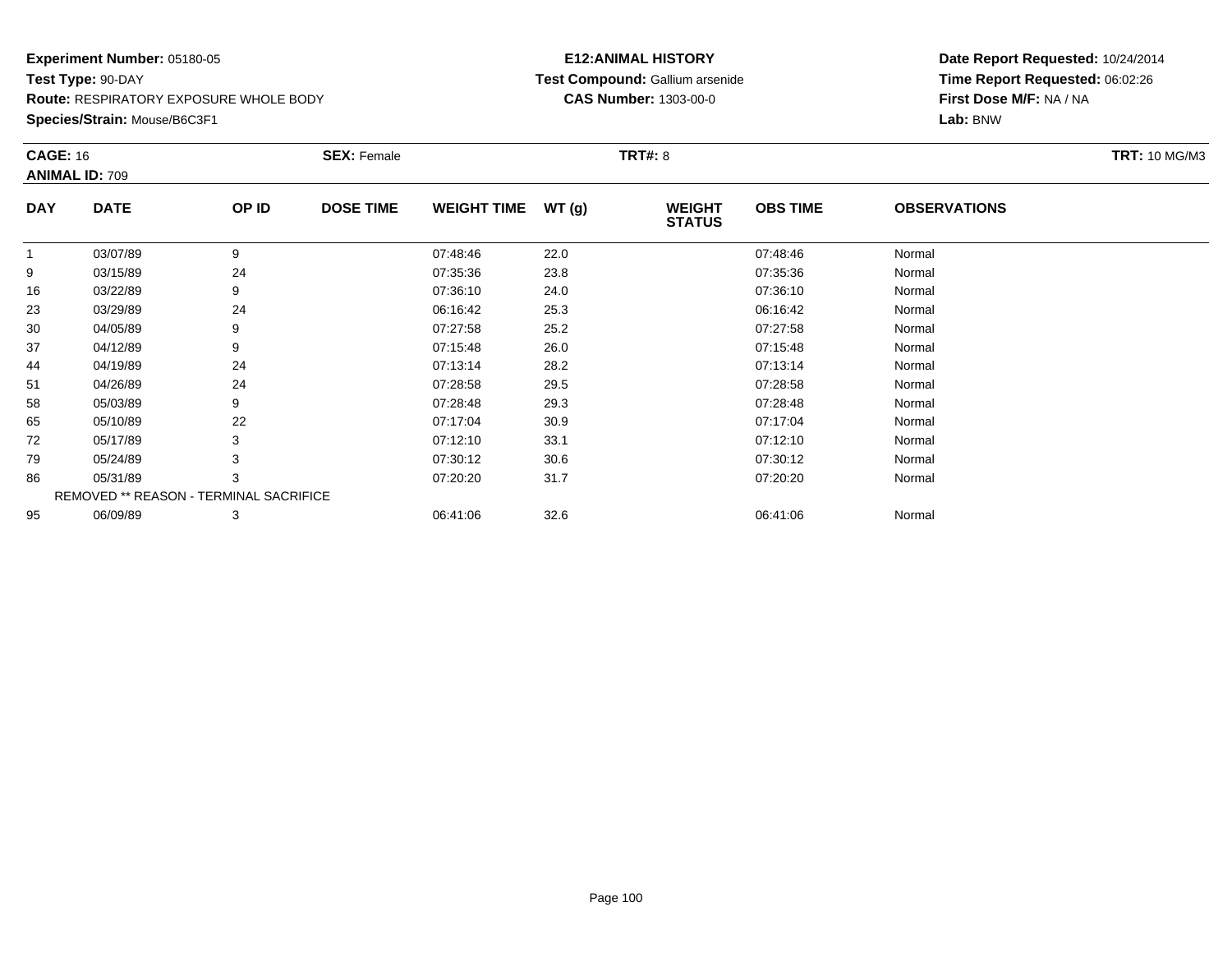**Species/Strain:** Mouse/B6C3F1

#### **E12:ANIMAL HISTORY Test Compound:** Gallium arsenide**CAS Number:** 1303-00-0

| <b>CAGE: 16</b> |                                        |       | <b>SEX: Female</b> |                    |       | <b>TRT#: 8</b>                 |                 |                     | <b>TRT: 10 MG/M3</b> |
|-----------------|----------------------------------------|-------|--------------------|--------------------|-------|--------------------------------|-----------------|---------------------|----------------------|
|                 | <b>ANIMAL ID: 710</b>                  |       |                    |                    |       |                                |                 |                     |                      |
| <b>DAY</b>      | <b>DATE</b>                            | OP ID | <b>DOSE TIME</b>   | <b>WEIGHT TIME</b> | WT(g) | <b>WEIGHT</b><br><b>STATUS</b> | <b>OBS TIME</b> | <b>OBSERVATIONS</b> |                      |
| 1               | 03/07/89                               | 9     |                    | 07:48:46           | 20.4  |                                | 07:48:46        | Normal              |                      |
| 9               | 03/15/89                               | 24    |                    | 07:35:36           | 22.5  |                                | 07:35:36        | Normal              |                      |
| 16              | 03/22/89                               | 9     |                    | 07:36:10           | 24.4  |                                | 07:36:10        | Normal              |                      |
| 23              | 03/29/89                               | 24    |                    | 06:16:42           | 24.8  |                                | 06:16:42        | Normal              |                      |
| 30              | 04/05/89                               | 9     |                    | 07:27:58           | 24.9  |                                | 07:27:58        | Normal              |                      |
| 37              | 04/12/89                               | 9     |                    | 07:15:48           | 25.0  |                                | 07:15:48        | Normal              |                      |
| 44              | 04/19/89                               | 24    |                    | 07:13:14           | 27.2  |                                | 07:13:14        | Normal              |                      |
| 51              | 04/26/89                               | 24    |                    | 07:28:58           | 28.3  |                                | 07:28:58        | Normal              |                      |
| 58              | 05/03/89                               | 9     |                    | 07:28:48           | 28.6  |                                | 07:28:48        | Normal              |                      |
| 65              | 05/10/89                               | 22    |                    | 07:17:04           | 28.1  |                                | 07:17:04        | Normal              |                      |
| 72              | 05/17/89                               | 3     |                    | 07:12:10           | 31.1  |                                | 07:12:10        | Normal              |                      |
| 79              | 05/24/89                               |       |                    | 07:30:12           | 31.2  |                                | 07:30:12        | Normal              |                      |
| 86              | 05/31/89                               | 3     |                    | 07:20:20           | 29.7  |                                | 07:20:20        | Normal              |                      |
|                 | REMOVED ** REASON - TERMINAL SACRIFICE |       |                    |                    |       |                                |                 |                     |                      |
| 95              | 06/09/89                               | 3     |                    | 06:41:06           | 32.2  |                                | 06:41:06        | Normal              |                      |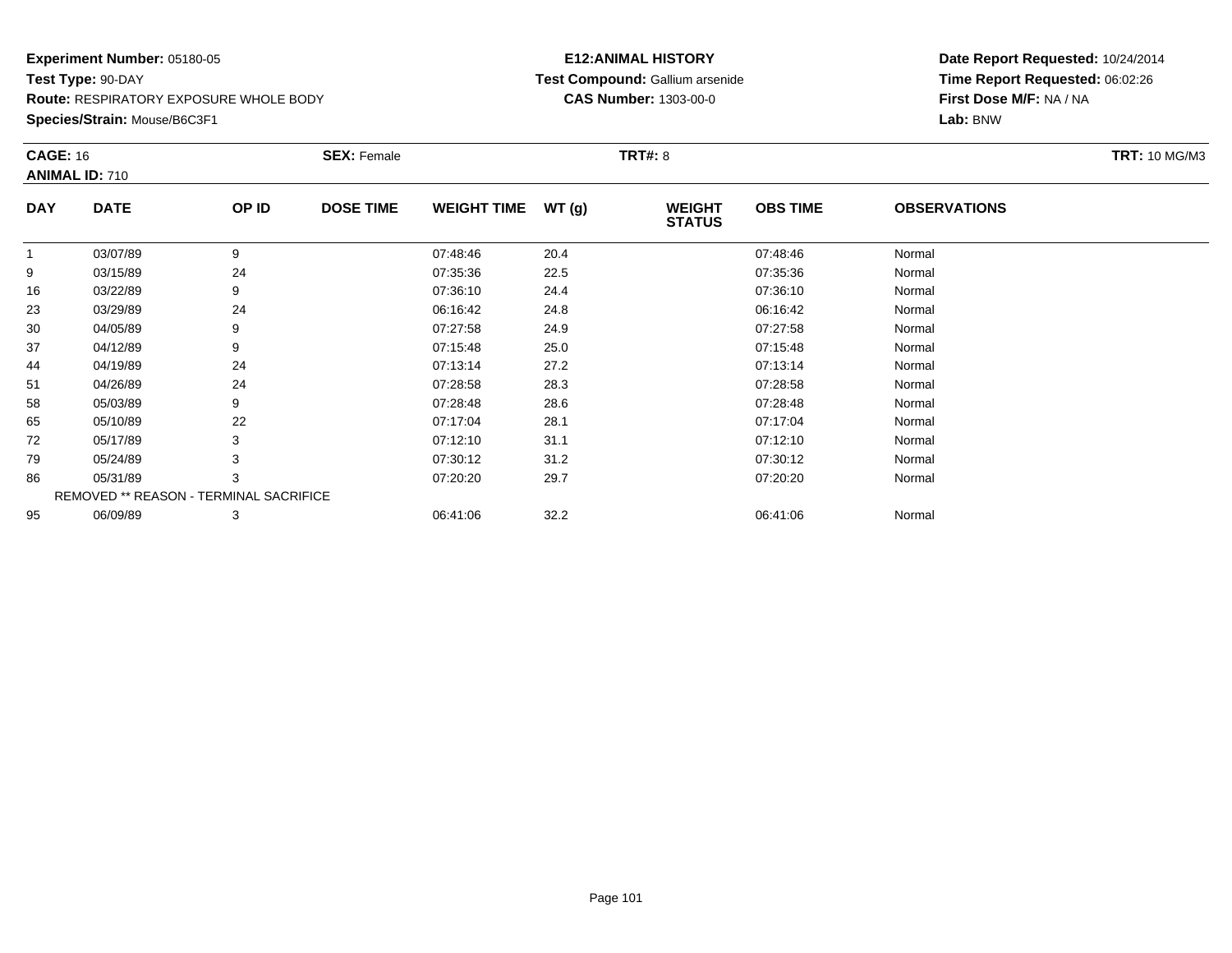**Species/Strain:** Mouse/B6C3F1

#### **E12:ANIMAL HISTORY Test Compound:** Gallium arsenide**CAS Number:** 1303-00-0

| <b>CAGE: 19</b> | <b>ANIMAL ID: 901</b>                  |       | <b>SEX: Female</b> |                    |       | <b>TRT#: 10</b>                |                 |                     | <b>TRT: 37 MG/M3</b> |
|-----------------|----------------------------------------|-------|--------------------|--------------------|-------|--------------------------------|-----------------|---------------------|----------------------|
| <b>DAY</b>      | <b>DATE</b>                            | OP ID | <b>DOSE TIME</b>   | <b>WEIGHT TIME</b> | WT(g) | <b>WEIGHT</b><br><b>STATUS</b> | <b>OBS TIME</b> | <b>OBSERVATIONS</b> |                      |
| 1               | 03/07/89                               | 9     |                    | 07:50:44           | 20.0  |                                | 07:50:44        | Normal              |                      |
| 9               | 03/15/89                               | 24    |                    | 07:51:30           | 21.4  |                                | 07:51:30        | Normal              |                      |
| 16              | 03/22/89                               | 9     |                    | 07:42:40           | 21.3  |                                | 07:42:40        | Normal              |                      |
| 23              | 03/29/89                               | 24    |                    | 06:28:48           | 22.2  |                                | 06:28:48        | Normal              |                      |
| 30              | 04/05/89                               | 9     |                    | 07:45:34           | 22.8  |                                | 07:45:34        | Normal              |                      |
| 37              | 04/12/89                               | 9     |                    | 07:24:40           | 23.5  |                                | 07:24:40        | Normal              |                      |
| 44              | 04/19/89                               | 24    |                    | 07:23:00           | 24.1  |                                | 07:23:00        | Normal              |                      |
| 51              | 04/26/89                               | 24    |                    | 07:40:08           | 25.0  |                                | 07:40:08        | Normal              |                      |
| 58              | 05/03/89                               | 9     |                    | 07:39:42           | 26.4  |                                | 07:39:42        | Normal              |                      |
| 65              | 05/10/89                               | 22    |                    | 07:26:46           | 25.4  |                                | 07:26:46        | Normal              |                      |
| 72              | 05/17/89                               | 3     |                    | 07:20:38           | 25.7  |                                | 07:20:38        | Normal              |                      |
| 79              | 05/24/89                               | 3     |                    | 07:49:38           | 26.0  |                                | 07:49:38        | Normal              |                      |
| 86              | 05/31/89                               | 3     |                    | 07:35:26           | 27.0  |                                | 07:35:26        | Normal              |                      |
|                 | REMOVED ** REASON - TERMINAL SACRIFICE |       |                    |                    |       |                                |                 |                     |                      |
| 95              | 06/09/89                               | 3     |                    | 06:42:36           | 26.8  |                                | 06:42:36        | Normal              |                      |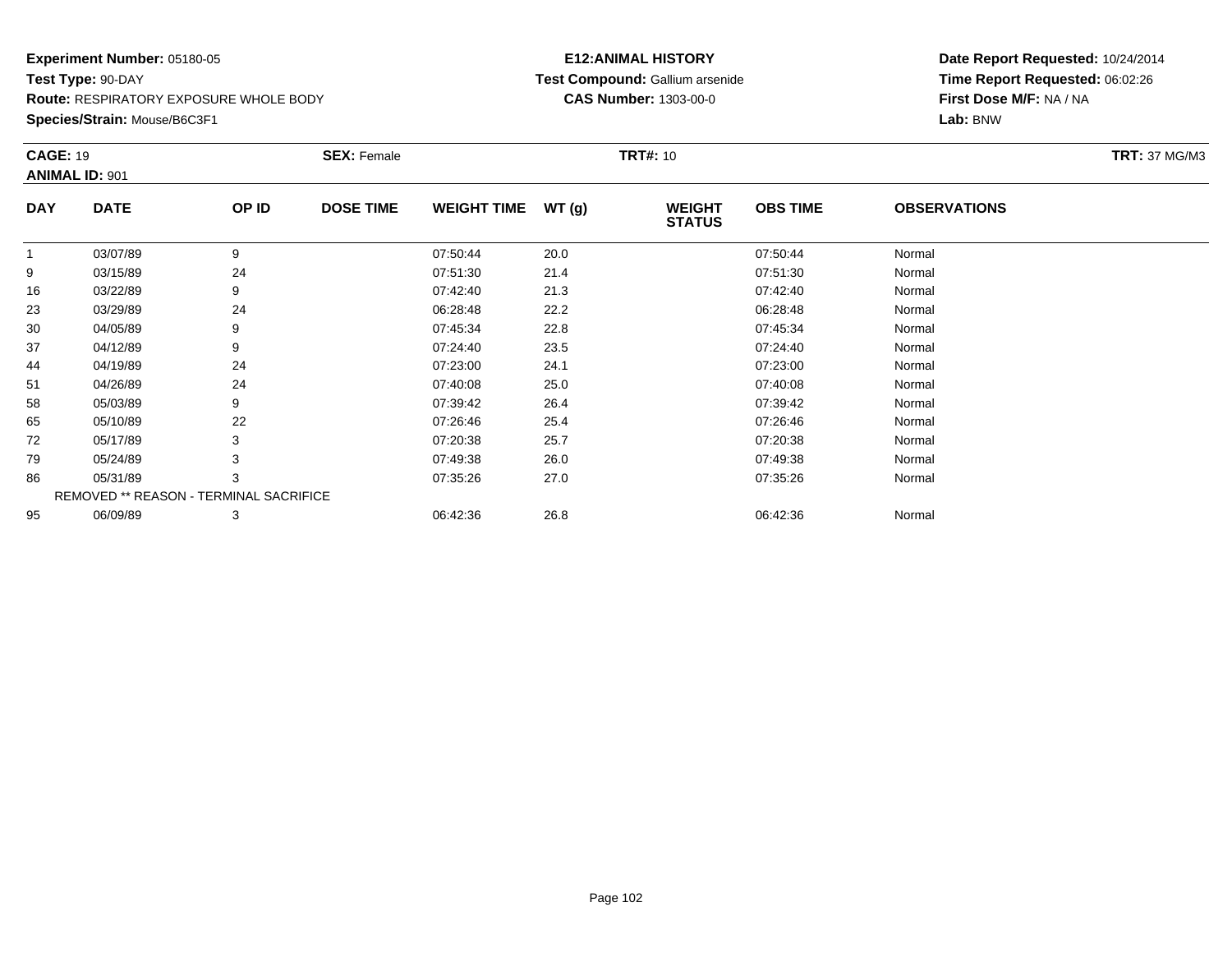**Species/Strain:** Mouse/B6C3F1

#### **E12:ANIMAL HISTORY Test Compound:** Gallium arsenide**CAS Number:** 1303-00-0

|             |                                          | <b>SEX: Female</b> |                                        |       |                                |                 |                     | <b>TRT: 37 MG/M3</b> |  |
|-------------|------------------------------------------|--------------------|----------------------------------------|-------|--------------------------------|-----------------|---------------------|----------------------|--|
|             |                                          |                    |                                        |       |                                |                 |                     |                      |  |
| <b>DATE</b> | OP ID                                    | <b>DOSE TIME</b>   | <b>WEIGHT TIME</b>                     | WT(g) | <b>WEIGHT</b><br><b>STATUS</b> | <b>OBS TIME</b> | <b>OBSERVATIONS</b> |                      |  |
| 03/07/89    | 9                                        |                    | 07:50:44                               | 20.4  |                                | 07:50:44        | Normal              |                      |  |
| 03/15/89    | 24                                       |                    | 07:51:30                               | 20.3  |                                | 07:51:30        | Normal              |                      |  |
| 03/22/89    | 9                                        |                    | 07:42:40                               | 21.6  |                                | 07:42:40        | Normal              |                      |  |
| 03/29/89    | 24                                       |                    | 06:28:48                               | 22.4  |                                | 06:28:48        | Normal              |                      |  |
| 04/05/89    | 9                                        |                    | 07:45:34                               | 23.6  |                                | 07:45:34        | Normal              |                      |  |
| 04/12/89    | 9                                        |                    | 07:24:40                               | 24.0  |                                | 07:24:40        | Normal              |                      |  |
| 04/19/89    | 24                                       |                    | 07:23:00                               | 24.8  |                                | 07:23:00        | Normal              |                      |  |
| 04/26/89    | 24                                       |                    | 07:40:08                               | 26.5  |                                | 07:40:08        | Normal              |                      |  |
| 05/03/89    | 9                                        |                    | 07:39:42                               | 27.2  |                                | 07:39:42        | Normal              |                      |  |
| 05/10/89    | 22                                       |                    | 07:26:46                               | 26.8  |                                | 07:26:46        | Normal              |                      |  |
| 05/17/89    | 3                                        |                    | 07:20:38                               | 27.2  |                                | 07:20:38        | Normal              |                      |  |
| 05/24/89    |                                          |                    | 07:49:38                               | 29.7  |                                | 07:49:38        | Normal              |                      |  |
| 05/31/89    | 3                                        |                    | 07:35:26                               | 30.0  |                                | 07:35:26        | Normal              |                      |  |
|             |                                          |                    |                                        |       |                                |                 |                     |                      |  |
| 06/09/89    | 3                                        |                    | 06:42:36                               | 29.7  |                                | 06:42:36        | Normal              |                      |  |
|             | <b>CAGE: 19</b><br><b>ANIMAL ID: 902</b> |                    | REMOVED ** REASON - TERMINAL SACRIFICE |       |                                | <b>TRT#: 10</b> |                     |                      |  |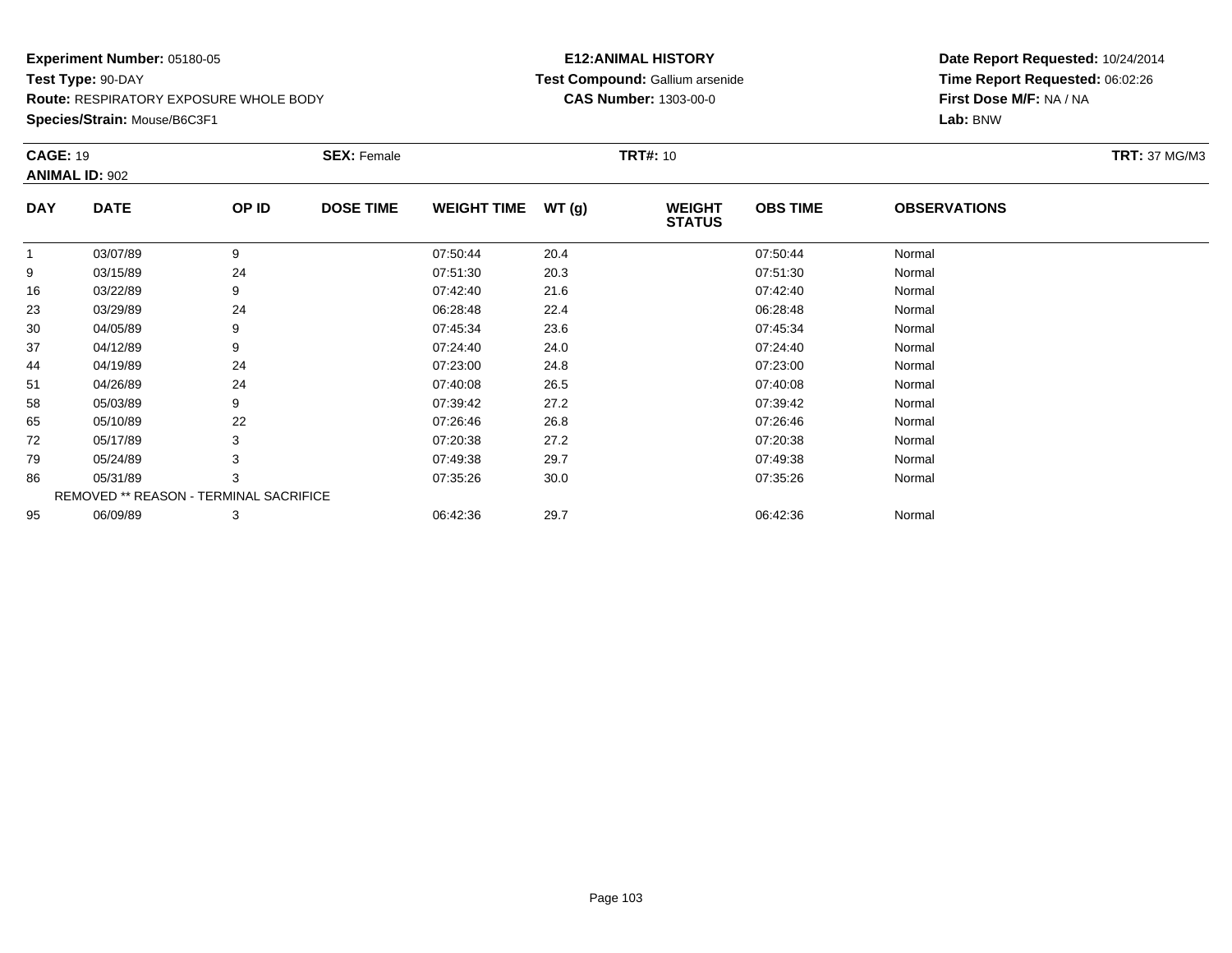**Species/Strain:** Mouse/B6C3F1

#### **E12:ANIMAL HISTORY Test Compound:** Gallium arsenide**CAS Number:** 1303-00-0

| <b>CAGE: 19</b> | <b>ANIMAL ID: 903</b>                  |       | <b>SEX: Female</b> |                    |       | <b>TRT#: 10</b>                |                 |                     | <b>TRT: 37 MG/M3</b> |
|-----------------|----------------------------------------|-------|--------------------|--------------------|-------|--------------------------------|-----------------|---------------------|----------------------|
| <b>DAY</b>      | <b>DATE</b>                            | OP ID | <b>DOSE TIME</b>   | <b>WEIGHT TIME</b> | WT(g) | <b>WEIGHT</b><br><b>STATUS</b> | <b>OBS TIME</b> | <b>OBSERVATIONS</b> |                      |
| $\mathbf{1}$    | 03/07/89                               | 9     |                    | 07:50:44           | 21.0  |                                | 07:50:44        | Normal              |                      |
| 9               | 03/15/89                               | 24    |                    | 07:51:30           | 22.5  |                                | 07:51:30        | Normal              |                      |
| 16              | 03/22/89                               | 9     |                    | 07:42:40           | 22.8  |                                | 07:42:40        | Normal              |                      |
| 23              | 03/29/89                               | 24    |                    | 06:28:48           | 24.9  |                                | 06:28:48        | Normal              |                      |
| 30              | 04/05/89                               | 9     |                    | 07:45:34           | 25.1  |                                | 07:45:34        | Normal              |                      |
| 37              | 04/12/89                               | 9     |                    | 07:24:40           | 26.8  |                                | 07:24:40        | Normal              |                      |
| 44              | 04/19/89                               | 24    |                    | 07:23:00           | 27.4  |                                | 07:23:00        | Normal              |                      |
| 51              | 04/26/89                               | 24    |                    | 07:40:08           | 29.4  |                                | 07:40:08        | Normal              |                      |
| 58              | 05/03/89                               | 9     |                    | 07:39:42           | 29.9  |                                | 07:39:42        | Normal              |                      |
| 65              | 05/10/89                               | 22    |                    | 07:26:46           | 28.8  |                                | 07:26:46        | Normal              |                      |
| 72              | 05/17/89                               | 3     |                    | 07:20:38           | 32.4  |                                | 07:20:38        | Normal              |                      |
| 79              | 05/24/89                               | 3     |                    | 07:49:38           | 31.9  |                                | 07:49:38        | Normal              |                      |
| 86              | 05/31/89                               | 3     |                    | 07:35:26           | 31.8  |                                | 07:35:26        | Normal              |                      |
|                 | REMOVED ** REASON - TERMINAL SACRIFICE |       |                    |                    |       |                                |                 |                     |                      |
| 95              | 06/09/89                               | 3     |                    | 06:42:36           | 33.7  |                                | 06:42:36        | Normal              |                      |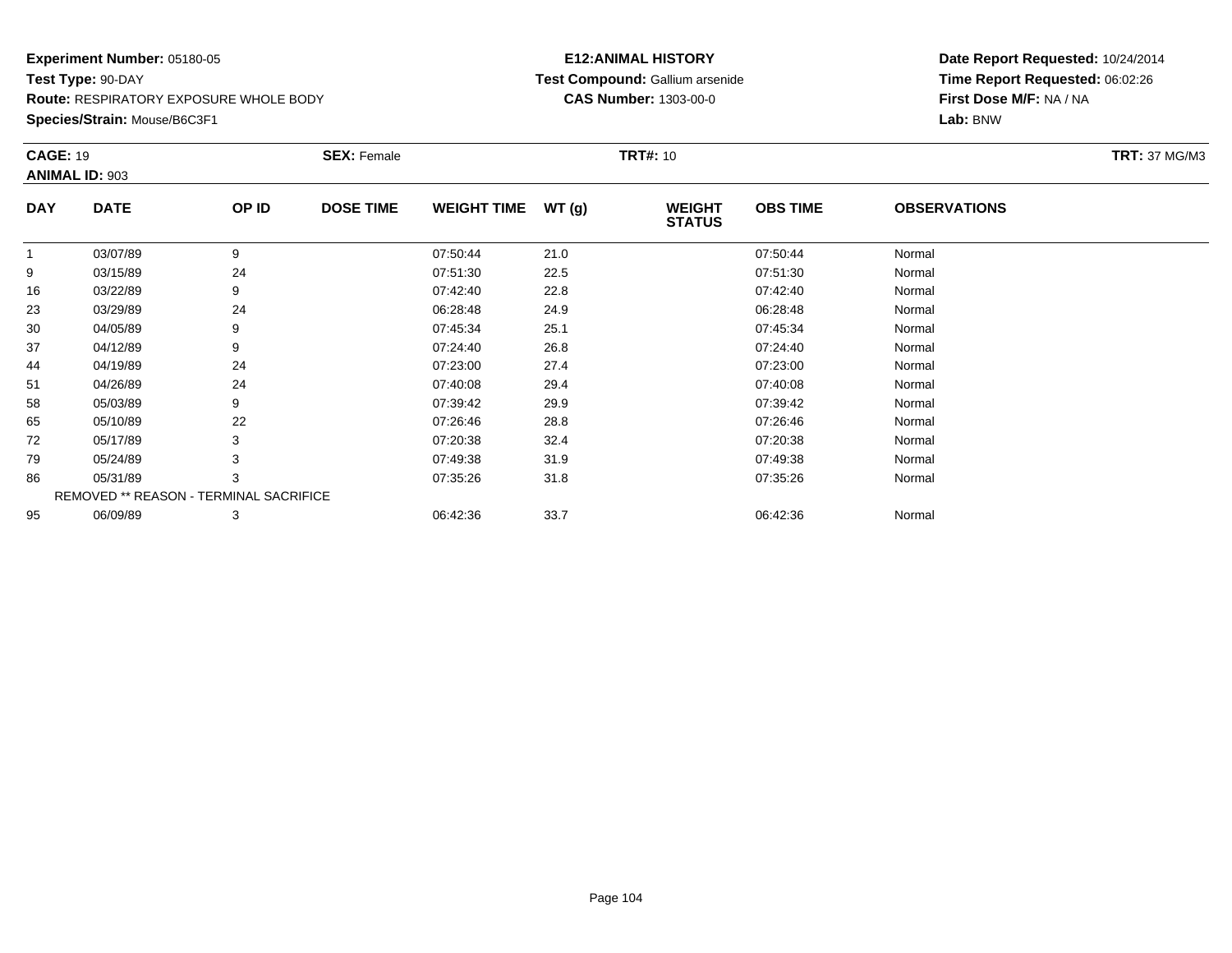**Species/Strain:** Mouse/B6C3F1

#### **E12:ANIMAL HISTORY Test Compound:** Gallium arsenide**CAS Number:** 1303-00-0

| <b>CAGE: 19</b> | <b>ANIMAL ID: 904</b>                  |       | <b>SEX: Female</b> |                    |       | <b>TRT#: 10</b>                |                 |                     | <b>TRT: 37 MG/M3</b> |
|-----------------|----------------------------------------|-------|--------------------|--------------------|-------|--------------------------------|-----------------|---------------------|----------------------|
| <b>DAY</b>      | <b>DATE</b>                            | OP ID | <b>DOSE TIME</b>   | <b>WEIGHT TIME</b> | WT(g) | <b>WEIGHT</b><br><b>STATUS</b> | <b>OBS TIME</b> | <b>OBSERVATIONS</b> |                      |
| $\mathbf{1}$    | 03/07/89                               | 9     |                    | 07:50:44           | 21.1  |                                | 07:50:44        | Normal              |                      |
| 9               | 03/15/89                               | 24    |                    | 07:51:30           | 22.0  |                                | 07:51:30        | Normal              |                      |
| 16              | 03/22/89                               | 9     |                    | 07:42:40           | 23.3  |                                | 07:42:40        | Normal              |                      |
| 23              | 03/29/89                               | 24    |                    | 06:28:48           | 24.1  |                                | 06:28:48        | Normal              |                      |
| 30              | 04/05/89                               | 9     |                    | 07:45:34           | 25.5  |                                | 07:45:34        | Normal              |                      |
| 37              | 04/12/89                               | 9     |                    | 07:24:40           | 25.0  |                                | 07:24:40        | Normal              |                      |
| 44              | 04/19/89                               | 24    |                    | 07:23:00           | 27.3  |                                | 07:23:00        | Normal              |                      |
| 51              | 04/26/89                               | 24    |                    | 07:40:08           | 28.0  |                                | 07:40:08        | Normal              |                      |
| 58              | 05/03/89                               | 9     |                    | 07:39:42           | 29.0  |                                | 07:39:42        | Normal              |                      |
| 65              | 05/10/89                               | 22    |                    | 07:26:46           | 27.9  |                                | 07:26:46        | Normal              |                      |
| 72              | 05/17/89                               | 3     |                    | 07:20:38           | 28.2  |                                | 07:20:38        | Normal              |                      |
| 79              | 05/24/89                               | 3     |                    | 07:49:38           | 29.8  |                                | 07:49:38        | Normal              |                      |
| 86              | 05/31/89                               | 3     |                    | 07:35:26           | 30.3  |                                | 07:35:26        | Normal              |                      |
|                 | REMOVED ** REASON - TERMINAL SACRIFICE |       |                    |                    |       |                                |                 |                     |                      |
| 95              | 06/09/89                               | 3     |                    | 06:42:36           | 32.0  |                                | 06:42:36        | Normal              |                      |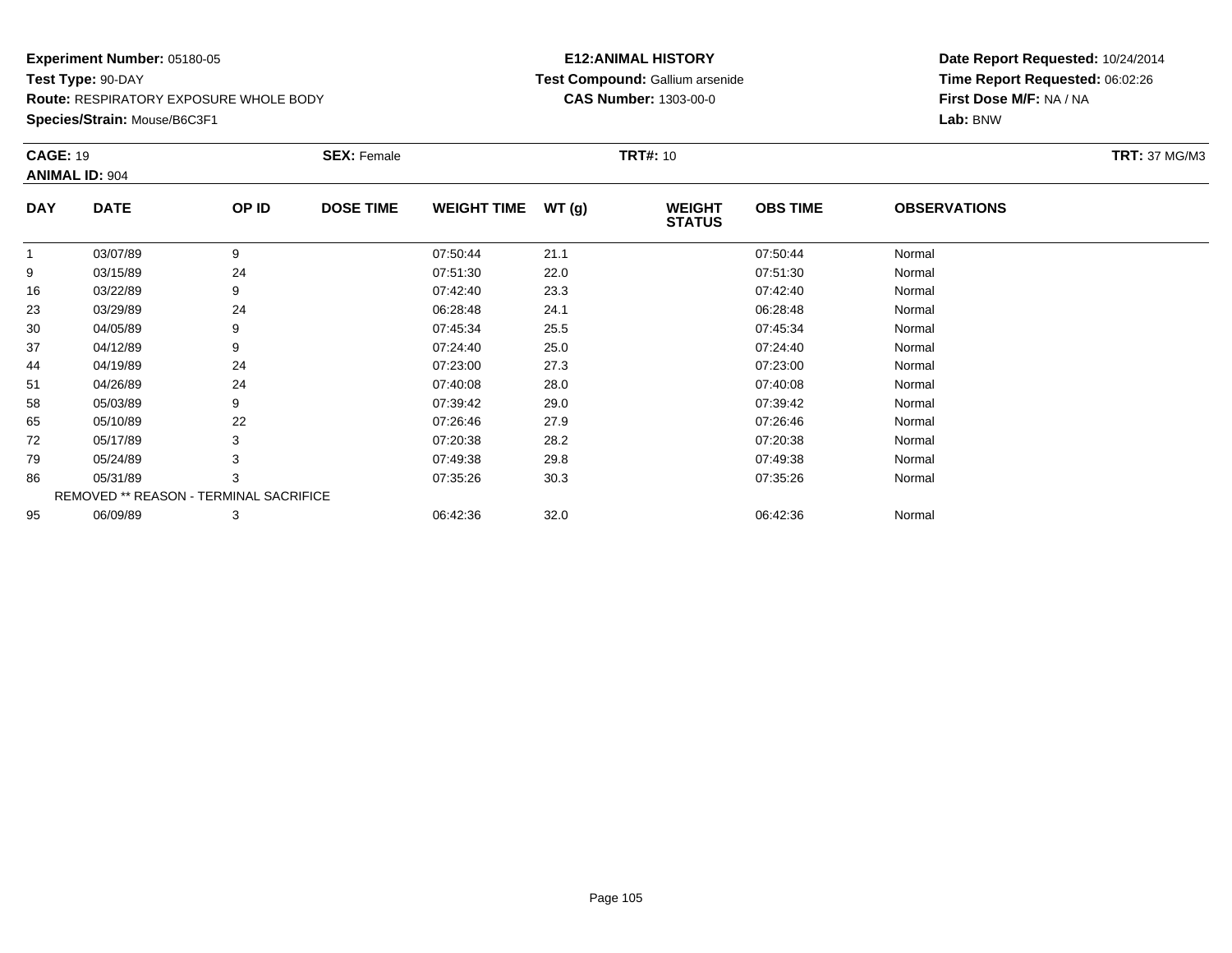**Species/Strain:** Mouse/B6C3F1

#### **E12:ANIMAL HISTORY Test Compound:** Gallium arsenide**CAS Number:** 1303-00-0

| <b>CAGE: 19</b> | <b>ANIMAL ID: 905</b>                  |       | <b>SEX: Female</b> |                    |       | <b>TRT#: 10</b>                |                 |                     | <b>TRT: 37 MG/M3</b> |
|-----------------|----------------------------------------|-------|--------------------|--------------------|-------|--------------------------------|-----------------|---------------------|----------------------|
| <b>DAY</b>      | <b>DATE</b>                            | OP ID | <b>DOSE TIME</b>   | <b>WEIGHT TIME</b> | WT(g) | <b>WEIGHT</b><br><b>STATUS</b> | <b>OBS TIME</b> | <b>OBSERVATIONS</b> |                      |
| 1               | 03/07/89                               | 9     |                    | 07:50:44           | 20.7  |                                | 07:50:44        | Normal              |                      |
| 9               | 03/15/89                               | 24    |                    | 07:51:30           | 21.1  |                                | 07:51:30        | Normal              |                      |
| 16              | 03/22/89                               | 9     |                    | 07:42:40           | 21.9  |                                | 07:42:40        | Normal              |                      |
| 23              | 03/29/89                               | 24    |                    | 06:28:48           | 23.5  |                                | 06:28:48        | Normal              |                      |
| 30              | 04/05/89                               | 9     |                    | 07:45:34           | 24.1  |                                | 07:45:34        | Normal              |                      |
| 37              | 04/12/89                               | 9     |                    | 07:24:40           | 24.2  |                                | 07:24:40        | Normal              |                      |
| 44              | 04/19/89                               | 24    |                    | 07:23:00           | 26.0  |                                | 07:23:00        | Normal              |                      |
| 51              | 04/26/89                               | 24    |                    | 07:40:08           | 26.2  |                                | 07:40:08        | Normal              |                      |
| 58              | 05/03/89                               | 9     |                    | 07:39:42           | 26.8  |                                | 07:39:42        | Normal              |                      |
| 65              | 05/10/89                               | 22    |                    | 07:26:46           | 26.6  |                                | 07:26:46        | Normal              |                      |
| 72              | 05/17/89                               | 3     |                    | 07:20:38           | 26.8  |                                | 07:20:38        | Normal              |                      |
| 79              | 05/24/89                               | 3     |                    | 07:49:38           | 27.1  |                                | 07:49:38        | Normal              |                      |
| 86              | 05/31/89                               | 3     |                    | 07:35:26           | 28.0  |                                | 07:35:26        | Normal              |                      |
|                 | REMOVED ** REASON - TERMINAL SACRIFICE |       |                    |                    |       |                                |                 |                     |                      |
| 95              | 06/09/89                               | 3     |                    | 06:42:36           | 28.4  |                                | 06:42:36        | Normal              |                      |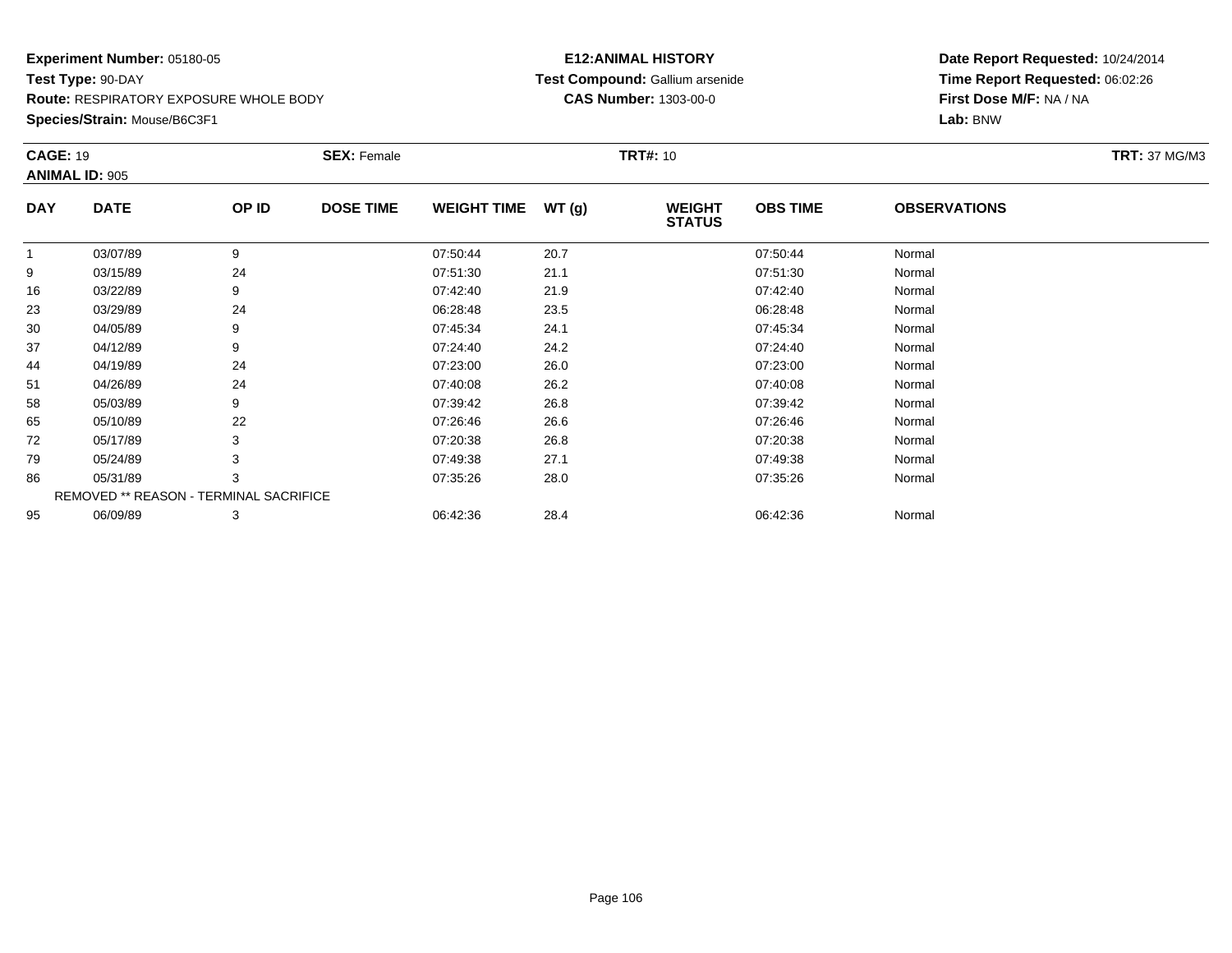**Species/Strain:** Mouse/B6C3F1

#### **E12:ANIMAL HISTORY Test Compound:** Gallium arsenide**CAS Number:** 1303-00-0

| <b>CAGE: 20</b> | <b>ANIMAL ID: 906</b>                  |       | <b>SEX: Female</b> |                    |       | <b>TRT#: 10</b>                |                 |                     | <b>TRT: 37 MG/M3</b> |
|-----------------|----------------------------------------|-------|--------------------|--------------------|-------|--------------------------------|-----------------|---------------------|----------------------|
| <b>DAY</b>      | <b>DATE</b>                            | OP ID | <b>DOSE TIME</b>   | <b>WEIGHT TIME</b> | WT(g) | <b>WEIGHT</b><br><b>STATUS</b> | <b>OBS TIME</b> | <b>OBSERVATIONS</b> |                      |
| $\mathbf{1}$    | 03/07/89                               | 9     |                    | 07:52:28           | 22.0  |                                | 07:52:28        | Normal              |                      |
| 9               | 03/15/89                               | 24    |                    | 07:52:32           | 21.6  |                                | 07:52:32        | Normal              |                      |
| 16              | 03/22/89                               | 9     |                    | 07:44:14           | 23.4  |                                | 07:44:14        | Normal              |                      |
| 23              | 03/29/89                               | 24    |                    | 06:30:08           | 24.1  |                                | 06:30:08        | Normal              |                      |
| 30              | 04/05/89                               | 9     |                    | 07:47:18           | 23.9  |                                | 07:47:18        | Normal              |                      |
| 37              | 04/12/89                               | 9     |                    | 07:25:58           | 25.0  |                                | 07:25:58        | Normal              |                      |
| 44              | 04/19/89                               | 24    |                    | 07:24:14           | 25.9  |                                | 07:24:14        | Normal              |                      |
| 51              | 04/26/89                               | 24    |                    | 07:43:02           | 26.5  |                                | 07:43:02        | Normal              |                      |
| 58              | 05/03/89                               | 9     |                    | 07:41:12           | 26.1  |                                | 07:41:12        | Normal              |                      |
| 65              | 05/10/89                               | 22    |                    | 07:28:50           | 27.7  |                                | 07:28:50        | Normal              |                      |
| 72              | 05/17/89                               | 3     |                    | 07:21:56           | 26.7  |                                | 07:21:56        | Normal              |                      |
| 79              | 05/24/89                               |       |                    | 07:52:04           | 26.4  |                                | 07:52:04        | Normal              |                      |
| 86              | 05/31/89                               | 3     |                    | 07:38:08           | 28.0  |                                | 07:38:08        | Normal              |                      |
|                 | REMOVED ** REASON - TERMINAL SACRIFICE |       |                    |                    |       |                                |                 |                     |                      |
| 95              | 06/09/89                               | 3     |                    | 06:44:50           | 27.7  |                                | 06:44:50        | Normal              |                      |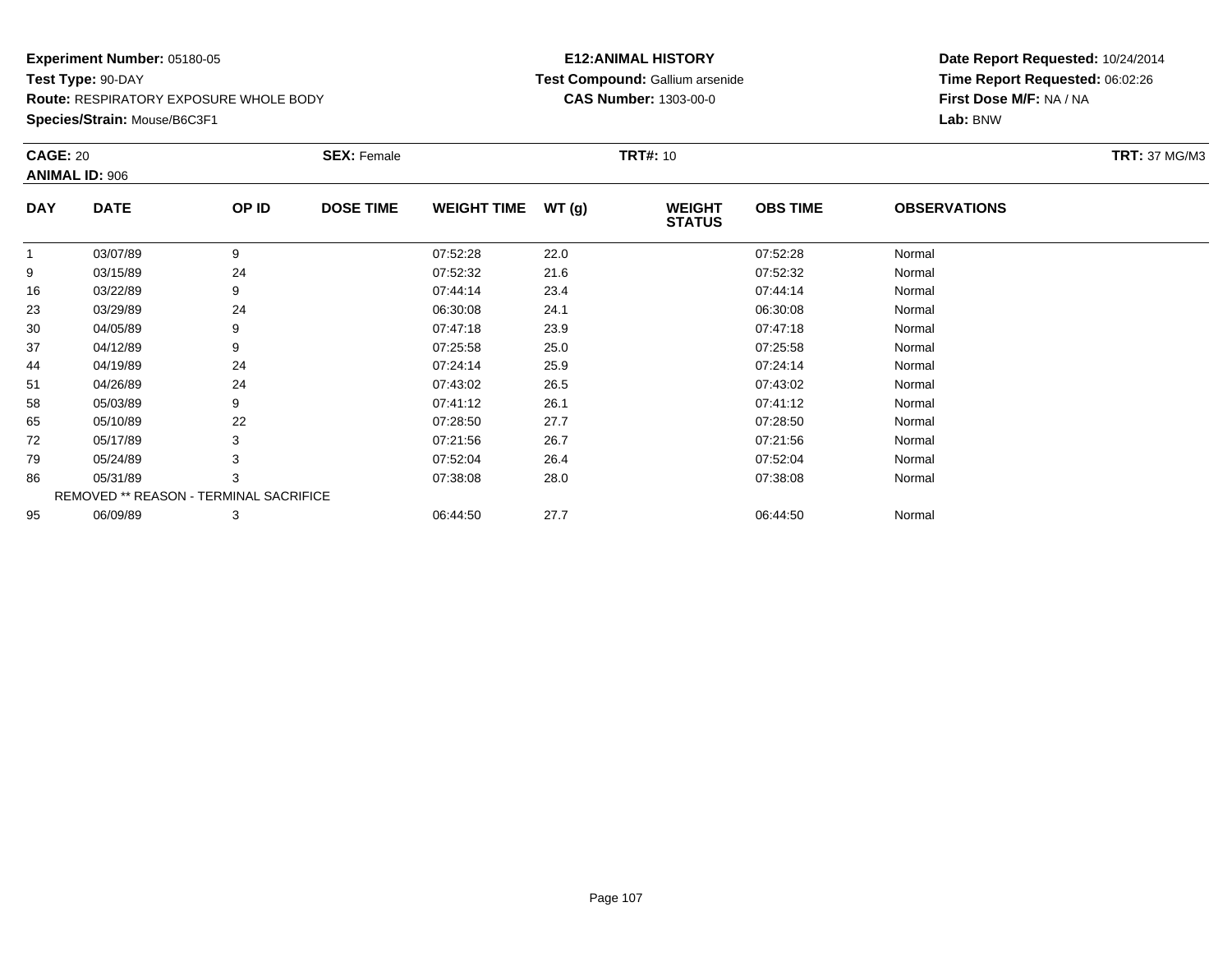**Species/Strain:** Mouse/B6C3F1

#### **E12:ANIMAL HISTORY Test Compound:** Gallium arsenide**CAS Number:** 1303-00-0

| <b>CAGE: 20</b> |                                        |       | <b>SEX: Female</b> |                    |       | <b>TRT#: 10</b>                |                 |                     | <b>TRT: 37 MG/M3</b> |
|-----------------|----------------------------------------|-------|--------------------|--------------------|-------|--------------------------------|-----------------|---------------------|----------------------|
|                 | <b>ANIMAL ID: 907</b>                  |       |                    |                    |       |                                |                 |                     |                      |
| <b>DAY</b>      | <b>DATE</b>                            | OP ID | <b>DOSE TIME</b>   | <b>WEIGHT TIME</b> | WT(g) | <b>WEIGHT</b><br><b>STATUS</b> | <b>OBS TIME</b> | <b>OBSERVATIONS</b> |                      |
| $\mathbf{1}$    | 03/07/89                               | 9     |                    | 07:52:28           | 20.5  |                                | 07:52:28        | Normal              |                      |
| 9               | 03/15/89                               | 24    |                    | 07:52:32           | 21.0  |                                | 07:52:32        | Normal              |                      |
| 16              | 03/22/89                               | 9     |                    | 07:44:14           | 21.8  |                                | 07:44:14        | Normal              |                      |
| 23              | 03/29/89                               | 24    |                    | 06:30:08           | 23.7  |                                | 06:30:08        | Normal              |                      |
| 30              | 04/05/89                               |       |                    | 07:47:18           | 24.2  |                                | 07:47:18        | Normal              |                      |
| 37              | 04/12/89                               | 9     |                    | 07:25:58           | 23.4  |                                | 07:25:58        | Normal              |                      |
| 44              | 04/19/89                               | 24    |                    | 07:24:14           | 24.5  |                                | 07:24:14        | Normal              |                      |
| 51              | 04/26/89                               | 24    |                    | 07:43:02           | 26.5  |                                | 07:43:02        | Normal              |                      |
| 58              | 05/03/89                               | 9     |                    | 07:41:12           | 27.2  |                                | 07:41:12        | Normal              |                      |
| 65              | 05/10/89                               | 22    |                    | 07:28:50           | 26.8  |                                | 07:28:50        | Normal              |                      |
| 72              | 05/17/89                               |       |                    | 07:21:56           | 27.2  |                                | 07:21:56        | Normal              |                      |
| 79              | 05/24/89                               |       |                    | 07:52:04           | 27.7  |                                | 07:52:04        | Normal              |                      |
| 86              | 05/31/89                               | 3     |                    | 07:38:08           | 28.9  |                                | 07:38:08        | Normal              |                      |
|                 | REMOVED ** REASON - TERMINAL SACRIFICE |       |                    |                    |       |                                |                 |                     |                      |
| 95              | 06/09/89                               | 3     |                    | 06:44:50           | 28.7  |                                | 06:44:50        | Normal              |                      |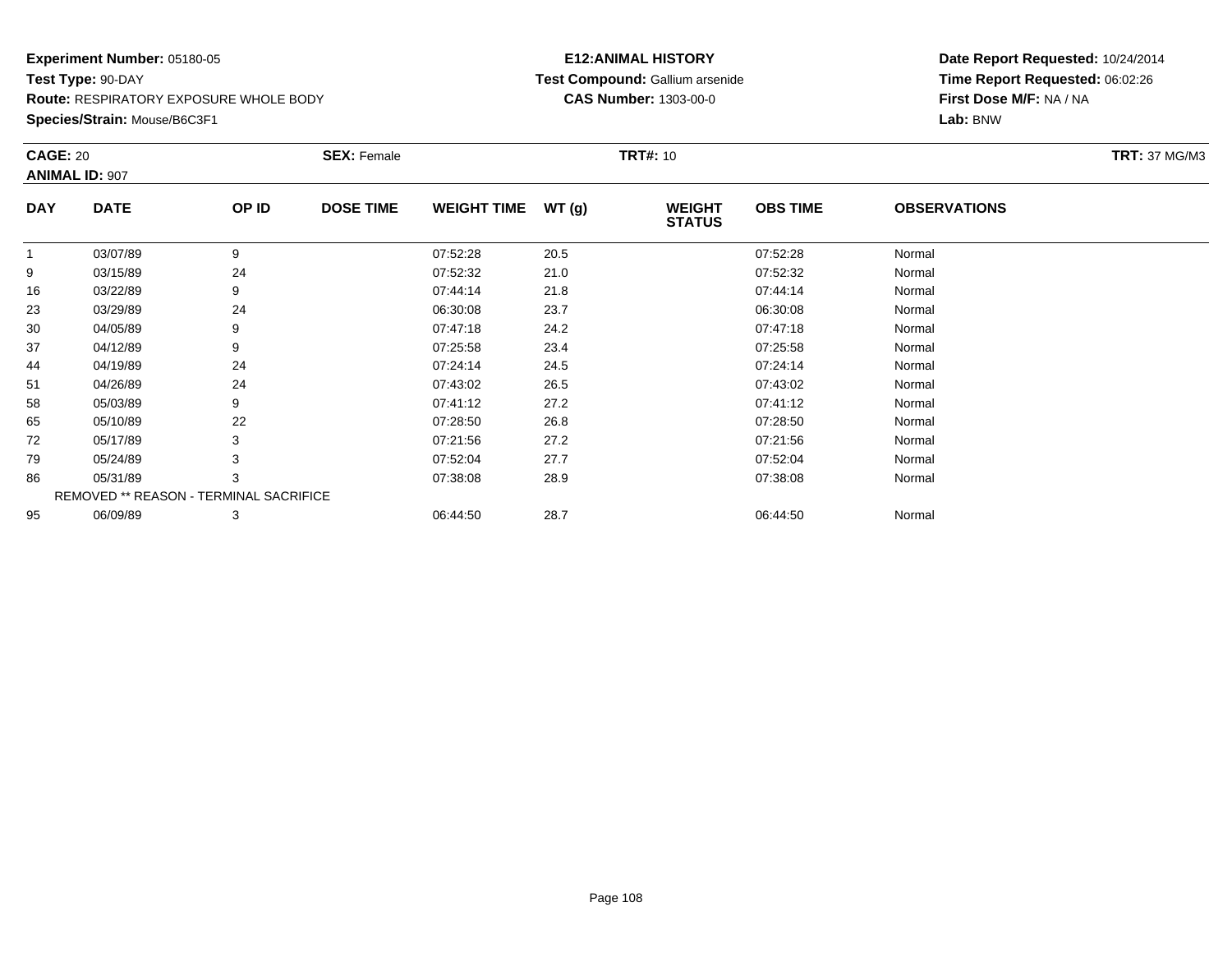**Species/Strain:** Mouse/B6C3F1

### **E12:ANIMAL HISTORY Test Compound:** Gallium arsenide**CAS Number:** 1303-00-0

| <b>CAGE: 20</b> | <b>ANIMAL ID: 908</b>                  |       | <b>SEX: Female</b> |                    |       | <b>TRT#: 10</b>                |                 |                     | <b>TRT: 37 MG/M3</b> |
|-----------------|----------------------------------------|-------|--------------------|--------------------|-------|--------------------------------|-----------------|---------------------|----------------------|
| <b>DAY</b>      | <b>DATE</b>                            | OP ID | <b>DOSE TIME</b>   | <b>WEIGHT TIME</b> | WT(g) | <b>WEIGHT</b><br><b>STATUS</b> | <b>OBS TIME</b> | <b>OBSERVATIONS</b> |                      |
| $\mathbf{1}$    | 03/07/89                               | 9     |                    | 07:52:28           | 21.0  |                                | 07:52:28        | Normal              |                      |
| 9               | 03/15/89                               | 24    |                    | 07:52:32           | 21.8  |                                | 07:52:32        | Normal              |                      |
| 16              | 03/22/89                               | 9     |                    | 07:44:14           | 22.1  |                                | 07:44:14        | Normal              |                      |
| 23              | 03/29/89                               | 24    |                    | 06:30:08           | 24.3  |                                | 06:30:08        | Normal              |                      |
| 30              | 04/05/89                               | 9     |                    | 07:47:18           | 24.6  |                                | 07:47:18        | Normal              |                      |
| 37              | 04/12/89                               | 9     |                    | 07:25:58           | 24.4  |                                | 07:25:58        | Normal              |                      |
| 44              | 04/19/89                               | 24    |                    | 07:24:14           | 25.8  |                                | 07:24:14        | Normal              |                      |
| 51              | 04/26/89                               | 24    |                    | 07:43:02           | 29.2  |                                | 07:43:02        | Normal              |                      |
| 58              | 05/03/89                               | 9     |                    | 07:41:12           | 28.1  |                                | 07:41:12        | Normal              |                      |
| 65              | 05/10/89                               | 22    |                    | 07:28:50           | 30.1  |                                | 07:28:50        | Normal              |                      |
| 72              | 05/17/89                               | 3     |                    | 07:21:56           | 29.1  |                                | 07:21:56        | Normal              |                      |
| 79              | 05/24/89                               | 3     |                    | 07:52:04           | 31.1  |                                | 07:52:04        | Normal              |                      |
| 86              | 05/31/89                               | 3     |                    | 07:38:08           | 30.0  |                                | 07:38:08        | Normal              |                      |
|                 | REMOVED ** REASON - TERMINAL SACRIFICE |       |                    |                    |       |                                |                 |                     |                      |
| 95              | 06/09/89                               | 3     |                    | 06:44:50           | 30.9  |                                | 06:44:50        | Normal              |                      |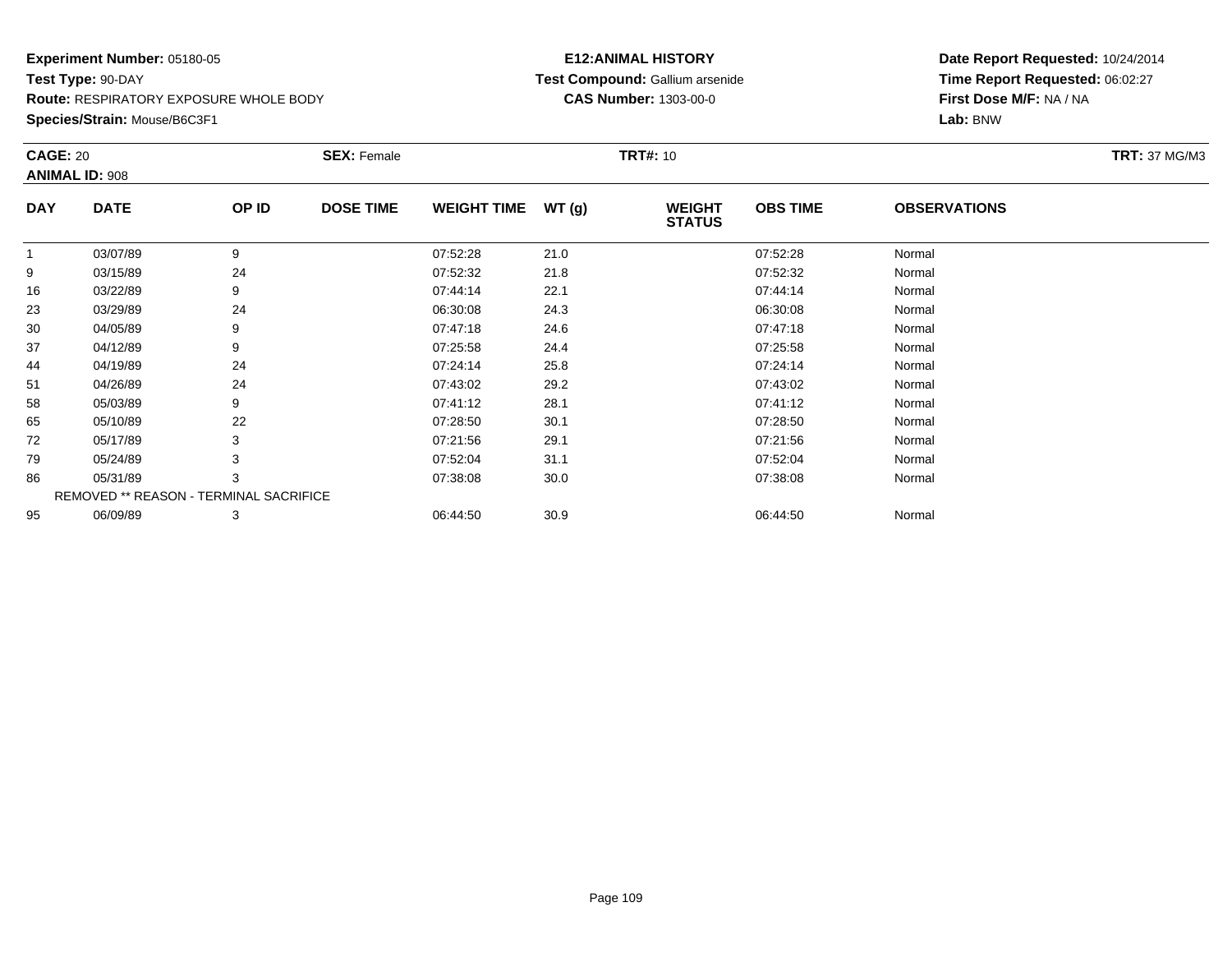**Species/Strain:** Mouse/B6C3F1

### **E12:ANIMAL HISTORY Test Compound:** Gallium arsenide**CAS Number:** 1303-00-0

| <b>CAGE: 20</b> | <b>ANIMAL ID: 909</b>                  |       | <b>SEX: Female</b> |                    |       | <b>TRT#: 10</b>                |                 |                     | <b>TRT: 37 MG/M3</b> |
|-----------------|----------------------------------------|-------|--------------------|--------------------|-------|--------------------------------|-----------------|---------------------|----------------------|
| <b>DAY</b>      | <b>DATE</b>                            | OP ID | <b>DOSE TIME</b>   | <b>WEIGHT TIME</b> | WT(g) | <b>WEIGHT</b><br><b>STATUS</b> | <b>OBS TIME</b> | <b>OBSERVATIONS</b> |                      |
| $\overline{1}$  | 03/07/89                               | 9     |                    | 07:52:28           | 20.4  |                                | 07:52:28        | Normal              |                      |
| 9               | 03/15/89                               | 24    |                    | 07:52:32           | 22.2  |                                | 07:52:32        | Normal              |                      |
| 16              | 03/22/89                               | 9     |                    | 07:44:14           | 22.3  |                                | 07:44:14        | Normal              |                      |
| 23              | 03/29/89                               | 24    |                    | 06:30:08           | 23.1  |                                | 06:30:08        | Normal              |                      |
| 30              | 04/05/89                               | 9     |                    | 07:47:18           | 23.8  |                                | 07:47:18        | Normal              |                      |
| 37              | 04/12/89                               | 9     |                    | 07:25:58           | 25.3  |                                | 07:25:58        | Normal              |                      |
| 44              | 04/19/89                               | 24    |                    | 07:24:14           | 27.0  |                                | 07:24:14        | Normal              |                      |
| 51              | 04/26/89                               | 24    |                    | 07:43:02           | 26.9  |                                | 07:43:02        | Normal              |                      |
| 58              | 05/03/89                               | 9     |                    | 07:41:12           | 28.1  |                                | 07:41:12        | Normal              |                      |
| 65              | 05/10/89                               | 22    |                    | 07:28:50           | 28.9  |                                | 07:28:50        | Normal              |                      |
| 72              | 05/17/89                               | 3     |                    | 07:21:56           | 29.4  |                                | 07:21:56        | Normal              |                      |
| 79              | 05/24/89                               |       |                    | 07:52:04           | 29.3  |                                | 07:52:04        | Normal              |                      |
| 86              | 05/31/89                               | 3     |                    | 07:38:08           | 30.2  |                                | 07:38:08        | Normal              |                      |
|                 | REMOVED ** REASON - TERMINAL SACRIFICE |       |                    |                    |       |                                |                 |                     |                      |
| 95              | 06/09/89                               | 3     |                    | 06:44:50           | 29.0  |                                | 06:44:50        | Normal              |                      |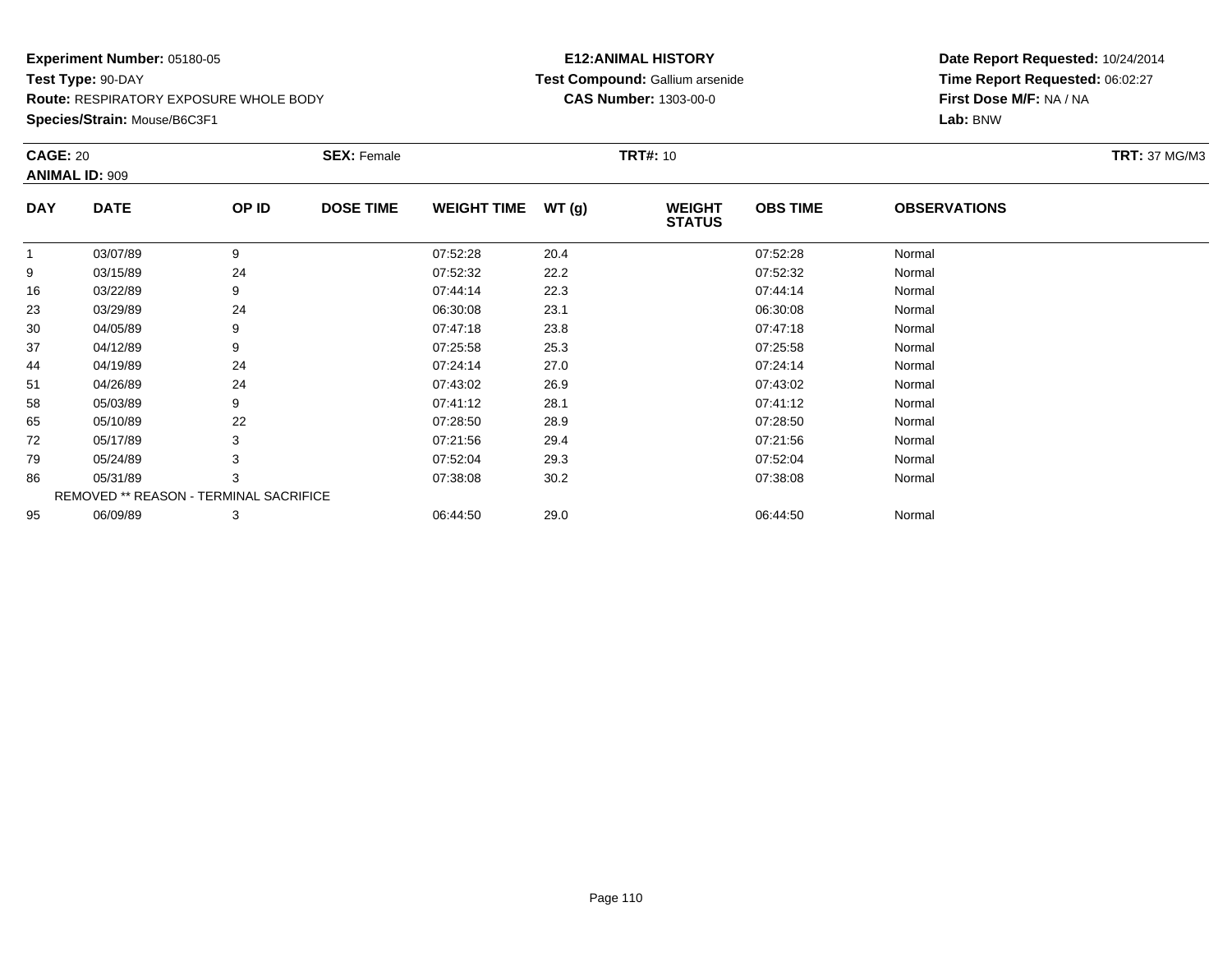**Species/Strain:** Mouse/B6C3F1

### **E12:ANIMAL HISTORY Test Compound:** Gallium arsenide**CAS Number:** 1303-00-0

| <b>CAGE: 20</b> | <b>ANIMAL ID: 910</b>                  |       | <b>SEX: Female</b> |                    |       | <b>TRT#: 10</b>                |                 |                     | <b>TRT: 37 MG/M3</b> |
|-----------------|----------------------------------------|-------|--------------------|--------------------|-------|--------------------------------|-----------------|---------------------|----------------------|
| <b>DAY</b>      | <b>DATE</b>                            | OP ID | <b>DOSE TIME</b>   | <b>WEIGHT TIME</b> | WT(g) | <b>WEIGHT</b><br><b>STATUS</b> | <b>OBS TIME</b> | <b>OBSERVATIONS</b> |                      |
| $\mathbf{1}$    | 03/07/89                               | 9     |                    | 07:52:28           | 20.8  |                                | 07:52:28        | Normal              |                      |
| 9               | 03/15/89                               | 24    |                    | 07:52:32           | 23.1  |                                | 07:52:32        | Normal              |                      |
| 16              | 03/22/89                               | 9     |                    | 07:44:14           | 22.8  |                                | 07:44:14        | Normal              |                      |
| 23              | 03/29/89                               | 24    |                    | 06:30:08           | 25.5  |                                | 06:30:08        | Normal              |                      |
| 30              | 04/05/89                               | 9     |                    | 07:47:18           | 24.9  |                                | 07:47:18        | Normal              |                      |
| 37              | 04/12/89                               | 9     |                    | 07:25:58           | 26.2  |                                | 07:25:58        | Normal              |                      |
| 44              | 04/19/89                               | 24    |                    | 07:24:14           | 26.6  |                                | 07:24:14        | Normal              |                      |
| 51              | 04/26/89                               | 24    |                    | 07:43:02           | 26.8  |                                | 07:43:02        | Normal              |                      |
| 58              | 05/03/89                               | 9     |                    | 07:41:12           | 29.5  |                                | 07:41:12        | Normal              |                      |
| 65              | 05/10/89                               | 22    |                    | 07:28:50           | 29.4  |                                | 07:28:50        | Normal              |                      |
| 72              | 05/17/89                               | 3     |                    | 07:21:56           | 29.3  |                                | 07:21:56        | Normal              |                      |
| 79              | 05/24/89                               | 3     |                    | 07:52:04           | 29.9  |                                | 07:52:04        | Normal              |                      |
| 86              | 05/31/89                               | 3     |                    | 07:38:08           | 30.8  |                                | 07:38:08        | Normal              |                      |
|                 | REMOVED ** REASON - TERMINAL SACRIFICE |       |                    |                    |       |                                |                 |                     |                      |
| 95              | 06/09/89                               | 3     |                    | 06:44:50           | 31.8  |                                | 06:44:50        | Normal              |                      |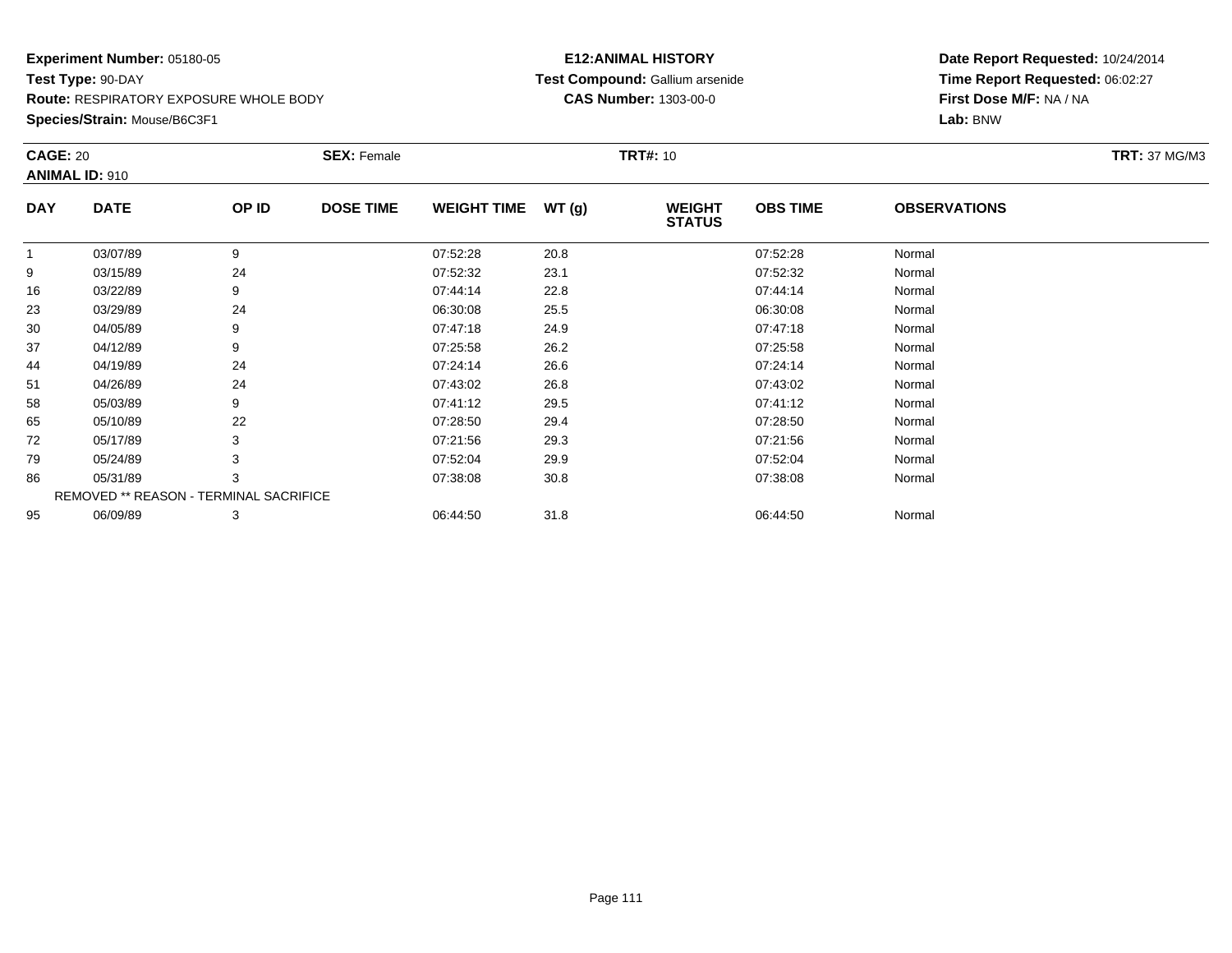**Species/Strain:** Mouse/B6C3F1

### **E12:ANIMAL HISTORY Test Compound:** Gallium arsenide**CAS Number:** 1303-00-0

| <b>CAGE: 23</b> | <b>ANIMAL ID: 1101</b>                 |       | <b>SEX: Female</b> |                    |       | <b>TRT#: 12</b>                |                 |                     | <b>TRT: 75 MG/M3</b> |
|-----------------|----------------------------------------|-------|--------------------|--------------------|-------|--------------------------------|-----------------|---------------------|----------------------|
| <b>DAY</b>      | <b>DATE</b>                            | OP ID | <b>DOSE TIME</b>   | <b>WEIGHT TIME</b> | WT(g) | <b>WEIGHT</b><br><b>STATUS</b> | <b>OBS TIME</b> | <b>OBSERVATIONS</b> |                      |
| 1               | 03/07/89                               | 9     |                    | 07:53:42           | 20.3  |                                | 07:53:42        | Normal              |                      |
| 9               | 03/15/89                               | 24    |                    | 08:08:22           | 22.4  |                                | 08:08:22        | Normal              |                      |
| 16              | 03/22/89                               | 9     |                    | 07:55:40           | 22.7  |                                | 07:55:40        | Normal              |                      |
| 23              | 03/29/89                               | 24    |                    | 06:42:44           | 23.1  |                                | 06:42:44        | Normal              |                      |
| 30              | 04/05/89                               | 9     |                    | 07:59:50           | 25.4  |                                | 07:59:50        | Normal              |                      |
| 37              | 04/12/89                               | 9     |                    | 07:35:06           | 26.2  |                                | 07:35:06        | Normal              |                      |
| 44              | 04/19/89                               | 24    |                    | 07:32:42           | 26.8  |                                | 07:32:42        | Normal              |                      |
| 51              | 04/26/89                               | 24    |                    | 07:53:56           | 27.3  |                                | 07:53:56        | Normal              |                      |
| 58              | 05/03/89                               | 9     |                    | 07:52:34           | 29.9  |                                | 07:52:34        | Normal              |                      |
| 65              | 05/10/89                               | 22    |                    | 07:37:38           | 31.4  |                                | 07:37:38        | Normal              |                      |
| 72              | 05/17/89                               | 3     |                    | 07:31:20           | 31.9  |                                | 07:31:20        | Normal              |                      |
| 79              | 05/24/89                               |       |                    | 08:07:18           | 31.1  |                                | 08:07:18        | Normal              |                      |
| 86              | 05/31/89                               | 3     |                    | 07:53:22           | 32.4  |                                | 07:53:22        | Normal              |                      |
|                 | REMOVED ** REASON - TERMINAL SACRIFICE |       |                    |                    |       |                                |                 |                     |                      |
| 95              | 06/09/89                               | 3     |                    | 06:46:26           | 33.7  |                                | 06:46:26        | Normal              |                      |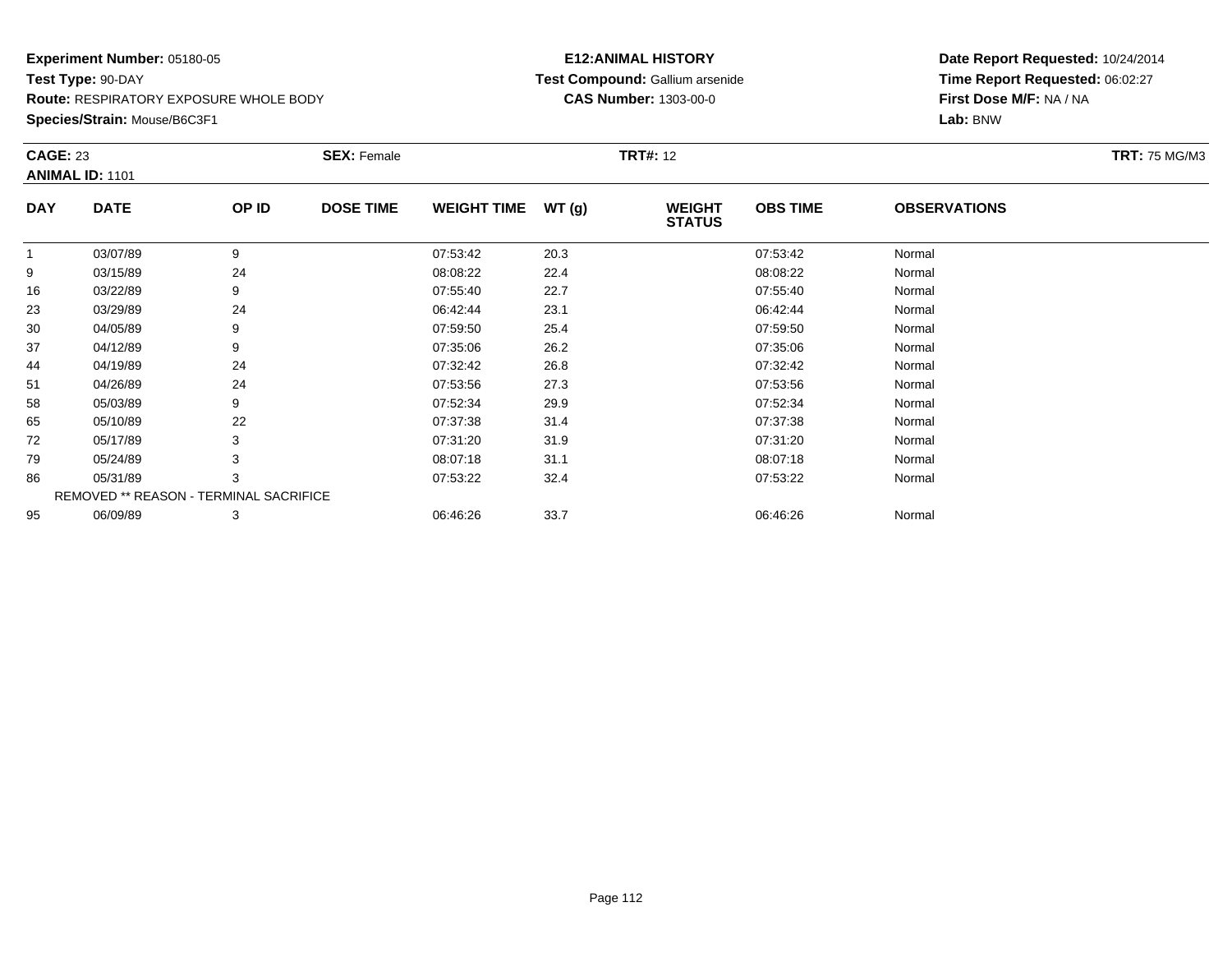**Species/Strain:** Mouse/B6C3F1

### **E12:ANIMAL HISTORY Test Compound:** Gallium arsenide**CAS Number:** 1303-00-0

| <b>CAGE: 23</b> |                                        |       | <b>SEX: Female</b> |                    |       | <b>TRT#: 12</b>                |                 |                     | <b>TRT: 75 MG/M3</b> |
|-----------------|----------------------------------------|-------|--------------------|--------------------|-------|--------------------------------|-----------------|---------------------|----------------------|
|                 | <b>ANIMAL ID: 1102</b>                 |       |                    |                    |       |                                |                 |                     |                      |
| <b>DAY</b>      | <b>DATE</b>                            | OP ID | <b>DOSE TIME</b>   | <b>WEIGHT TIME</b> | WT(g) | <b>WEIGHT</b><br><b>STATUS</b> | <b>OBS TIME</b> | <b>OBSERVATIONS</b> |                      |
| $\mathbf{1}$    | 03/07/89                               | 9     |                    | 07:53:42           | 21.3  |                                | 07:53:42        | Normal              |                      |
| 9               | 03/15/89                               | 24    |                    | 08:08:22           | 21.2  |                                | 08:08:22        | Normal              |                      |
| 16              | 03/22/89                               | 9     |                    | 07:55:40           | 23.0  |                                | 07:55:40        | Normal              |                      |
| 23              | 03/29/89                               | 24    |                    | 06:42:44           | 23.8  |                                | 06:42:44        | Normal              |                      |
| 30              | 04/05/89                               |       |                    | 07:59:50           | 24.6  |                                | 07:59:50        | Normal              |                      |
| 37              | 04/12/89                               | 9     |                    | 07:35:06           | 24.7  |                                | 07:35:06        | Normal              |                      |
| 44              | 04/19/89                               | 24    |                    | 07:32:42           | 27.0  |                                | 07:32:42        | Normal              |                      |
| 51              | 04/26/89                               | 24    |                    | 07:53:56           | 26.3  |                                | 07:53:56        | Normal              |                      |
| 58              | 05/03/89                               | 9     |                    | 07:52:34           | 28.6  |                                | 07:52:34        | Normal              |                      |
| 65              | 05/10/89                               | 22    |                    | 07:37:38           | 30.3  |                                | 07:37:38        | Normal              |                      |
| 72              | 05/17/89                               |       |                    | 07:31:20           | 30.4  |                                | 07:31:20        | Normal              |                      |
| 79              | 05/24/89                               |       |                    | 08:07:18           | 30.5  |                                | 08:07:18        | Normal              |                      |
| 86              | 05/31/89                               | 3     |                    | 07:53:22           | 29.9  |                                | 07:53:22        | Normal              |                      |
|                 | REMOVED ** REASON - TERMINAL SACRIFICE |       |                    |                    |       |                                |                 |                     |                      |
| 95              | 06/09/89                               | 3     |                    | 06:46:26           | 30.3  |                                | 06:46:26        | Normal              |                      |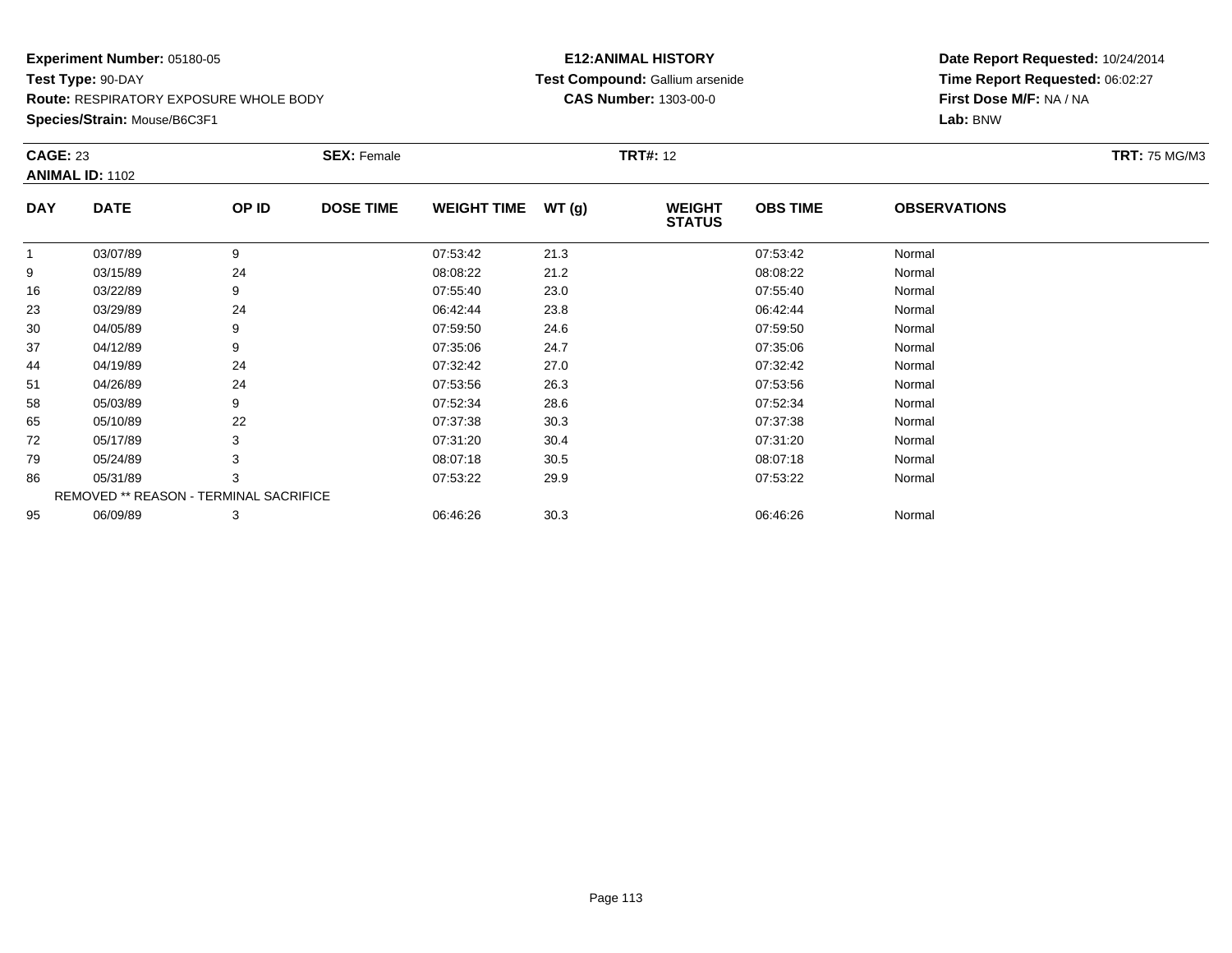**Species/Strain:** Mouse/B6C3F1

### **E12:ANIMAL HISTORY Test Compound:** Gallium arsenide**CAS Number:** 1303-00-0

| <b>CAGE: 23</b> |                                        |       | <b>SEX: Female</b> |                    |       | <b>TRT#: 12</b>                |                 |                     | <b>TRT: 75 MG/M3</b> |
|-----------------|----------------------------------------|-------|--------------------|--------------------|-------|--------------------------------|-----------------|---------------------|----------------------|
|                 | <b>ANIMAL ID: 1103</b>                 |       |                    |                    |       |                                |                 |                     |                      |
| <b>DAY</b>      | <b>DATE</b>                            | OP ID | <b>DOSE TIME</b>   | <b>WEIGHT TIME</b> | WT(g) | <b>WEIGHT</b><br><b>STATUS</b> | <b>OBS TIME</b> | <b>OBSERVATIONS</b> |                      |
| 1               | 03/07/89                               | 9     |                    | 07:53:42           | 20.9  |                                | 07:53:42        | Normal              |                      |
| 9               | 03/15/89                               | 24    |                    | 08:08:22           | 21.3  |                                | 08:08:22        | Normal              |                      |
| 16              | 03/22/89                               | 9     |                    | 07:55:40           | 22.1  |                                | 07:55:40        | Normal              |                      |
| 23              | 03/29/89                               | 24    |                    | 06:42:44           | 23.5  |                                | 06:42:44        | Normal              |                      |
| 30              | 04/05/89                               | 9     |                    | 07:59:50           | 23.7  |                                | 07:59:50        | Normal              |                      |
| 37              | 04/12/89                               | 9     |                    | 07:35:06           | 24.4  |                                | 07:35:06        | Normal              |                      |
| 44              | 04/19/89                               | 24    |                    | 07:32:42           | 27.2  |                                | 07:32:42        | Normal              |                      |
| 51              | 04/26/89                               | 24    |                    | 07:53:56           | 27.1  |                                | 07:53:56        | Normal              |                      |
| 58              | 05/03/89                               | 9     |                    | 07:52:34           | 27.6  |                                | 07:52:34        | Normal              |                      |
| 65              | 05/10/89                               | 22    |                    | 07:37:38           | 26.6  |                                | 07:37:38        | Normal              |                      |
| 72              | 05/17/89                               | 3     |                    | 07:31:20           | 29.4  |                                | 07:31:20        | Normal              |                      |
| 79              | 05/24/89                               |       |                    | 08:07:18           | 28.5  |                                | 08:07:18        | Normal              |                      |
| 86              | 05/31/89                               | 3     |                    | 07:53:22           | 29.9  |                                | 07:53:22        | Normal              |                      |
|                 | REMOVED ** REASON - TERMINAL SACRIFICE |       |                    |                    |       |                                |                 |                     |                      |
| 95              | 06/09/89                               | 3     |                    | 06:46:26           | 30.5  |                                | 06:46:26        | Normal              |                      |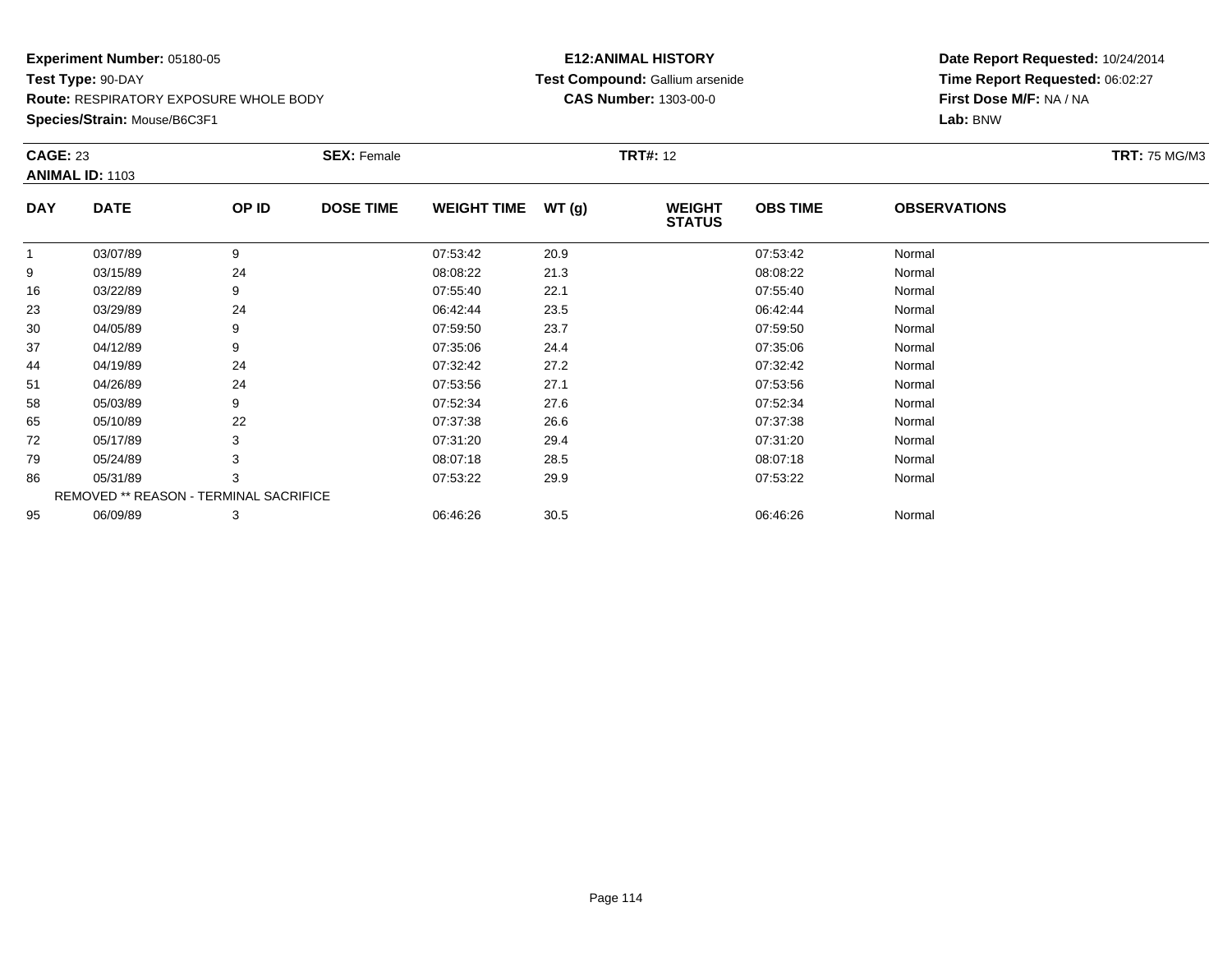**Species/Strain:** Mouse/B6C3F1

### **E12:ANIMAL HISTORY Test Compound:** Gallium arsenide**CAS Number:** 1303-00-0

| <b>CAGE: 23</b> | <b>ANIMAL ID: 1104</b>                 |       | <b>SEX: Female</b> |                    |       | <b>TRT#:</b> 12                |                 |                     | <b>TRT: 75 MG/M3</b> |
|-----------------|----------------------------------------|-------|--------------------|--------------------|-------|--------------------------------|-----------------|---------------------|----------------------|
|                 |                                        |       |                    |                    |       |                                |                 |                     |                      |
| <b>DAY</b>      | <b>DATE</b>                            | OP ID | <b>DOSE TIME</b>   | <b>WEIGHT TIME</b> | WT(g) | <b>WEIGHT</b><br><b>STATUS</b> | <b>OBS TIME</b> | <b>OBSERVATIONS</b> |                      |
| $\overline{1}$  | 03/07/89                               | 9     |                    | 07:53:42           | 21.3  |                                | 07:53:42        | Normal              |                      |
| 9               | 03/15/89                               | 24    |                    | 08:08:22           | 22.8  |                                | 08:08:22        | Normal              |                      |
| 16              | 03/22/89                               | 9     |                    | 07:55:40           | 23.0  |                                | 07:55:40        | Normal              |                      |
| 23              | 03/29/89                               | 24    |                    | 06:42:44           | 24.2  |                                | 06:42:44        | Normal              |                      |
| 30              | 04/05/89                               | 9     |                    | 07:59:50           | 24.7  |                                | 07:59:50        | Normal              |                      |
| 37              | 04/12/89                               | 9     |                    | 07:35:06           | 25.9  |                                | 07:35:06        | Normal              |                      |
| 44              | 04/19/89                               | 24    |                    | 07:32:42           | 27.3  |                                | 07:32:42        | Normal              |                      |
| 51              | 04/26/89                               | 24    |                    | 07:53:56           | 26.6  |                                | 07:53:56        | Normal              |                      |
| 58              | 05/03/89                               | 9     |                    | 07:52:34           | 27.5  |                                | 07:52:34        | Normal              |                      |
| 65              | 05/10/89                               | 22    |                    | 07:37:38           | 29.3  |                                | 07:37:38        | Normal              |                      |
| 72              | 05/17/89                               |       |                    | 07:31:20           | 30.5  |                                | 07:31:20        | Normal              |                      |
| 79              | 05/24/89                               | 3     |                    | 08:07:18           | 29.3  |                                | 08:07:18        | Normal              |                      |
| 86              | 05/31/89                               | 3     |                    | 07:53:22           | 32.5  |                                | 07:53:22        | Normal              |                      |
|                 | REMOVED ** REASON - TERMINAL SACRIFICE |       |                    |                    |       |                                |                 |                     |                      |
| 95              | 06/09/89                               | 3     |                    | 06:46:26           | 29.2  |                                | 06:46:26        | Normal              |                      |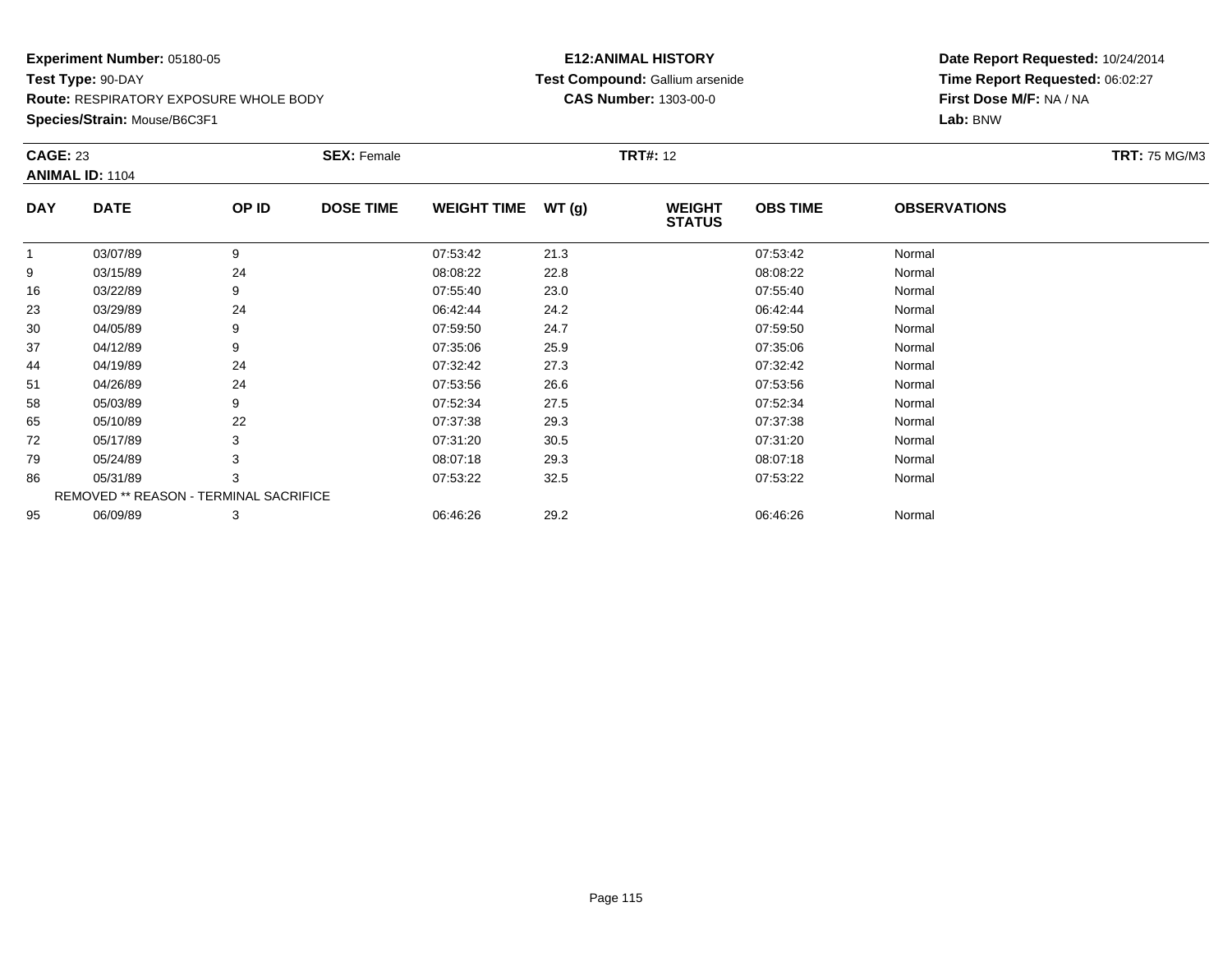**Species/Strain:** Mouse/B6C3F1

### **E12:ANIMAL HISTORY Test Compound:** Gallium arsenide**CAS Number:** 1303-00-0

| <b>CAGE: 23</b> |                                        |       | <b>SEX: Female</b> |                    |       | <b>TRT#: 12</b>                |                 |                     | <b>TRT: 75 MG/M3</b> |
|-----------------|----------------------------------------|-------|--------------------|--------------------|-------|--------------------------------|-----------------|---------------------|----------------------|
|                 | <b>ANIMAL ID: 1105</b>                 |       |                    |                    |       |                                |                 |                     |                      |
| <b>DAY</b>      | <b>DATE</b>                            | OP ID | <b>DOSE TIME</b>   | <b>WEIGHT TIME</b> | WT(g) | <b>WEIGHT</b><br><b>STATUS</b> | <b>OBS TIME</b> | <b>OBSERVATIONS</b> |                      |
|                 | 03/07/89                               | 9     |                    | 07:53:42           | 21.5  |                                | 07:53:42        | Normal              |                      |
| 9               | 03/15/89                               | 24    |                    | 08:08:22           | 22.6  |                                | 08:08:22        | Normal              |                      |
| 16              | 03/22/89                               | 9     |                    | 07:55:40           | 22.7  |                                | 07:55:40        | Normal              |                      |
| 23              | 03/29/89                               | 24    |                    | 06:42:44           | 23.8  |                                | 06:42:44        | Normal              |                      |
| 30              | 04/05/89                               | 9     |                    | 07:59:50           | 25.9  |                                | 07:59:50        | Normal              |                      |
| 37              | 04/12/89                               | 9     |                    | 07:35:06           | 25.7  |                                | 07:35:06        | Normal              |                      |
| 44              | 04/19/89                               | 24    |                    | 07:32:42           | 26.1  |                                | 07:32:42        | Normal              |                      |
| 51              | 04/26/89                               | 24    |                    | 07:53:56           | 26.0  |                                | 07:53:56        | Normal              |                      |
| 58              | 05/03/89                               | 9     |                    | 07:52:34           | 29.0  |                                | 07:52:34        | Normal              |                      |
| 65              | 05/10/89                               | 22    |                    | 07:37:38           | 29.2  |                                | 07:37:38        | Normal              |                      |
| 72              | 05/17/89                               |       |                    | 07:31:20           | 31.1  |                                | 07:31:20        | Normal              |                      |
| 79              | 05/24/89                               |       |                    | 08:07:18           | 32.2  |                                | 08:07:18        | Normal              |                      |
| 86              | 05/31/89                               | 3     |                    | 07:53:22           | 33.1  |                                | 07:53:22        | Normal              |                      |
|                 | REMOVED ** REASON - TERMINAL SACRIFICE |       |                    |                    |       |                                |                 |                     |                      |
| 95              | 06/09/89                               | 3     |                    | 06:46:26           | 32.9  |                                | 06:46:26        | Normal              |                      |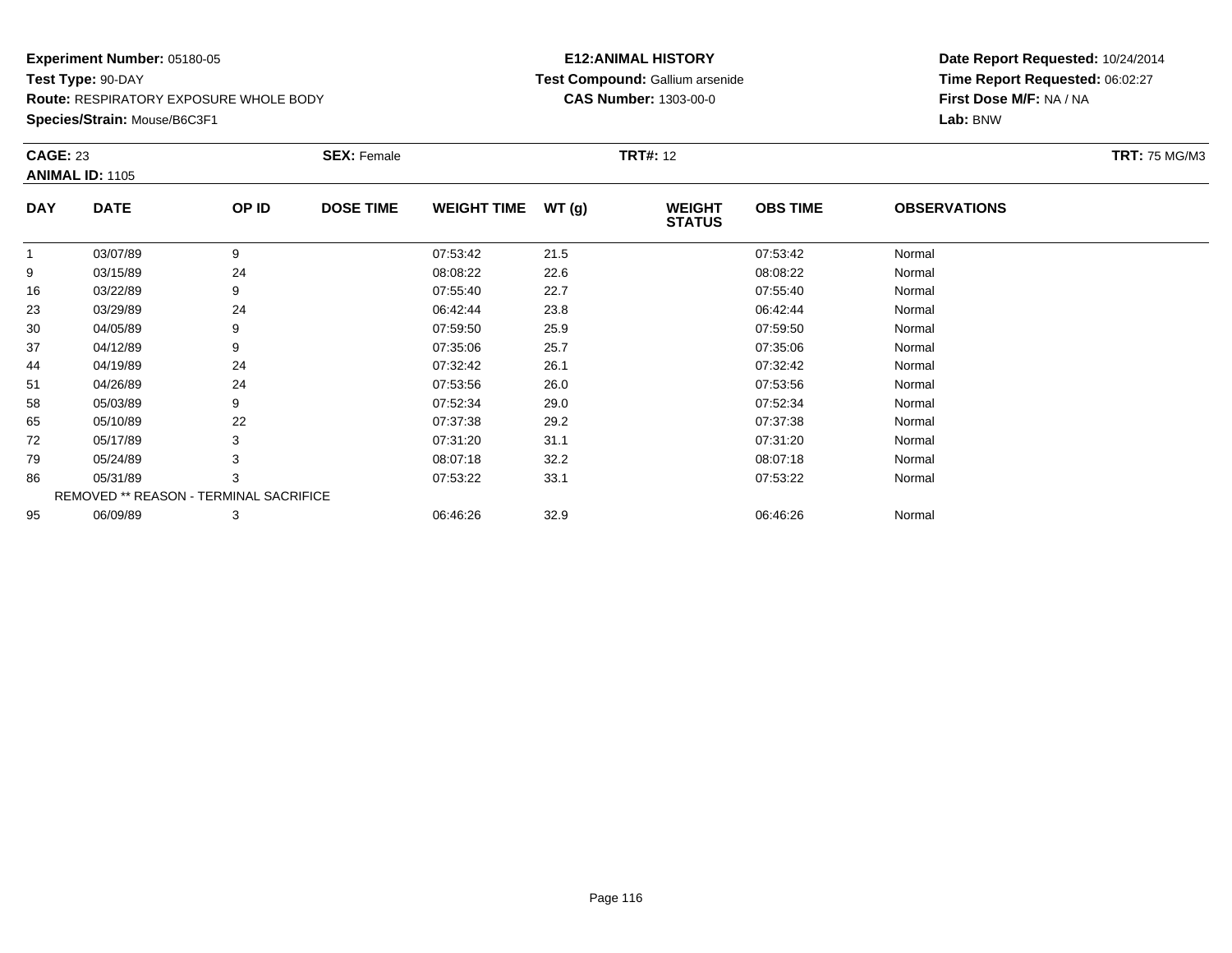**Species/Strain:** Mouse/B6C3F1

### **E12:ANIMAL HISTORY Test Compound:** Gallium arsenide**CAS Number:** 1303-00-0

|            | <b>CAGE: 24</b><br><b>ANIMAL ID: 1106</b> |       | <b>SEX: Female</b> |                    |       |                                | <b>TRT#: 12</b> |                     |  |  |
|------------|-------------------------------------------|-------|--------------------|--------------------|-------|--------------------------------|-----------------|---------------------|--|--|
| <b>DAY</b> | <b>DATE</b>                               | OP ID | <b>DOSE TIME</b>   | <b>WEIGHT TIME</b> | WT(g) | <b>WEIGHT</b><br><b>STATUS</b> | <b>OBS TIME</b> | <b>OBSERVATIONS</b> |  |  |
| 1          | 03/07/89                                  | 9     |                    | 07:55:56           | 21.7  |                                | 07:55:56        | Normal              |  |  |
| 9          | 03/15/89                                  | 24    |                    | 08:09:48           | 22.5  |                                | 08:09:48        | Normal              |  |  |
| 16         | 03/22/89                                  | 9     |                    | 07:56:52           | 22.7  |                                | 07:56:52        | Normal              |  |  |
| 23         | 03/29/89                                  | 24    |                    | 06:43:52           | 24.2  |                                | 06:43:52        | Normal              |  |  |
| 30         | 04/05/89                                  | 9     |                    | 08:01:24           | 23.4  |                                | 08:01:24        | Normal              |  |  |
| 37         | 04/12/89                                  | 9     |                    | 07:36:20           | 26.3  |                                | 07:36:20        | Normal              |  |  |
| 44         | 04/19/89                                  | 24    |                    | 07:33:52           | 26.5  |                                | 07:33:52        | Normal              |  |  |
| 51         | 04/26/89                                  | 24    |                    | 07:55:50           | 26.8  |                                | 07:55:50        | Normal              |  |  |
| 58         | 05/03/89                                  | 9     |                    | 07:54:02           | 28.0  |                                | 07:54:02        | Normal              |  |  |
| 65         | 05/10/89                                  | 22    |                    | 07:39:12           | 28.1  |                                | 07:39:12        | Normal              |  |  |
| 72         | 05/17/89                                  | 3     |                    | 07:32:28           | 29.9  |                                | 07:32:28        | Normal              |  |  |
|            | REMOVED ** REASON - NATURAL DEATH         |       |                    |                    |       |                                |                 |                     |  |  |
| 75         | 05/20/89                                  | 22    |                    | 08:00:00           | 26.4  |                                | 08:00:00        | Normal              |  |  |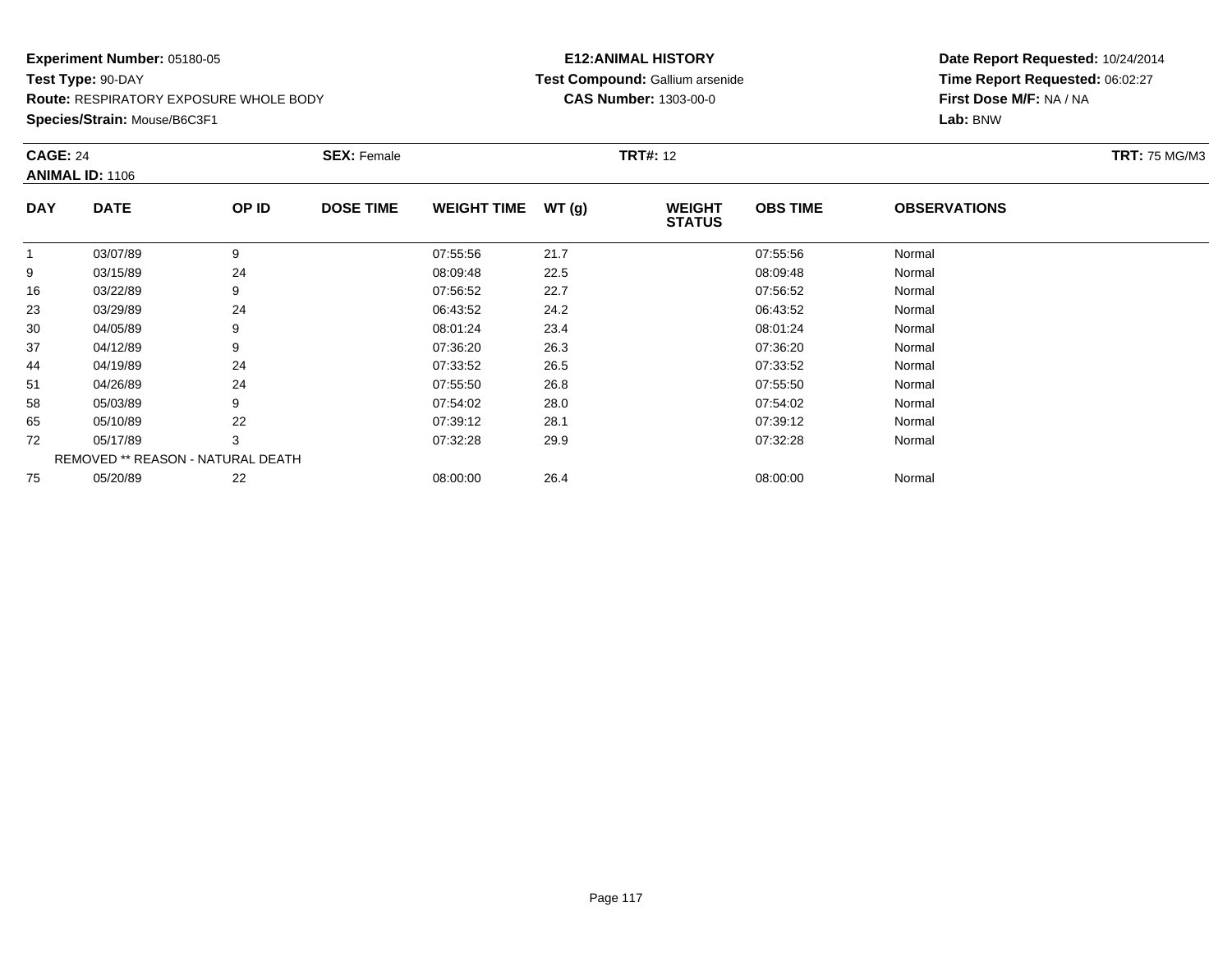**Species/Strain:** Mouse/B6C3F1

### **E12:ANIMAL HISTORY Test Compound:** Gallium arsenide**CAS Number:** 1303-00-0

| <b>CAGE: 24</b> |                                        |       | <b>SEX: Female</b> |                    |       | <b>TRT#: 12</b>                |                 |                     | <b>TRT: 75 MG/M3</b> |
|-----------------|----------------------------------------|-------|--------------------|--------------------|-------|--------------------------------|-----------------|---------------------|----------------------|
|                 | <b>ANIMAL ID: 1107</b>                 |       |                    |                    |       |                                |                 |                     |                      |
| <b>DAY</b>      | <b>DATE</b>                            | OP ID | <b>DOSE TIME</b>   | <b>WEIGHT TIME</b> | WT(g) | <b>WEIGHT</b><br><b>STATUS</b> | <b>OBS TIME</b> | <b>OBSERVATIONS</b> |                      |
|                 | 03/07/89                               | 9     |                    | 07:55:56           | 20.8  |                                | 07:55:56        | Normal              |                      |
| 9               | 03/15/89                               | 24    |                    | 08:09:48           | 22.3  |                                | 08:09:48        | Normal              |                      |
| 16              | 03/22/89                               | 9     |                    | 07:56:52           | 22.5  |                                | 07:56:52        | Normal              |                      |
| 23              | 03/29/89                               | 24    |                    | 06:43:52           | 23.5  |                                | 06:43:52        | Normal              |                      |
| 30              | 04/05/89                               |       |                    | 08:01:24           | 25.4  |                                | 08:01:24        | Normal              |                      |
| 37              | 04/12/89                               | 9     |                    | 07:36:20           | 25.2  |                                | 07:36:20        | Normal              |                      |
| 44              | 04/19/89                               | 24    |                    | 07:33:52           | 25.9  |                                | 07:33:52        | Normal              |                      |
| 51              | 04/26/89                               | 24    |                    | 07:55:50           | 25.3  |                                | 07:55:50        | Normal              |                      |
| 58              | 05/03/89                               | 9     |                    | 07:54:02           | 28.0  |                                | 07:54:02        | Normal              |                      |
| 65              | 05/10/89                               | 22    |                    | 07:39:12           | 28.1  |                                | 07:39:12        | Normal              |                      |
| 72              | 05/17/89                               |       |                    | 07:32:28           | 30.0  |                                | 07:32:28        | Normal              |                      |
| 79              | 05/24/89                               |       |                    | 08:08:36           | 28.3  |                                | 08:08:36        | Normal              |                      |
| 86              | 05/31/89                               | 3     |                    | 07:56:18           | 29.4  |                                | 07:56:18        | Normal              |                      |
|                 | REMOVED ** REASON - TERMINAL SACRIFICE |       |                    |                    |       |                                |                 |                     |                      |
| 95              | 06/09/89                               | 3     |                    | 06:48:38           | 29.3  |                                | 06:48:38        | Normal              |                      |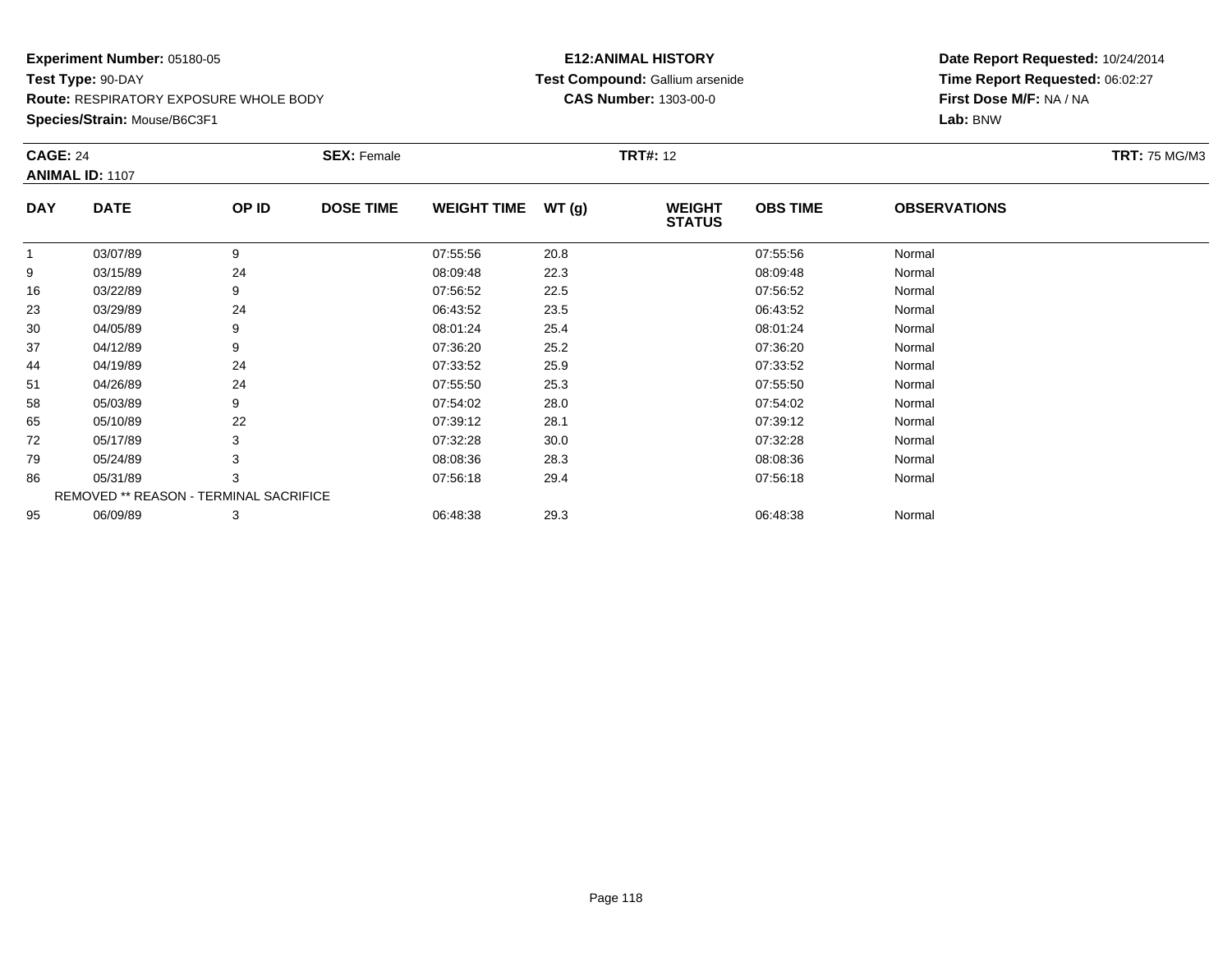**Species/Strain:** Mouse/B6C3F1

### **E12:ANIMAL HISTORY Test Compound:** Gallium arsenide**CAS Number:** 1303-00-0

| <b>CAGE: 24</b> |                                        |       | <b>SEX: Female</b> |                    |       | <b>TRT#:</b> 12                |                 |                     | <b>TRT: 75 MG/M3</b> |
|-----------------|----------------------------------------|-------|--------------------|--------------------|-------|--------------------------------|-----------------|---------------------|----------------------|
|                 | <b>ANIMAL ID: 1108</b>                 |       |                    |                    |       |                                |                 |                     |                      |
| <b>DAY</b>      | <b>DATE</b>                            | OP ID | <b>DOSE TIME</b>   | <b>WEIGHT TIME</b> | WT(g) | <b>WEIGHT</b><br><b>STATUS</b> | <b>OBS TIME</b> | <b>OBSERVATIONS</b> |                      |
| $\mathbf{1}$    | 03/07/89                               | 9     |                    | 07:55:56           | 20.4  |                                | 07:55:56        | Normal              |                      |
| 9               | 03/15/89                               | 24    |                    | 08:09:48           | 21.9  |                                | 08:09:48        | Normal              |                      |
| 16              | 03/22/89                               | 9     |                    | 07:56:52           | 22.8  |                                | 07:56:52        | Normal              |                      |
| 23              | 03/29/89                               | 24    |                    | 06:43:52           | 24.2  |                                | 06:43:52        | Normal              |                      |
| 30              | 04/05/89                               | 9     |                    | 08:01:24           | 25.2  |                                | 08:01:24        | Normal              |                      |
| 37              | 04/12/89                               | 9     |                    | 07:36:20           | 24.6  |                                | 07:36:20        | Normal              |                      |
| 44              | 04/19/89                               | 24    |                    | 07:33:52           | 27.2  |                                | 07:33:52        | Normal              |                      |
| 51              | 04/26/89                               | 24    |                    | 07:55:50           | 26.8  |                                | 07:55:50        | Normal              |                      |
| 58              | 05/03/89                               | 9     |                    | 07:54:02           | 28.8  |                                | 07:54:02        | Normal              |                      |
| 65              | 05/10/89                               | 22    |                    | 07:39:12           | 28.9  |                                | 07:39:12        | Normal              |                      |
| 72              | 05/17/89                               |       |                    | 07:32:28           | 29.9  |                                | 07:32:28        | Normal              |                      |
| 79              | 05/24/89                               |       |                    | 08:08:36           | 30.7  |                                | 08:08:36        | Normal              |                      |
| 86              | 05/31/89                               | 3     |                    | 07:56:18           | 29.9  |                                | 07:56:18        | Normal              |                      |
|                 | REMOVED ** REASON - TERMINAL SACRIFICE |       |                    |                    |       |                                |                 |                     |                      |
| 95              | 06/09/89                               | 3     |                    | 06:48:38           | 31.2  |                                | 06:48:38        | Normal              |                      |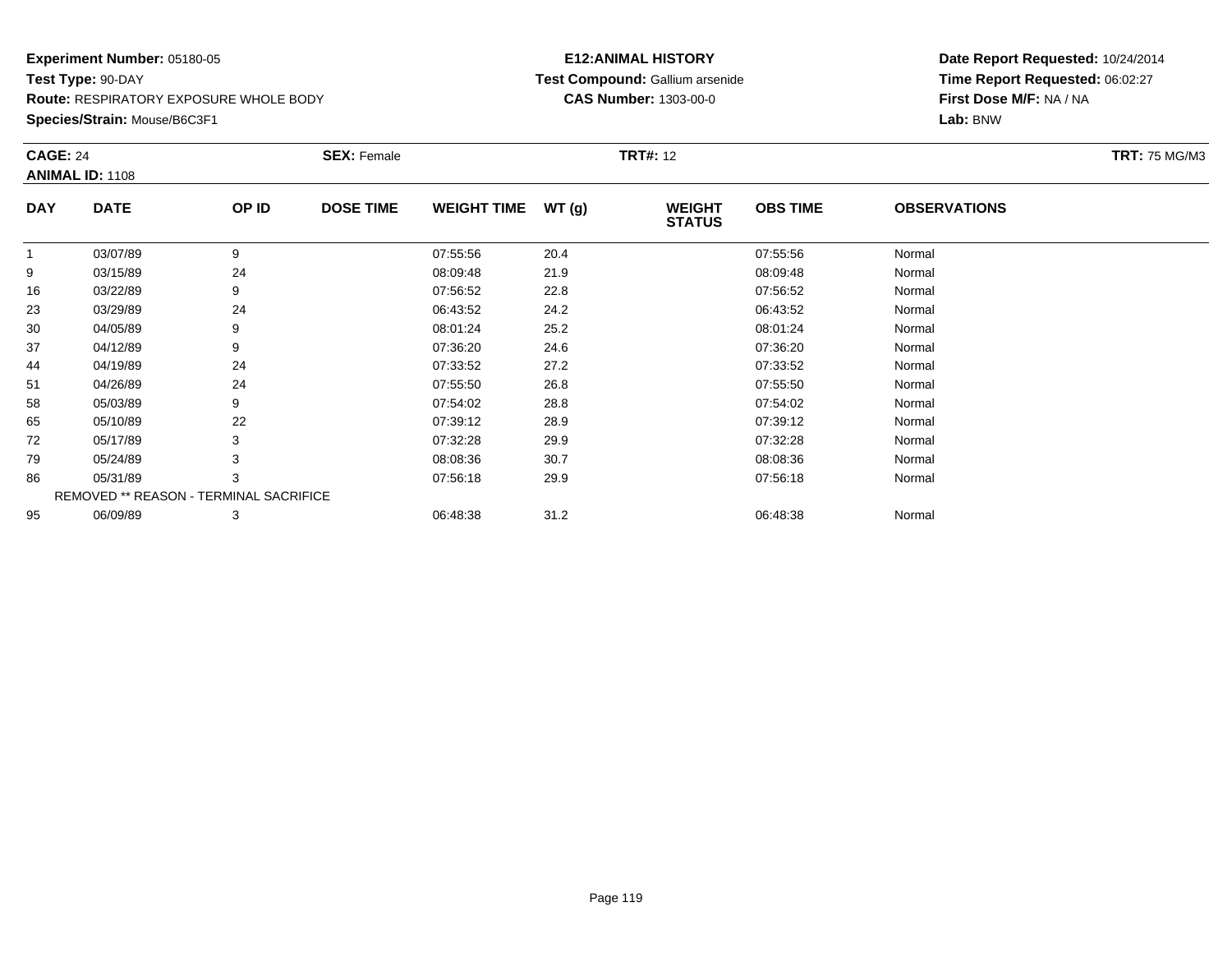**Species/Strain:** Mouse/B6C3F1

### **E12:ANIMAL HISTORY Test Compound:** Gallium arsenide**CAS Number:** 1303-00-0

| <b>CAGE: 24</b> |                                        |       | <b>SEX: Female</b> |                    |       | <b>TRT#: 12</b>                |                 |                     | <b>TRT: 75 MG/M3</b> |
|-----------------|----------------------------------------|-------|--------------------|--------------------|-------|--------------------------------|-----------------|---------------------|----------------------|
|                 | <b>ANIMAL ID: 1109</b>                 |       |                    |                    |       |                                |                 |                     |                      |
| <b>DAY</b>      | <b>DATE</b>                            | OP ID | <b>DOSE TIME</b>   | <b>WEIGHT TIME</b> | WT(g) | <b>WEIGHT</b><br><b>STATUS</b> | <b>OBS TIME</b> | <b>OBSERVATIONS</b> |                      |
|                 | 03/07/89                               | 9     |                    | 07:55:56           | 20.8  |                                | 07.55.56        | Normal              |                      |
| 9               | 03/15/89                               | 24    |                    | 08:09:48           | 21.4  |                                | 08:09:48        | Normal              |                      |
| 16              | 03/22/89                               | 9     |                    | 07:56:52           | 22.0  |                                | 07:56:52        | Normal              |                      |
| 23              | 03/29/89                               | 24    |                    | 06:43:52           | 23.1  |                                | 06:43:52        | Normal              |                      |
| 30              | 04/05/89                               | 9     |                    | 08:01:24           | 25.2  |                                | 08:01:24        | Normal              |                      |
| 37              | 04/12/89                               | 9     |                    | 07:36:20           | 25.3  |                                | 07:36:20        | Normal              |                      |
| 44              | 04/19/89                               | 24    |                    | 07:33:52           | 25.7  |                                | 07:33:52        | Normal              |                      |
| 51              | 04/26/89                               | 24    |                    | 07:55:50           | 26.4  |                                | 07:55:50        | Normal              |                      |
| 58              | 05/03/89                               | 9     |                    | 07:54:02           | 28.2  |                                | 07:54:02        | Normal              |                      |
| 65              | 05/10/89                               | 22    |                    | 07:39:12           | 29.1  |                                | 07:39:12        | Normal              |                      |
| 72              | 05/17/89                               |       |                    | 07:32:28           | 29.2  |                                | 07:32:28        | Normal              |                      |
| 79              | 05/24/89                               |       |                    | 08:08:36           | 28.9  |                                | 08:08:36        | Normal              |                      |
| 86              | 05/31/89                               | 3     |                    | 07:56:18           | 28.3  |                                | 07:56:18        | Normal              |                      |
|                 | REMOVED ** REASON - TERMINAL SACRIFICE |       |                    |                    |       |                                |                 |                     |                      |
| 95              | 06/09/89                               | 3     |                    | 06:48:38           | 29.7  |                                | 06:48:38        | Normal              |                      |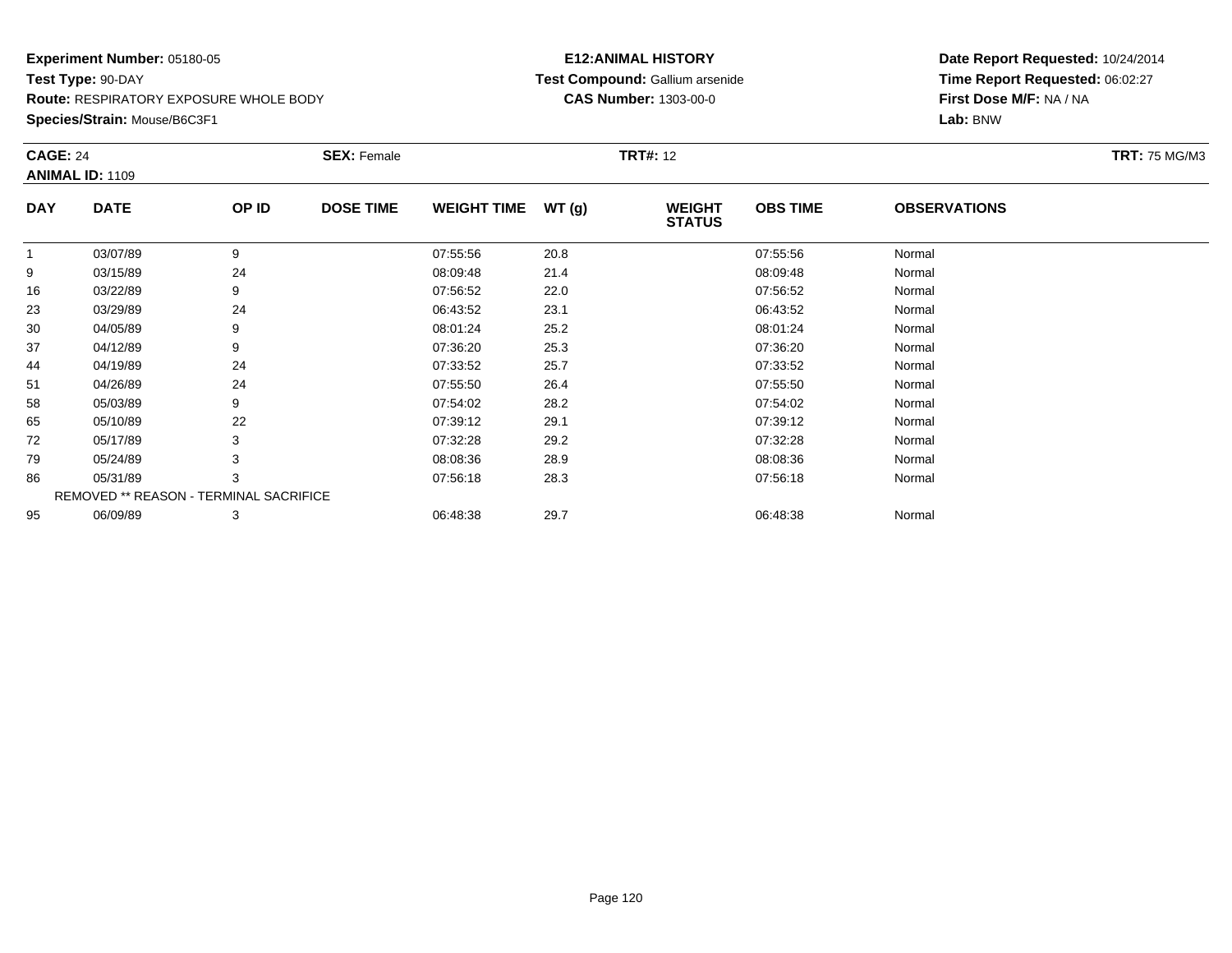**Species/Strain:** Mouse/B6C3F1

### **E12:ANIMAL HISTORY Test Compound:** Gallium arsenide**CAS Number:** 1303-00-0

| <b>CAGE: 24</b><br><b>ANIMAL ID: 1110</b> |                                        |       | <b>SEX: Female</b> |                    |       | <b>TRT#: 12</b>                |                 | <b>TRT: 75 MG/M3</b> |  |
|-------------------------------------------|----------------------------------------|-------|--------------------|--------------------|-------|--------------------------------|-----------------|----------------------|--|
| <b>DAY</b>                                | <b>DATE</b>                            | OP ID | <b>DOSE TIME</b>   | <b>WEIGHT TIME</b> | WT(g) | <b>WEIGHT</b><br><b>STATUS</b> | <b>OBS TIME</b> | <b>OBSERVATIONS</b>  |  |
|                                           | 03/07/89                               | 9     |                    | 07:55:56           | 19.7  |                                | 07:55:56        | Normal               |  |
| 9                                         | 03/15/89                               | 24    |                    | 08:09:48           | 21.5  |                                | 08:09:48        | Normal               |  |
| 16                                        | 03/22/89                               | 9     |                    | 07:56:52           | 21.4  |                                | 07:56:52        | Normal               |  |
| 23                                        | 03/29/89                               | 24    |                    | 06:43:52           | 23.0  |                                | 06:43:52        | Normal               |  |
| 30                                        | 04/05/89                               | 9     |                    | 08:01:24           | 24.4  |                                | 08:01:24        | Normal               |  |
| 37                                        | 04/12/89                               | 9     |                    | 07:36:20           | 23.6  |                                | 07:36:20        | Normal               |  |
| 44                                        | 04/19/89                               | 24    |                    | 07:33:52           | 24.9  |                                | 07:33:52        | Normal               |  |
| 51                                        | 04/26/89                               | 24    |                    | 07:55:50           | 24.3  |                                | 07:55:50        | Normal               |  |
| 58                                        | 05/03/89                               | 9     |                    | 07:54:02           | 26.6  |                                | 07:54:02        | Normal               |  |
| 65                                        | 05/10/89                               | 22    |                    | 07:39:12           | 25.7  |                                | 07:39:12        | Normal               |  |
| 72                                        | 05/17/89                               | 3     |                    | 07:32:28           | 26.8  |                                | 07:32:28        | Normal               |  |
| 79                                        | 05/24/89                               |       |                    | 08:08:36           | 27.2  |                                | 08:08:36        | Normal               |  |
| 86                                        | 05/31/89                               | 3     |                    | 07:56:18           | 26.8  |                                | 07:56:18        | Normal               |  |
|                                           | REMOVED ** REASON - TERMINAL SACRIFICE |       |                    |                    |       |                                |                 |                      |  |
| 95                                        | 06/09/89                               | 3     |                    | 06:48:38           | 26.4  |                                | 06:48:38        | Normal               |  |